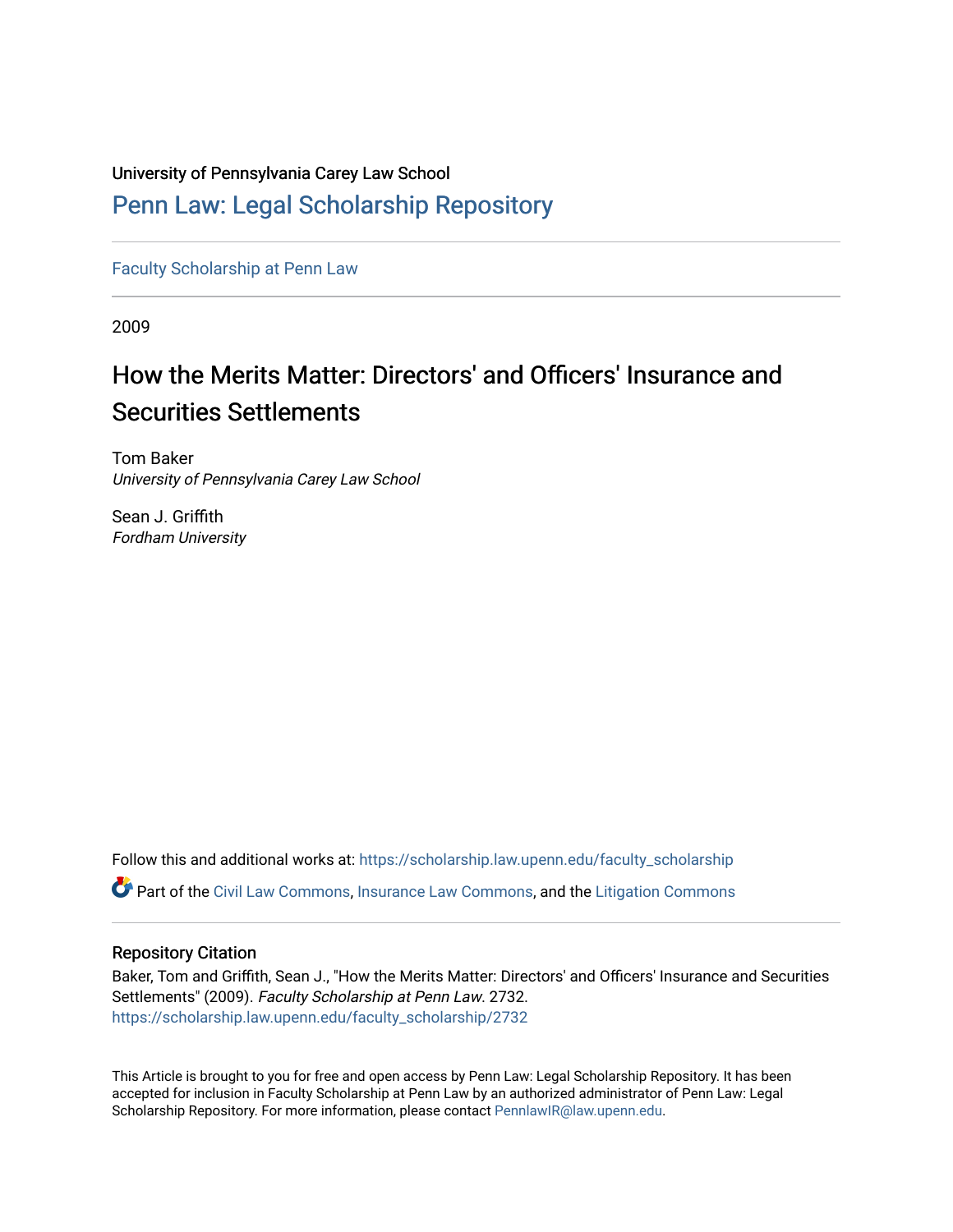## ARTICLE  $\overline{\phantom{a}}$  , where the contract of the contract of  $\overline{\phantom{a}}$

 $\overline{\phantom{a}}$  , where the contract of the contract of  $\overline{\phantom{a}}$ 

### HOW THE MERITS MATTER: DIRECTORS' AND OFFICERS' INSURANCE AND SECURITIES SETTLEMENTS

## TOM BAKER $^\dagger$  & Sean J. Griffith $^{\dagger\dagger}$

*This Article seeks what may be the holy grail of securities law scholarship the role of the "merits" in securities class actions—by investigating the relationship between settlements and directors' and officers' (D&O) liability insurance. Drawing upon in-depth interviews with plaintiffs' and defense lawyers, D&O insurance claims managers, monitoring counsel, brokers, mediators, and testifying experts, we elucidate the key factors influencing settlement and examine the relationship between these factors and notions of merit in civil litigation. We find that, although securities settlements are influenced by some factors that are arguably merit related, such as the "sex appeal" of a claim's liability elements, they are also influenced by many that are not, including, most obviously, the amount and structure of D&O insurance. The virtual absence of adjudication results in payment to the plaintiffs' class for every claim surviving the motions stage and, as importantly, a lack of authoritative guidance about merit at settlement.* Without such adjudication, the weight of various factual *patterns is untested, and the validity of competing damages models remains* 

<sup>&</sup>lt;sup>†</sup> Professor of Law, University of Pennsylvania Law School.

<sup>&</sup>lt;sup>#</sup> Professor of Law, Fordham Law School. For their comments and suggestions on earlier drafts, the authors thank Bethany Berger, Bernie Black, Stephen Choi, Nora Engstrom, Jill Fisch, Sean Fitzpatrick, Kaaryn Gustafson, Claire Hill, Gerald Knapton, Bert Kritzer, Kevin Lacroix, Peter Margulies, Richard Nagareda, Amanda Rose, Dan Schwarcz, Richard Squire, Randall Thomas, Bob Thompson, and the participants in workshops at Chicago, Connecticut, Fordham, George Washington, Minnesota, Penn, Southern California, and Vanderbilt Law Schools, and at the Third Annual Conference on Empirical Legal Studies at Cornell, a conference held at Munich Re, and a roundtable sponsored by the Fordham Corporate Law Center. For superlative research assistance, thanks to Adam Dobson, Yan Hong, and John Gabriel McGlamery. The viewpoints and any errors expressed herein are the authors' alone.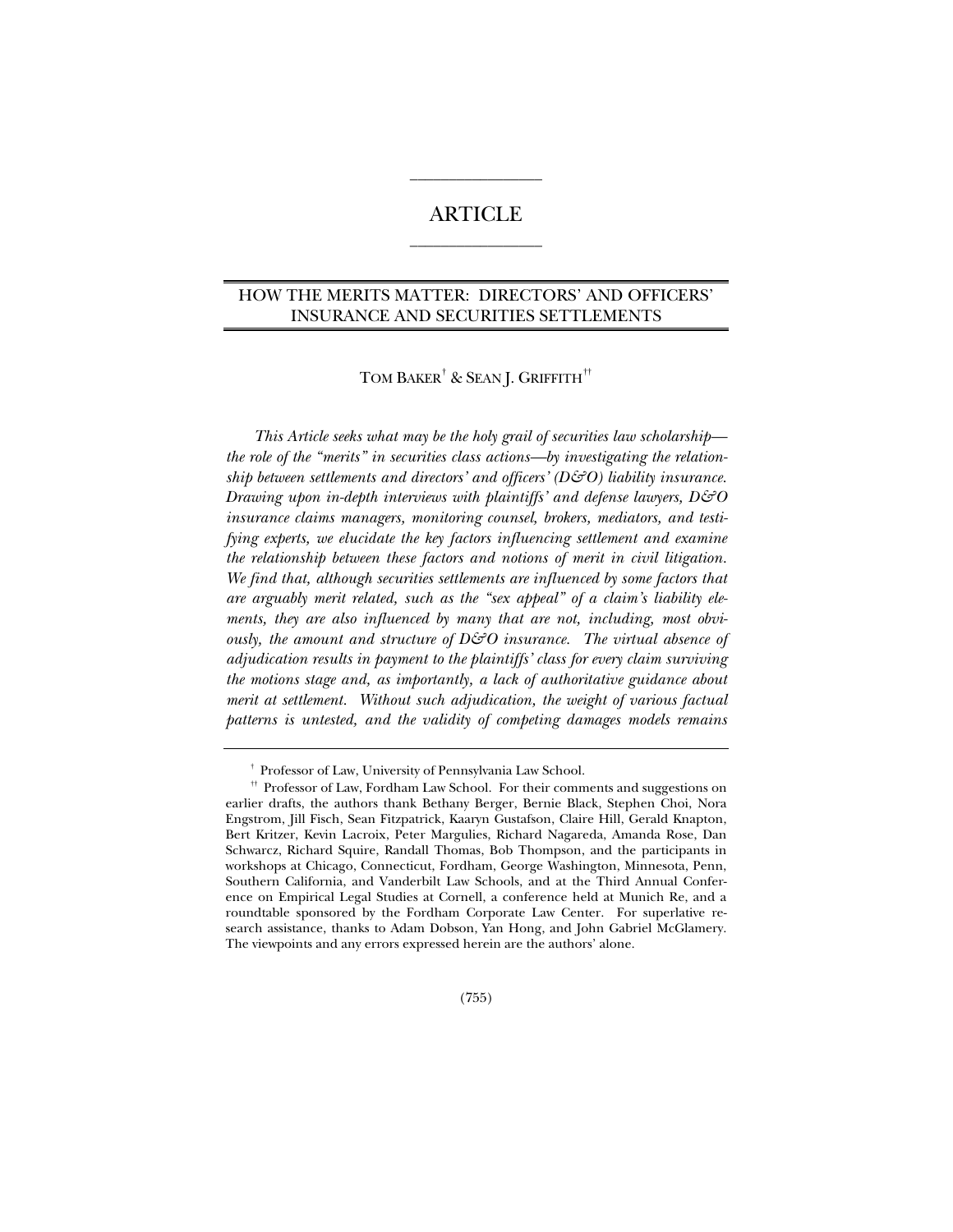*unknown. Parties structure their settlement by reference to other settlements, but these are opaque and subject to the same set of distortions. In this murky environment, plaintiffs and defendants collude to pressure the D&O insurer to settle on terms that may not reflect the ultimate merits of the claim. More adjudication, we argue, would be the best solution to the problem, but barring that, disclosure of D&O insurance and settlement terms would offer some improvement.* 

| L                         | SHAREHOLDER CLASS ACTION LAW AND PROCEDURE 763                  |  |
|---------------------------|-----------------------------------------------------------------|--|
|                           | A.                                                              |  |
|                           |                                                                 |  |
|                           | $1_{\cdots}$                                                    |  |
|                           | Class Certification and Lead Plaintiff Selection 771<br>$2_{1}$ |  |
|                           | 3.<br>The Motion to Dismiss, Discovery,                         |  |
|                           |                                                                 |  |
| H.                        | WHAT WE TALK ABOUT WHEN WE TALK ABOUT MERITS 779                |  |
| HL.                       | FIELD RESEARCH ON SETTLING SHAREHOLDER                          |  |
|                           |                                                                 |  |
|                           | A. Liability and Damages in Securities Settlements 785          |  |
|                           |                                                                 |  |
|                           |                                                                 |  |
|                           | B. The Role of D&O Insurance in the Settlement Process796       |  |
|                           |                                                                 |  |
|                           | 2.                                                              |  |
|                           |                                                                 |  |
|                           |                                                                 |  |
|                           |                                                                 |  |
| $\mathbf{I} \mathbf{V}$ . |                                                                 |  |
|                           | А.                                                              |  |
|                           | $\mathbf{B}$ .                                                  |  |
|                           |                                                                 |  |
|                           |                                                                 |  |
|                           |                                                                 |  |

#### **INTRODUCTION**

In an article announcing the retirement of Bill Lerach, the famous and widely reviled plaintiffs' lawyer, the *Wall Street Journal* concisely summarized the debate surrounding securities class actions. On one side, the reporter wrote, are those who claim securities class actions force defendant corporations to settle "regardless of the underlying merits of the claim," and on the other are those who argue that such lawsuits "help keep corporate America accountable" by detect-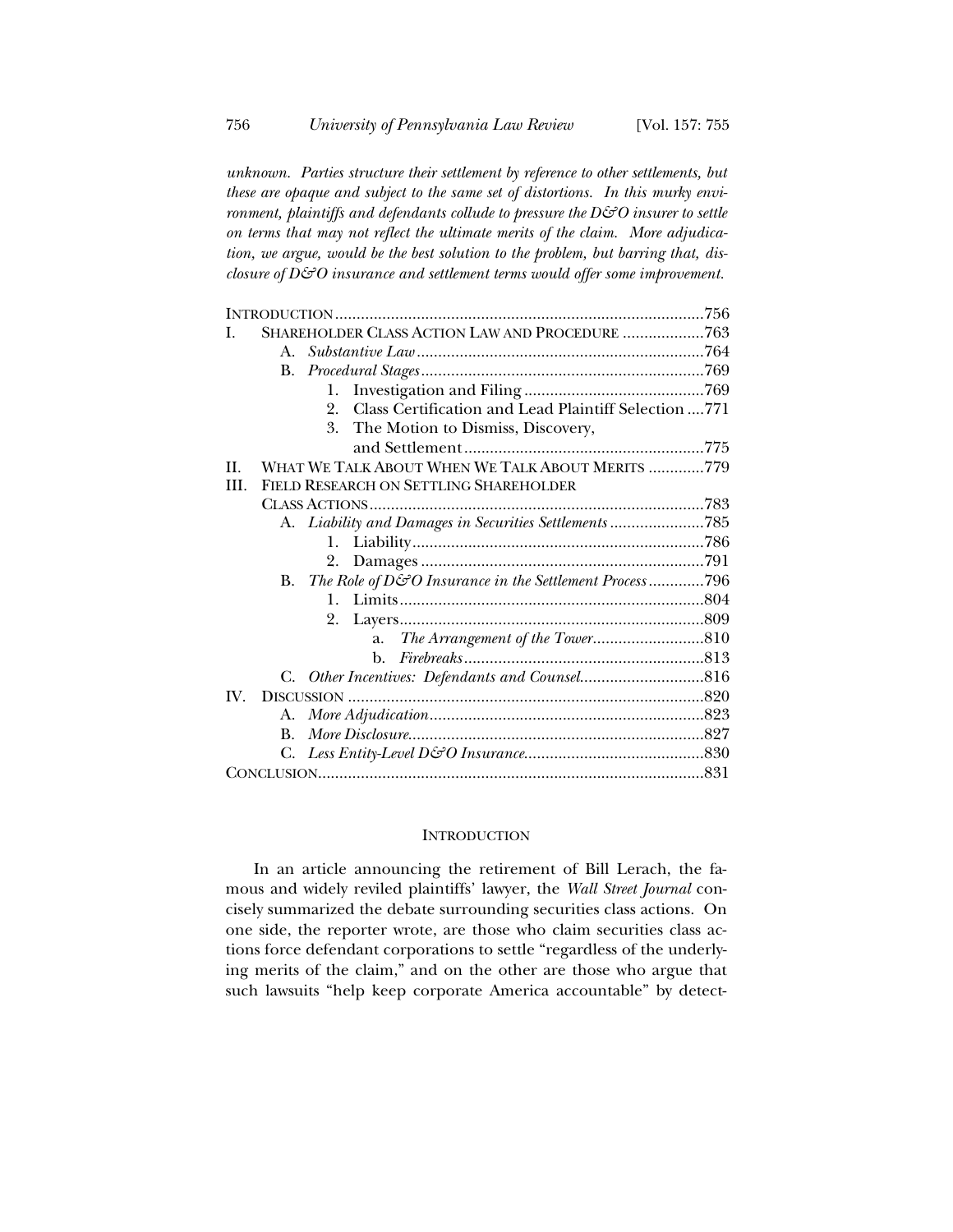ing, punishing, and deterring fraud.<sup>1</sup> Lerach, the newspaper suggested, was that controversy personified.<sup>2</sup> But the controversy is much bigger than one man, and it has hardly been put to rest.

The question, as it was powerfully framed by Janet Cooper Alexander, is do the merits matter in the settlement of securities class actions? $3^3$  In other words, do the merits of claims determine the amounts paid at settlement, or are they essentially irrelevant? Alexander's answer was that the merits do not matter.<sup>4</sup> Her argument played an important role in changing the law, providing rhetorical support and academic credibility to interest groups lobbying to make securities class actions more difficult for plaintiffs to bring—an endeavor that succeeded in 1995 with the enactment of the Private Securities Litigation Reform Act (PSLRA).<sup>5</sup> Indeed, Alexander's article is still widely cited even though its empirical foundation has been undermined, $^6$  perhaps because her basic claim—that the merits do not matter in securities litigation—is so widely believed.<sup>7</sup>

<sup>4</sup> See id. at 500 (noting that "a strong case . . . appears to have been worth no more than a weak one"); *id.* at 597 (concluding that "[s]ettlements that do not reflect the merits therefore may be typical of securities class actions generally").

*See* Pub. L. No. 104-67, 109 Stat. 737 (1995) (codified as amended in scattered sections of 15 & 18 U.S.C.). On the influence of Professor Alexander's article, see generally William S. Lerach, *"The Private Securities Litigation Reform Act of 1995—27 Months Later": Securities Class Action Litigation Under the Private Securities Litigation Reform Act's Brave New World*, 76 WASH. U. L.Q. 597, 598 (1998), which notes that Congress "relied heavily upon Professor Janet Cooper Alexander's article" in enacting the PSLRA.

6 *See* James D. Cox, *Making Securities Fraud Class Actions Virtuous*, 39 ARIZ. L. REV. 497, 503-04 (1997) (arguing that the damages estimates supporting Alexander's core thesis had been calculated incorrectly); Elliott J. Weiss & John S. Beckerman, *Let the Money Do the Monitoring: How Institutional Investors Can Reduce Agency Costs in Securities Class Actions*, 104 YALE L.J. 2053, 2083-84 (1995) (recalculating potential damages for the lawsuits in Alexander's sample and finding much more variation, thereby destroying the support of Alexander's core assertion); *see also* Leonard B. Simon & William S. Dato, *Legislating on a False Foundation: The Erroneous Academic Underpinnings of the Private Securities Litigation Reform Act of 1995*, 33 SAN DIEGO L. REV. 959, 990-93 (1996) (critiquing Alexander's methodology and deeming her analysis "unconvincing"). 7

Alexander's *Do the Merits Matter?*, *supra* note 3, was published in February 1991. Based on our February 27, 2008, Westlaw search, Alexander's article was cited in 11 court cases, 143 law review articles, and 23 appellate filings or briefs—or 177 times in

<sup>&</sup>lt;sup>1</sup> Nathan Koppel, *Milberg Figure Lerach Retires Amid Plea Talks*, WALL ST. J., Aug. 29, 2007, at B2. 2

*Id.* Others have suggested as much, often with less restraint. *See, e.g.*, Karen Donovan, *Bloodsucking Scumbag*, WIRED, Nov. 1996, at 134, 136-37 (describing Lerach's role in securities class actions against high-technology companies). 3

<sup>&</sup>lt;sup>3</sup> Janet Cooper Alexander, *Do the Merits Matter?* A Study of Settlements in Securities *Class Actions*, 43 STAN. L. REV. 497 (1991).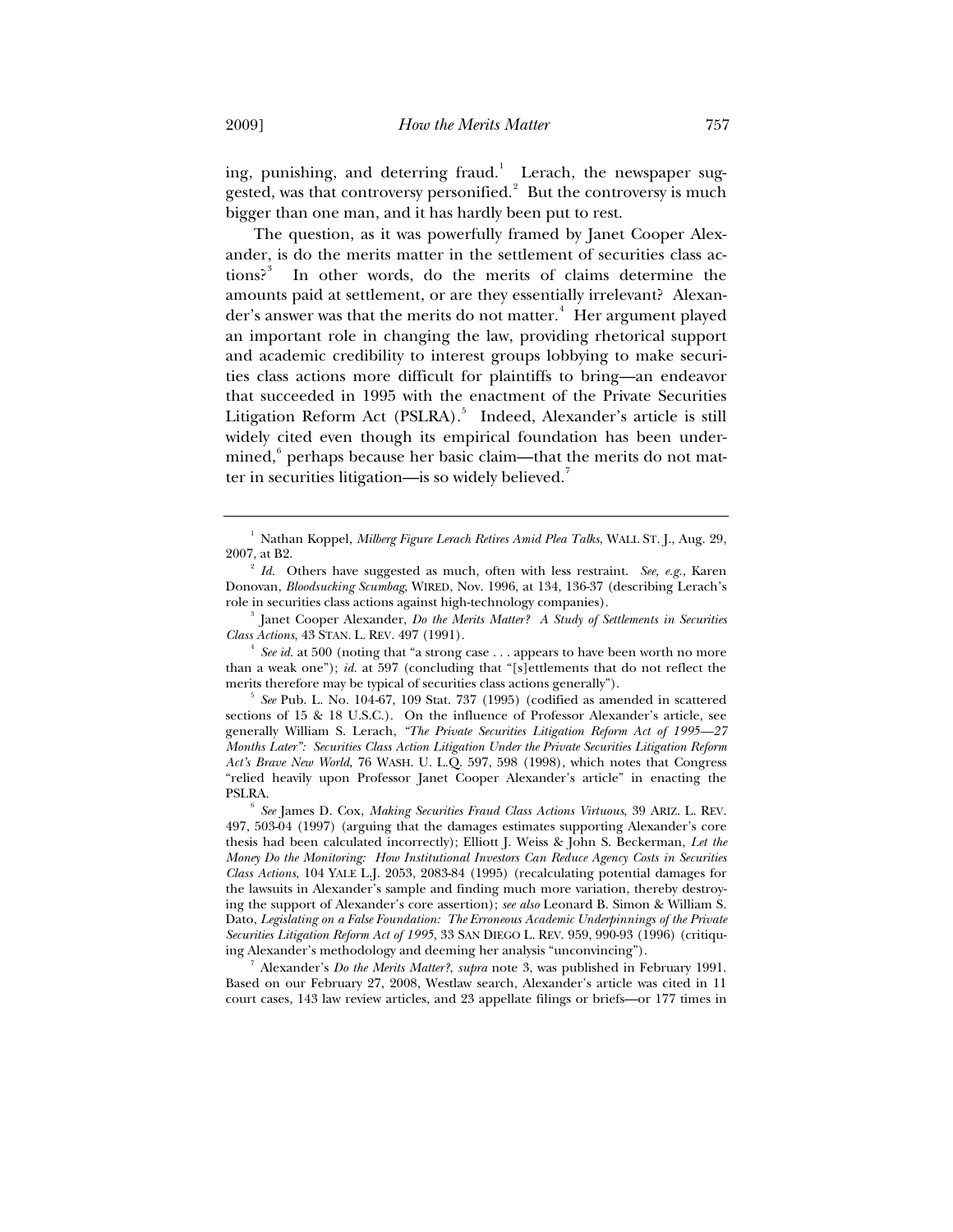Because the merits question is now so loaded—taking a firm position on it is like declaring a political allegiance or picking a fight researchers approach it with considerably more caution.<sup>8</sup> Their results, not surprisingly, are ambiguous. Studies since the PSLRA have found that securities lawsuits are now more often dismissed, but the additional dismissals may include meritorious and nonmeritorious suits alike, therefore leaving researchers unable to conclude that only the meritorious survive.<sup>9</sup> Securities claims now take longer to settle, perhaps suggesting that plaintiffs' lawyers are bringing better claims and pushing them harder, $10^{\circ}$  and claims featuring easily identifiable indicia of wrongdoing or fraud—such as earnings restatements, insider selling, and concomitant regulatory investigations—settle higher than claims without such features.<sup>11</sup> Insofar as such indicia correlate with the merits of a securities claim, $12$  these studies may support the

*See* Stephen J. Choi, *The Evidence on Securities Class Actions*, 57 VAND. L. REV. 1465, 1498 (2004) ("[T]he existing literature on filings and settlements in the post-PSLRA time period provide[s] evidence that frivolous suits existed prior to the PSLRA and that a shift occurred in the post-PSLRA period toward more meritorious claims."); Jonathan C. Dickey & Marcia Kramer Mayer, *Effect on Rule 10b-5 Damages of the 1995 Private Securities Litigation Reform Act: A Forward-Looking Assessment*, 51 BUS. LAW. 1203, 1219 (1996) (concluding that reduced damages after the PSLRA may deter the filing of suits "that would have been brought under the prior law"). 10 *See* Denise N. Martin et al., *Recent Trends IV: What Explains Filings and Settlements* 

*in Shareholder Class Actions*, 5 STAN. J.L. BUS.&FIN. 121, 123 (1999) (acknowledging that "the timing of settlements may indeed be reflective of a case's merits" and that "only a portion of low-valued settlements are likely to be nuisance suit settlements"). 11 *See* Marilyn F. Johnson et al., *Do the Merits Matter More? The Impact of the Private* 

*Securities Litigation Reform Act*, 23 J.L. ECON.&ORG. 627, 630 (2007) (finding "a significantly greater correlation between litigation and both earnings restatements and abnormal insider selling after the PSLRA").<br><sup>12</sup> As the studies' authors acknowledge, the correlation will not be perfect. Some

meritorious claims will lack hard evidence, and some hard evidence may not point to actual fraud. *See id.* at 649 ("[L]awyers may be unable to prove some meritorious claims under the rigorous constraints imposed by the PSLRA.").

total—from June 1992 to June 1997. Although the frequency of cites has declined over time, her article was still cited in 3 cases, 76 law reviews, and in 26 appellate filings or briefs—105 times in total—between 2003 and 2008.

We are a case in point. In a prior article, Griffith assumes that the merits matter to some degree in arguing for mandatory disclosure of D&O insurance information. *See* Sean J. Griffith, *Uncovering a Gatekeeper: Why the SEC Should Mandate Disclosure of Details Concerning Directors' and Officers' Liability Insurance Policies*, 154 U. PA. L. REV. 1147, 1161 (2006) ("[T]he total cost of shareholder litigation depends, at least in part, on corporate wrongdoing . . . ."). Similarly, after finding that D&O insurers do weigh merits-related factors in their underwriting decisions, we concluded that that "the merits *somewhat* matter." Tom Baker & Sean J. Griffith, *Predicting Corporate Governance Risk: Evidence from the Directors' & Officers' Liability Insurance Market*, 74 U. CHI. L. REV. 487, 538 (2007). 9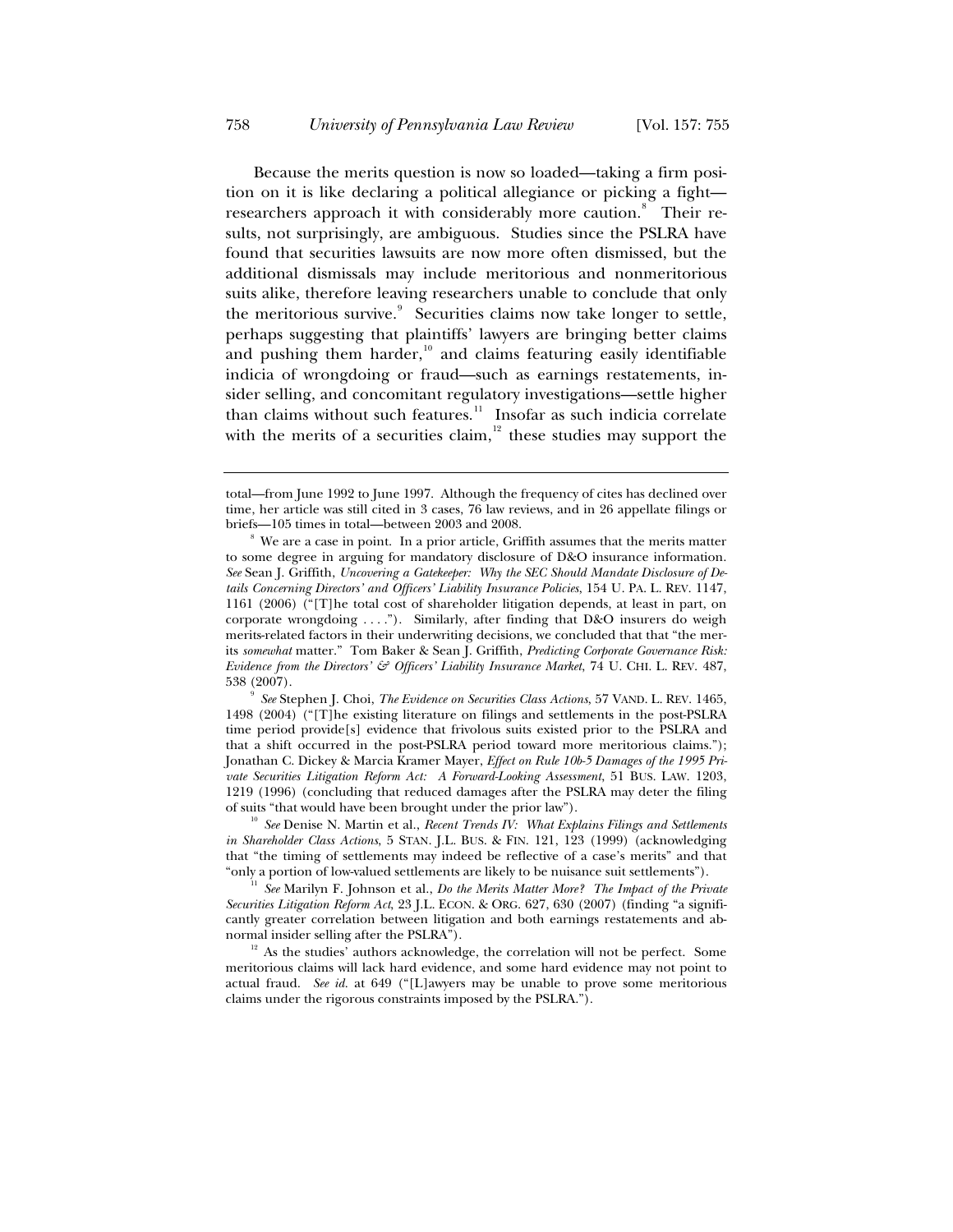proposition that at least some meritorious claims settle higher than nonmeritorious claims.<sup>13</sup> But, as the researchers acknowledge, the correlation is far from perfect—some fraudulent conduct will not leave behind such a tangible trace—preventing us from drawing a strong conclusion about the merits of securities claims.

In this Article, we confront the issue of merits in securities class actions.14 But we do not ask *whether* the merits matter. Our question, instead, is *how* the merits matter. How do the participants in securities class actions understand the merits, and how do they talk about them? How do they use the idea of merit in settlement negotiations? And what do they view the role of merit to be in shaping outcomes at settlement?

Because our research question is qualitative—asking *how* the settlement process works—our research methods are also qualitative, not quantitative.<sup>15</sup> Our basic tool is the semistructured interview, in which

[I]n a case that is going to go for \$5 million, . . . usually the parties get together and say, you know, "Look, we should wrap this case up. It's not that big a case. I know you think it is." And you know that kind of thing happens, but in the bigger cases, it is just more complicated.

Tom Baker & Sean J. Griffith, D&O Interviews, Interview with Defense Counsel #5, at 12 (May 23, 2007) (unpublished interviews, on file with authors) [hereinafter D&O Interviews, Defense Counsel #5]; *see also id.*, Interview with Claims Head #9, at 15-17 (July 10, 2007) [hereinafter D&O Interviews, Claims Head #9] (noting that large settlements "bring in a lot of profits to yourself and the firm, a lot of name recognition and high profile, and as a result there's a lot attached, and the defense counsel who can stand above that and settle early is overcoming a lot of pressures," and that "[t]here's both psychological and career motivational factors to do otherwise"). For our purposes, the paradigmatic securities class action is one that settles for more than \$2 million but either less than or not much more than total D&O insurance limits.

<sup>15</sup> Qualitative research employs field interviews and other sociological techniques to develop thick descriptions of a problem area. *See, e.g.*, Lisa Bernstein, *Private Commercial Law in the Cotton Industry: Creating Cooperation Through Rules, Norms, and Institutions*, 99 MICH. L. REV. 1724, 1725 (2001) (relying "on a detailed case study of contractual relations in the cotton industry to examine the ways that the rules, norms, and institutions that constitute the industry's [private legal system] create value for transactors"). We are not critics of quantitative research, but the use of regressions to show

<sup>&</sup>lt;sup>13</sup> For a discussion on how the merits affect settlement amounts, see *infra* Part III.A.  $14$  Throughout this Article, we are dealing with the "fat middle" of securities class

actions—i.e., those that are not too big and not too small. Researchers have shown that extremely small claims—those settling in the \$2 million to \$3 million range—are more likely to be nuisance claims. *See* James D. Cox et al., *There Are Plaintiffs and* ... *There Are Plaintiffs: An Empirical Analysis of Securities Class Action Settlements*, 61 VAND. L. REV. 355, 383 (finding that small settlements exhibit qualities associated with strike suits). Similarly, the largest cases—those resulting in "megasettlements" of \$300 million or more—differ systematically from those that are settled within or close to D&O insurance limits. As one defense counsel put it,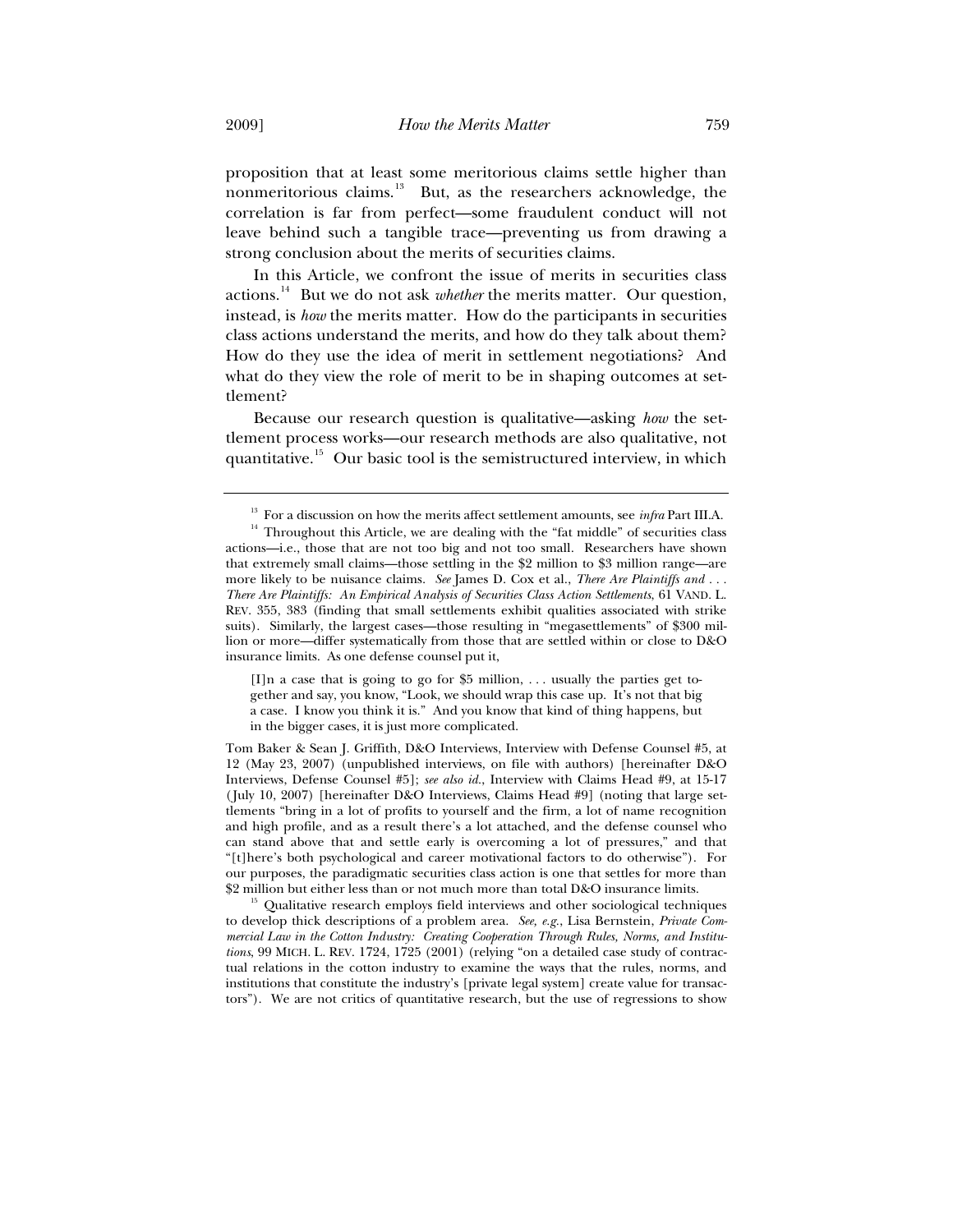we ask questions, but also allow our participants simply to talk, to describe the settlement process in their own words, and to illustrate their explanations with stories and anecdotes.<sup>16</sup> During 2006 and 2007, we interviewed over fifty people involved in the process of settling securities claims, including plaintiffs' and defense lawyers, claims managers at directors' and officers' (D&O) liability insurance companies, insurers' monitoring counsel, claims-side brokers, mediators, and testifying experts.<sup>17</sup> In addition, we read their trade literature and participated in industry conferences. In short, we entered the field in an effort to understand it from the perspectives of those working within it.<sup>18</sup>

A principal focus of our research was the role of D&O liability insurance. D&O insurance covers losses that corporations and their directors and officers incur in connection with corporate and securities litigation.19 Virtually all U.S. public corporations buy D&O insur-

Roscoe Pound and Karl Llewellyn. *Cf.* ROBERT C. ELLICKSON, ORDER WITHOUT LAW: HOW NEIGHBORS SETTLE DISPUTES (1991) (finding, primarily through field interviews, that neighbors in Shasta County, California, resolve most conflicts through the use of informal norms, rather than formal legal rules). Intensive qualitative research has long been the hallmark of anthropologists and much of sociology, and even of some scholars working within a law-and-economics framework, particularly in recent years. *See, e.g.*, RICHARD V. ERICSON ET AL., INSURANCE AS GOVERNANCE (2003) (offering a sociological investigation of the insurance industry); SALLY ENGLE MERRY, COLONIZING HAWAI'I: THE CULTURAL POWER OF LAW (2000) (presenting an anthropological investigation of the role of law in colonization); H. LAURENCE ROSS, SETTLED OUT OF COURT: THE SOCIAL PROCESS OF INSURANCE CLAIMS ADJUSTMENTS (1970) (providing a sociological investigation of automobile law in action); Lisa Bernstein, *Opting Out of the Legal System: Extralegal Contractual Relations in the Diamond Industry*, 21 J. LEGAL STUD. 115 (1992) (describing the private legal system at work in the diamond industry); Bernstein, *supra* note 15 (examining, through a detailed case study of the cotton in-

dustry, how private legal systems can reduce costs).<br><sup>19</sup> Policies cover not only losses incurred by individual directors and officers, but also losses incurred by the corporation itself in defending and settling securities claims. A typical policy excludes adjudication of "actual fraud," but pays for judgments

whether a particular variable is relevant requires an a priori theory of how something works, which then determines what kinds of data ought to be tested. We are asking the *how* question, not the *whether* question.<br><sup>16</sup> Pursuant to research protocols approved by the Institutional Review Boards of

the University of Connecticut and Fordham University, we interviewed the participants under a promise of confidentiality. The interviews were recorded and transcribed, and participant-identifying information was removed from the transcripts. Copies of the redacted transcripts have been provided to the editors of the *University of Pennsylvania* 

*Law Review* for verification.<br><sup>17</sup> These interviews build upon an initial round of forty-eight interviews of directors' and officers' liability insurance professionals conducted in connection with our prior research. Baker & Griffith, *supra* note 8, at 493. We describe the interviews and their selection at the beginning of Part III of this Article.<br><sup>18</sup> Legal scholarship of this kind dates back to the Legal Realists, most notably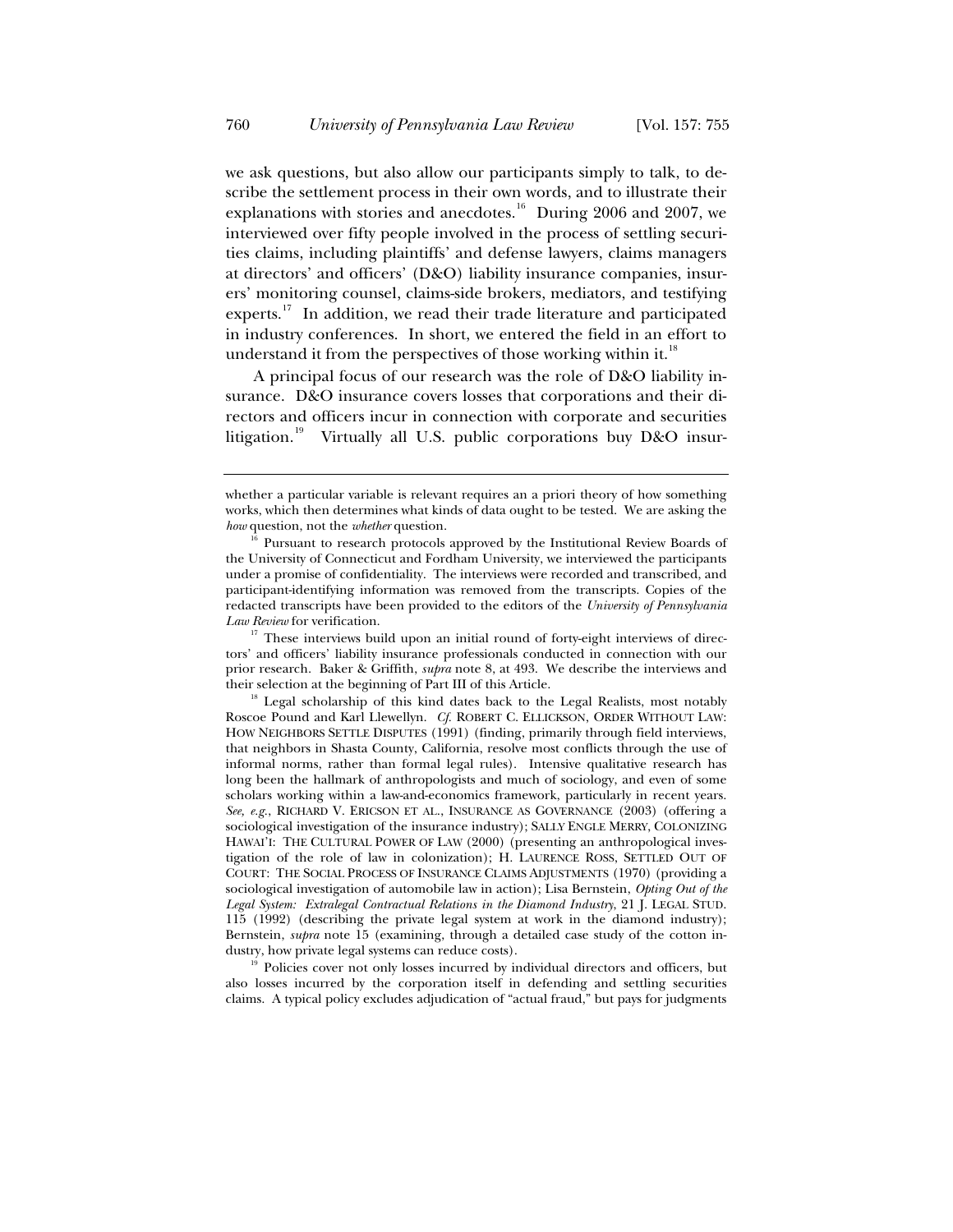ance, $20$  and the vast majority of securities claims settle within or just above the limits of the defendant corporation's D&O coverage.<sup>21</sup> As a result, it is not a stretch to assert that the principal party at interest in most securities class actions is the D&O insurer. Our research focused largely on uncovering the interests of this party, in discovering how it understands "merit," and how these interests and understandings influence the settlement of securities litigation.

In emphasizing the centrality of liability insurance in determining substantive legal outcomes, this Article continues a theme from our prior work, and indeed it may be viewed as the conclusion of a trilogy

SURANCE PURCHASING AND CLAIMS TRENDS 25 exhibit 29 (2006), *available at* http://www.towersperrin.com/tp/getwebcachedoc?webc=HRS/USA/2007/200704/ DO\_Survey\_Report2006\_040507.pdf (reporting that 91% of public-company respondents in the United States purchased entity coverage). The annual Towers Perrin D&O survey is based on a nonrandom, self-selecting sample of companies. It is also the only systematic source of information on D&O insurance purchasing patterns in the United States. We therefore draw upon it as a source of aggregate data despite its methodological weaknesses.<br><sup>21</sup> According to the Towers Perrin data, the size of the average D&O policy ranges

from approximately \$20 million in limits for small-cap companies to over \$195 million in limits for large-cap companies. *Id.* at 17 exhibit 13. At the same time, average D&O settlements range from less than \$10 million for the majority of settlements to more than \$100 million for the most expensive 11% of cases. *See* STEPHANIE PLANCICH ET AL., NERA ECON. CONSULTING, RECENT TRENDS IN SHAREHOLDER CLASS ACTION LITI-GATION 9-11 (2007), *available at* http://www.nera.com/image/BRO\_Recent\_Trends \_Dec07\_0708\_final.pdf (reporting that average settlements—excluding those over \$1 billion—increased from \$22.7 million in 2006 to \$33.2 million in 2007, and noting that including settlements over \$1 billion would raise the 2007 average to \$40.2 million); PRICEWATERHOUSECOOPERS, 2006 SECURITIES LITIGATION STUDY 33, 36-37 (2007), *available at* http://www.pwc.com/images/us/eng/about/svcs/advisory/pi/SecLitStudy \_2006\_Final.pdf (reporting that for cases that settled between \$1 million and \$50 million, the average settlement amount was \$9.6 million, but that the average for all cases settled in 2006 was \$62.3 million, and that 11% settled for over \$100 million); LAURA E. SIMMONS & ELLEN M. RYAN, CORNERSTONE RESEARCH, SECURITIES CLASS ACTION SETTLEMENTS: 2006 REVIEW AND ANALYSIS 3 & fig.3 (2007), *available at* http://www.cornerstone.com/pdf/practice\_securities/2006Settlements.pdf (reporting that over 60% of all securities class action settlements in 2006 were for less than \$10 million, consistent with past years). The average settlement is well within average limits. *See* Cox, *supra* note 6, at 512 ("[A]pproximately 96% of securities class action settlements are within the typical insurance coverage, with the insurance proceeds often being the sole source of settlement funds.").

where the defendants meet the lower standard of reasonableness. Policies typically cover amounts paid in settlement as well as defense costs. Because virtually all securities class actions settle without adjudication, the exclusion of "actual fraud" typically does not affect payment obligations, and it is not an overstatement to assert that D&O policies cover all losses typically incurred by corporations in connection with securities litigation. *See* Baker & Griffith, *supra* note 8, at 499-501 (describing important facets of the coverage offered by D&O policies). <sup>20</sup> *See* TOWERS PERRIN, DIRECTORS AND OFFICERS LIABILITY: 2006 SURVEY OF IN-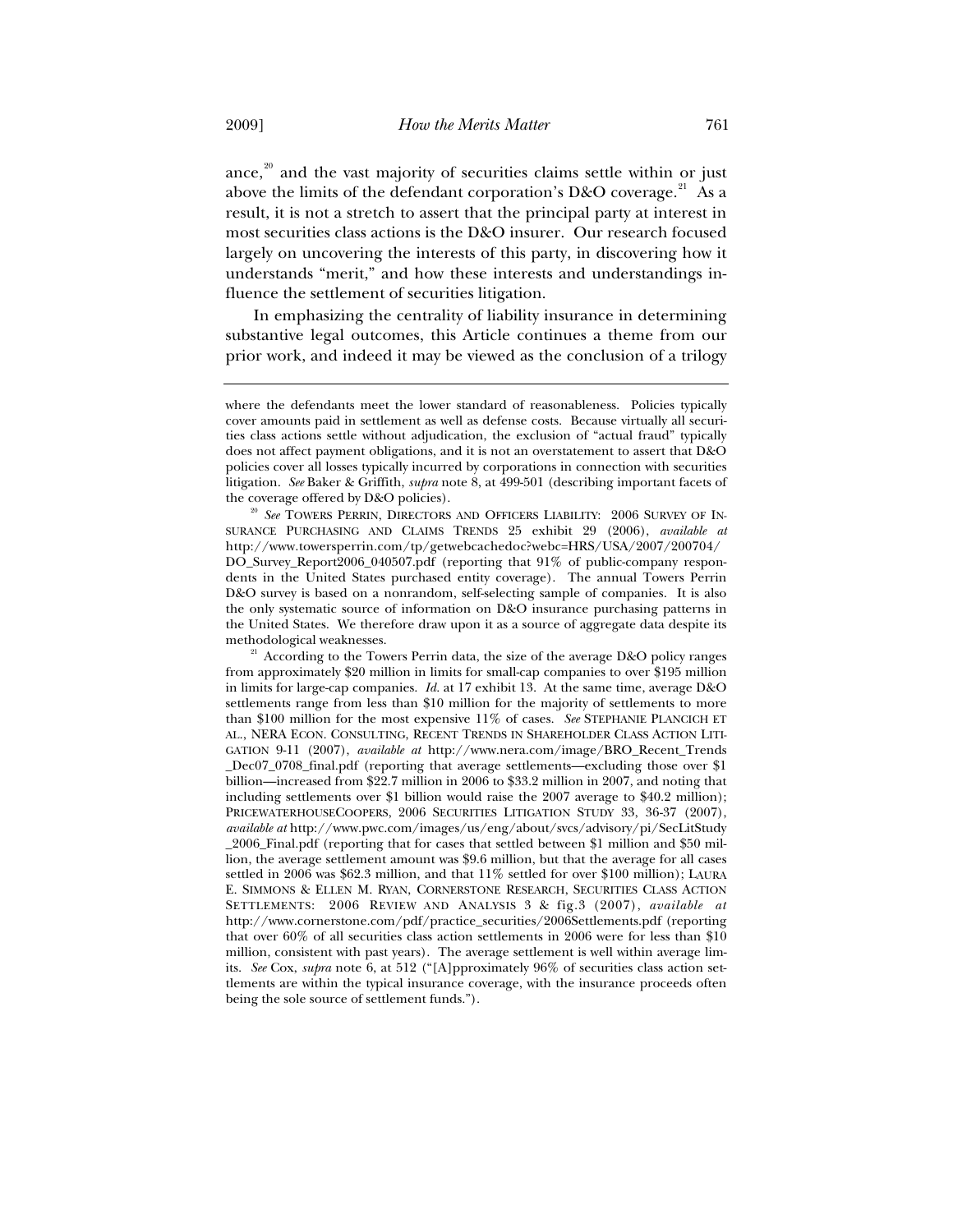on the interaction between law and insurance in the corporate and securities law context. $22$  In the first article, we described how insurers evaluate risk in underwriting D&O policies and analyzed the implications of the policies' role in furthering the deterrence objectives of corporate and securities litigation.<sup>23</sup> In the second article, we investigated the relationship between insurer and insured during the life of the policy; we found that D&O insurers do almost nothing to monitor the risky activities of their corporate insureds and that, as a result, D&O insurance is a pure risk-spreading form of insurance, raising the attendant moral-hazard concerns.<sup>24</sup> In this third and final Article, we inquire into the role of the D&O insurer at settlement, asking whether the deterrence function of securities law is reintroduced through an insistence on merits at settlement or whether other dynamics at settlement subvert deterrence.

A common theme underlying our work in this area is the extent to which liability insurance preserves or subverts the deterrence objectives of corporate and securities law. Scholars customarily treat deterrence as the principal objective of civil damages in corporate and securities litigation.<sup>25</sup> Because D&O insurance funds the settlement of corporate and securities litigation, any deterrent effect of settlement can only be achieved by the insurance intermediary.<sup>26</sup> In order for

 $22$ <sup>22</sup> We are not the first to address the role of insurance in settlement. *See, e.g.*, Bernard Black et al., *Outside Director Liability*, 58 STAN. L. REV. 1055, 1067 (2006) (focusing on the importance of D&O insurance in explaining why outside directors almost never pay their own money in corporate and securities litigation settlements). However we are the first to address it directly with extensive participant interviews, relating our empirical

observations from those interviews to the question of merit in securities litigation. 23 *See* Baker & Griffith, *supra* note 8, at 516-17 (finding that in addition to employing a variety of financial risk factors similar to those used by investors, underwriters evaluate risk through a consideration of a corporation's "deep governance" structure,

<sup>&</sup>lt;sup>24</sup> See Tom Baker & Sean J. Griffith, The Missing Monitor in Corporate Governance: *The Directors' & Officers' Liability Insurer*, 95 GEO. L.J. 1795, 1822-23 (2007) (arguing, furthermore, that the entity-protection aspects of D&O coverage are likely to be pure waste from a diversified shareholder's point of view). 25 *See id.* at 1817-18; *see also* John C. Coffee, Jr., *Reforming the Securities Class Action:* 

*An Essay on Deterrence and Its Implementation*, 106 COLUM. L. REV. 1534, 1536 (2006) (emphasizing the deterrence function of securities class actions over the compensation

function). 26 This fact, of course, does not mean that bad acts are wholly undeterred. Civil litigation is but one of the misfortunes that can befall one engaged in securities fraud, to which job loss, regulatory fines, and jail time must be added. *See, e.g.*, Jonathan M. Karpoff et al., The Legal Penalties for Financial Misrepresentation 3 (May 1, 2007) (unpublished manuscript), *available at* http://ssrn.com/abstract=933333 (comparing regulatory and private penalties for misrepresentation claims). Our focus is solely on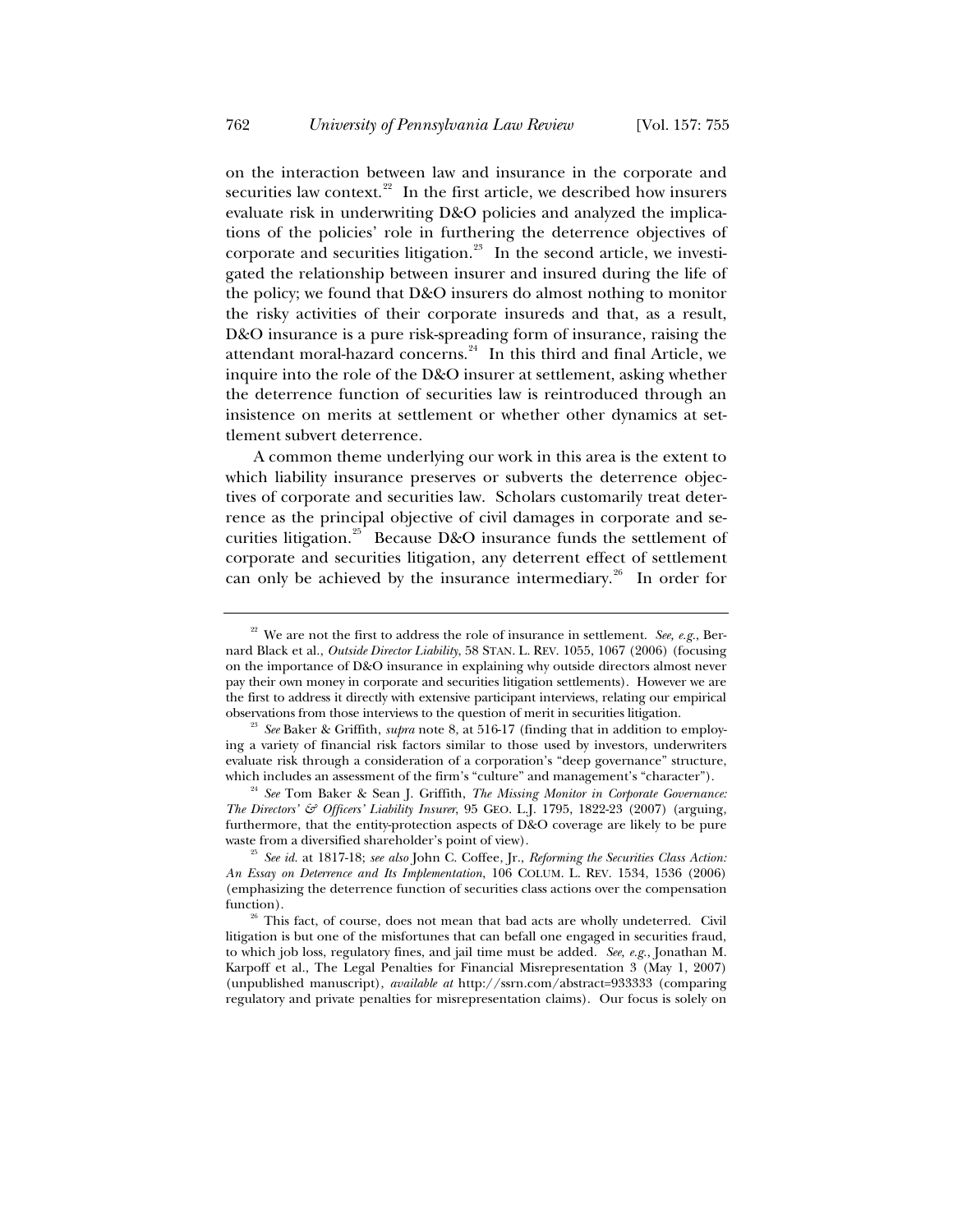civil litigation's potential damages awards to deter, D&O insurers must in some way preserve the deterrent effects of the liability regime. Do they? Our prior research was not optimistic on this point.<sup>27</sup> And we are no more optimistic here, finding that D&O insurance clouds the role of the merits in the settlement process. Moreover, putting this insight together with those gleaned in our prior research, we ultimately conclude that, absent disclosure, D&O insurance significantly undermines the deterrence function of shareholder class actions.

The Article proceeds as follows: Part I provides a brief background on shareholder litigation and its procedural stages. Part II discusses competing definitions of the merits in securities class actions. Part III reports our findings on the role played by merits in securities settlements, how the settlement process works, and how ideas about merit ultimately translate (or fail to translate) into a settlement amount. Part IV applies our findings to the debate over merit and offers our policy proposals, recommending increased disclosure of corporations' D&O coverage and a reduction in entity-level coverage. We close, finally, with a brief summary and conclusion.

#### I. SHAREHOLDER CLASS ACTION LAW AND PROCEDURE

Although there are many potential bases for shareholder actions,<sup>28</sup> federal securities law claims are the most significant in terms of both absolute numbers and settlement values.<sup>29</sup> Our participants reported that securities class actions are "head and shoulders above" any other

the component of deterrence against which would-be defrauders can be insured—i.e.,

civil litigation—and to which our conclusions are limited. 27 In our first article, we concluded that risk-based pricing by D&O insurers is likely to have very little impact on the behavior of corporate executives—both because of the difficulty of predicting securities litigation risk and because D&O insurance prices and other contract terms are not disclosed to investors. Baker & Griffith, *supra* note 8, at 536, 538-40. We concluded in our second article that D&O insurers do not engage in any significant monitoring and that, as a result, D&O insurance poses a significant moral hazard. Baker & Griffith, *supra* note 24, at 1817.

<sup>&</sup>lt;sup>28</sup> See generally 2 WILLIAM E. KNEPPER & DAN A. BAILEY, LIABILITY OF CORPORATE OFFICERS AND DIRECTORS § 17.02 (7th ed. 2003) (listing 170 possible grounds for li-

 $\overline{B}$  One study found that  $77\%$  of shareholder class actions from 1993 to 2002 were securities class actions, although the authors admit that this is likely overstated. Theodore Eisenberg & Geoffrey P. Miller, *Attorney Fees in Class Action Settlements: An Empirical Study*, 1 J. EMPIRICAL LEGAL STUD. 27, 46 (2004); *see also* TOWERS PERRIN, *supra* note 20, at 60 exhibit 83 (reporting that more than 80% of claims made against public companies dealt with securities issues).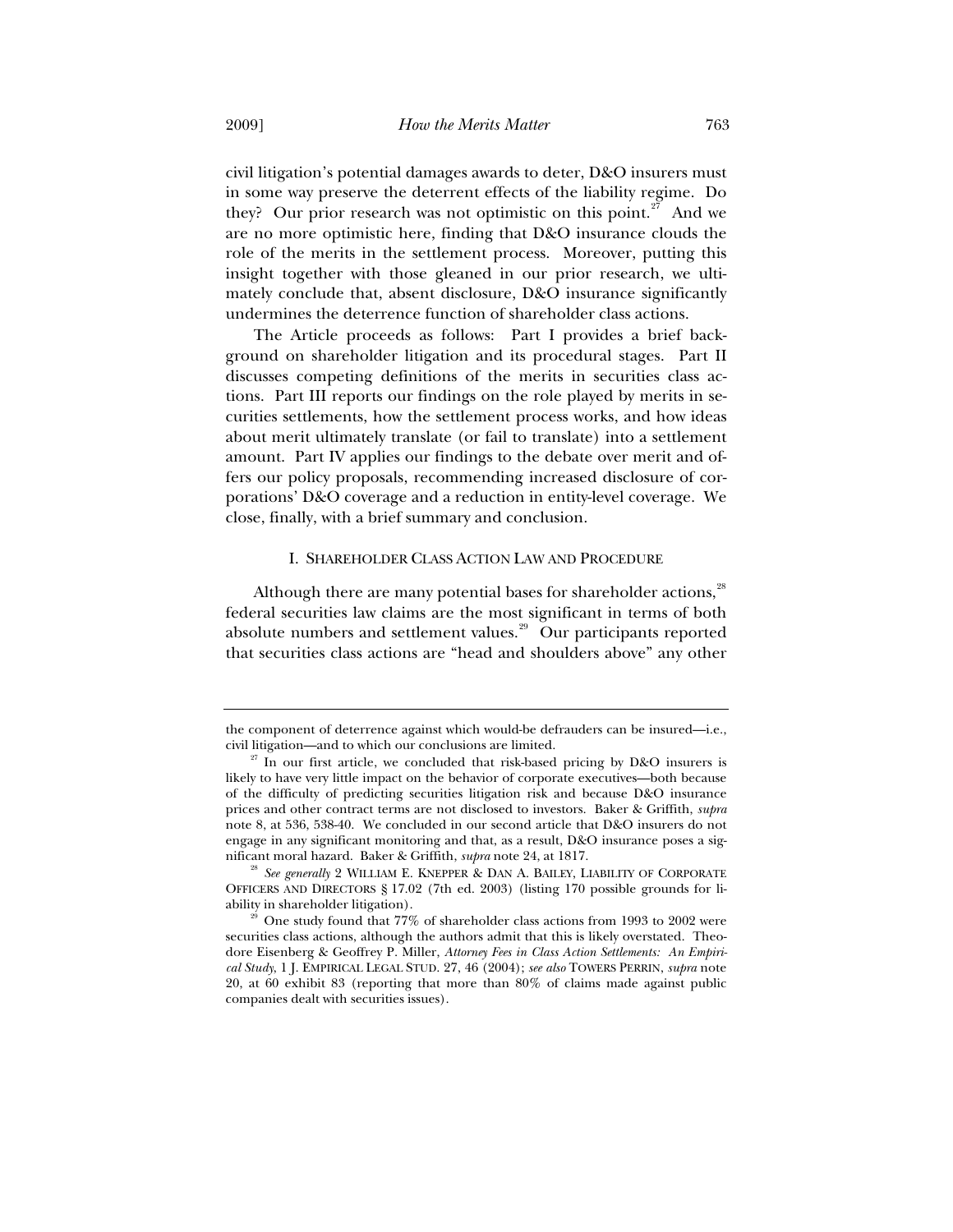liability exposure.<sup>30</sup> For this reason, our qualitative research focused exclusively on securities class actions. This section briefly describes the law and procedure of the securities class action.

#### A. *Substantive Law*

Class action securities litigation arises most often under section 11 of the Securities Act of 1933 (Securities Act)<sup>31</sup> and under section 10(b) of the Securities Exchange Act of 1934 (Exchange Act).<sup>32</sup> Section 11 claims address misrepresentations and omissions in registration statements and may be brought not only against the issuer's directors and officers, but also against the bankers, accountants, and lawyers involved in the offering.<sup>33</sup> Although the section is applicable to a wide variety of defendants, section 11 claims arise in a single factual context: registered offerings—that is, transactions in which a company sells securities to the public by means of a registration statement filed with the SEC. $34$  Much activity in the securities market occurs outside of this context and, thus, is free from section 11 liability.

Rule 10b-5,<sup>35</sup> promulgated by the Securities and Exchange Commission (SEC) under the authority of section 10(b) of the Exchange Act, has a much broader reach than section 11 of the Securities Act.

<sup>&</sup>lt;sup>30</sup> Tom Baker & Sean J. Griffith, D&O Interviews, Interview with Monitoring Counsel #9, at 11 (Aug. 4, 2005) (unpublished interviews, on file with authors) ("The big exposure to D&O, . . . head and shoulders above everything else, is securities class actions . . . ."); *see also id.*, Interview with Policyholder #3, at 5 (Oct. 12, 2004) [hereinafter D&O Interviews, Policyholder #3] (claiming that "[s]ecurities litigation outweighs derivative litigation by far"). In the last two years there has been an unusually large number of derivative actions, many of which have arisen out of the recent revelations regarding options backdating. It is too soon to tell whether this increase indicates a trend or a unique event. In 2006, 22 of 131 securities cases filed were options backdating cases; in 2007—a year in which 38 subprime cases were filed—there were projected to be about 4. *See* PLANCICH ET AL., *supra* note 21, at 2 (breaking down the types of fed-

eral shareholder class action suits for false registration statements).<br><sup>31</sup> *See* 15 U.S.C. § 77k(a) (2006) (codifying the Securities Act's provision for civil liability for false registration statements).

 $^{32}$  *See id.* § 78j (codifying the Exchange Act's prohibition of manipulative and deceptive devices).

<sup>&</sup>lt;sup>33</sup> See id. § 77k (detailing the persons liable, the persons exempt, and the nature of the liability for misrepresentations and omissions).<br><sup>34</sup> *See* JAMES D. COX ET AL., SECURITIES REGULATION: CASES AND MATERIALS 481

<sup>(5</sup>th ed. 2006) (noting that the "essence" of a section 11 claim begins with "[a] material misrepresentation or omission in a registration statement").<br><sup>35</sup> 17 C.F.R. § 240.10b-5 (2006).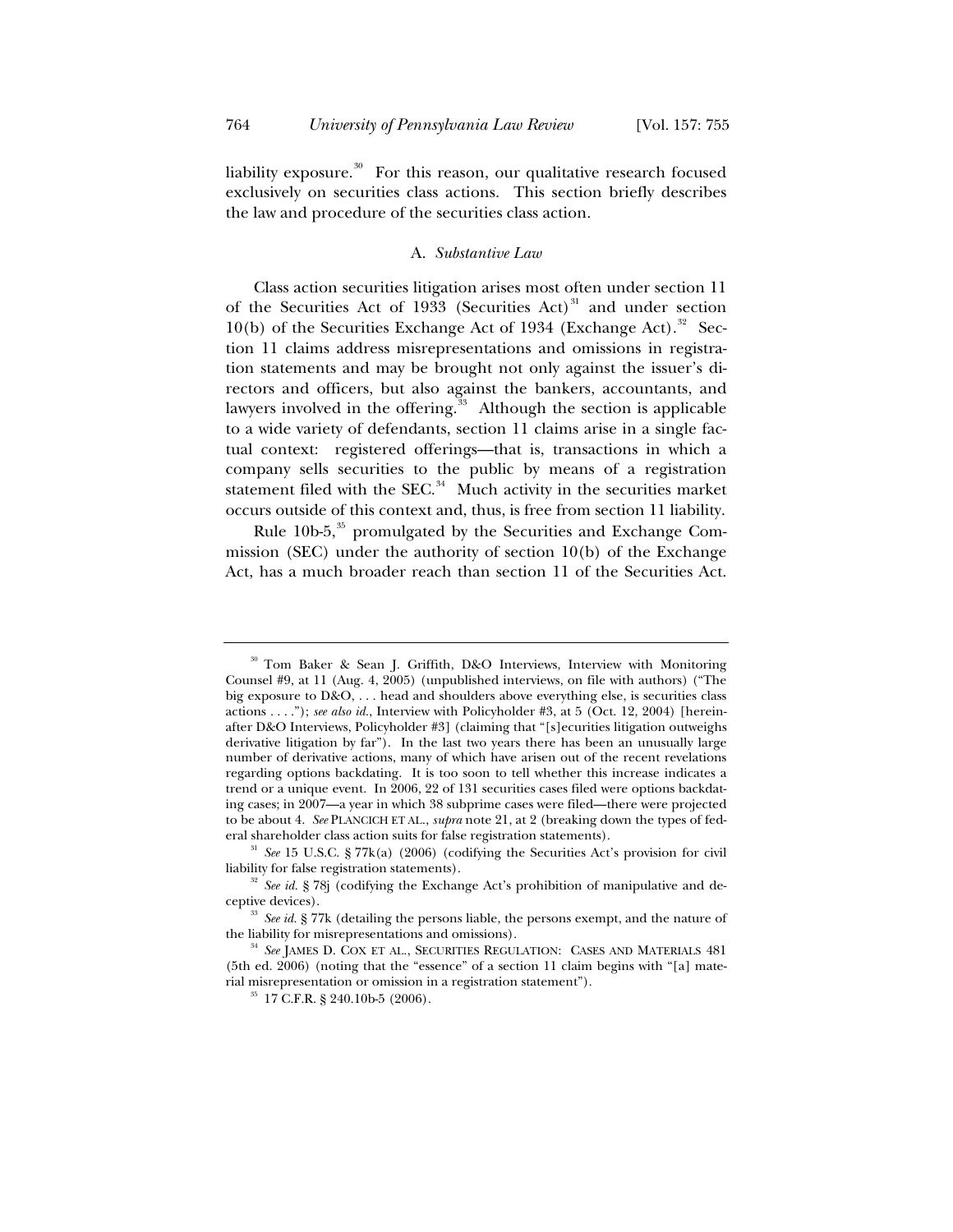Rule 10b-5 is "the 'catch-all' antifraud provision," $36$  proscribing fraudulent conduct in connection with the purchase or sale of any security. Although 10b-5 claims may arise in a wide variety of contexts, 10b-5 class actions are most often brought against companies for misstatements made in their public disclosures, especially financial reports.37 In a typical 10b-5 claim, plaintiffs allege that a company's release of false financial information had the effect of inflating (or deflating) the company's share price, causing investors to buy (or sell) and thereby to suffer monetary loss when the truth is revealed and the share price adjusts. The ability of 10b-5 claims to reach beyond the relatively limited context of registered offerings has caused it to dominate other potential bases for securities law liability. In 2007, 80% of securities class actions alleged violations of Rule 10b-5; only 19% alleged a section 11 violation.

Plaintiffs bringing a 10b-5 claim must show that the defendants, acting with scienter, made a material misstatement on which the plaintiffs relied and that caused a financial loss. Recklessness generally satisfies the scienter requirement.<sup>39</sup> But scienter nevertheless

 $^{36}$  STEPHEN J. CHOI & A.C. PRITCHARD, SECURITIES REGULATION: CASES AND ANALYSIS 252 (2005).

<sup>&</sup>lt;sup>37</sup> *See, e.g.*, Coffee, Jr., *supra* note 25, at 1545 ("[A]lthough it would be an overstatement to say that the securities class action exclusively polices fraud in financial reporting, this seems to be its primary role."). 38 *See* CORNERSTONE RESEARCH, SECURITIES CLASS ACTION CASE FILINGS, 2007: A

YEAR IN REVIEW 1 (2007) (reporting 2218 class actions, excluding IPO-allocation, analyst, and mutual-fund actions, filed between 1996 and 2007). In 2007, only 10% of securities class actions alleged a claim under section 12(2) of the Securities Act, which provides a remedy for securities sold by the issuer to the public pursuant to a false or misleading prospectus or oral communication. *Id.* at 21 exhibit 19; *cf.* 15 U.S.C. § 77l(a)(2); Gustafson v. Alloyd Co., 513 U.S. 561, 573 (1995) (limiting the applicability of section  $12(2)$  to issuer communications in public offerings). We note that these are cumulative remedies and that the percentages need not add to one hundred.<br><sup>39</sup> The proper standard for scienter has not been elucidated fully by the Supreme

Court. *See* Ernst & Ernst v. Hochfelder, 425 U.S. 185, 193 & n.12 (1976) (rejecting a negligence standard and holding that private plaintiffs must show scienter, but reserving the question of whether recklessness satisfies the standard). As a result, courts of appeals have fashioned their own standards, with most accepting that the standard has been met when a defendant, unaware of the true state of affairs, can foresee the likelihood that a statement will mislead. *See, e.g.*, AUSA Life Ins. Co. v. Ernst & Young, 206 F.3d 202, 234 (2d Cir. 2000) ("In securities law, however, the critical issue is what a reasonable investor would have considered significant, and foreseeability is generally from the plaintiff's point of view  $\dots$ "); SEC v. Falstaff Brewing Corp., 629 F.2d 62, 76 (D.C. Cir. 1980) (holding that information is material if "there is a substantial likelihood that a reasonable shareholder would consider [it] important in deciding how to vote" (internal quotation marks omitted) (quoting TSC Indus., Inc. v. Northway, Inc., 426 U.S. 438, 449 (1976))).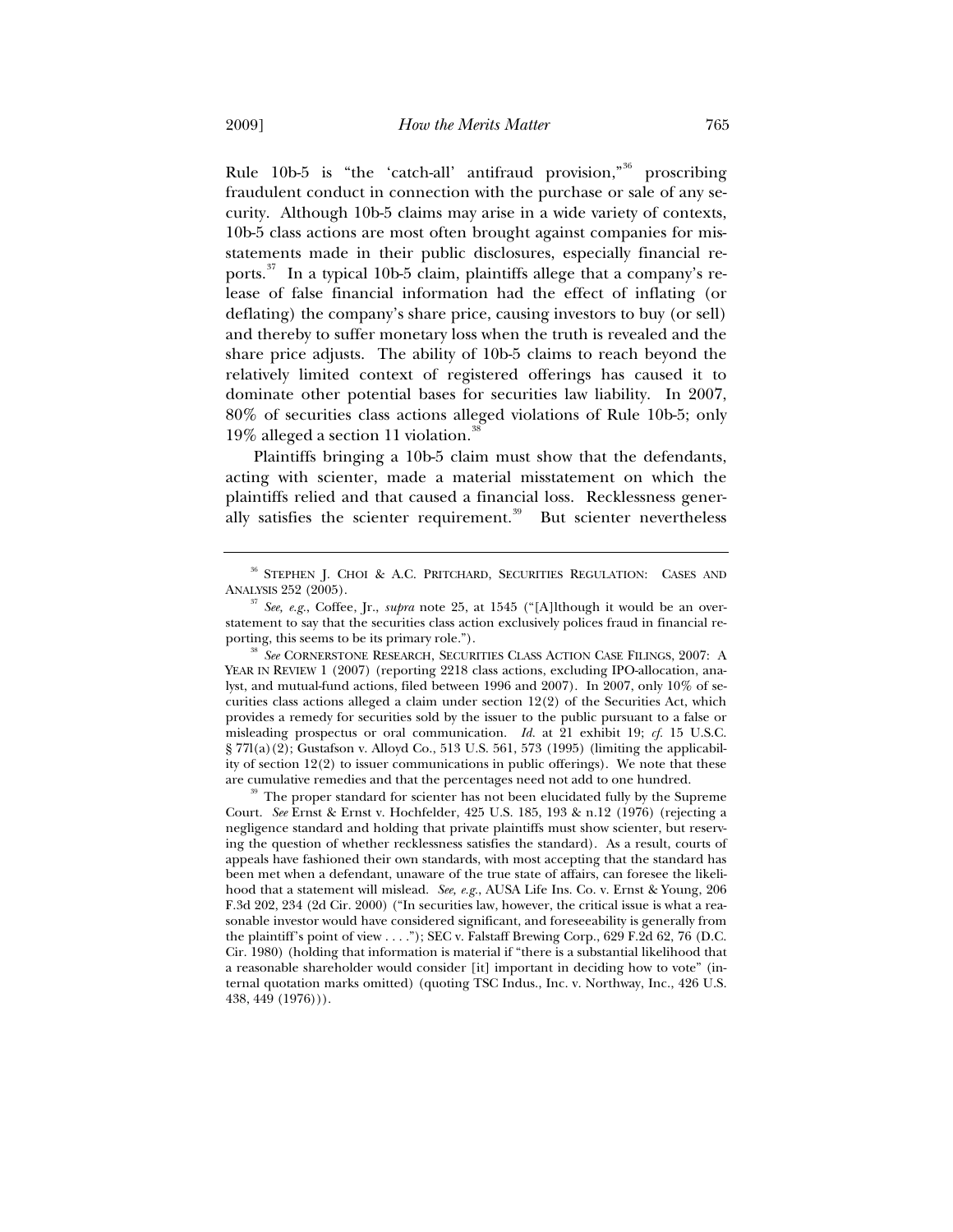poses a significant hurdle for plaintiffs due to a combination of two of the PSLRA's features: (1) the stay of discovery until the motion to dismiss has been decided;<sup>40</sup> and  $(2)$  the requirement that plaintiffs plead facts giving rise to a "strong inference" that the defendants had the requisite state of mind.<sup>41</sup> The standard for scienter was most recently discussed by the Supreme Court in *Tellabs, Inc. v. Makor Issues*   $\mathcal{E}$  *Rights, Ltd.*,<sup>42</sup> in which the Court resolved a split among the circuits in interpreting the "strong inference" standard. There, the Court held that "[t]o qualify as 'strong' within the intendment of [the PSLRA], we hold, an inference of scienter must be more than merely plausible or reasonable—it must be cogent and *at least as compelling as any opposing inference of nonfraudulent intent.*"<sup>43</sup> Plaintiffs, in other words, must equal or surpass the plausibility of any innocent inference that defendants may claim could arise from the same set of facts. We are told that without access to discovery, this is no small feat.<sup> $44$ </sup> As a result, proving scienter is typically seen as a significant obstacle to plaintiffs.

Materiality, in contrast, is not a significant barrier to claims. In 10b-5 claims, as in other securities law contexts, materiality depends upon a "reasonable investor" standard, which is not difficult to show given significant investor losses.<sup>45</sup> Similarly, reliance is unlikely to constitute a serious barrier to plaintiffs since, on the basis of the "fraud on the market" theory, when shares trade in an efficient market, public

<sup>40</sup> PSLRA sec. 101(b), § 27(b)(1), 15 U.S.C. § 77z-1(b)(1) (2006).<br><sup>41</sup> *Id.* § 21D(b)(2), 15 U.S.C. § 78u-4(b)(2).<br><sup>42</sup> 127 S. Ct. 2499 (2007).<br><sup>43</sup> *Id.* at 2504-05 (emphasis added).<br><sup>44</sup> Plaintiffs' lawyers commented good turn out to be great, and sometimes cases that look really good at the beginning turn out not to be so good, because you really don't know [prior to discovery]." Tom Baker & Sean J. Griffith, D&O Interviews, Interview with Plaintiffs' Counsel #3, at 8 (May 25, 2007) (unpublished interviews, on file with authors) [hereinafter D&O Interviews, Plaintiffs' Counsel #3]. Similarly, a defense lawyer noted that neither side can get a firm sense of scienter until discovery: "[Y]ou want to get a sense of . . . what your documents look like. In the days of electronic discovery and e-mail, there is usually something, enough smoke in there that can be a concern to both sides. There is a lot more detail than there used to be." *Id.*, Interview with Defense Counsel #1, at 14-15 (Mar. 24, 2007) [hereinafter D&O Interviews, Defense Counsel #1]; *see also id.*, Interview with Claims Head #6, at 26 (May 16, 2007) [hereinafter D&O Interviews, Claims Head #6] ("Sometimes you get into discovery, and the discovery shows that[] what these plaintiffs thought was a real meritorious case really is nothing."). 45 *See* TSC Indus., Inc. v. Northway, Inc., 426 U.S. 438, 449 (1976) (deeming in-

formation to be material if there is "a substantial likelihood that the disclosure . . . would have been viewed by the reasonable investor as having significantly altered the 'total mix' of information made available").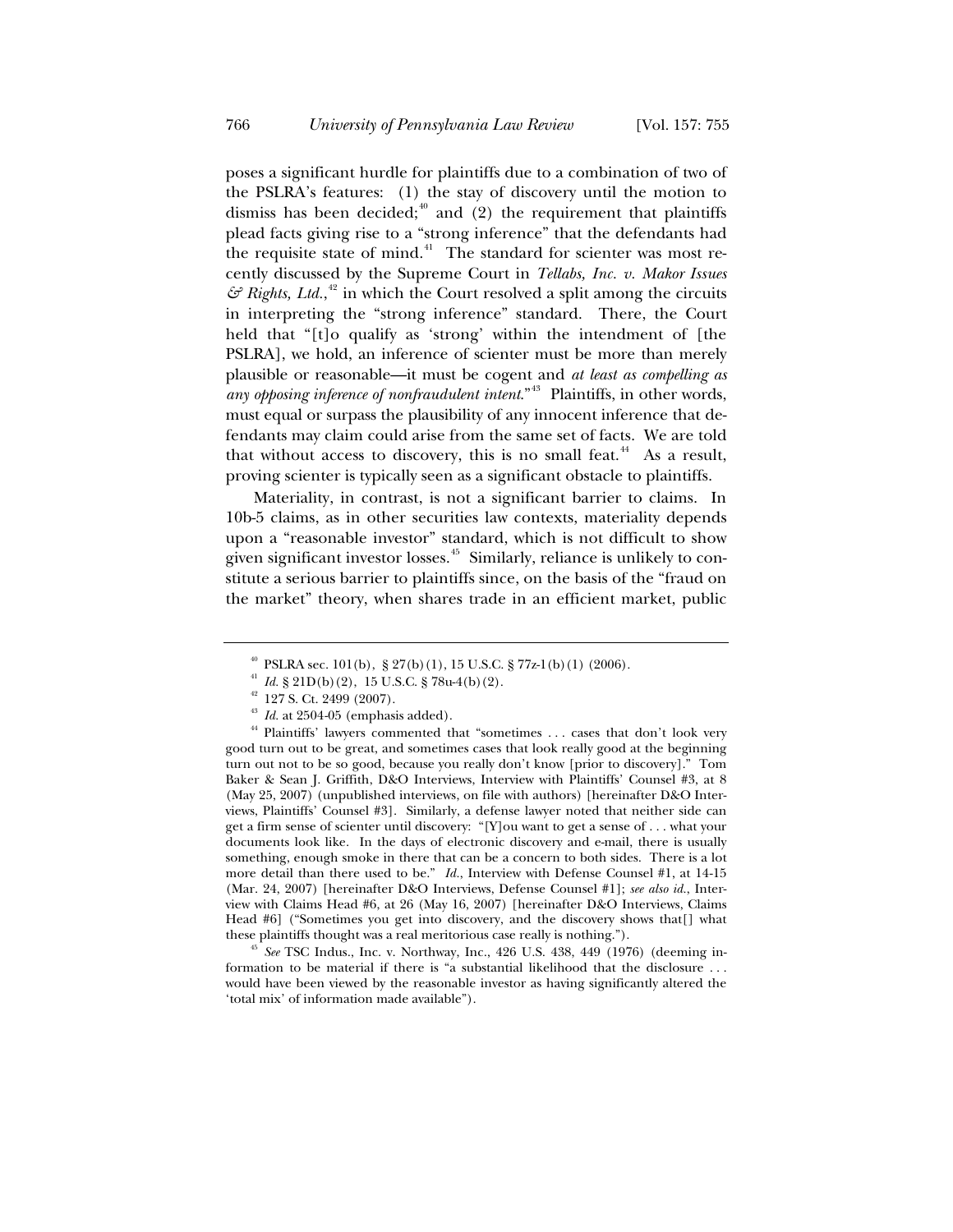statements are incorporated into share price and reliance is presumed for any investor trading at the market price.<sup> $46$ </sup> Indeed, apart from scienter, the only significant substantive legal obstacle to recovery for a corporate misrepresentation may be the requirement, recently affirmed by the Supreme Court in *Dura Pharmaceuticals, Inc. v. Broudo*, that the plaintiffs show a causal link between the misrepresentation and the plaintiffs' loss.<sup>47</sup>

Loss causation, as the requirement is commonly known, is not new.48 What the Supreme Court said in *Dura*, most basically, is that merely pointing to an inflated security price after a misrepresentation is not sufficient to establish loss causation. Instead, the pleadings must include "some indication of the loss and the causal connection that the plaintiff has in mind."<sup>49</sup> What exactly plaintiffs must plead to establish loss causation after *Dura*, however, remains unclear.<sup>50</sup> For claims resembling what we have been treating as the paradigmatic securities claim—plaintiffs purchasing under the cloud of a misrepresentation and holding until a corrective disclosure has a significant impact on the security's price—*Dura* does not present additional diffi-

misstatement and the corrective disclosure). 47 *See* 544 U.S. 336, 347 (2005) ("[A]llowing a plaintiff to forgo giving any indication of the economic loss and proximate cause  $\dots$  would bring about harm of the very sort the [PSLRA] seek[s] to avoid.").

<sup>46</sup> *See* Basic Inc. v. Levinson, 485 U.S. 224, 246 (1988) ("Recent empirical studies have tended to confirm Congress' premise that the market price of shares traded on well-developed markets reflects all publicly available information, and, hence, any material misrepresentations."). Of course, if defendants can show that the relevant market does not efficiently impound information into share price, the fraud-on-the-market presumption of reliance will not apply. *See, e.g.*, *In re* Polymedica Corp. Sec. Litig., 453 F. Supp. 2d 260, 272 (D. Mass. 2006) (noting that scholarship that doubts the existence of perfect information efficiency sets a significant hurdle for plaintiffs). That the plaintiffs actually traded is a necessary element of the claim. *See* Blue Chip Stamps v. Manor Drug Stores, 421 U.S. 723, 749-55 (1975) (holding that plaintiffs must be those who purchased or sold securities, not those who merely held them, between the time of the

 $48$  Courts have long treated loss causation as an element of Rule 10b-5, and in 1995, the PSLRA codified loss causation. *See* PSLRA sec. 101(b), § 21D(b)(4), 15 U.S.C. § 78u-4(b)(4) (2006) ("[T]he plaintiff shall have the burden of proving that the act or omission of the defendant alleged to violate this chapter caused the loss for

which the plaintiff seeks to recover damages."). 49 *Dura*, 544 U.S. at 347. 50 *See* Merritt B. Fox, *After* Dura*: Causation in Fraud-on-the-Market Actions*, 31 J. CORP. L. 829, 847-48, 850-56 (2006) (including in the issues that remain open situations where the plaintiff sells the security at a price higher than her purchase price, the price does not drop immediately after the corrective disclosure, and the plaintiff sells shares prior to the corrective disclosure).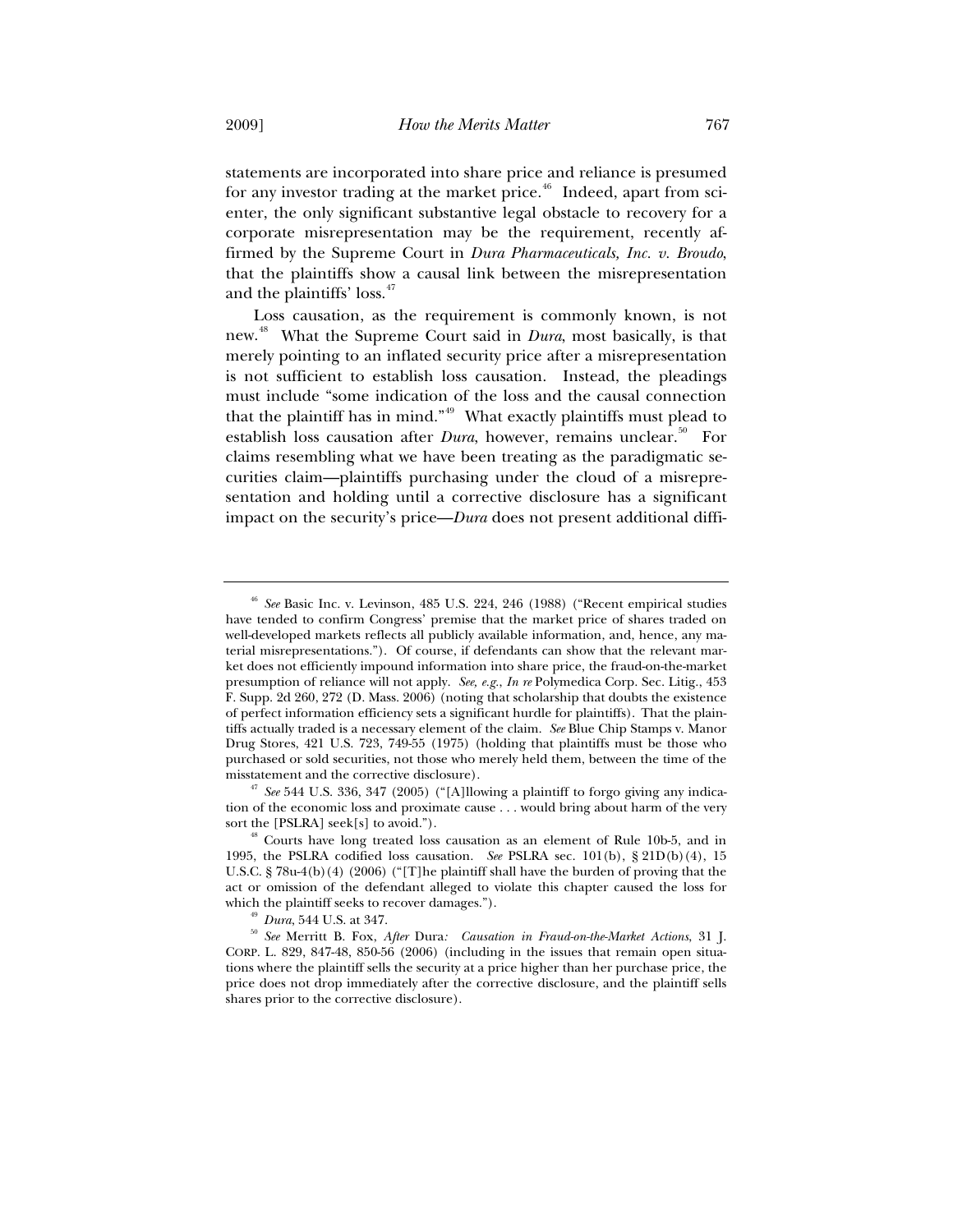culties.<sup>51</sup> However, the situation is less clear when the market price does not react significantly to the corrective disclosure or where plaintiffs sell prior to the corrective disclosure. Commentators have suggested that it may still be possible to plead loss causation in these situations, perhaps by offering a theory of how the truth leaked into the market (and therefore into the security's price) prior to the corrective disclosure.<sup>52</sup> "Leaky truth" theories may support claims where there is no price reaction to the corrective disclosure as long as a price reaction can be shown when the leak occurred.<sup>53</sup> Such theories may also support the claims of plaintiffs who sold prior to the corrective disclosure if they can argue that the price at which they sold reflected a leaked truth that had the effect of lowering the price and therefore causing their loss. $54$  By leaving these and other details to be worked out by lower courts, however, the Supreme Court has not settled the controversy surrounding the pleading of loss causation so much as it has flagged it as an area for future developments. Our participants regularly noted the importance of *Dura*, but also acknowledged that it remains to be seen what effect *Dura* and its progeny will ultimately have on securities settlements.

As we describe in the sections that follow, the substantive law is almost always expressed in motions practice. Trials are exceedingly rare in securities class actions, and adjudicated outcomes after the motion to dismiss are almost unheard of.<sup>55</sup> This means that issues arising from *Tellabs* and *Dura* and all other substantive legal standards are

<sup>&</sup>lt;sup>51</sup> See id. at 849 (noting that there is "little doubt that [such a] plaintiff satisfies the

Court's requirements under *Dura* concerning causation"). 52 *See, e.g.*, Jay W. Eisenhofer et al., *Securities Fraud, Stock Price Valuation, and Loss Causation: Toward a Corporate Finance-Based Theory of Loss Causation*, 59 BUS. LAW. 1419, 1443-44 (2004) (describing a test for loss causation that determines whether disclo-

<sup>&</sup>lt;sup>53</sup> See id. at 1444 ("An essential underpinning of our test is determining whether specific disclosures that reveal the effect of the fraud . . . actually impacted the share price of the stock at issue."); Fox, *supra* note 50, at 850-51 ("The fact that there was no negative price reaction after the unambiguous announcement . . . does not rule out the possibility that the misstatement inflated the purchase price[,] . . . because . . . the market may have realized the true situation prior to the public announcement of the truth.").

<sup>54</sup> *See* Eisenhofer et al., *supra* note 52, at 1442-43 ("The questions are: (i) was the stock price inflated by fraud; and (ii) has the stock price declined because the fraud is no longer propping up the price?"); Fox, *supra* note 50, at 854-55 ("[T]o prove that the misstatement caused a loss, the plaintiff must both show that the misstatement inflated the purchase price and that his sale occurred after at least partial market realization of the true situation.").

<sup>&</sup>lt;sup>55</sup> *Cf. Fighting Class Actions*, FIN. TIMES (U.S. & Can. ed.), Nov. 29, 2007, at 14.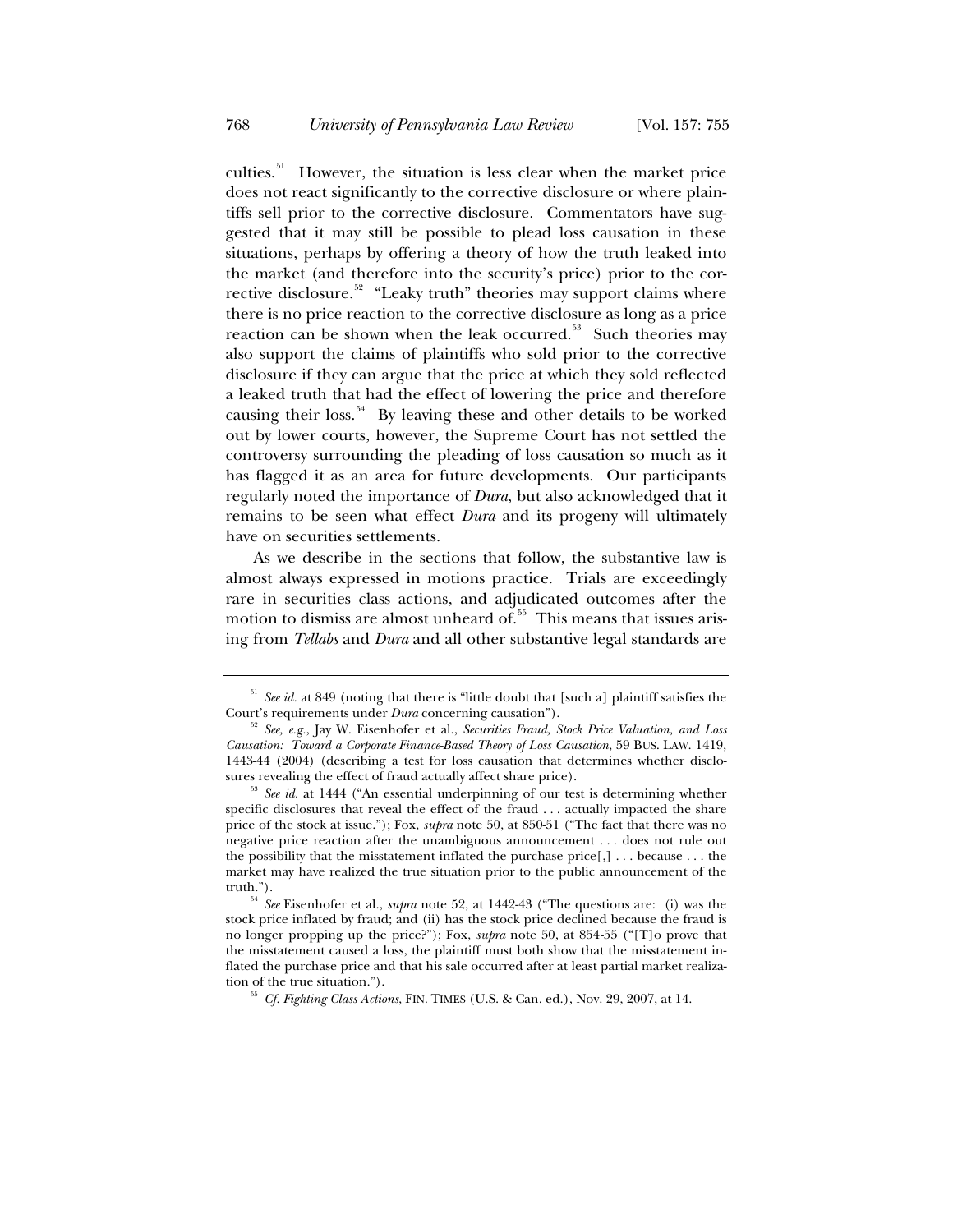evaluated, for the first and essentially last time, at the pleadings stage. The implications of this fact are explored in greater detail below.<sup>56</sup>

#### B. *Procedural Stages*

Procedurally, the securities class action resembles much other large-scale, aggregate litigation. As alluded to above, however, the PSLRA changes the environment by increasing the plaintiffs' burden to survive the motion to dismiss and staying discovery until the motion is decided. Most claims proceed through predictable stages, including investigating and filing, class certification and lead plaintiff selection, the motion(s) to dismiss, discovery, trial preparation, and finally, settlement.

#### 1. Investigation and Filing

Plaintiffs' lawyers monitor the securities markets in search of potential claims. They are looking for the same three things that any contingent-fee lawyer does: liability; damages; and defendants with the ability to pay.<sup>57</sup> Absent information to the contrary, ability to pay is typically assumed at this stage in the litigation, $58$  and plaintiffs' lawyers focus on liability and damages. If they can tie a significant stock drop (which will go to damages) to a financial misstatement or nega-

<sup>56</sup> *See infra* Part I.B.3. 57 *See* D&O Interviews, Plaintiffs' Counsel #3, *supra* note 44, at 8-10 (explaining that a potential case must show sufficient grounds for liability in order to survive a motion to dismiss at the outset); Tom Baker & Sean J. Griffith, D&O Interviews, Roundtable Discussion, The Role of Directors' and Officers' Liability Insurance in the Settlement of Securities Class Actions, at the Fordham Corp. Law Ctr., in N.Y., N.Y., 59 (Nov. 16, 2007) (unpublished interviews, on file with authors) [hereinafter D&O Roundtable] ("[L]et me just say I don't see a lot of this as very much different than negligence cases in the Bronx Supreme Court in lots of ways."); *see also* Tom Baker, *Transforming Punishment into Compensation: In the Shadow of Punitive Damages*, 1998 WIS. L. REV. 211, 222 (quoting a plaintiffs' personal injury lawyer who said, "I was taught on my first day of practice there are three things: liability, damages, collectibility").  $58$  As a plaintiffs' counsel put it,

<sup>[</sup>s]o what we do is we have to figure out what we consider to be a wide range of damages very early on. Then we have to take a look at the solvency of the corporate defendant. You know, we will take a look at the company and just form some kind of rough judgment in our own minds, is this a company that is likely to have insurance and if so, a lot of insurance, a little bit of insurance? We don't even really worry about the insurance if the company is solvent.

Tom Baker & Sean J. Griffith, D&O Interviews, Interview with Plaintiffs' Counsel #5, at 7-8 (May 24, 2007) (unpublished interviews, on file with authors) [hereinafter D&O Interviews, Plaintiffs' Counsel #5].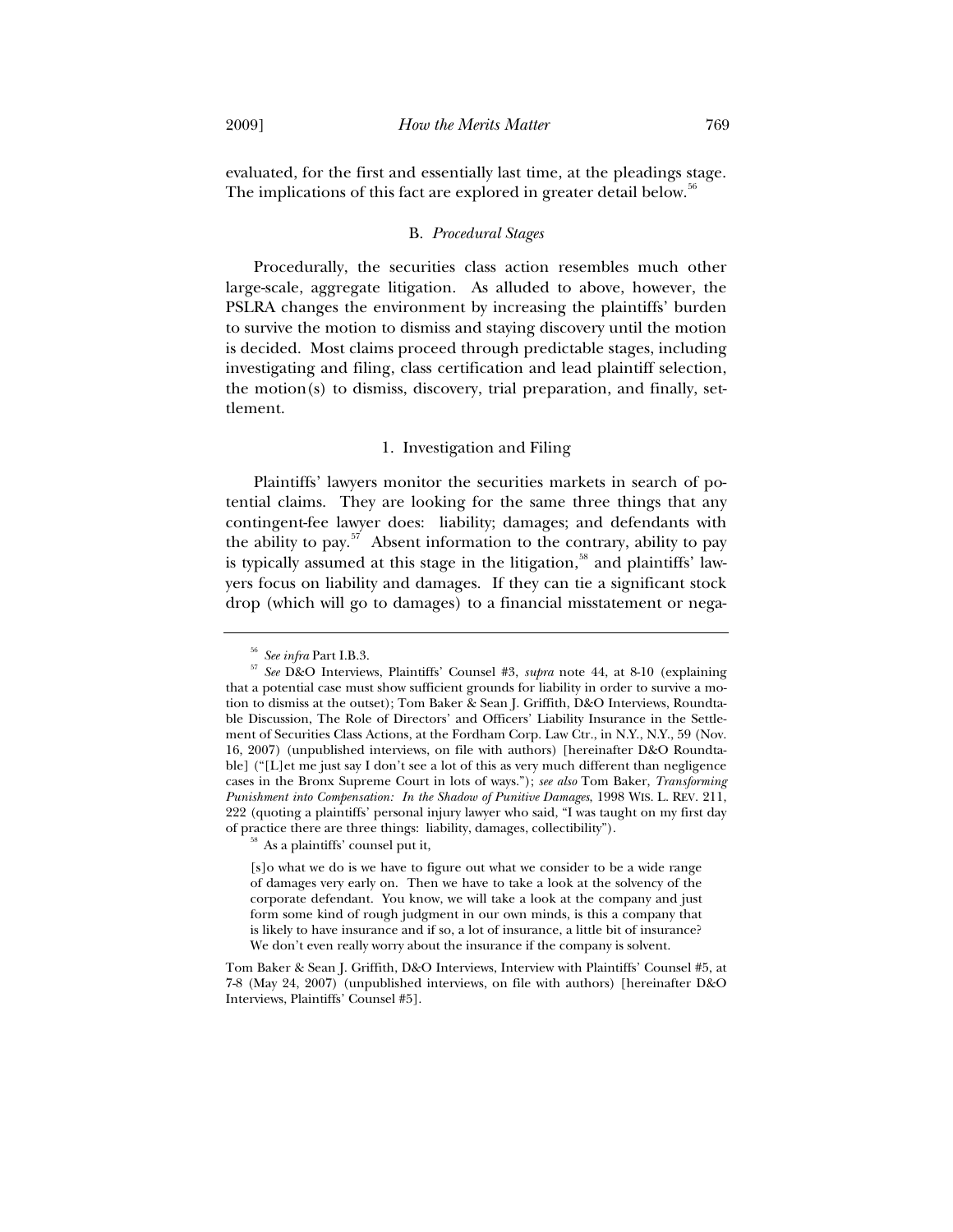tive news story (which may go to liability, either for misrepresentation or failure to disclose), they will have the basic elements of a claim. Large plaintiffs' law firms continuously monitor the portfolios of institutional investors, seeking to keep them apprised of potential claims and thereby increasing their chances of being selected as lead plaintiff.<sup>59</sup> Smaller law firms become aware of prospective claims on a more ad hoc basis, through contacts with former employees, disgruntled investors, or referring attorneys who represent the prospective plaintiff for other purposes, such as real estate transactions or estate plan $n$ ing. $60$ 

Once a plaintiffs' firm is aware of a potential claim, it will begin to investigate the claim. The firm will engage in a detailed review of the company's public documents and SEC filings and, frequently, retain a private investigator to interview former employees or others with inside knowledge about the corporate defendant.<sup>61</sup> Initially, these investigations will help the plaintiffs' firm determine whether to file a claim. Once the claim is filed, however, this informal investigation is likely to continue, perhaps even to intensify, in an effort to unearth facts to support the complaint. Recall that the PSLRA both raises the

<sup>&</sup>lt;sup>59</sup> See id., Interview with Plaintiffs' Counsel #6, at 2-3 (June 5, 2007) [hereinafter D&O Interviews, Plaintiffs' Counsel #6] (noting that his firm monitors market developments for institutional developments and that "one way or another we will either hear from the client, or we will be reporting to the client on what we are seeing"); *id.*, Interview with Plaintiffs' Counsel #7, at 2 [hereinafter D&O Interviews, Plaintiffs' Counsel #7] ("[W]e monitor the research analyst [who] has this general Bloomberg and Dow Jones terminal[] and access to all the financial news and keeps CNN and CNBC going on a  $24/7$  basis, etc., etc....").

<sup>&</sup>lt;sup>60</sup> See Tom Baker & Sean J. Griffith, D&O Interviews, Interview with Plaintiffs' Counsel #1, at 10-11 (Jan. 31, 2007) (unpublished interviews, on file with authors) (describing how his firm obtains clients through referrals from the brokers that his firm represents in other capacities and through other lawyers); D&O Interviews, Plaintiffs' Counsel #3, *supra* note 44, at 4-6 (describing how his firm relies on referrals from law-

yers whose specific business is developing clients to pass on to litigation firms). 61 *See* Tom Baker & Sean J. Griffith, D&O Interviews, Interview with Plaintiffs' Counsel #4, at 6 (May 31, 2007) (unpublished interviews, on file with authors) [hereinafter D&O Interviews, Plaintiffs' Counsel #4] (describing how his firm employs lawyers whose "sole job is to look at significant market movements," accompanied by some kind of disclosure, and then to "look at what the disclosures were sixty or ninety days before and if there is a gap, then they will do further investigation . . . to see whether [the gap is] associated with facts that suggest there was a nondisclosure"); *see also* D&O Interviews, Plaintiffs' Counsel #6, *supra* note 59, at 2 ("We have private investigators and use them."); D&O Interviews, Plaintiffs' Counsel #7, *supra* note 59, at 1-2 ("We employ a team of people that includes three lawyers, a former Wall Street research analyst . . . , three or four private investigators that are led by a former FBI agent . . . , and we employ forensic accounting consultants . . . .").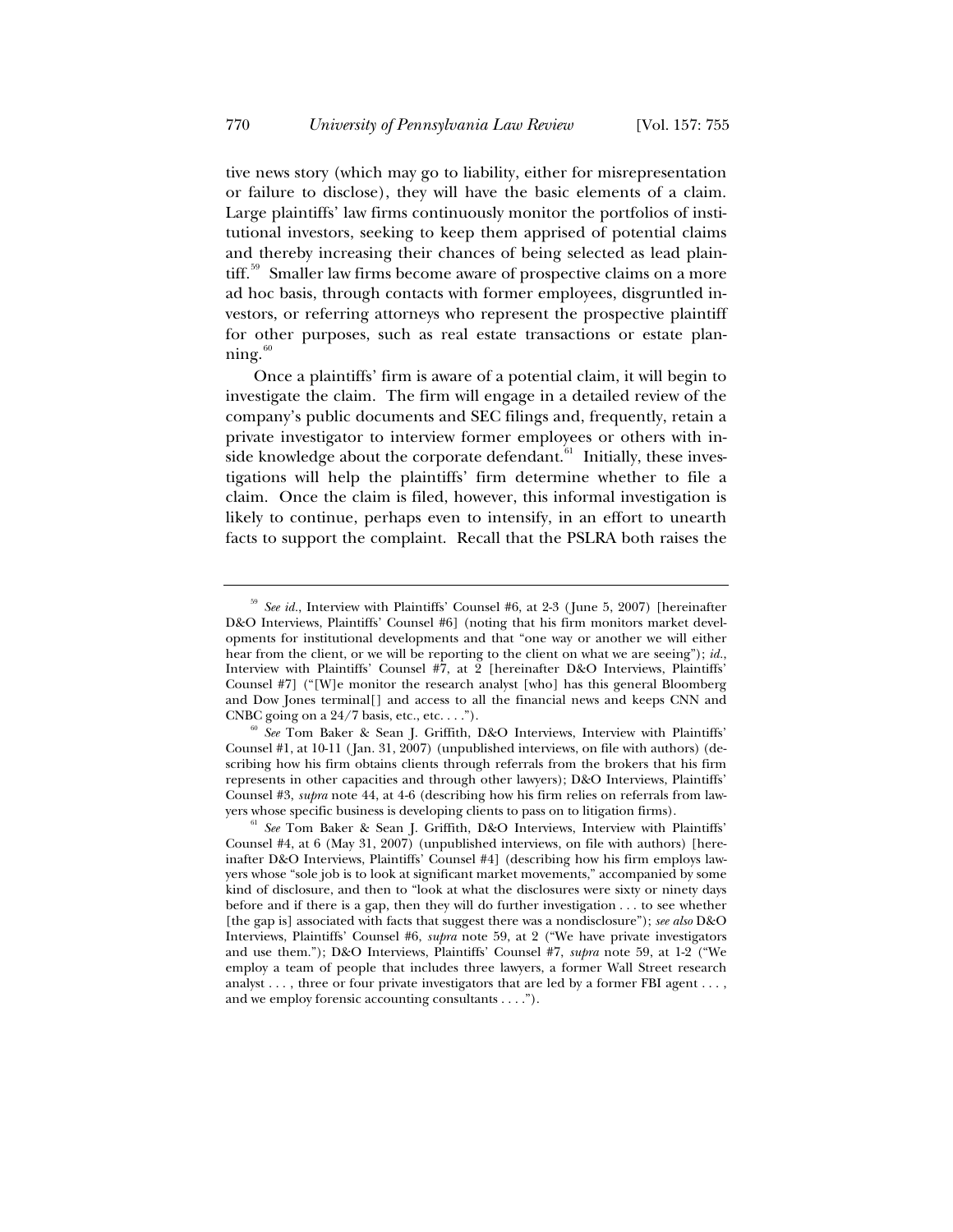bar to survive the motion to dismiss and stays discovery until the motion has been decided. As a result, the plaintiffs' firm will often continue the informal investigation of the claim until formal discovery begins, seeking to amend the complaint with any new and damning information found along the way.

This dynamic has two important implications, both increasing the amounts paid at settlement. First, because plaintiffs invest more effort in investigating their claims, surviving claims on the whole may be more likely to include facts that are damaging to defendants, thereby increasing settlement amounts. Second, because plaintiffs expend resources of time and money in their investigative efforts (including resources spent on investigations of claims that ultimately *are* dismissed), they will, on the whole, require greater settlements in order to recoup their costs, thereby increasing settlement amounts.<sup>62</sup>

#### 2. Class Certification and Lead Plaintiff Selection

As in other class actions, securities class actions proceed under the nominal direction of representative plaintiffs but under the actual direction of the lawyers chosen to represent the class. With the enactment of the PSLRA, Congress sought to alter this dynamic by awarding control over the plaintiffs' class not to the first to file but to the "most adequate plaintiff."<sup>63</sup> Now, in place of the old system, under which the plaintiffs' firm that filed the first complaint had an advantage in the court-directed process through which the class counsel was selected, $64$  the filing of a class action starts a sixty-day competitive process among plaintiffs' firms to identify and recruit those plaintiffs who are most likely to be deemed the "most adequate plaintiff" and thereby endowed with the authority to name class counsel.<sup>65</sup> The big-

 $62$  This may result from a selection effect in which lawyers decide not to take the less profitable cases, from the lawyers working the selected cases more intensively, or

<sup>63</sup> PSLRA sec. 101(b), § 21D(a)(3)(B)(i), 15 U.S.C. § 78u-4(a)(3)(B)(i) (2006); *see also* James D. Cox & Randall S. Thomas, *Does the Plaintiff Matter? An Empirical Analysis of Lead Plaintiffs in Securities Class Actions*, 106 COLUM. L. REV. 1587, 1595 (2006) (describing the "rebuttable presumption that the member of the class with the largest financial stake in the relief sought is the 'most adequate plaintiff'").<br><sup>64</sup> *See* Weiss & Beckerman, *supra* note 6, at 2062-63 (noting that the lawyer filing

the first complaint is often appointed lead counsel by the court, and even where a court has a different procedure for appointing lead counsel, it generally also "rewards

lawyers who file early").  $^{65}$  Judges retain some discretion in selecting class counsel. The identity of the lead plaintiff can be affected by the definition of the class period (different institutional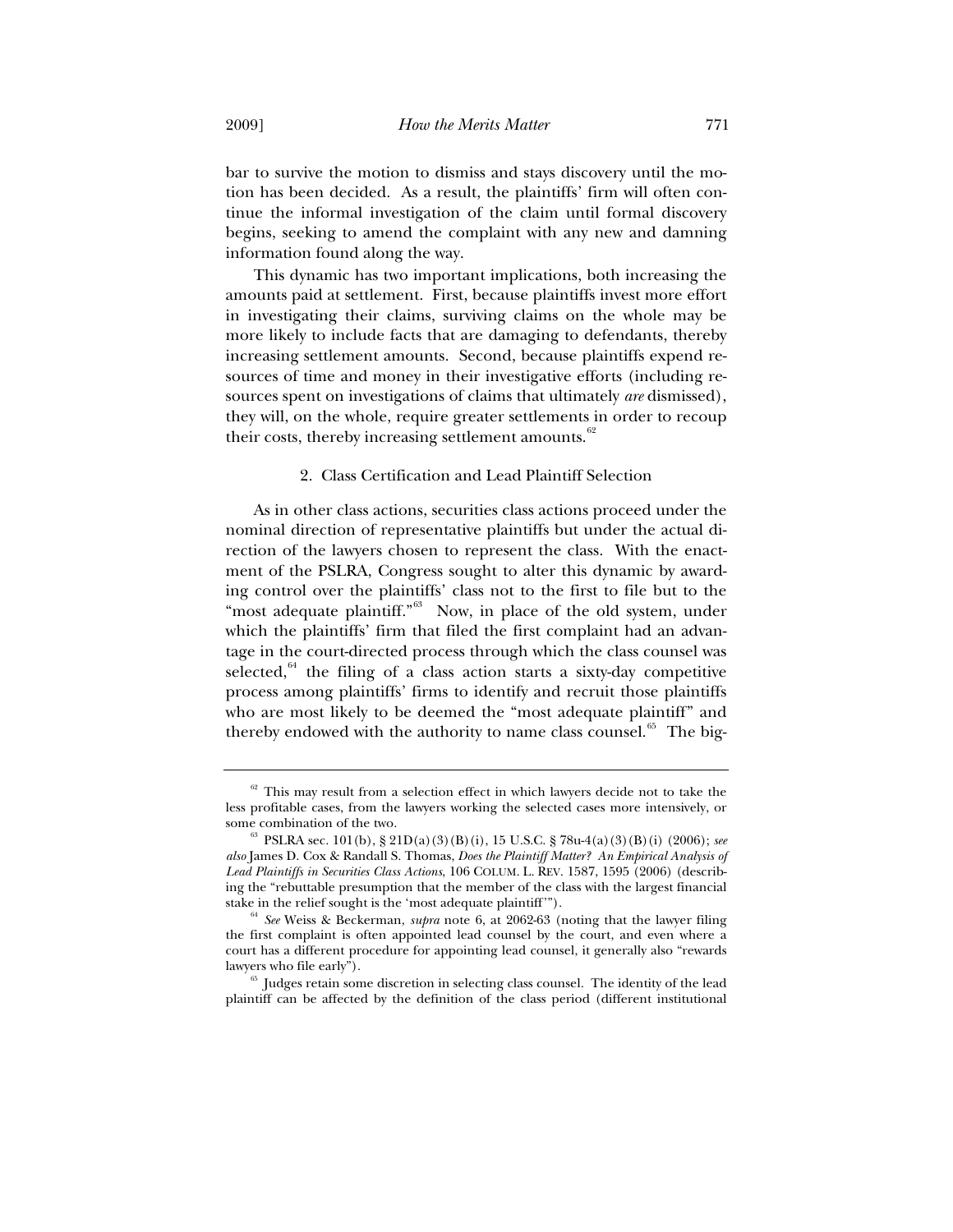gest investors tend to be deemed the "most adequate."<sup>66</sup> As a result, the trick is for the plaintiffs' firm to represent large institutional investors or, in some cases, groups of investors. $6$ 

Although the PSLRA seems to have been effective in ending the freewheeling days when plaintiffs' lawyers had, at best, nominal clients with no real influence over their claims, $^{68}$  plaintiffs' actual involvement in the litigation remains secondary in most cases. Institutional shareholders were lead plaintiffs in only 18% of the securities class actions during the post-PSLRA period.<sup>69</sup> As a result, the plaintiffs' lawyer is still largely in control of the prosecution and, ultimately, settlement of the claim.<sup>70</sup> Recent research suggests that cases with

& Econ. Research Paper Series, Working Paper No. 08-53, 2008), *available at* http://ssrn.com/abstract=1293926 (reporting that even after the PSLRA, plaintiffs' lawyers remain influential in the selection of the lead plaintiff—often by aggregating groups of plaintiffs and cutting side deals); *see also* Cox & Thomas, *supra* note 63, at 1588-90 (noting that the PSLRA's rebuttable presumption that the investor with the largest financial stake has the most interest produces strong incentives for plaintiffs' firms to seek out that investor); D&O Interviews, Plaintiffs' Counsel #4, *supra* note 61, at 7 (describing how in a potentially significant class action, leading plaintiffs' law firms often wait until the very last day to file, so as not to tip off their competitors about the size of the potential losses that they have accumulated for their lead plaintiff application). The leading lawyers know each other, know who the key institutions are, and know which institutions tend to go with which lawyers, and our participants described a level of gamesmanship in trying to assess the extent of potential losses accumulated

 $68$  As described by a prominent mediator,

In a typical pre-PSLRA mediation, the mediator would ask the plaintiffs' lawyer to go out in the hall and speak to the client about a proposed offer. Perplexed, the plaintiffs' lawyer would respond, "I don't have a client here." "Well then," the mediator would respond, "why don't you go to the restroom, look in a mirror, talk to yourself, and come back here and tell me whether you want to accept the settlement or not."

Nicholas Politan, *Mediating Securities Class Actions: A View From the Captain's Quarters*, INSTITUTIONAL INVESTOR ADVOC., Fourth Quarter, 2005, at 1, 9.<br><sup>69</sup> Cox & Thomas, *supra* note 63, at 1623 & tbl.3; *see also* James D. Cox & Randall S.

Thomas, *Leaving Money on the Table: Do Institutional Investors Fail to File Claims in Securities Class Actions?*, 80 WASH. U. L.Q. 855, 877 tbl.3 (2002) (reporting similar findings). <sup>70</sup> *See* Stephen J. Choi & Robert B. Thompson, *Securities Litigation and Its Lawyers:* 

*Changes During the First Decade After the PSLRA*, 106 COLUM. L. REV. 1489, 1529 (2006) (reporting that institutional investors "tend to develop repeat relationships with only a

investors will have held different amounts of the affected securities during different periods), by the degree to which law firms are permitted to assemble groups of plaintiffs, and by the judge's assessment of the representativeness of the proposed plaintiff or plaintiffs' group. *See* Cox et al., *supra* note 14 (listing cases in which the largest plaintiff was not selected as lead plaintiff).<br><sup>66</sup> PSLRA sec. 101(b), § 21D(a)(3)(B)(iii)(l), 15 U.S.C. § 78u-4(a)(3)(B)(iii)(1).<br><sup>67</sup> See Stephen J. Choi, *Motions for Lead Plaintiff in Securities Class Actions* 13-20 (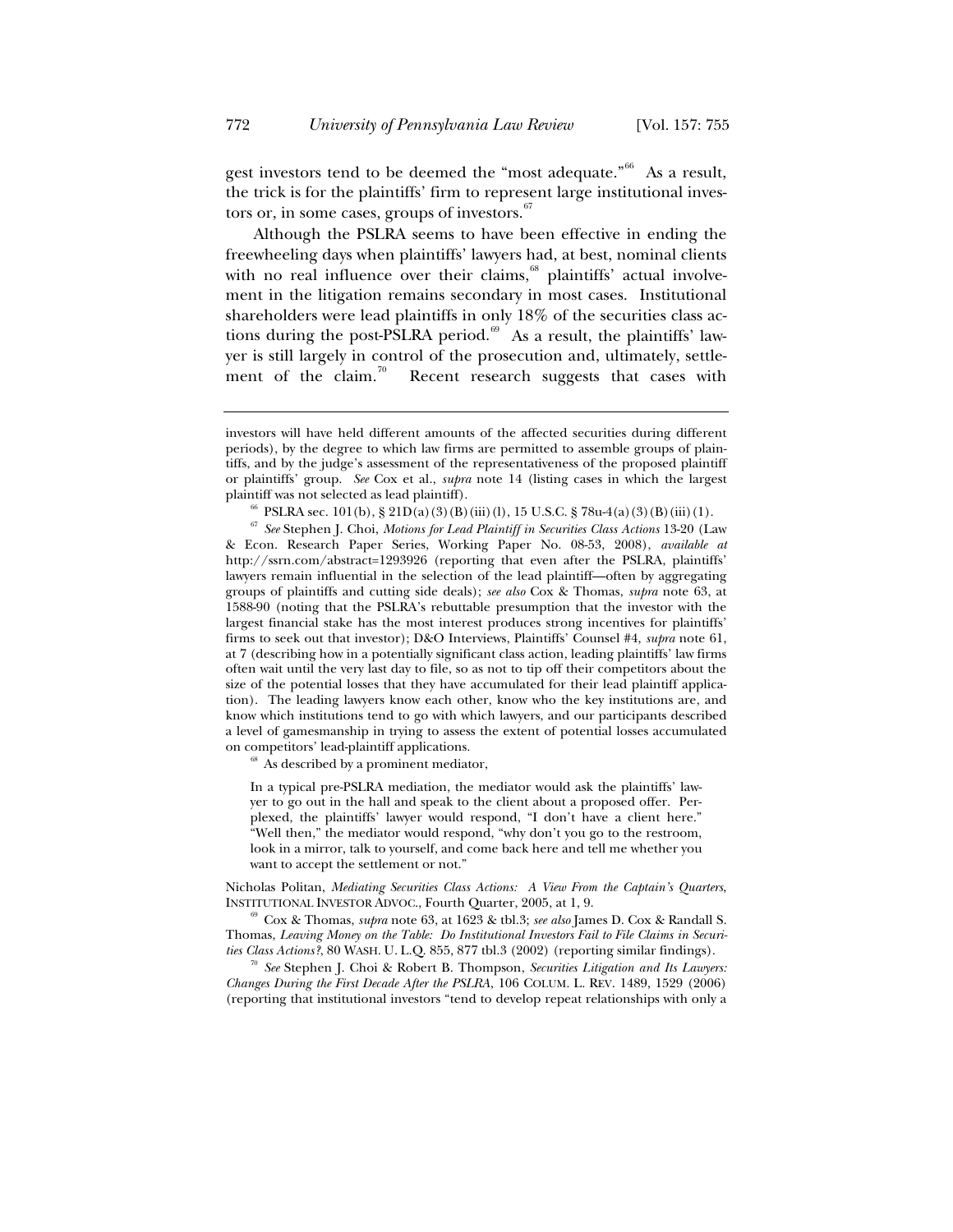institutional shareholders settle for a higher percentage of investor loss than other cases, but the researchers have not been able to draw a conclusion about cause and effect.<sup>71</sup> This correlation may be the result of institutional investors choosing to play a lead role in the more valuable cases rather than the result of institutional investors changing the dynamics of settlement negotiation. $72$ 

After the court selects the lead plaintiff and class counsel, defendants have the option of challenging the class certification. However, largely due to the presumption of reliance derived from the fraud-onthe-market theory, class certification has not traditionally been a significant hurdle for plaintiffs' lawyers.<sup>73</sup> Recently, however, class certi-

HOLDER CLASS ACTION LITIGATION 13 (2007), *available at* http://www.nera.com/ image/PUB\_Recent\_Trends\_Sep2007-FINAL\_4color.pdf (reporting that, on average, class actions with an institutional investor acting as lead plaintiff settle for approximately one-third more than actions involving other kinds of lead plaintiffs). 73 But for the fraud-on-the-market theory, each individual plaintiff would need to

handful of the top-tier plaintiff law firms"); *see also* Tom Baker & Sean J. Griffith, D&O Interviews, Interview with Plaintiffs' Counsel #8, at 13 (unpublished interviews, on file with authors) [hereinafter D&O Interviews, Plaintiffs' Counsel #8] ("[The plaintiffs' firms are] spending money left and right going to political things. . . . [T]he guys who control the business in the public pension funds are all people who stand for election, and I don't have to tell you that somebody who stands for election [is interested in receiving campaign contributions]."). 71 *See* Cox & Thomas, *supra* note 63, at 1624 & tbl.4, 1625 (reasoning that because

institutional investors choose to appear in bigger, high-quality cases, settlement amounts will be higher when an institutional investor is present); Michael A. Perino, *Institutional Activism Through Litigation: An Empirical Analysis of Public Pension Fund Participation in Securities Class Actions* 3 (St. John's Univ. Sch. of Law, Legal Studies Research Paper No. 06-0055, 2006), *available at* http://ssrn.com/abstract=938722 (finding that cases with public-pension-fund plaintiffs have greater settlement amounts and lower attorneys' fees).<br><sup>72</sup> TODD FOSTER ET AL., NERA ECON. CONSULTING, RECENT TRENDS IN SHARE-

demonstrate reliance on the misrepresentation, a showing that would cause individual issues to dominate common-class issues, thereby preventing class certification. *See* Fox, *supra* note 50, at 839 (explaining that the fraud-on-the-market theory allows plaintiffs to prove reliance based on their paying a price that was too high in a purchase and not based on the defendant's actual misstatement). Federal Rule of Civil Procedure 23(b)(3) states that an action may be maintained if "the court finds that the questions of law or fact common to the members of the class predominate over any questions affecting only individual members." But some defendants have been successful at challenging the efficiency of the relevant market, thus requiring plaintiffs to make individual showings of reliance and thereby successfully challenging class certification. *See, e.g.*, *In re* Polymedica Corp. Sec. Litig., 453 F. Supp. 2d 260, 271 (D. Mass. 2006) (holding that the plaintiffs did not make a strong enough showing of their own market efficiency to apply the fraud-on-the-market theory); *see also* Tom Baker & Sean J. Griffith, D&O Interviews, Interview with Defense Counsel #4, at 13-14 (May 31, 2007) (unpublished interviews, on file with authors) [hereinafter D&O Interviews, Defense Counsel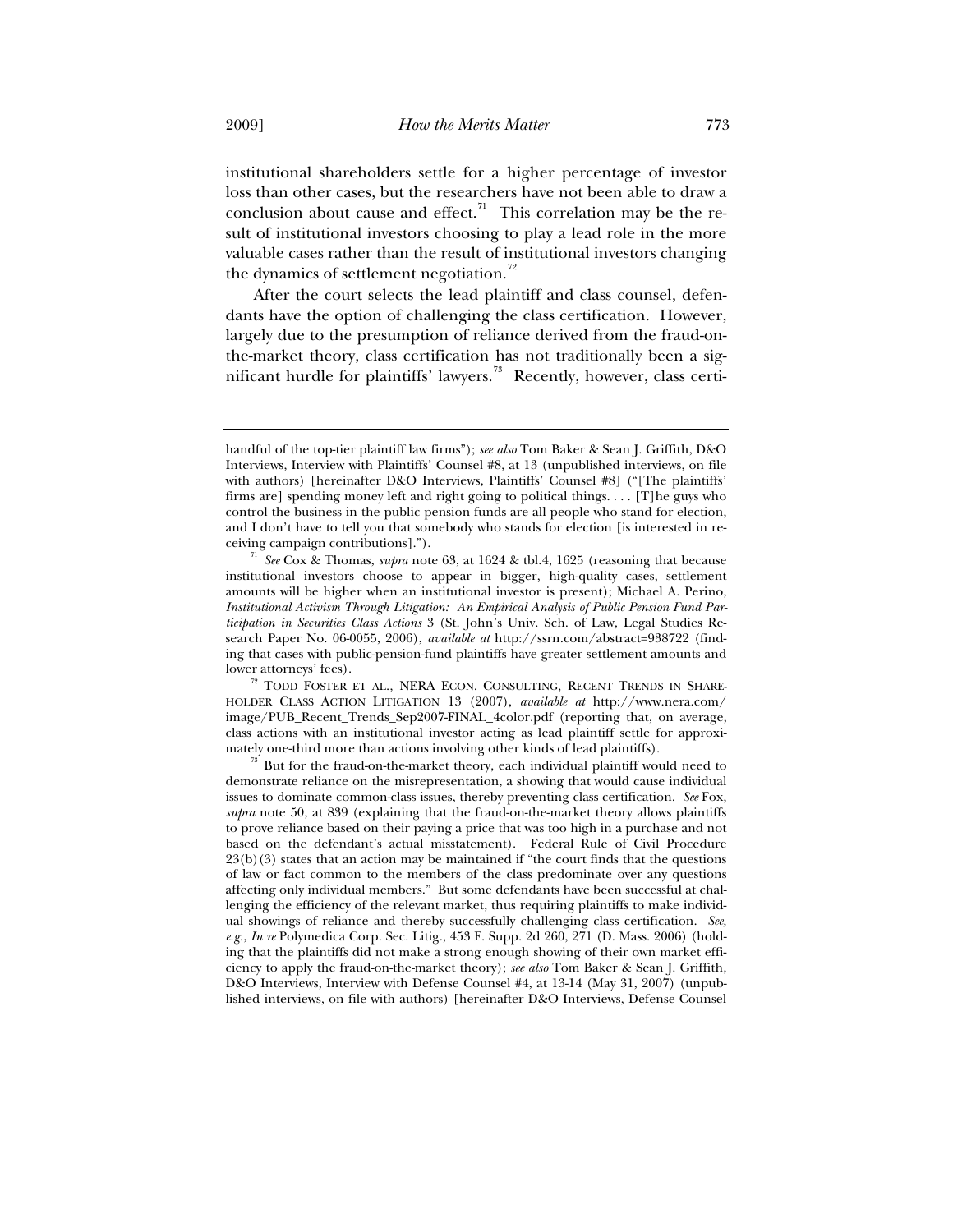fication has become a more frequently contested stage of the securities class action.74 Arguments over "loss causation" and other requirements are increasingly heard at that early stage.<sup>75</sup> And indeed, although there is some controversy over the degree to which inquiry into the merits of a claim is permitted at the class certification stage— Supreme Court precedent seems to point in both directions<sup>76</sup>—most circuits permit some discretionary weighing of the merits at the class certification stage.<sup>77</sup>

<sup>#4] (</sup>explaining ways to challenge class certification and citing *Polymedica* as an exam-

ple of what can work). 74 *See* D&O Interviews, Defense Counsel #5, *supra* note 14, at 18 ("[C]lass certifica-

tion . . . is becoming a much more rigorous process than it had [been]."). 75 *See, e.g.*, Oscar Private Equity Invs. v. Allegiance Telecom, Inc., 487 F.3d 261, 271 (5th Cir. 2007) (vacating a class-certification order in a securities action because plaintiffs had not shown loss causation). However, most district court decisions in other circuits are at odds with this holding. *See* Lapin v. Goldman Sachs & Co., No. 04-2236, 2008 WL 4222850, at \*15 (S.D.N.Y. Sept. 15, 2008) (providing an overview of district court decisions that "have rejected the notion that a showing of loss causation is a requirement at the class certification stage"); *see also* Richard A. Nagareda, *Class Certification in the Age of Aggregate Proof*, 84 N.Y.U. L. REV. (forthcoming 2009) (manuscript at 3), *available at* http://ssrn.com/abstract=1247720 (critiquing the analysis performed by courts at class certification and emphasizing the role of courts in clearly articulating

the governing law). 76 *Compare* Eisen v. Carlisle & Jacquelin, 417 U.S. 156, 177 (1974) ("[N]othing in either the language or history of Rule 23 . . . gives a court any authority to conduct a preliminary inquiry into the merits of a suit in order to determine whether it may be maintained as a class action."), *with* Gen. Tel. Co. v. Falcon, 457 U.S. 147, 161 (1982) (holding that courts must conduct a "rigorous analysis" of the Rule 23 requirements), *and* Coopers & Lybrand v. Livesay, 437 U.S. 463, 469 n.12 (1978) (stating that the analysis of Rule 23 requirements will be "intimately involved with the merits of the claims" (quoting CHARLES A. WRIGHT ET AL., FEDERAL PRACTICE AND PROCEDURE § 3911, at 489 n.45 (1976))).

<sup>77</sup> *See, e.g.*, Szabo v. Bridgeport Machs., Inc., 249 F.3d 672 (7th Cir. 2001) (permitting courts to "look[] beneath the surface of a complaint to conduct the inquiries identified in [Rule 23]," and holding that if those Rule 23 inquiries "overlap [with] the merits . . . then the judge must make a preliminary inquiry into the merits"). A similar rule is followed in the First, Second, Third, Fourth, Fifth, Sixth, and Eleventh Circuits. *See, e.g.*, Teamsters Local 445 Freight Div. Pension Fund v. Bombardier, Inc., 546 F.3d 196, 202 (2d Cir. 2008) (holding that in the Second Circuit, "the preponderance of the evidence standard applies to evidence proffered to establish Rule 23's requirements"); *In re* IPO Sec. Litig., 471 F.3d 24, 41 (2d Cir. 2006) (holding that district courts must determine that each of the Rule 23 requirements has been met prior to certifying a class, even where Rule 23 requirements involve factual disputes and overlap with the merits); Waste Mgmt. Holdings, Inc. v. Mowbray, 208 F.3d 288, 298 (1st Cir. 2000) (noting that "a district court must formulate some prediction as to how specific issues will play out in order to determine whether common or individual issues predominate in a given case").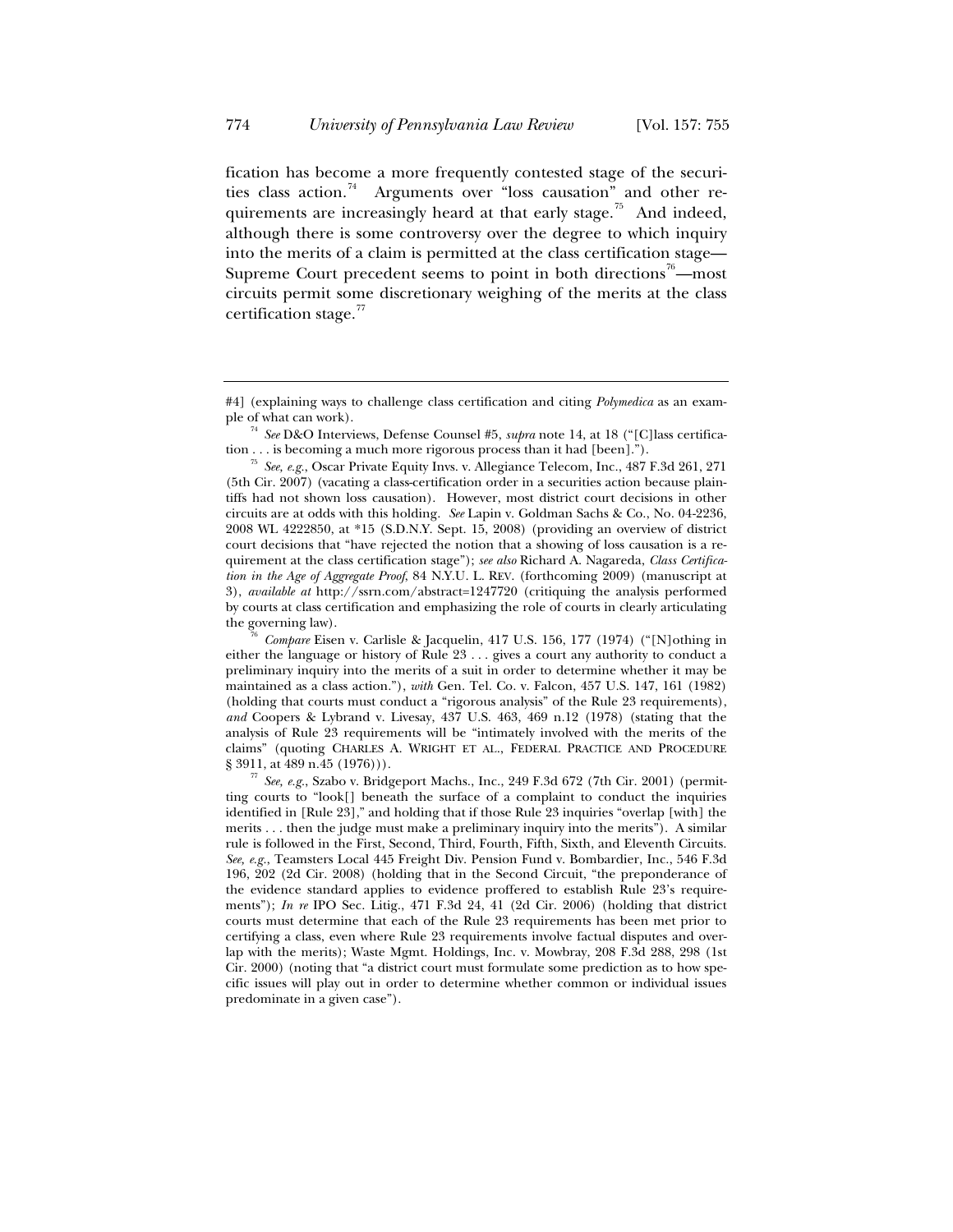#### 3. The Motion to Dismiss, Discovery, and Settlement

Following the stiffening of the pleading requirements in the PSLRA, the motion to dismiss has become a very important screen in securities class actions, with courts routinely dismissing about 30% of securities class actions filed in a given year.<sup>78</sup> Our participants reported that defendants filed a motion to dismiss in every case with which they were familiar, that settlement discussions almost never take place until after the motion is filed, and that settlement discussions typically do not take place until after the class action has survived the motion to dismiss.<sup>79</sup>

Most substantive legal arguments are heard at the time of the motion to dismiss. In deciding a motion to dismiss, courts generally accept as true all well-pleaded allegations $\frac{80}{9}$  as well as all plausible inferences arising from them.<sup>81</sup> They also view the complaint in the light most favorable to the nonmoving party. $82$  In securities class actions, however, the PSLRA complicates this standard. Well-pleaded allegations are still regarded as true, but following the *Tellabs* decision, any inference of scienter must be more than merely reasonable or plausible; it must be at least as strong as any competing inference of nonfraudulent intent. $83$  In this way, at least with regard to scienter, the motion to dismiss presents plaintiffs in securities class actions with a stricter standard than in other federal claims. Moreover, as noted above, *Dura* may pose additional difficulties to some plaintiffs in

<sup>78</sup> Stephen J. Choi et al., *The Screening Effect of the Private Securities Litigation Reform Act* 32 tbl.1 (Univ. of Mich. Law Sch., John M. Olin Ctr. for Law & Econ., Working Paper No. 07-008, 2007), *available at* http://ssrn.com/abstract=975301.

<sup>79</sup> *See* Tom Baker & Sean J. Griffith, D&O Interviews, Interview with Claims Head #2, at 21 (Jan. 30, 2006) (unpublished interviews, on file with authors) [hereinafter D&O Interviews, Claims Head #2] ("The events surrounding a motion to dismiss are the first genuine settlement opportunity."); D&O Interviews, Plaintiffs' Counsel #7, *supra* note 59, at 18-19 ("[T]here are natural breaking points for settlement discussions. The first is generally after the motion to dismiss is decided  $\dots$ "); D&O Interviews, Plaintiffs' Counsel #8, *supra* note 70, at 27-28 ("Well, the biggest issue is surviving the motion to dismiss. I mean if you survive a motion to dismiss you're going to be okay until you get to summary judgment, and usually those cases settle.").

<sup>&</sup>lt;sup>80</sup> *See* FED. R. CIV. P. 8(a) (establishing the pleading standard in federal courts).<br><sup>81</sup> *See* Bell Atlantic Corp. v. Twombly, 127 S. Ct. 1955, 1974 (2007) (holding that to survive a motion to dismiss, a complaint must allege sufficient facts to support a "plau-<br>sible"—and not merely "conceivable"—claim for relief).

 $^{82}$  See Cool v. Int'l Shoe Co., 142 F.2d 318, 320 (8th Cir. 1944) ("[O]n a motion to dismiss for insufficiency of statement, the complaint should be construed in the light most favorable to the plaintiff and with all doubts resolved in his favor."). 83 <sup>S</sup>*ee supra* notes 42-44 and accompanying text.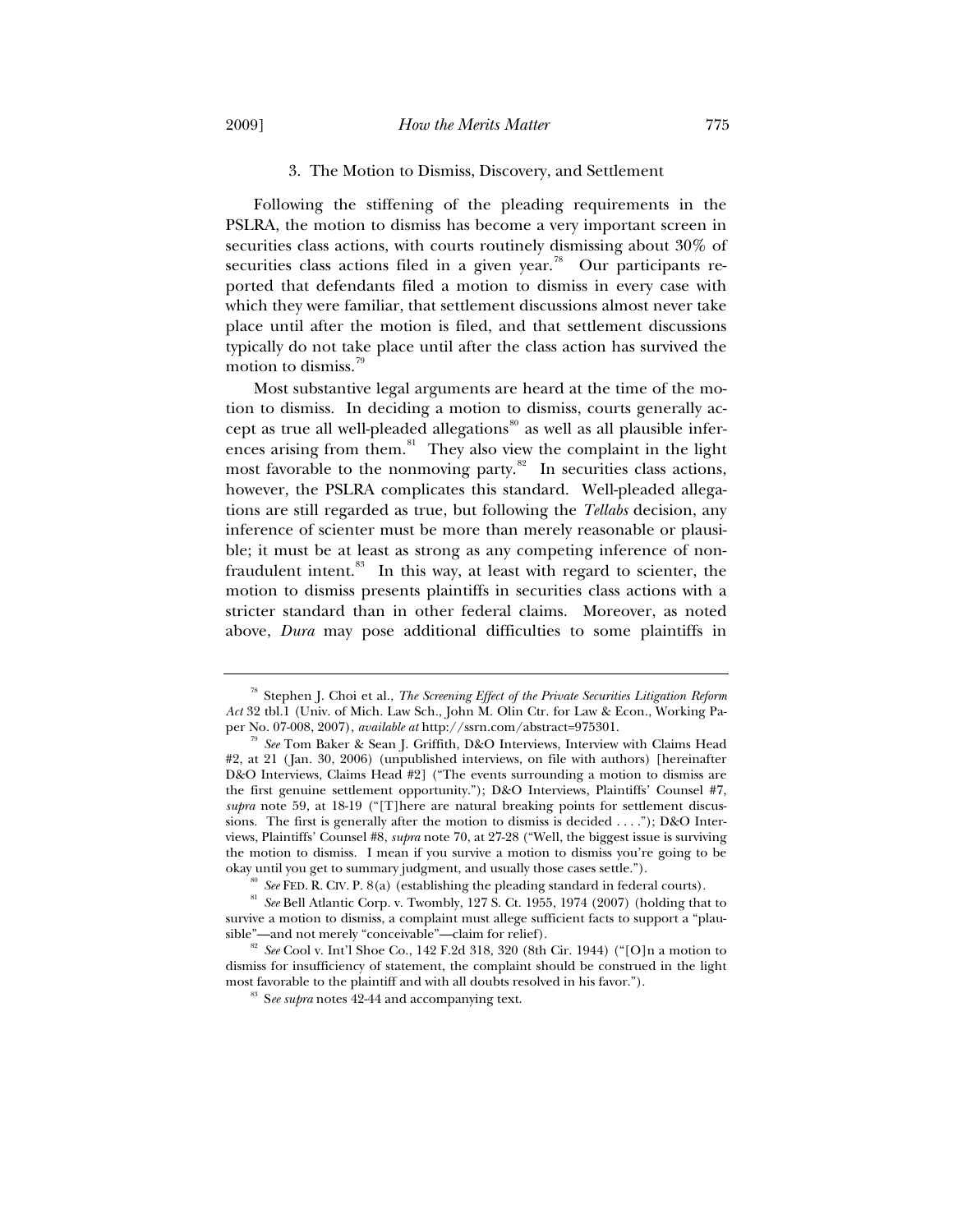pleading a theory of loss causation.<sup>84</sup> These facts thus enable the motion to dismiss to function as a screening for merit.<sup>85</sup> Nevertheless, a hearing on the pleadings where the allegations are treated as facts and plaintiffs benefit from a favorable presumption with regard to factual inferences is not the same as a proceeding that finds facts and forces plaintiffs to prove their claims. The motion to dismiss does not render judgment on the truth of the allegations, nor does it provide any guide to the amount of damages that the defendants ought to pay were the allegations to be proven.

Surviving the motion to dismiss essentially clears the case for settlement, since summary judgment is rare. Our participants reported that class actions typically do not last to the stage when they are ripe for summary judgment,<sup>86</sup> and few of those that go all the way through discovery are in fact resolved through summary judgment.<sup>87</sup>

Trial, moreover, is virtually unheard of. In an empirical study going back to 1980, a period in which thousands of securities fraud cases were filed,<sup>88</sup> Black, Cheffins, and Klausner found only thirty-seven se-

ing Counsel #8, at 11 (June 13, 2007) (unpublished interviews, on file with authors) [hereinafter D&O Interviews, Monitoring Counsel #8] ("[T]here is a lot of talk in the industry about how some of these cases need to be pushed to summary judgment and not to settle until a decision is made at the summary judgment level, but to date I am literally not aware of a single one.").<br><sup>87</sup> As one monitoring counsel noted,

[T]here is often a big pressure to settle. Often you want a relatively quick space after the motion to dismiss litigation phase. . . . Some people are kind of thinking through that a little bit more because it makes sense to push some of these cases towards summary judgment or not [depending on] how likely [it is] that you can likely get summary judgment in a 10b-5 case where the motion to dismiss is denied. . . . I am not aware of any 10b-5 cases that have been dismissed at the summary judgment stage.

*Id*. at 10. An exception to this rule is the *WorldCom* case, which generated a summary judgment opinion. *In re* WorldCom, Inc. Sec. Litig., 346 F. Supp. 2d 628 (S.D.N.Y. 2004).

<sup>88</sup> NERA reports that between 1991 (when they started collecting this data) and 2007, around 3900 federal securities cases were filed against public companies. *See*

<sup>&</sup>lt;sup>84</sup> *See supra* notes 47, 49 and accompanying text.<br><sup>85</sup> *See* D&O Interviews, Plaintiffs' Counsel #4, *supra* note 61, at 4 (describing how plaintiffs must invest more in a case to prove its strength in order to survive the motion to dismiss after the PSLRA); *see also* Stephen J. Choi, *Do the Merits Matter* Less *After the Private Securities Litigation Reform Act?*, 23 J.L. ECON.&ORG. 598, 620-21 (2006) (providing evidence that claims lacking hard evidence of fraud are more likely to be dismissed in the post-PSLRA period); Johnson et al., *supra* note 11, at 643-45 (finding that plaintiffs after the PSLRA tailor their accusations to a real likelihood of fraud in order to survive a motion to dismiss).<br><sup>86</sup> *See, e.g.*, Tom Baker & Sean J. Griffith, D&O Interviews, Interview with Monitor-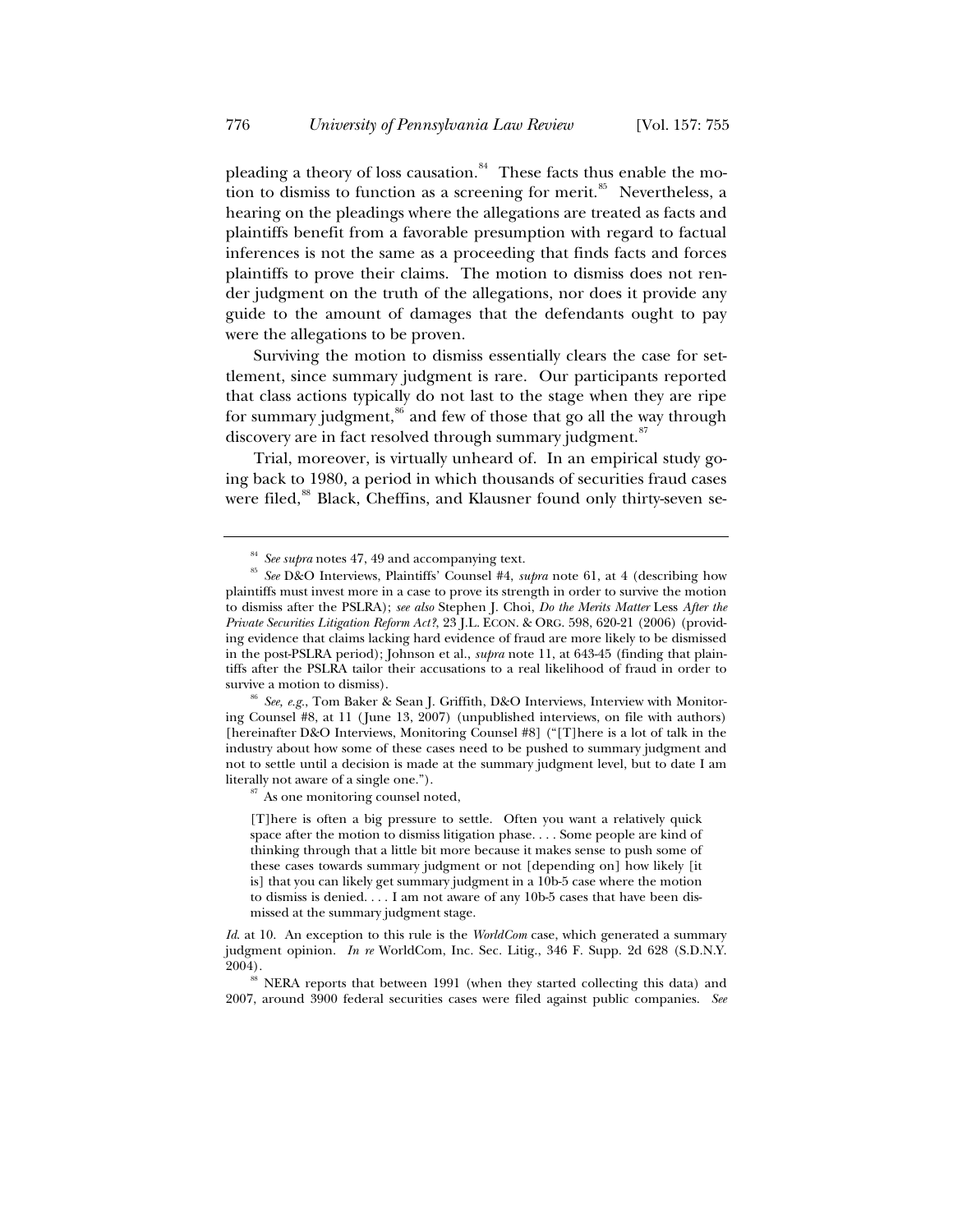curities law cases seeking damages that were tried to judgment.<sup>89</sup> RiskMetrics' Securities Litigation Watch reports that only six cases have gone to trial since  $1996.^{90}$  The JDS Uniphase trial in late 2007 would appear to be the exception that proves the rule.<sup>91</sup> As a result, once a claim survives the motion to dismiss, all involved know that the odds strongly favor an eventual settlement.

Our participants emphasized, nevertheless, that they do prepare for trial, if only to have a credible threat. $92$  This means embarking on discovery, which, as every lawyer knows, is both laborious and expensive. Our participants reported that the cost of simply creating the document-discovery database in a significant class action is itself a multimillion dollar proposition. $93$  The cost of discovery creates an obvious and well-known incentive for defendants to settle.<sup>94</sup> While plaintiffs' costs are not usually as high as defendants', $\frac{95}{3}$  it is worth noting that the defendant's higher costs do not necessarily give the plaintiff an advantage, as defense costs reduce available insurance limits.<sup>96</sup> Assuming that the claim will settle within insurance limits, this means that increasing defense costs also decreases the total pot available to

(2007) (reporting similar numbers). 89 Black et al., *supra* note 22, at 1064. The statistic includes only securities law cases seeking damages from "public companies, their officers and directors, or both." *Id.*

know is that when it goes to trial, defendants tend to win. You do know when it goes to trial, our experts will outperform their experts . . . ."); D&O Interviews, Plaintiffs' Counsel #5, *supra* note 58, at 11 ("[H]aving a firm trial date where a jury is going to decide for you or against you is often a driver for settlement."). Of course, if every case settles well before reaching the courthouse steps, the threat rings empty. 93 *See* Tom Baker & Sean J. Griffith, D&O Interviews, Interview with Monitoring

Counsel #2, at 51 (May 3, 2007) (unpublished interviews, on file with authors) [hereinafter D&O Interviews, Monitoring Counsel #2] (reporting that electronic data discovery alone costs \$1 million to \$3 million in a public-company securities case). 94 *See* STEVEN SHAVELL, FOUNDATIONS OF ECONOMIC ANALYSIS OF LAW 401-03

(2004) (providing a formal model and offering examples of how trial costs encourage parties to settle rather than continue litigation). 95 *See* Black et al., *supra* note 22, at 1098 ("In securities and corporate litigation,

defendants' costs are usually higher than plaintiffs' costs . . . .").<br><sup>96</sup> *See* Baker & Griffith, *supra* note 8, at 495 n.29 (estimating that defense costs rep-

resent at least 25% of a typical class action settlement).

PLANCICH ET AL., *supra* note 21, at 2 (charting the total number of federal filings annually); *see also* CORNERSTONE RESEARCH, *supra* note 38, at 5 exhibit 3 (reporting 2218 class actions filed from 1996 to 2007); PRICEWATERHOUSECOOPERS, *supra* note 21, at 2

<sup>90</sup> *See* ADAM T. SAVETT, RISKMETRICS GROUP, SECURITIES CLASS ACTION TRIALS IN THE POST-PSLRA ERA 2 (2008), *available at* http://slw.riskmetrics.com/ SCAS%20Trials.pdf. 91 *See Fighting Class Actions*, *supra* note 55. 92 *See* D&O Interviews, Defense Counsel #4, *supra* note 73, at 29 ("What you do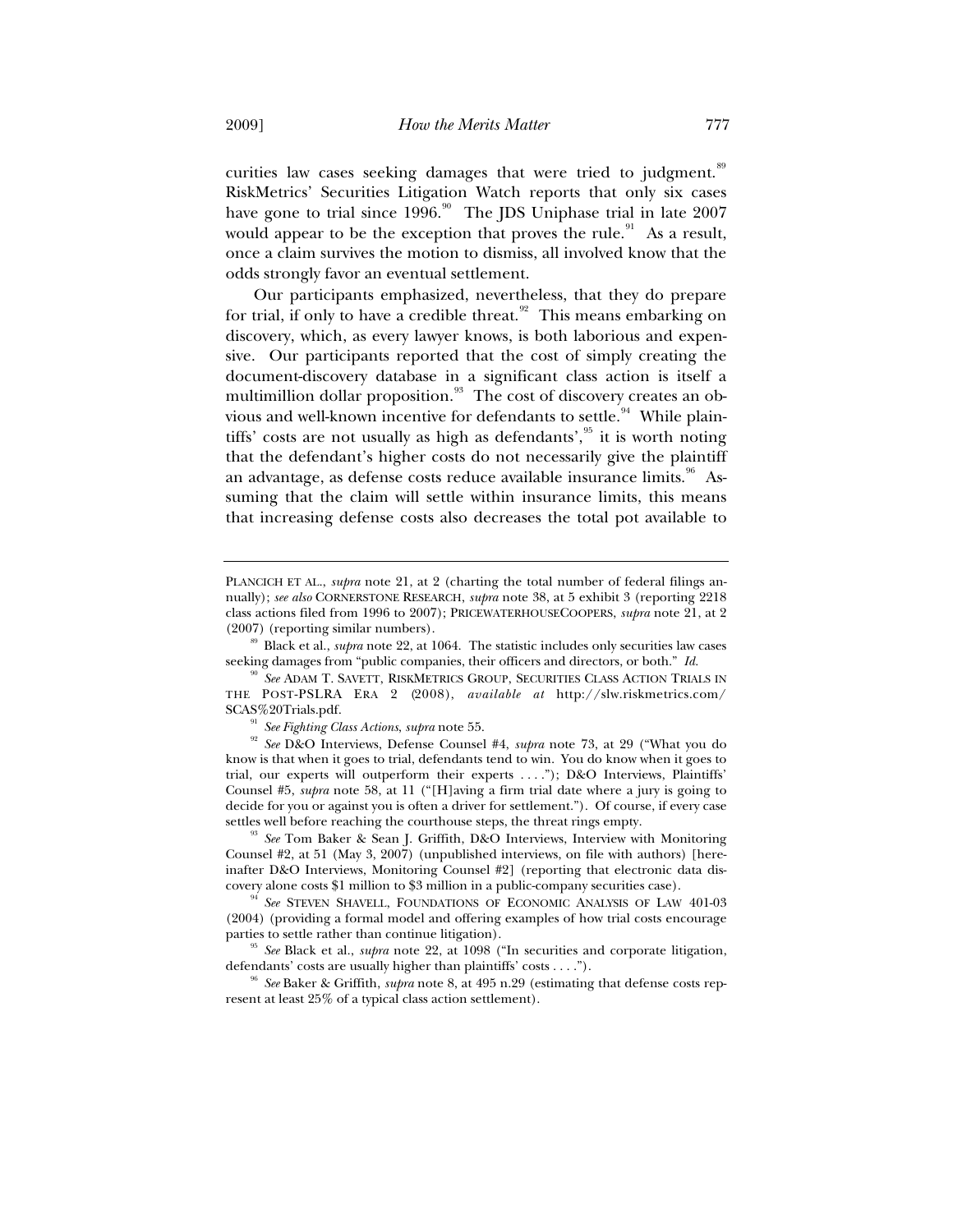plaintiffs in settlement. Thus, plaintiffs may also have a strong incentive to avoid high discovery costs.

Settlement, of course, is the way out of discovery. Consistent with this expectation, our participants reported that although settlement can happen at any point in the process,  $\frac{97}{7}$  it most often occurs after the motion to dismiss, when the machinations of discovery have begun.<sup>98</sup>

By focusing in this paper on the role of merits at *settlement*, we do not mean to discount the role that merits may play at other points in the process. As noted above, the substantive merits of a claim are increasingly involved in the class-certification decision and are the guiding consideration in the motion to dismiss. Some consideration of merit clearly is involved in the litigation process. Indeed, if one assumes that cases surviving the motion to dismiss are more meritorious than cases failing to survive the motion—a reasonable assumption in our view—then the fact that virtually no cases settle prior to a decision on the motion to dismiss suggests that merits do affect outcomes in shareholder suits. Moreover, the fact that 30% of motions to dismiss are granted suggests that a significant screening of claims is taking place at the motions stage. These facts belie the conclusion that merits do not matter.

 $97$  Our participants reported that the immediate impetus to settle is likely to be a corporate event—a change of CEO, merger, or acquisition transaction, or other corporate event that causes the defendant to wish to eliminate contingent liabilities, including the pending securities claim. *See, e.g.*, D&O Interviews, Defense Counsel #5,  $\frac{\text{supra}}{\text{not}}$  note 14, at 14-15 ("[I]t could be that they want to sell the company and they want to get everything behind them[,]  $\dots$  [or] that they are going to get rid of the CEO  $\dots$ and they want to have everything happen on the watch of the old CEO."); Tom Baker & Sean J. Griffith, D&O Interviews, Interview with Defense Counsel #6, at 1 (May 15, 2007) (unpublished interviews, on file with authors) [hereinafter D&O Interviews, Defense Counsel #6] (explaining that litigation usually results from corporate-governance problems or the hiring or firing of a CEO); *id.*, Interview with Monitoring Counsel #6, at 22-23 (May 8, 2007) (unpublished interviews, on file with authors) [hereinafter D&O Interviews, Monitoring Counsel #6] (describing situations such as a change in general counsel, a new CEO, or a proxy fight threatening exposure preceding litiga-

tion). Such events can, of course, occur at any time during the life of a claim.<br><sup>98</sup> *See* Choi et al., *supra* note 78, at 5 (noting that the PSLRA prevents discovery while there is a pending motion to dismiss); *see also* D&O Interviews, Defense Counsel #1, *supra* note 44, at 14 ("[T]he real opportunity [to settle] is right after the motion [to dismiss] is denied . . . ."); D&O Interviews, Monitoring Counsel #8, *supra* note 86, at 10 (noting that a promising opportunity for settlement comes "after the motion to dismiss litigation phase"); D&O Interviews, Plaintiffs' Counsel #7, *supra* note 59, at 19 ("I don't know what the percentages are, but there are a group of cases that will be settled in between the date the judge comes down with the decision [on the motion to dismiss] and the date you start to get heavily involved in discovery.").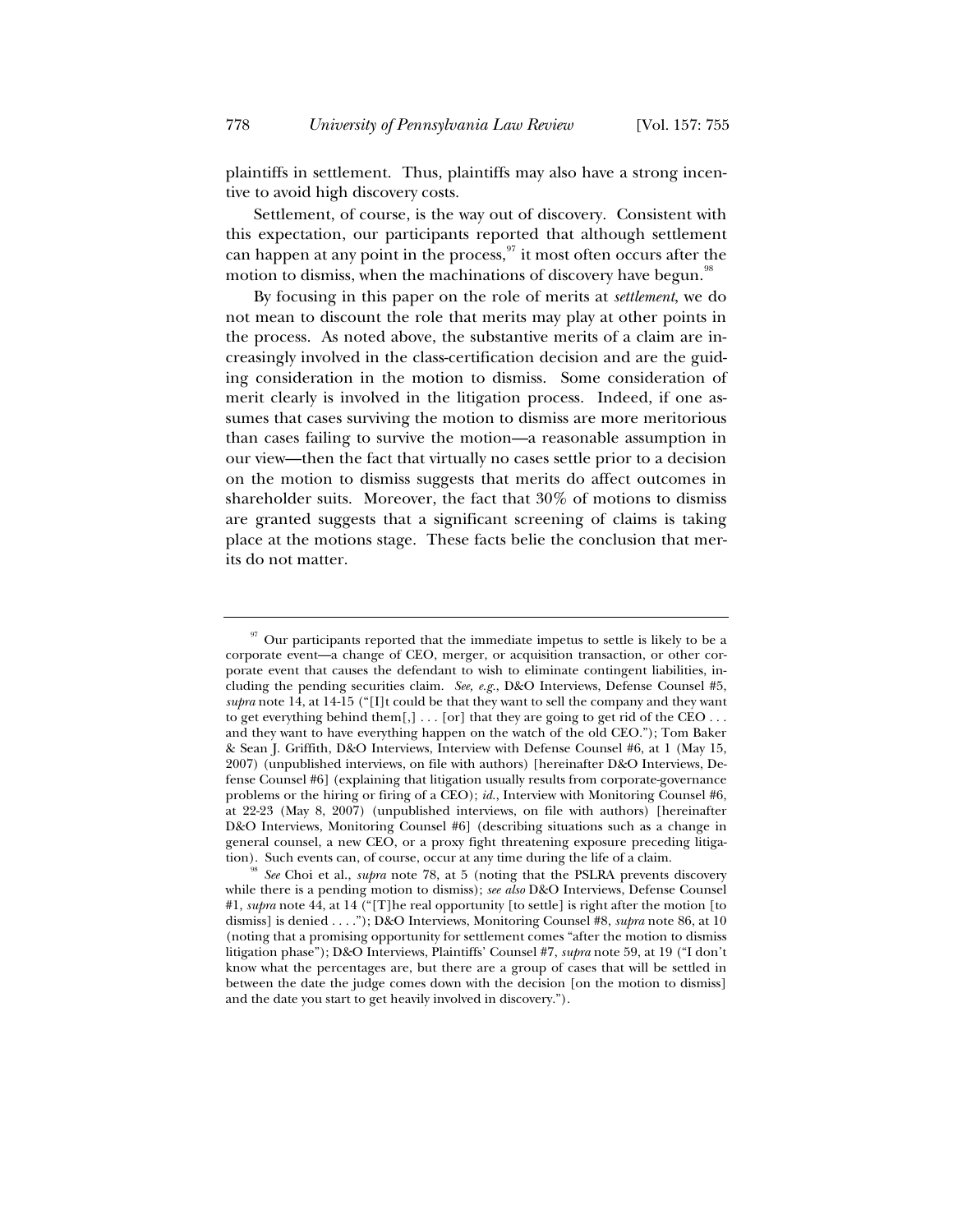Nevertheless, if one assumes that some nonmeritorious suits survive the motions stage—another reasonable assumption in our view then the question becomes what mechanisms exist to make outcomes at settlement reflect the merits of the claim.<sup>99</sup> Indeed, even if the motions stage provided a perfect screen for nonmeritorious claims—if, in other words, no meritorious claims were dismissed and only meritorious claims survived the motion—then the question of how settlement practices take into account a claim's underlying merits would still be an important one in determining whether the dollar amount at settlement reflects the severity of the defendant's fraud. In a world where merits matter, both serious and minor frauds should survive the motion to dismiss, but serious frauds ought to cost defendants more than minor ones. We think that it is important to investigate the role of merits at settlement for both reasons—because the question of how the merits affect settlement amounts is a critical question, and because we suspect that at least some nonmeritorious claims survive the motion to dismiss. The question of merits at *settlement* is thus our principal focus in this Article.

#### II. WHAT WE TALK ABOUT WHEN WE TALK ABOUT MERITS

The term "merits" regularly appears in both academic and popular discussions of litigation, often in opposition to the term "frivolous."<sup>100</sup> In this common usage, a lawsuit is understood to be meritorious if the facts that the plaintiff alleges are true and if the plaintiff's legal theory is sound. By extension, the merits matter if the resolution of the case strongly depends on the probability that the facts are true and the legal theory is sound. By contrast, a lawsuit is frivolous if the facts that the plaintiff alleges are false or if the plaintiff's legal theory is unsound. By extension, the merits do not matter if the probability

<sup>&</sup>lt;sup>99</sup> We note that it is also reasonable to suppose that some claims that would ultimately prove meritorious are disposed of at the motion to dismiss because, without discovery, not enough facts could be found to support the "strong inference" standard for scienter. The motion to dismiss, in other words, is probably both over- and underinclusive as a filter for merit.<br><sup>100</sup> *See, e.g.*, Robert G. Bone & David S. Evans, *Class Certification and the Substantive* 

*Merits*, 51 DUKE L.J. 1251, 1251, 1254 (2002) (critiquing the class-certification rules for "avoid[ing] inquiring into the merits of substantive issues" and thus "inviting frivolous class action suits"); Choi, *supra* note 85, at 599 (noting that "the PSLRA requires courts to review a class action on the merits . . . and impose sanctions . . . on frivolous litigation").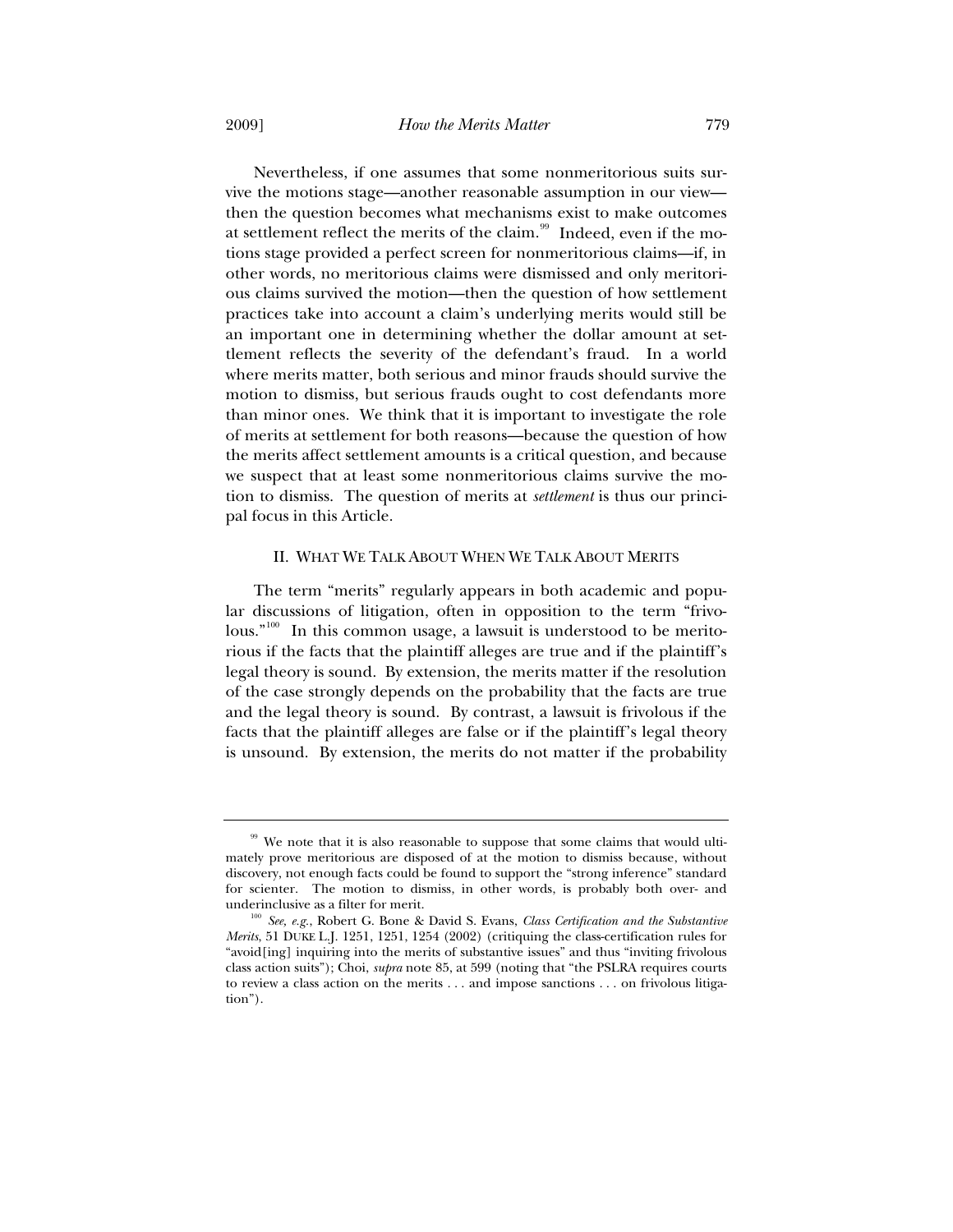that the facts are false or the legal theory is unsound does not strongly affect the resolution of the case.

If the merits in securities litigation could be objectively shown, it would be possible to resolve the question of whether and how much they affect the resolution of claims. Yet securities litigation does not have a simple, objective quality that can be used to measure merit.<sup>101</sup> Indeed, our participants offered various understandings of merit and differed on whether the merits matter.<sup>102</sup> The problem, of course, is not unique to securities litigation. The "do the merits matter" question poses a challenge to nearly all forms of liability: to demonstrate on the basis of external, objective evidence that the right people are being held liable for doing what the law forbids.

If, at the simplest level, we understand the merits exclusively in terms of the liability elements of a claim, litigation outcomes are judged according to how well settlement amounts accord with evidence of liability. Did the defendant in fact engage in those activities that the law defines as the basis of liability? Are damages paid predominantly in cases where there is strong evidence of wrongdoing? Are damages greater in those cases with relatively more evidence of wrongdoing? This approach accords with the commonsense view of, for example, doctors who might tend to view a malpractice claim as meritorious only if a physician's conduct falls below the relevant stan-

<sup>101</sup> *See generally* Choi, *supra* note 9, at 1472-73 (noting the problematic character of "merit"); Johnson et al., *supra* note 11, at 649 (cautioning that the proxies used in their article may not fully capture "merit").

<sup>&</sup>lt;sup>102</sup> See supra notes 74-77; see also D&O Interviews, Claims Head #6, *supra* note 44, at 62 ("Well, it's impossible for me to guess what other people mean when they say 'merits,' and I, well I like the concept of settling the cases based on the merits. I haven't quite given up on that hope, but it just doesn't happen. The most I can hope to achieve is to get a reasonable settlement value based on what other cases, similar cases are being resolved for."); Tom Baker & Sean J. Griffith, D&O Interviews, Interview with Defense Counsel #2, at 3 (unpublished interviews, on file with authors) [hereinafter D&O Interviews, Defense Counsel #2] ("[I]t's like the difference between gross motor skills and fine motor skills. Merits matter, but they matter at the level of the gross motor skills."); D&O Interviews, Defense Counsel #6, *supra* note 97, at 10 ("[M]y experience is that the level of settlement has nothing to do with the merits of the claim."); D&O Interviews, Monitoring Counsel #6, *supra* note 97, at 29 ("I have almost religiously said merits do matter, because most of the time if you pay attention to what really happens meaningful[ly] at the friction points in either mediations or other settlement discussions, it is ultimately the fear of bad facts being proven, and I think that is merits.").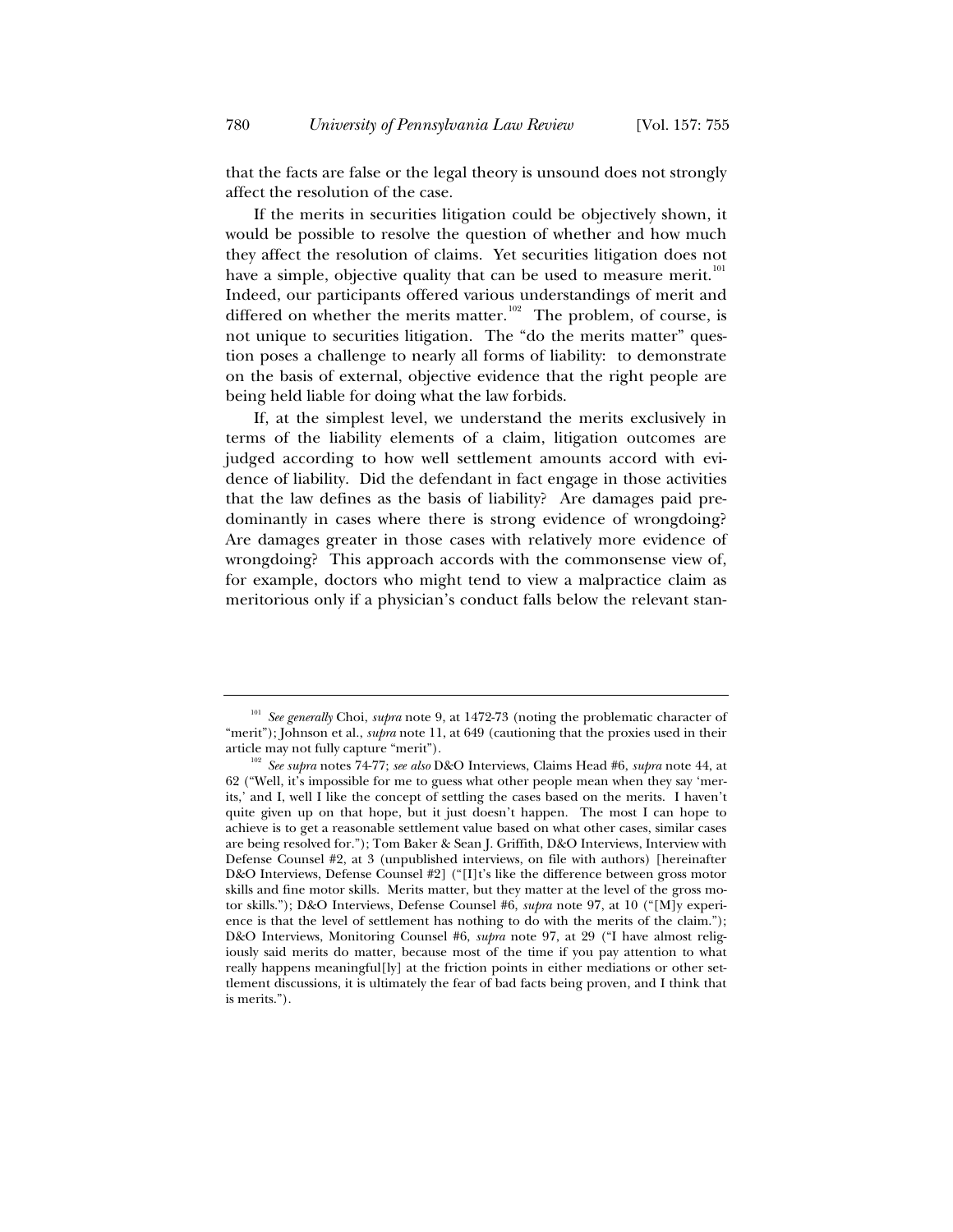dard of care and who are therefore appalled by the strong role that the size of potential damages plays in the decision to sue or settle.<sup>103</sup>

One problem with this liability-centered understanding of merit is that it is difficult, if not impossible, to find an objective standard of truth by which to judge the liability elements of a claim. Researchers have sought to construct such standards in other areas of the law, and their efforts are instructive. In the context of medical malpractice litigation, for example, medical experts have conducted large-scale, closed-claim-file reviews, making independent judgments about the merits of claims.<sup>104</sup> There are, unfortunately, no comparable closedclaim studies of securities class action settlements. Indeed, there is some reason to doubt that there ever will be, given that the answer to the key liability question in a securities class action—whether the defendants acted with reckless disregard for the truth—lies hidden in a way that the question of whether a doctor followed medical custom is not.

If we seek to understand the merits in terms of all of the legally defined elements of a claim, including damages, $105$  we build back into our implicit model the incentive created by the law for the parties to take into account not only whether a given activity is permitted, but also what the costs of engaging in it are likely to be. Understood in this way, the merits matter as long as settlements bear a reasonable re-

<sup>&</sup>lt;sup>103</sup> This may explain why some of the closed-claim research treats payment as an on/off variable rather than a continuous variable. *See, e.g.*, Frederick W. Cheney et al., *Standard of Care and Anesthesia Liability*, 261 J. AM. MED. ASS'N 1599, 1601-02 (1989) (using payment as both an on/off and continuous variable); Frank A. Sloan & Chee Ruey Hsieh, *Variability in Medical Malpractice Payments: Is the Compensation Fair?*, 24 LAW & SOC'Y REV. 997, 1006 (1990); Stephen J. Spurr & Sandra Howze, *The Effect of Care Quality on Medical Practice Litigation*, 41 Q. REV. ECON.&FIN. 491, 502-04 (2001); *see also* Mark I. Taragin et al., *The Influence of Standard of Care and Severity of Injury on the Resolution of Medical Malpractice Claims*, 117 ANNALS INTERNAL MED. 780, 781-82 (1992) (treating settlement or jury award as simply "payment" while also subdividing jury award by amount). For a criticism of that approach, see Tom Baker, *Reconsidering the Harvard Medical Practice Study Conclusions About the Validity of Medical Malpractice Claims*, 33 J.L.

<sup>&</sup>lt;sup>104</sup> See TOM BAKER, THE MEDICAL MALPRACTICE MYTH 68-87 (2005) (collecting and analyzing the closed-claim-file literature published through March 2004); David M. Studdert et al., *Claims, Errors, and Compensation Payments in Medical Malpractice Litigation*, 354 NEW ENG. J. MED. 2024, 2024 (2006) (reporting the results of the most recent and most definitive medical malpractice closed-claim-file review); *see also* Philip G. Peters, Jr., *What We Know About Medical Malpractice Settlements*, 92 IOWA L. REV. 1783, 1787-1802

<sup>(2007) (</sup>explaining the latest effort to collect malpractice-settlement research). 105 *Cf.* D&O Interviews, Defense Counsel #4, *supra* note 73, at 50 ("I count damages as part of merits.").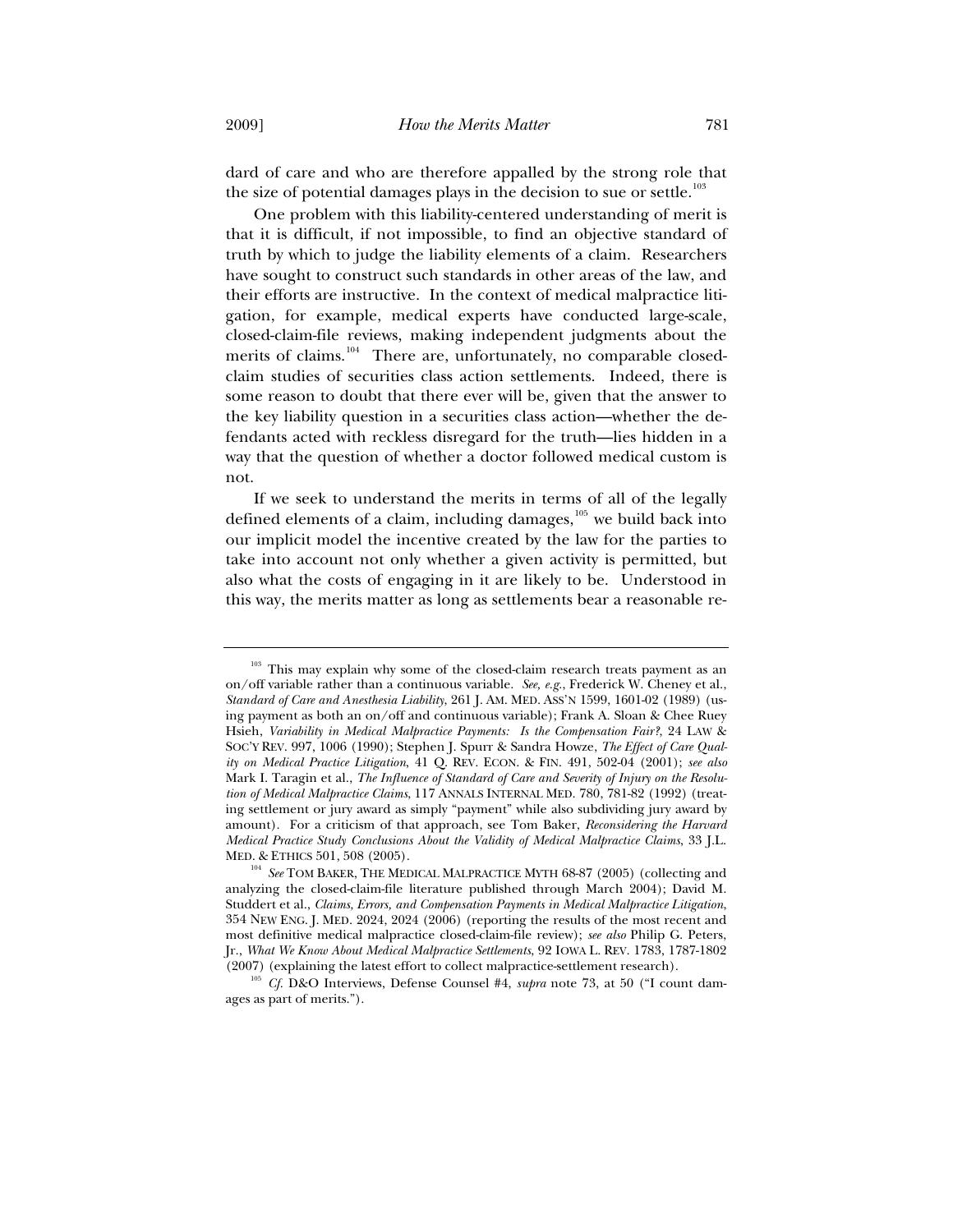lationship to the probability that the defendants committed fraud, multiplied by the potential damages in each case.<sup>106</sup> Put another way, the merits matter as long as the fault and loss causation variables would be positive and significant in a well-constructed regression model of securities class action settlements in which the settlement amount is the dependent variable.

Some securities class action researchers have approached the merits question in just this way, collecting data on readily identifiable indicia of wrongdoing and settlement amounts. They identify proxies for fraud—such as concomitant SEC investigations, earnings restatements, and insider trading—and test to see whether cases with such proxies are more likely to survive a motion to dismiss and then settle at a higher value than claims without such evidence.<sup>107</sup> Their answer is yes, in both cases, which supports the view that merit matters.<sup>108</sup> But these researchers are only using proxies, as they acknowledge, and their regression models only explain part of the variation in settlements that they observe.

We propose to use a very different methodology to consider the relationship of the merits to settlement outcomes: qualitative reports from participants in the securities class action settlement process about the role of the merits in that process. As with any other empirical research method, ours has limitations. For example, our participants do not have direct access to an objective truth. They have better access to the evidence than anyone else, but they are hardly objective. They serve interests; they do not seek the truth.

For that reason we do not claim to be answering the question "Do the merits matter?" Indeed, the question whether the objectively true merits matter is a meaningless research question for us, not because it is unimportant, but because it cannot be answered. There is not now, nor is there ever likely to be, a judge or jury in possession of knowledge of all relevant facts of a claim. Indeed, precious few judges or juries ever sit in final adjudication of securities litigation. In our view, therefore, a better way to approach the merits of securities class action

<sup>106</sup> *See, e.g.*, Steven Shavell, *Suit, Settlement, and Trial: A Theoretical Analysis Under Alternative Methods for the Allocation of Legal Costs*, 11 J. LEGAL STUD. 55, 74 (1982) (modeling settlement outcomes based on different variables). 107 *See* Johnson et al., *supra* note 11, at 632 (opting to investigate multiple attrib-

utes instead of a single attribute as was done in prior research).<br><sup>108</sup> *See id.* at 649 (concluding that the "study provides some evidence that the mer-

its do matter more, at least in the filing of complaints and the allegations included in those complaints").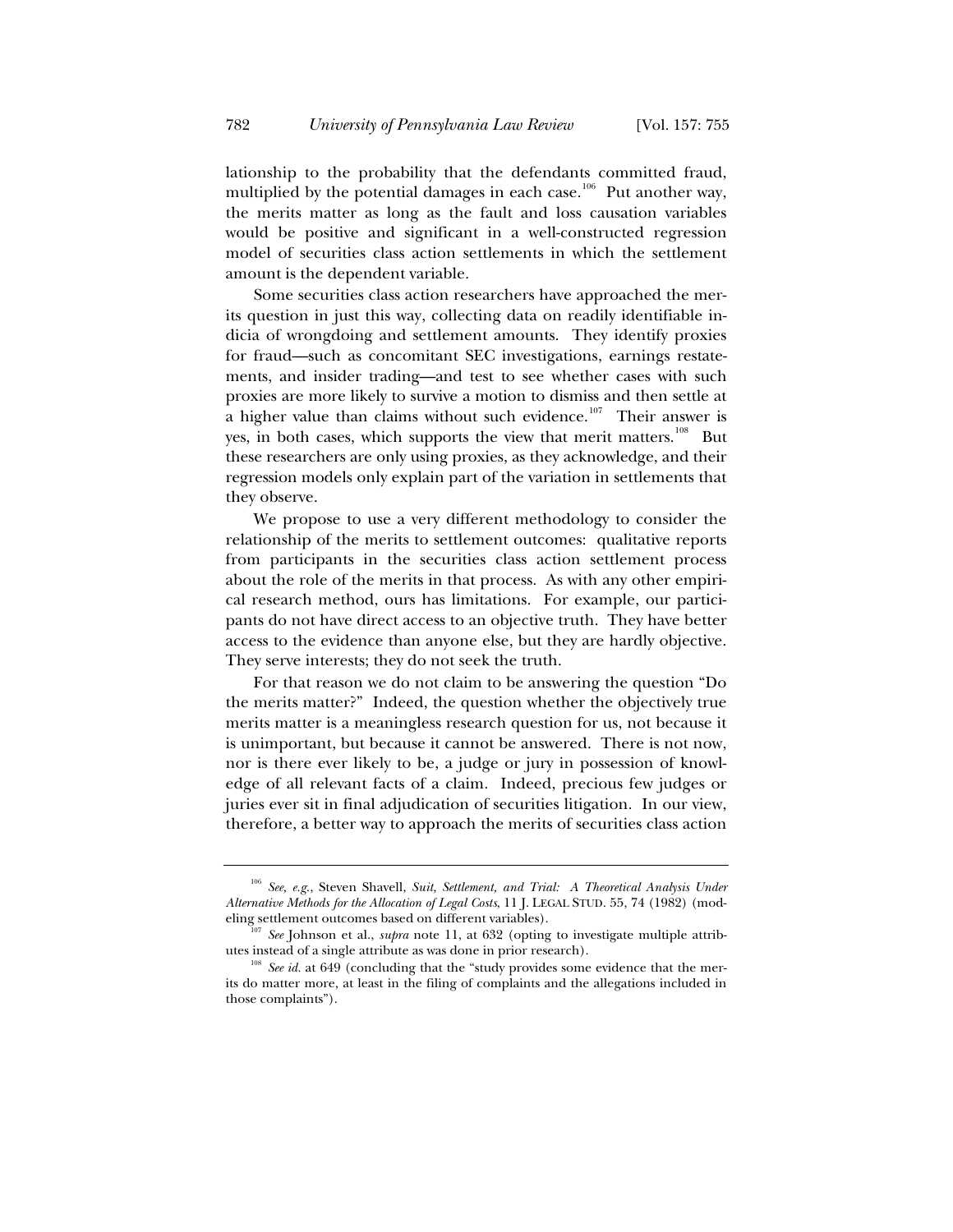claims is by focusing on the understanding that can be reached through existing institutions. The better questions are "What are 'the merits' in the settlement process?" and "How do they matter?"

#### III. FIELD RESEARCH ON SETTLING SHAREHOLDER CLASS ACTIONS

With the problem of merits firmly in mind, we began our interviews. Building on an initial round of forty-eight interviews conducted in connection with our earlier research on D&O insurance pricing and loss prevention, $109$  we conducted an additional round of over fifty interviews, focusing on those most involved in the settlement of securities class actions. Our participants included twelve claims managers from ten D&O insurance companies, eleven lawyers who specialize in bringing shareholder litigation on behalf of shareholders, twelve lawyers who specialize on the defense side of shareholder litigation, ten lawyers who specialize in representing D&O insurance companies in the monitoring and settlement of shareholder litigation, two policyholder coverage counsel, three mediators who are actively involved in the settlement of shareholder litigation, two experts who assist parties in assessing the damages in shareholder litigation, and two claims advisors from two brokerage houses. In addition, we presented an early draft of our findings at a confidential, off-the-record roundtable of practitioners and industry experts, who read and commented on our work.<sup>110</sup>

We acknowledge that our sample is neither large nor random. We began our interviews with people about whom we learned in our prior research, then worked outward to references from those interviewees.<sup>111</sup> Despite the self-selecting and self-referential nature of this sample, we can describe the settlement process with some confidence because the securities class action field is remarkably small and

<sup>&</sup>lt;sup>109</sup> In the first phase of our research we interviewed forty-one people involved in selling and buying D&O insurance: brokers, underwriters, risk managers, reinsurers, and attorney advisors. *See* Baker & Griffith, *supra* note 24, at 1798 (describing interviews with over forty people regarding "the relationship between D&O insurers and their public company insureds"); Baker & Griffith, *supra* note 8, at 493 (describing the breakdown by job type of the forty-one people interviewed). 110 *See generally* D&O Roundtable, *supra* note 57, at 4 (describing the goals and

conditions of the discussion).  $111$  It is worth noting that no one whom we approached refused to be interviewed.

We did not interview everyone we approached because of the limits of time. In order to avoid a potential bias attributable to the time constraints of the most busy attorneys, we made a special effort to interview attorneys with a reputation for being in great demand during the period of our interviews.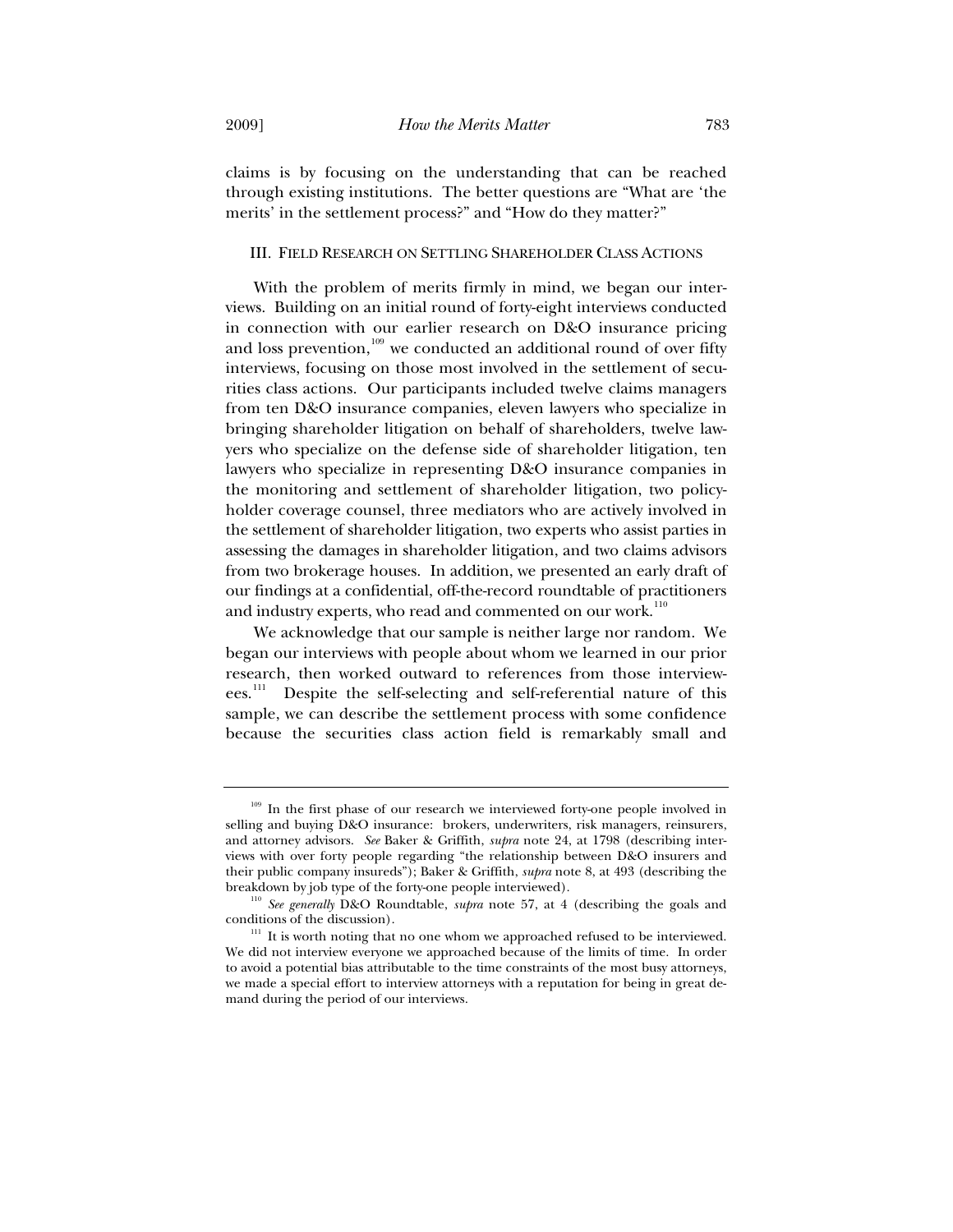densely connected.<sup>112</sup> On the plaintiffs' side, the universe of players has remained small and relatively stable,<sup>113</sup> with the top eight plaintiffs' firms accounting for  $75\%$  of total settlement collections.<sup>114</sup> The defense bar is less concentrated than the plaintiffs' class action bar, but the panel-counsel lists maintained by the top D&O insurance carriers provide a good guide to that bar, and perhaps not surprisingly, the top New York and national firms are well represented.<sup>115</sup> D&O insurance, moreover, is a highly concentrated market, clustering around two dominant primary insurers—AIG and Chubb—which together ac-

(providing data on settlement amounts from 2003 to 2006 for the top fifty securities class action firms). Of note, we treat Milberg Weiss and Lerach Coughlin as two separate firms even in 2003, and we treat firms that have retained the same key named partner(s) over the years as the same firm. *See also* Choi & Thompson, supra note 70, at 1515 tbl.3 (reporting that four plaintiffs' firms have handled cases that represent 50% of the total settlement value since 1995). 115 *See* Baker & Griffith, *supra* note 24, at 1816-17 (noting that though the panel

counsels from two of the leading D&O insurance companies did not include all leading securities defense firms, those firms on the list were primarily large national firms or specialized litigation firms with distinguished reputations).

<sup>&</sup>lt;sup>112</sup> As one of our participants said, quoting a co-coverage counsel, "it's a really small sandbox. You don't want to pee in it." Tom Baker & Sean J. Griffith, D&O Interviews, Interview with Monitoring Counsel #3, at 73 (May 25, 2007) (unpublished interviews, on file with authors) [hereinafter D&O Interviews, Monitoring Counsel #3]. As another monitoring counsel noted,

Because the bar is so small, your personal reputation counts. Integrity counts. Saying you are going to do a deal means something. You know double crossing someone, maybe you can pull it off once, but you are going to be caught. So there is that, that you trust people within this circle, and of course you do have all the due diligence and documentation and settlement agreements that are [a] million pages long, but there is some level of trust, some level of candor.

D&O Interviews, Monitoring Counsel #8, *supra* note 86, at 25.<br><sup>113</sup> *See* Choi & Thompson, *supra* note 70, at 1518 (arguing that the PSLRA initially succeeded in making this universe smaller, but that in recent years the universe has expanded to pre-PSLRA levels). Even as firms have split, the major players have remained the same, as the pay-to-play controversy surrounding Mel Weiss and Bill Lerach has shown. *See, e.g.*, Barry Meier, *Another Notch for U.S. Prosecutors: Lawyer Pleads Guilty in Kickback Case Involving His Firm*, N.Y. TIMES, Sept. 19, 2007, at C3 (describing Lerach's indictment on behavior stretching back to the 1970s); Barry Meier, *Top Class-Action Lawyer Faces Federal Charges: Accused of Payoffs to Enhance Legal Fees*, N.Y. TIMES, Sept. 21, 2007, at C3 (reporting on the indictment of Melvyn Weiss for obtaining \$250 million in legal fees on class action cases for which his firm paid kickbacks to plaintiffs); David Weidner, *No Class, But a Lot of Action: Bill Lerach*, MARKET WATCH, Aug. 30, 2007, http://www.marketwatch.com (enter "Bill Lerach" in Search Box in upper righthand corner; then follow second hyperlink to "David Weidner's Writing on the Wall") (reporting that despite Lerach's departure, his firm had filed twelve class actions in August 2007). 114 *See* ADAM SAVETT, RISKMETRICS GROUP, SCAS 50 POWER RANKINGS 1 (2007)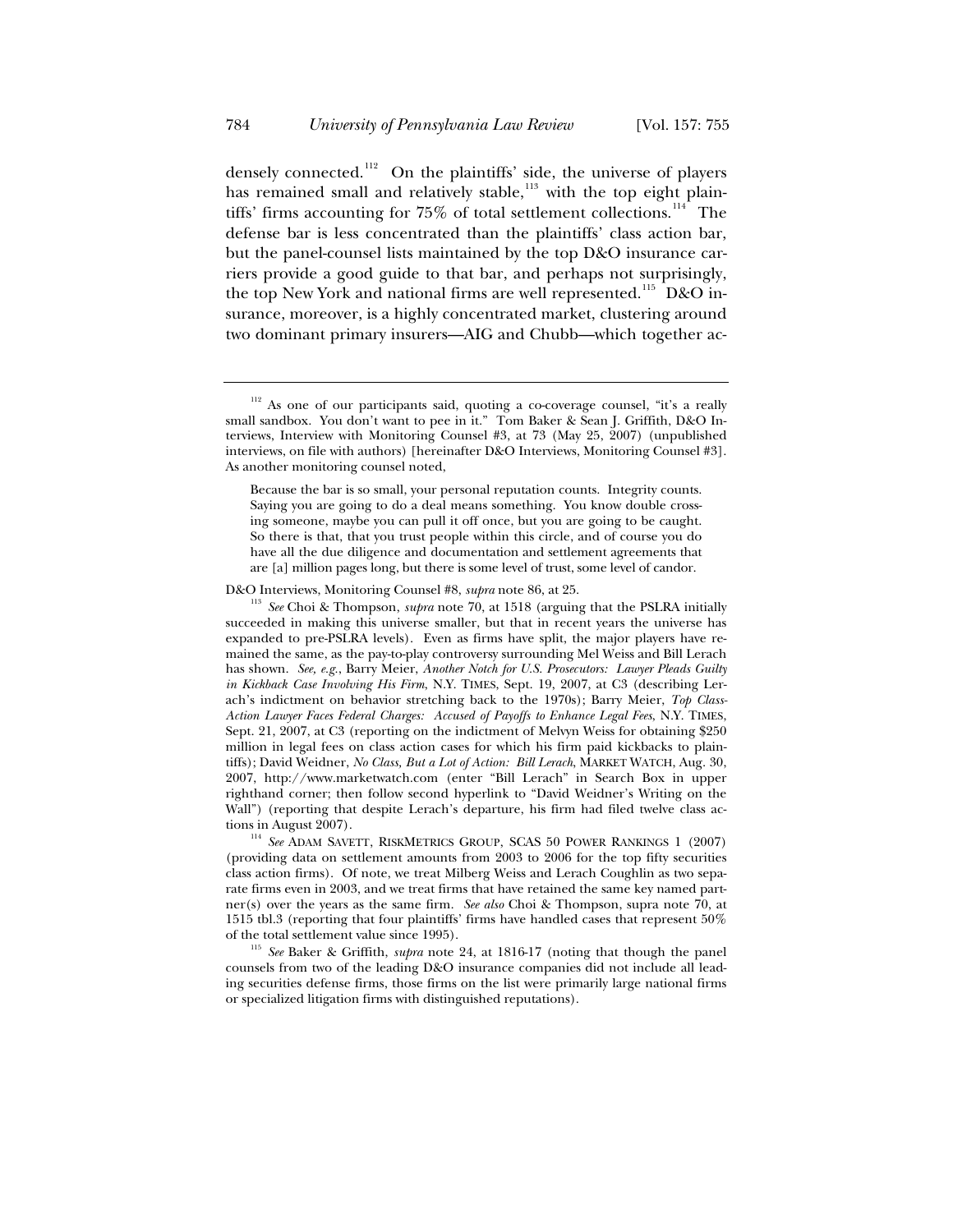count for more than half of the market for primary insurance.<sup>116</sup> The excess D&O insurance market is broader, but both primary and excess markets are intermediated through the personal connections of a few brokerage firms.<sup>117</sup> Moreover, a small number of outside law firms handle the settlement responsibilities of most of the D&O insurers and, thus, serve to bring to claims managers the same breadth of information about the settlement market that the brokers bring to underwriters about the D&O insurance market. As a result, we are confident that we can accurately describe the securities class action litigation field based on a number of interviews that may seem small to researchers accustomed to working with large quantitative data sets.

We approached the question of what matters in settlement both directly and indirectly in our interviews. We began indirectly by asking participants to describe the settlement process and to explain what drove the parties to settlement. We then approached the question of value directly, asking them to describe what factors, in their experience, are most important in determining the ultimate settlement amount. In the sections that follow, we describe what we learned.

#### A. *Liability and Damages in Securities Settlements*

In our interviews, we devoted substantial effort to learning how the parties arrived at a settlement amount. From a process perspective, the participants described negotiations that involved slow movement from extreme positions, almost always through mediation.<sup>118</sup>

A. It's starting off on opposite extremes and working to the midpoint.

Q. And what is . . . one of the tools that you use to get to the midpoint?

 $116$  AIG and Chubb account for approximately  $60\%$  of the market by premium volume. TOWERS PERRIN, *supra* note 20, at 39 exhibit 54. By policy count they rank third and first, respectively, while ACE ranks second. *Id.*

 $117$  Only about twenty-six firms are active in the public D&O insurance market at any time. *Id.*

 $118$  Consider the following description of the settlement process, as related by a monitoring counsel:

A. Basically, arguing to the plaintiffs that their case doesn't have a sex appeal, doesn't have the players, doesn't have the damages, doesn't have any of the factors that make a case expensive, and sometimes you win, sometimes you lose.

Tom Baker & Sean J. Griffith, D&O Interviews, Interview with Monitoring Counsel #7, at 35-36 (June 13, 2007) (unpublished interviews, on file with authors) [hereinafter D&O Interviews, Monitoring Counsel #7].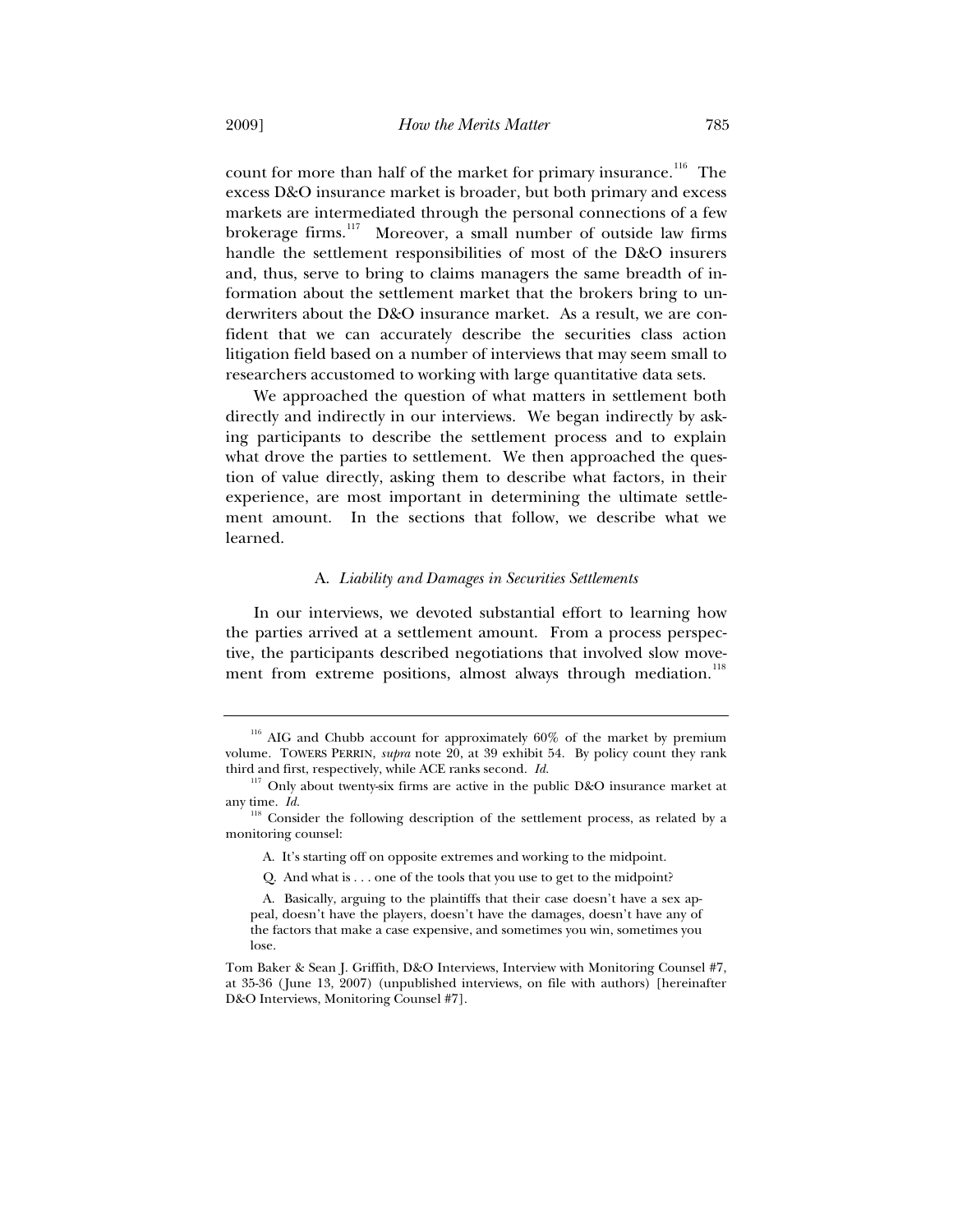Consistent with the standard economic model of settlement,<sup>119</sup> our participants explained this process in terms of predictions about how liability and damages would be assessed at trial.<sup>120</sup> Yet the fact that securities class actions almost never go to trial complicates the story. With no trials to use as comparisons, expected trial-value calculations are, in an important sense, fictions.

In terms of the economic model of settlement, a \$200 million settlement of a securities fraud action with a 5% chance of success represents the ordinary and unremarkable operation of the civil justice system, as long as the likely damages that would be awarded in the event that the plaintiffs proved fraud are \$10 billion or more. Yet, without trials, there is no experience-based way to estimate the probability of judgment, unless the parties agree that the defendant committed fraud (in which case there is no doubt about the merits), and, even then, the parties almost certainly will not agree about the damages. A statement that, for example, \$30 million is an acceptable settlement because there is a 10% chance of being held liable for \$300 million cannot be justified on the basis of experience. The number of trials is simply too small to support any such conclusion.<sup>121</sup> Yet lawyers do talk that way, and these assessments may be "objective" in the sense that the assessments are shared by others in the field. But, at best, a statement like this actually means, "This case is like other cases that we have settled in the belief that there is a low but worrisome probability of a plaintiffs' verdict and in the belief that the damages could be in a similar range." Liability and damages, like the other factors that we will explore, can only be assessed in securities class actions in relation to other settlements, not in relation to trial results.

#### 1. Liability

Consistent with prior research, the factors that our participants named as important in explaining settlement outcomes included a host of factors that might be understood as "hard evidence" of securi-

<sup>119</sup> *See, e.g.*, George L. Priest & Benjamin Klein, *The Selection of Disputes for Litigation*, 13 J. LEGAL STUD. 1, 6-30 (1984) (presenting a model that predicts litigation outcomes based on economic conditions). 120 *See, e.g.*, D&O Roundtable, *supra* note 57, at 57 ("[I]t's not just a question of 'Is

it liability or damages?' It's really, 'What are the probabilities for success?' You can call it any label you want.").  $^{121}$  *Cf.* Marc Galanter, *The Civil Jury as Regulator of the Litigation Process*, 1990 U. CHI.

LEGAL F. 201, 246-51 (questioning the ability of trial lawyers to predict jury verdicts).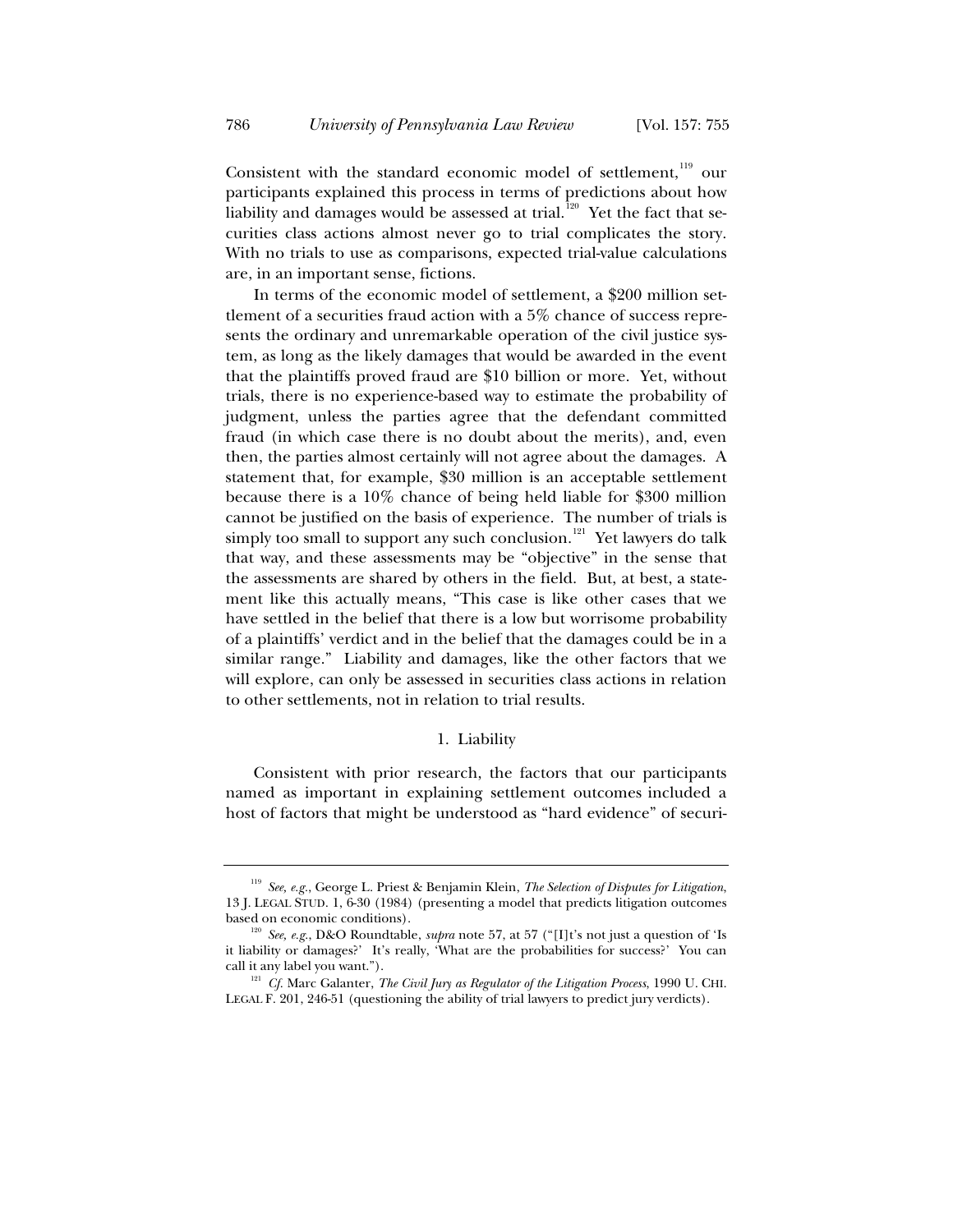ties fraud.<sup>122</sup> For example, our participants frequently mentioned earnings restatements, insider selling, and SEC investigations as highly significant in determining settlement outcomes.<sup>123</sup> They also mentioned facts that might support a story of earnings mismanagement, such as questionable revenue recognition practices, especially where the managerial compensation was associated with stock performance.<sup>124</sup> These kinds of facts provide evidence of a motive for fraud, supporting the plaintiffs' assertions of scienter. $125$ 

Upon further examination, however, it became clear that our participants are not just interested in fitting the facts of the case into an established legal category. Rather, they are looking for "factors in the litigation that give it what is normally referred to as 'sex appeal."<sup>126</sup> Cases with sex appeal are cases that have exciting facts or are part of a

<sup>122</sup> *See* Johnson et al., *supra* note 11, at 634-36 (examining factors such as false or misleading forward-looking statements, stock sales by executives and directors, and weak corporate governance (which often leads to SEC investigations), and the ability of these factors to predict settlement outcomes in cases of alleged securities fraud).<br><sup>123</sup> A plaintiffs' counsel listed the factors that increase settlement value as includ-

ing "[r]estatement, insider selling[,] . . . suspicious stock repurchase programs[,] . . . accounting violations . . . [, and] rebates which often go[] on in the . . . resale wholesale industry." D&O Interviews, Plaintiffs' Counsel #6, *supra* note 59, at 18. In addition, a mediator told us that

<sup>[</sup>the mediator will say] "Look, there is no sizzle in this case. You don't have any of the upgrades," he said, "that make this a nice case. You don't have the accounting restatement. You don't have the SEC investigation. You don't have the executives being led out of the office in handcuffs, all of which are sort of sizzle facts," he said, "that might lead to a nice settlement for the plaintiffs. You don't have any of that stuff. This is kind of a boring case."

Tom Baker & Sean J. Griffith, D&O Interviews, Interview with Mediator #2, at 8 (June 4, 2007) (unpublished interviews, on file with authors) [hereinafter D&O Interviews, Mediator #2]; *see also* D&O Interviews, Monitoring Counsel #7, *supra* note 118, at 8 ("[T]here are some factors in the litigation that give it what is normally referred to as sex appeal. And you know insider trading . . . where the defendants have profited greatly from their sale of the company stock, that gives a case sex appeal. And the backdated options cases are a perfect example of that, and there is not really much in

the way of hard injury to the company from these backdated options . . . ."). 124 *See* D&O Interviews, Plaintiffs' Counsel #6, *supra* note 59, at 18 ("What else [might affect settlement outcomes]? Obviously bonuses associated with stock performance.").

<sup>&</sup>lt;sup>125</sup> *See supra* note 39 and accompanying text (discussing the standards that the courts of appeals have created for establishing scienter). 126 D&O Interviews, Monitoring Counsel #7, *supra* note 118, at 8; *see also* Tom

Baker & Sean J. Griffith, D&O Interviews, Interview with Claims Head #1, at 22 (Dec. 2005) (unpublished interviews, on file with authors) [hereinafter D&O Interviews, Claims Head #1]. The same Claims Head also noted that "the sexier the case, the more interest there is." *Id.*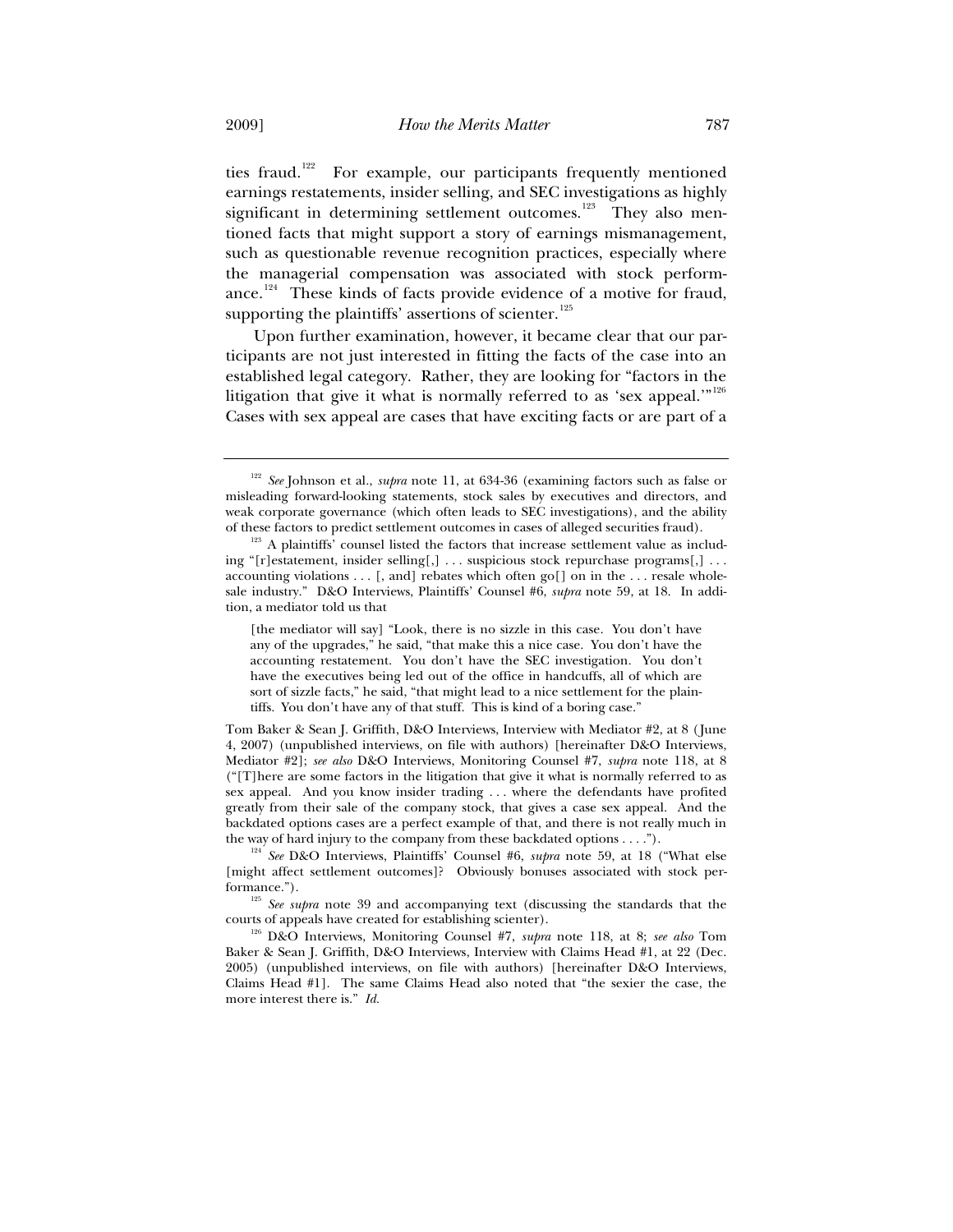scandal.<sup>127</sup> As one mediator put it, a "boring" case that "[took] place in a dimly lit corner of the accounting world" does not have the "sizzle" of "the SEC investigation," or "the executives being led out of the office in handcuffs."<sup>128</sup> A plaintiffs' lawyer explained, "You need sex appeal, you know. We used to think that just a restatement case was great because it was [an] admission, but you need more than just a restatement. You need a restatement and you need some benefit[, you need to show] that somebody benefited by the wrong."<sup>129</sup>

We suspect that when our participants spoke to us about sex appeal, they were describing factors that cognitive psychologists might consider under the vividness or "availability" heuristics.<sup>130</sup> Nevertheless, vivid and exciting facts may increase the settlement value of a claim without indicating greater merit because such facts may embarrass or shame defendants into settlement.<sup>131</sup> One defense lawyer emphasized that executives are often unwilling to take the stand to explain a bad business outcome.<sup>132</sup> Another lawyer described a situation in which at least part of the sizzle was sharp business practices that called into question the business ethics of the defendants. But sex ap-

More often than not . . . we hear there is really nothing there, but there's these documents and these e-mail messages that if taken out of context could be embarrassing and maybe would put things together so that we would have something to explain to a jury, and by the way, our president and CFO and CEO, there's no way we can possibly present them to a jury.

D&O Interviews, Claims Head #6, *supra* note 44, at 26-27.<br><sup>132</sup> D&O Interviews, Defense Counsel #6, *supra* note 97, at 9-10, 14-15 (emphasizing the cost to the organization of executive testimony in terms of lost executive time, bad publicity, and legal costs in preparing for deposition and testimony, and also noting the possibility that the relevant people may no longer be with the organization and would therefore make unreliable witnesses).

 $127$  Describing how he gets an initial impression of the value of a claim, one claims head distinguished between cases with sex appeal and those without: "[Y]ou take a look at what is alleged. You know, is this part of a scandal? Is this one of these where it is outright cooking of the books? Or is it . . . just old-fashioned misrepresentations of what they call projection cases?" Tom Baker & Sean J. Griffith, D&O Interviews, Interview with Claims Head #3, at 35 (Feb. 12, 2007) (unpublished interviews, on file with

<sup>&</sup>lt;sup>128</sup> D&O Interviews, Mediator #2, *supra* note 123, at 8.<br><sup>129</sup> D&O Interviews, Plaintiffs' Counsel #8, *supra* note 70, at 30.<br><sup>130</sup> See Norbert Schwarz & Leigh Ann Vaughn, *The Availability Heuristic Revisited*: *Ease of Recall and Content of Recall as Distinct Sources of Information*, *in* HEURISTICS AND BIASES: THE PSYCHOLOGY OF INTUITIVE JUDGMENT 103, 103 (Thomas Gilovich et al. eds., 2002) (describing the "availability" heuristic as the means by which individuals estimate the likelihood that an event will occur, and examining studies that attempt to explain the underlying mental processes involved in the availability heuristic).  $^{\rm 131}$  As one observer explained,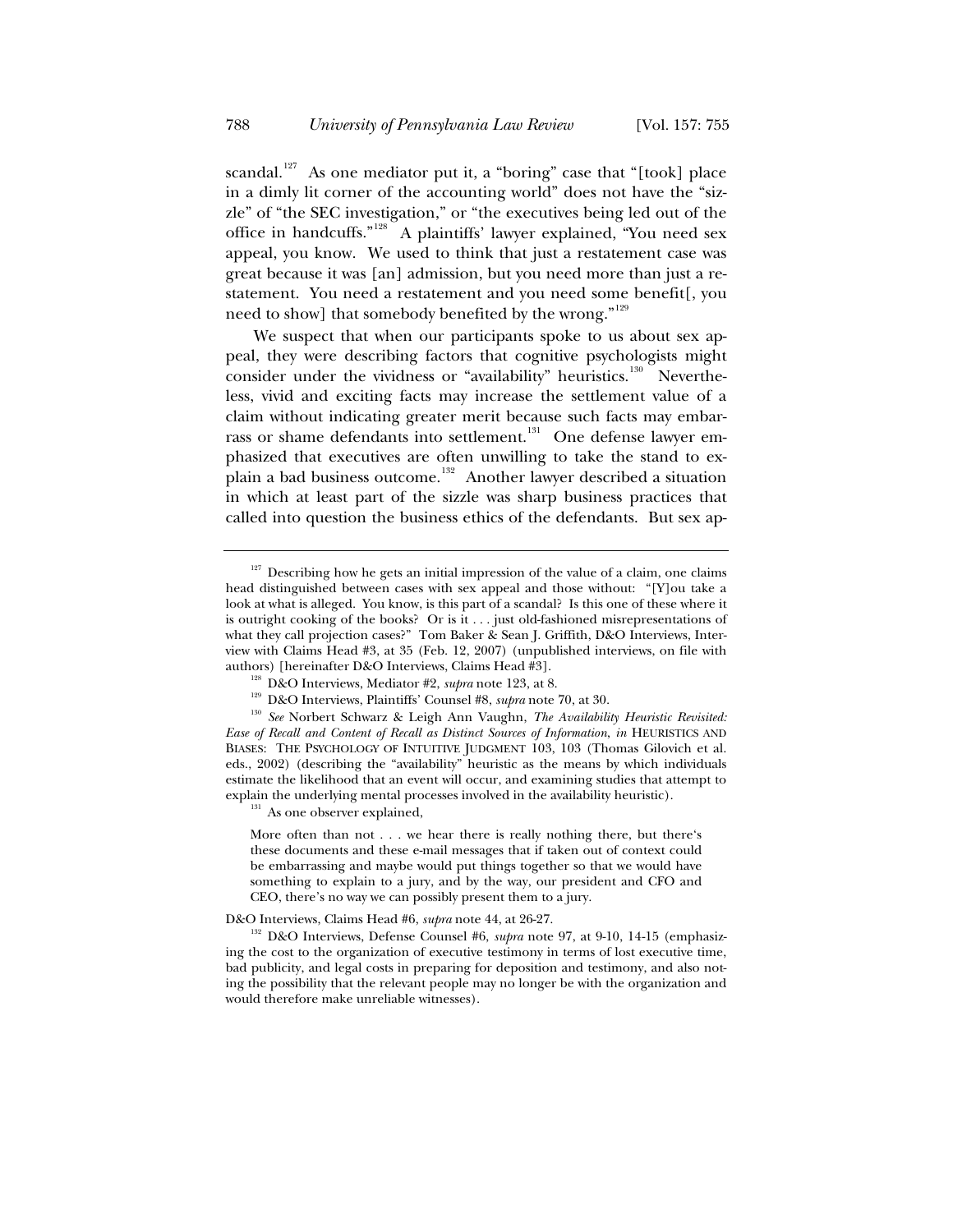peal or sizzle does more than inconvenience or shame defendants; it makes the plaintiffs' story more appealing and pulls the imaginary jury in the lawyer's mind closer to the plaintiffs' view of the case, thereby increasing the plaintiffs' lawyer's bargaining power at settlement.<sup>133</sup>

Sex appeal is not the same as the technical merits of a claim, but it relates to merits, as illustrated in the following story told by a plaintiffs' lawyer:

 [I had] a one quarter restatement case. At the end of the quarter the company booked a sale where the customer had the right to return the goods. So instead of it being a bona fide final sale where the risk of loss transferred to the customer, instead it was a conditional sale where the customer could take the goods and if he could sell them or wanted to return them he could. And so that doesn't qualify for revenue recognition because basically the transfer of risk never left the seller to go to the buyer. . . .

 . . . [A]nd then the company within a quarter or two after that disclosed the fact that they improperly—they didn't use the word improper—but that they booked revenue they shouldn't have and . . . restated. . . . [B]ut the case lacks sex appeal. Why did it lack sex appeal?

 At the end of the quarter what I would have liked to have seen was some insider . . . selling, so that the guy who improperly booked the thing and basically inflated the price in the marketplace benefited by selling some of their stocks and say, "Ah-ha, the reason they did this [is] because they wanted to sell stock" . . . . So the motive for keeping the revenue and earnings up and everything else would be to keep the price of stock up.

 [But] nobody sold their stock. And so the argument then that's being made by the defendants is, "Oh, this was a, you know, this was negligence, it wasn't fraud, what's the dah, dah, dah, dah, dah" . . . . [A]nd I don't have an answer because I don't have any juice, I don't have any sex appeal.

<sup>133</sup> *See* D&O Interviews, Monitoring Counsel #6, *supra* note 97, at 31 ("[I]t's about telling you the story and having somebody gasp as you are saying it and say, you know, 'I can't believe it.'"). 134 D&O Interviews, Plaintiffs' Counsel #8, *supra* note 70, at 28-29. As one defense

lawyer put it, "[I]nsider trading makes a dramatic difference in terms of the value of a case. Now you say, 'Well that's not really the merits. That's the cosmetics.' OK, [but] they merge a little bit." D&O Interviews, Defense Counsel #4, *supra* note 73, at 50.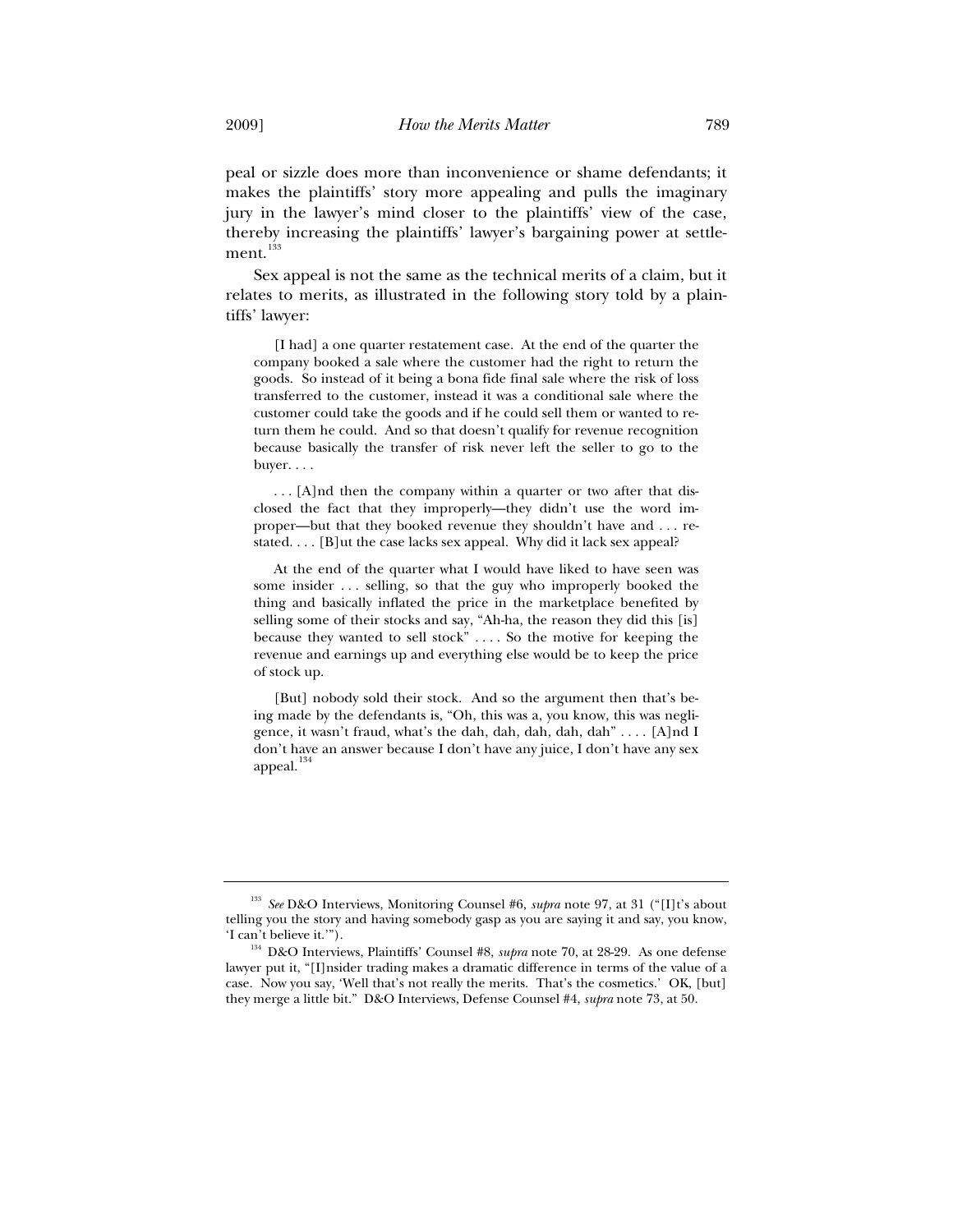Insider trading is not an element of the cause of action, but it provides evidence of motive. Motive can establish scienter, which is one of the elements of the cause of action.<sup>135</sup>

Factors giving a case sex appeal or sizzle include SEC investigations, criminal charges, suspicious stock repurchase programs, defendants pointing fingers at each other, the resignation of board members, whistleblowers, termination of senior officers, bad documents, and a variety of case-specific facts that cast the defendants' motives or honesty in a bad light—the sorts of things that we are likely to remember about the securities-fraud cases reported in the newspapers.<sup>136</sup>

Consistent with the emphasis on sex appeal, many of our participants asserted that the merits do matter in determining the amount paid to settle a case. As one monitoring counsel put it, "[M]ost of the time, if you pay attention to what really happens meaningful[ly] at the friction points in either mediations or other settlement discussions, it

 Yeah, we've had situations where literally there were allegations of trucks just going in a circle and then you know coming back, you know like an airplane that never lands, but they log it in as a flight. You know the flight to nowhere. I remember once with a prominent firm you danced around it, but essentially didn't deny that trucks were kind of parked somewhere, and it was like a question of you didn't have enough space we think in these storage facilities. They had to move space somewhere else and there were some lame things, and those kind of cases are obviously very troubling.

D&O Interviews, Monitoring Counsel #8, *supra* note 86, at 42-43.

<sup>&</sup>lt;sup>135</sup> *See supra* note 39 and accompanying text (discussing the standards that the cir-<br>cuit courts have created for establishing scienter).

<sup>&</sup>lt;sup>136</sup> See, e.g., D&O Interviews, Claims Head #3, *supra* note 127, at 35 (distinguishing between weaker "old-fashioned misrepresentation of projection cases" and "accounting manipulations" that involve "outright cooking of the books"); Tom Baker & Sean J. Griffith, D&O Interviews, Interview with Claims Head #5, at 59-64 (Mar. 14, 2007) [hereinafter D&O Interviews, Claims Head #5]; *id.*, Interview with Claims Head #7, at 34-35 [hereinafter D&O Interviews, Claims Head #7] (describing conflicts among parties on the defense side, such as the mistrust between outsiders and insiders when outsiders believe that they are not receiving adequate information); *id.*, Interview with Defense Counsel #3, at 20 (May 23, 2007) [hereinafter D&O Interviews, Defense Counsel #3] ("[I]f people have been convicted of crimes and stuff like that, then the plaintiffs are going to hang tougher for a bigger number to get a better case."); D&O Interviews, Monitoring Counsel #8, *supra* note 86, at 34-35, 42 (describing the importance of "hot docs," the termination of a CEO or CFO, and whistleblowers as factors that the defense counsel considers in discerning damage amounts); D&O Interviews, Plaintiffs' Counsel #5, *supra* note 58, at 7-8 (describing board-member resignation occurring immediately before a decrease in the value of a stock); D&O Interviews, Plaintiffs' Counsel #6, *supra* note 59, at 19 (citing "suspicious stock repurchase programs" as a sign of internal problems within a company). For a more concrete illustration, consider the following: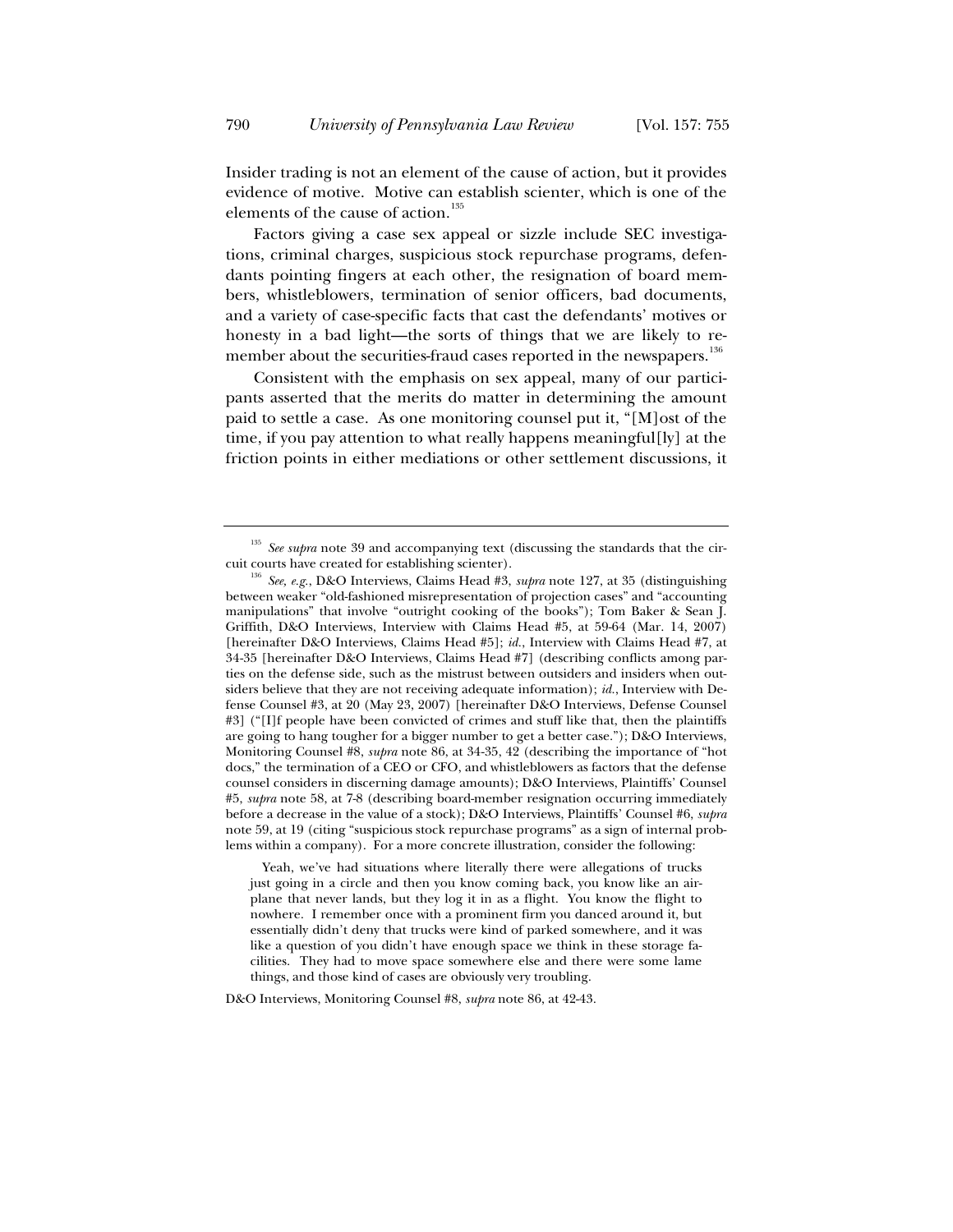is ultimately the fear of bad facts being proven, and I think that is merits."<sup>137</sup>

# 2. Damages

Many participants viewed the amount of potential damages as the most important factor driving settlement.<sup>138</sup> Damages exert a coercive influence, defense and monitoring counsel argued, because the initial damages estimate—so-called "plaintiffs'-style damages," based on the shift in the defendant's market capitalization following corrective disclosures—can easily be astronomical, presenting an unacceptable risk to corporate defendants.<sup>139</sup> The larger the plaintiffs'-style damages, the argument goes, the less the liability elements—the factors that many would consider the true "merit" factors—actually matter. Indeed, our participants agreed, the single most significant settlement factor is "investor loss."<sup>140</sup> As one defense counsel reported, "[I]f your exposure is \$5 million, you will handle the case one way. If it is \$500 million, you are going to handle it another way."<sup>141</sup> Similarly, a monitoring counsel explained, "Suppose they have a defense that in a \$500,000 case every single lawyer worth his [salt says,] 'Go to a jury because you can prove this, and you will prove this. You can't go

<sup>&</sup>lt;sup>137</sup> D&O Interviews, Monitoring Counsel #6, *supra* note 97, at 29.<br><sup>138</sup> *See, e.g.*, D&O Interviews, Defense Counsel #1, *supra* note 44, at 29 (asserting that while the merits are a factor in settlement negotiations, the driving force is the

amount of investor loss, which is reflected in the amount of damages). 139 *See* PLANCICH ET AL., *supra* note 21, at 14 (finding that investor losses are the most powerful determinant of settlement values and account for upwards of 50% of settlement values' variation); D&O Interviews, Defense Counsel #5, *supra* note 14, at 16-17 (arguing that plaintiffs often drive settlement values because insurers pattern their responses to claims based on the potential damages to the corporation's stock value caused by harmful disclosures). 140 D&O Interviews, Defense Counsel #1, *supra* note 44, at 29; *see also* D&O Inter-

views, Defense Counsel #4, *supra* note 73, at 11 ("By the time you get to mediation, damages is very much in the forefront of the discussion."); D&O Interviews, Mediator #2, *supra* note 123, at 4 ("Potential damages is the number one thing . . . ."); D&O Interviews, Monitoring Counsel #7, *supra* note 118, at 8-9 ("I think the largest and most determining factor is potential damages . . . ."); D&O Interviews, Plaintiffs' Counsel #8, *supra* note 70, at 22 ("[T]he most important factor is the amount of the damage . . . ."); Tom Baker & Sean J. Griffith, D&O Interviews, Interview with Policyholder #2, at 6 (May 31, 2007) (unpublished interviews, on file with authors) ("He said that he thinks they do argue about liability but the damages more.").

<sup>&</sup>lt;sup>141</sup> D&O Interviews, Defense Counsel #5, *supra* note 14, at 16.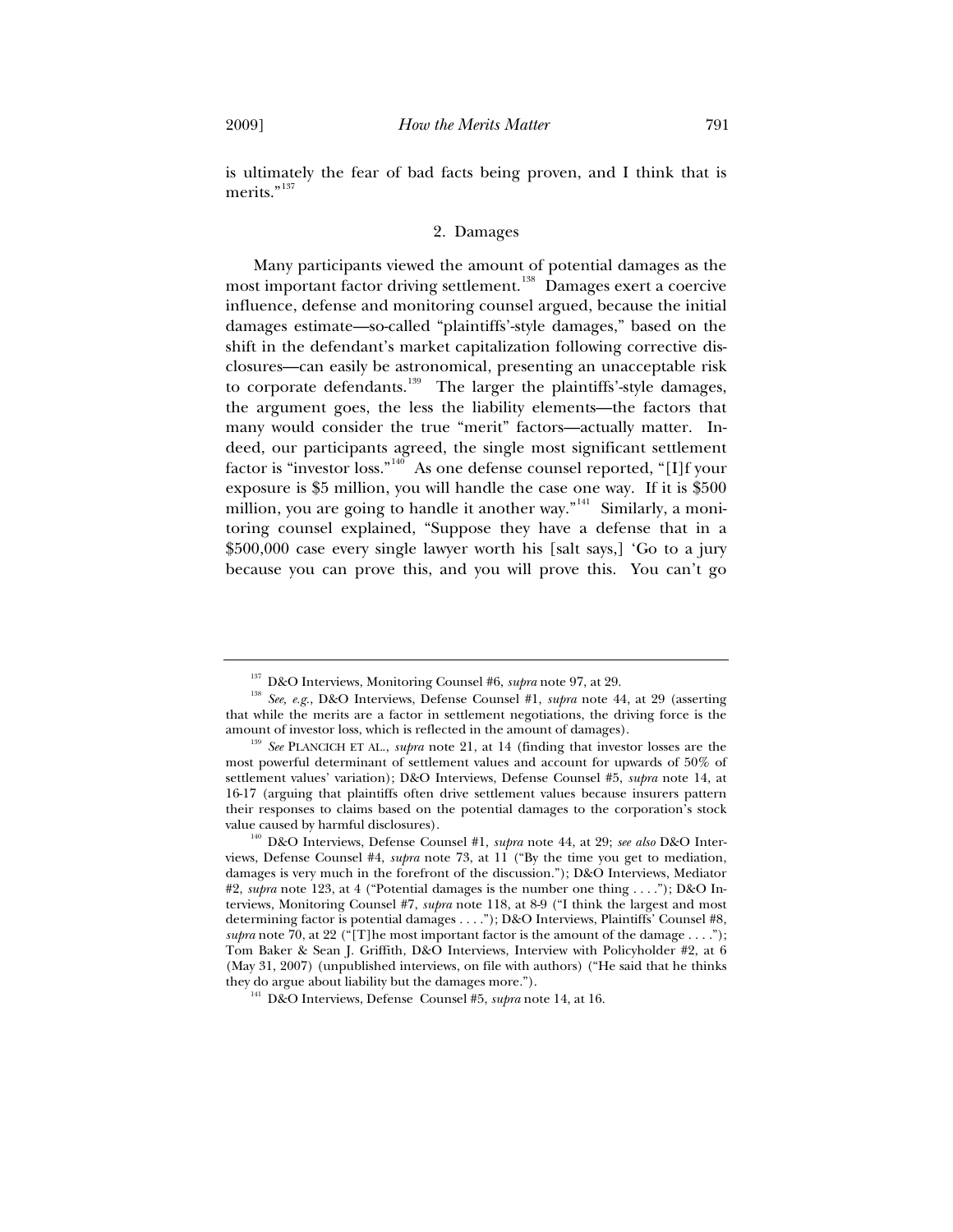wrong with this.' Take the \$500 [thousand] and make it \$3 billion. . . . Everybody changes their mind."<sup>142</sup>

While investor loss is typically much higher than the legally compensable damages, it still provides a useful, easy means of computing the outer limit of what is at stake.<sup>143</sup> The head of one D&O insurance claims department described how he used the investor loss to set his initial reserve on a case:

When I get a securities claim in, one of the very first things I do is pull up just some core statistics and do a true back-of-the-envelope, plaintiffs' style damages calculation.

So I will go to Yahoo. . . .

 . . . I will quickly just pull up the chart as I am looking at it and take a look at the alleged stock drop . . . and the key is to go to the key statistics page and take a look at the float. . . . How many shares were outstanding and what the float is. . . .

. . . I'm giving the full benefit to the plaintiffs.

 So take the full float, times [the] dollar amount of the drop. . . . So say a hundred million shares times \$7 a share is \$700 million of potential damages. . . . From that I apply what is generally understood, not written anywhere, but generally understood in the industry for whatever reason, and it is just averages I guess, that the garden variety 10b-5 claim will settle for somewhere around 5%, give or take, of plaintiffs'-style damages, generally speaking.

<sup>142</sup> D&O Interviews, Monitoring Counsel #6, *supra* note 97, at 25; *accord* D&O Interviews, Monitoring Counsel #8, *supra* note 86, at 13 ("[Y]ou said you wanted to talk to me about why they don't get tried, and it's real simple. The stakes are just too high. . . . [I]t is difficult for insurers to really want to run that risk."); *see also* D&O Interviews, Defense Counsel #3, *supra* note 136, at 46 ("I mean you could tick off all the reasons you want to settle. . . . The numbers are too big . . . ."); D&O Interviews, Plaintiffs' Counsel #5, *supra* note 58, at 11 ("[Y]ou are driving your case to trial, and very few people want to shoot the moon."); D&O Interviews, Plaintiffs' Counsel #8, *supra* note 70, at 16 ("[T]rying one of these big huge cases, it's hugely time consuming, hugely costly, and hugely risky."); Tom Baker & Sean J. Griffith, D&O Interviews, Interview with Mediator #1, at 3 (May 25, 2007) (unpublished interviews, on file with authors) [hereinafter D&O Interviews, Mediator #1] ("The stakes are huge, and oftentimes it requires massive document and discovery investigation, and lots of unsettled questions as to actually how to finish the case."); *id.*, Interview with Monitoring Counsel #4 & #5, at 3 (May 16, 2007) [hereinafter D&O Interviews, Monitoring Counsel #4 & #5] ("[T]here is too great of a risk for the insured."); D&O Interviews, Monitoring Counsel #7, *supra* note 118, at 18 (explaining that "the potential exposure is over-

whelming").<br><sup>143</sup> 2 THOMAS LEE HAZEN, THE LAW OF SECURITIES REGULATION §§ 12.12[1], at 533, 12.15[1][J] (4th ed. 2002) (describing damages as a "confused area," but noting that under the 1995 Reform Act, damages are limited to the losses actually caused by material misstatements or omissions or what can be legally proven).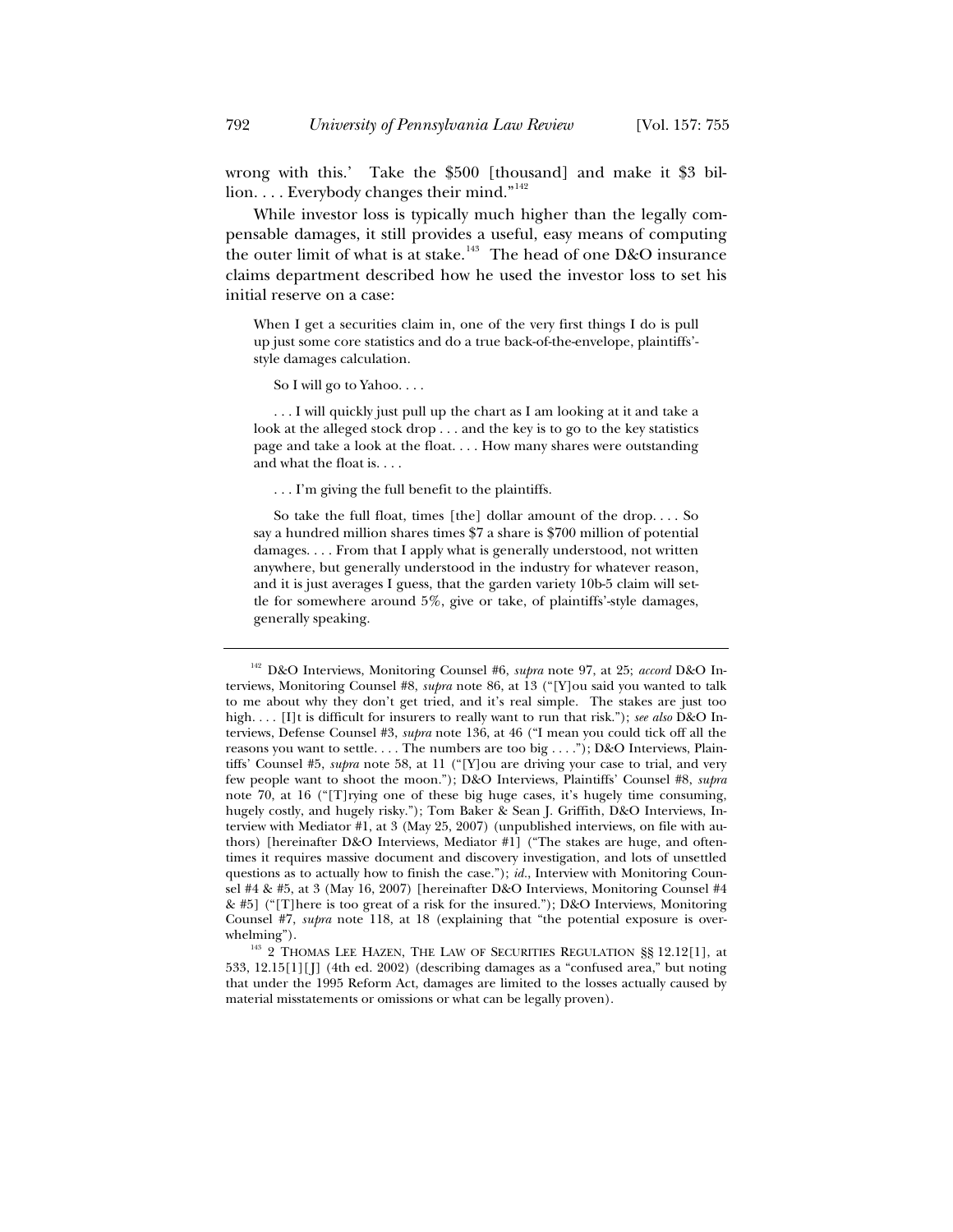. . . So here is . . . \$700 million in damages. 5% of that is \$35 million. I'm  $10x80$ .<sup>144</sup> Right there I look at it and say I'm probably not going to be involved in this case just through that back of the envelope.

In his view, the larger this rough-and-ready number, the less likely any of the parties to the litigation are willing to take the case to trial:

Pfizer has—I'm talking off the top of my head—3 billion shares outstanding, and the stock went down 10 bucks. That's \$30 billion of damages. 5% of that is \$1.5 billion. Settlement.

 And you go to a judge and say, "The damages are \$30 billion. We are proposing a settlement that is 5%. How can you say that is unreasonable?" And we say, "It's unreasonable because it doesn't reflect the liability," and they say, "Sure it does. It's 5% of the total, but it could happen. So it is 5-to-95 chance to win. Yes, it's a perfect discount." But we say to the carriers, "Wait a minute. Wait a minute. They have a \$250 million D&O policy. Are you telling me it is torched on a claim where they did nothing wrong?"

 And so sometimes the numbers will in and of themselves take over, and I have that on a number of the pharmaceutical companies or large, large, jumbo-cap companies. I have it with General Motors, General Electric. The stock ticks down \$2, which isn't enormous. It's not a free fall[. It's] based on some news that might be innocuous, and it's enough because that creates a damage pool that is into the billions which immediately gets the plaintiffs' lawyers out because there [are] damages, and the case has value irrespective of the merits.<sup>1</sup>

Of course, smaller investor-loss cases also almost always settle, so we are skeptical about the claim that the size of the investor loss, alone, explains the aversion to trial. We do, however, think that the size of investor loss explains something, particularly in combination with the size and structure of the D&O insurance program, so we will return to this topic when we discuss the role of insurance below.

The lawyers handling securities class actions closely monitor the settlements in other class actions, and they develop rough settlement approximations that are similar to the claims manager's rule of thumb.<sup>147</sup> The main difference is that the lawyers generate a range of

 $144$  " $10x80$ " means that his company sold a \$10 million layer of insurance that does not come into play until \$80 million has been paid by some combination of the in-

<sup>&</sup>lt;sup>145</sup> D&O Interviews, Claims Head #3, *supra* note 127, at 34-36. <sup>146</sup> *Id.* at 95-96. The participant, however, conceded in the next breath that "a bet-<br>ter fraud case . . . would settle faster." *Id.* at 96.

<sup>&</sup>lt;sup>147</sup> See D&O Interviews, Monitoring Counsel #7, *supra* note 118, at 8-9 ("I think the largest and most determining factor is potential damages[.] . . . [S]tudies . . . that we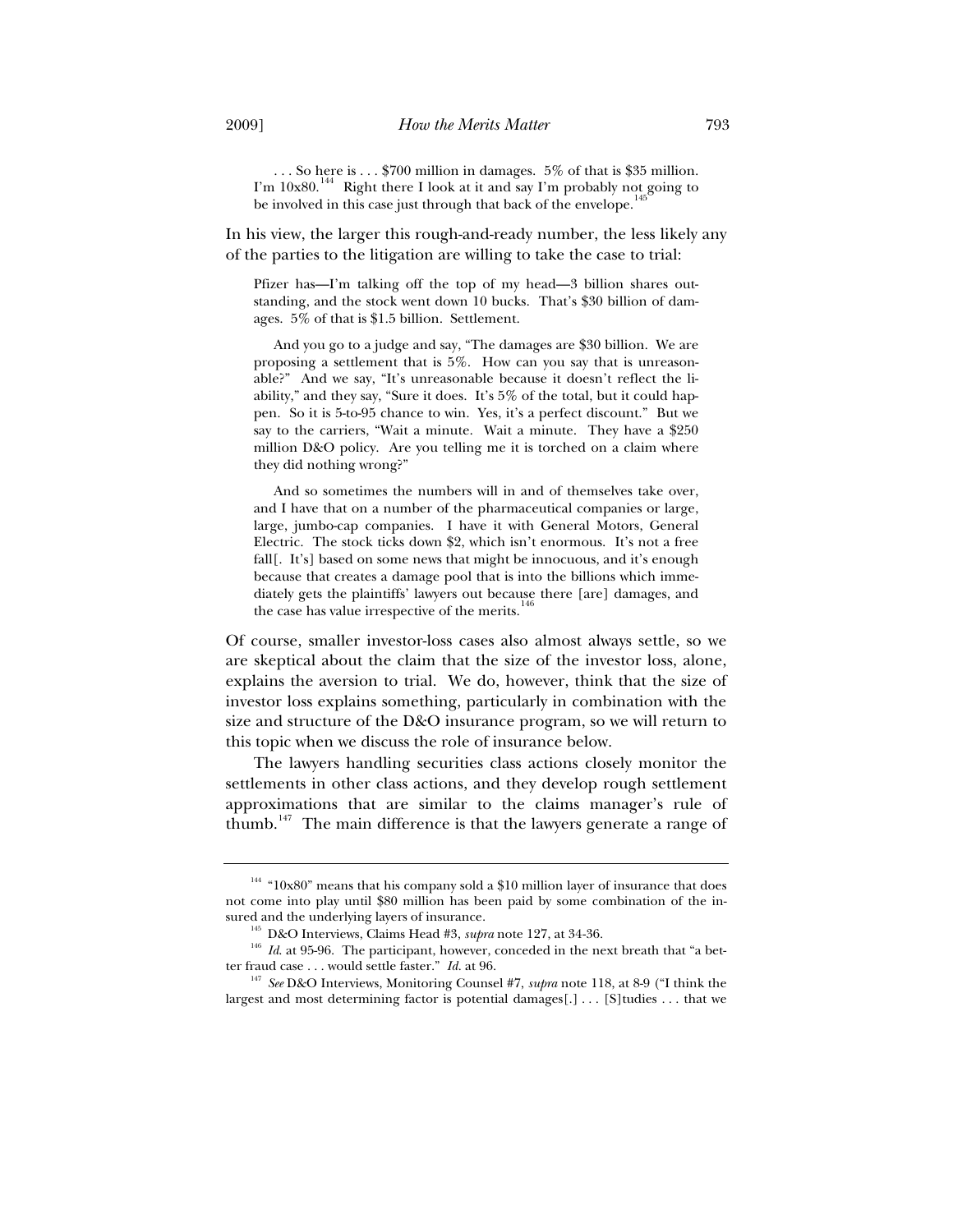settlement values, while the claims managers need point values, because claims managers have to set reserves.

Investor loss alone, however, does not explain the settlement amount in any particular case:

[T]he plaintiffs' firm is bringing in their economics, and come up with some inflated crazy stuff. And obviously the defense tries to counter it, and actually I think it has worked out pretty well. If you look at the numbers, the settlement compared to the damages, you are talking anywhere from 2% to 6% of [plaintiffs'-style damages]<sup>148</sup> if indeed truly you think there was something done wrong. I think it is actually pretty reasonable. So I can't really dispute. You know, there may have been a few individual cases where, probably rightfully so,  $\dots$  the case settled higher because they had more leverage.

Investor loss sets the range,<sup>150</sup> but other factors determine where a case settles in that range. Combining past experience with the investor loss in the case at hand allows the lawyers to set a reasonably accurate upper bound on the likely settlement amount, using the high end of the percentage of investor loss paid in prior settlements. The exact settlement amount depends on case-specific factors that include the participants' assessment of the strength of the evidence of misrepresentation and scienter, as well as other factors that we will discuss.

Thus, settlement valuation is analogous to the D&O insurance pricing process that we described in our earlier work.<sup>151</sup> Just as D&O insurance underwriters make an initial assessment of the premium based on a simple financial algorithm, $152$  so too do D&O insurance claims managers make an initial assessment of the settlement valuation. And, just as D&O insurance underwriters arrive at a final price

refer to are extrapolations from . . . plaintiffs'-style damages. And they say if the plaintiffs'-style damages expert say[s] that damages are *X*, then the settlement value is a percentage within a fairly narrow band of *X*.").

<sup>&</sup>lt;sup>148</sup> Our participants used the term "plaintiffs'-style damages" imprecisely. As a result, it took us some time to realize that they were using the term differently in different contexts. Sometimes, as in this quotation, the term means the investor-loss amount. Other times it was simply a term of opprobrium for an inflated damages number produced using methods that, in the defense lawyers' view, failed to take loss

<sup>&</sup>lt;sup>149</sup> D&O Interviews, Claims Head #5, *supra* note 136, at 62.<br><sup>150</sup> *See* FOSTER ET AL., *supra* note 72, at 9 (finding that investor losses are the great-<br>est predictor of settlement values).

<sup>&</sup>lt;sup>151</sup> See Baker & Griffith, *supra* note 8, at 527-32 (exploring the three components— "the algorithm, the system of credits and debits, and the market constraint"—that D&O underwriters use to derive an insurance price). 152 *Id.* at 528-29.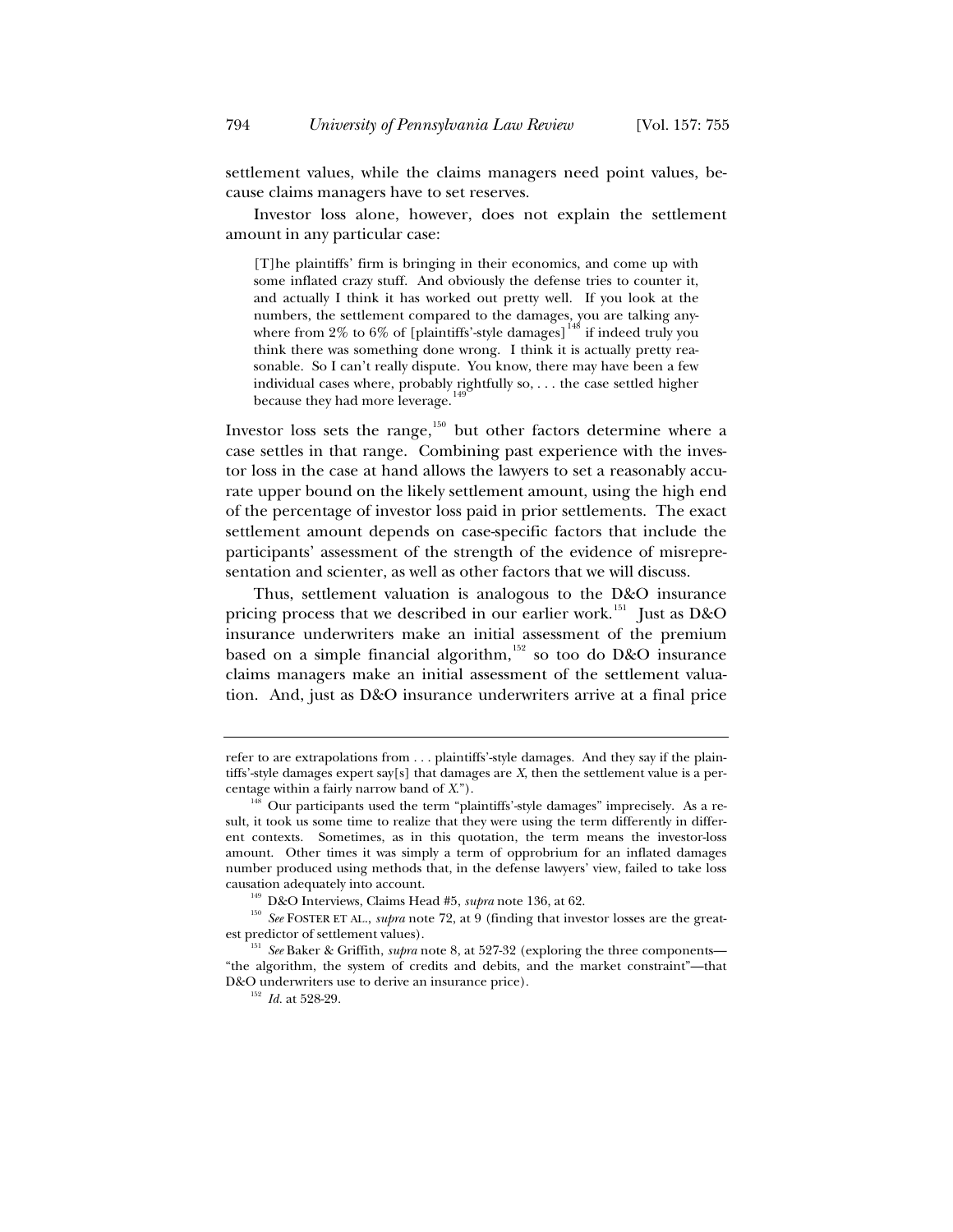through a credit and debit process that takes into account "deep governance"<sup>153</sup> and the state of the insurance market,<sup>154</sup> so too do D&O claims managers arrive at a settlement price that they are willing to pay through a negotiation process. This negotiation process takes into account other variables, at least some of which relate to the strength of the evidence of fraud and the strength of the evidence linking the fraud to the harm—in other words, loss causation.

It is important to note that in securities class actions, damages can be a merits issue even in the narrow, "liability elements" definition of that term, because securities lawyers often discuss causation as a damages issue. One defense lawyer explained the importance of causation as follows:

In a securities case, if a statement is made in a large-cap stock and there's a big drop . . . in the stock when that statement is shown to be arguably inaccurate, OK, the issue[] of . . . loss causation, that's what the case is about. I mean big stock drops don't occur for only one reason so that this aggregation of those causative factors, particularly after the Supreme Court's decision in [*Dura Pharmaceuticals, Inc. v. Broudo*], that's frequently the only thing that the case is about. I mean there's no dispute about what was said originally because it's in a filing. And there's no dispute about what numbers they reported. The numbers they reported are the numbers they recorded, but the question of . . . whether or not people knew that they were reporting something or saying something that was misleading is a critical issue, but so [are] the issues that relate to loss causation.

Causation is an element of liability and, thus, a merits issue even under the narrow definition of that term. Indeed, once the initial round of motions is decided, causation may be the most important merits issue, as this defense counsel suggests:

 By the time you get to mediation, damages is very much in the forefront of the discussion.... [L]iability is there too, but ... it's much harder to back people off on liability. It is much more complicated. It's a lot easier just to say, "OK, just suppose for our given sake you are right. There was a terrible fraud here. How much are you using by way of an inflation assumption? What is your trading model? What is your theory of causation?"

. . . .

<sup>&</sup>lt;sup>153</sup> *Id.* at 490.<br><sup>154</sup> *Id.* at 529-32.<br><sup>155</sup> D&O Interviews, Defense Counsel #5, *supra* note 14, at 17-18.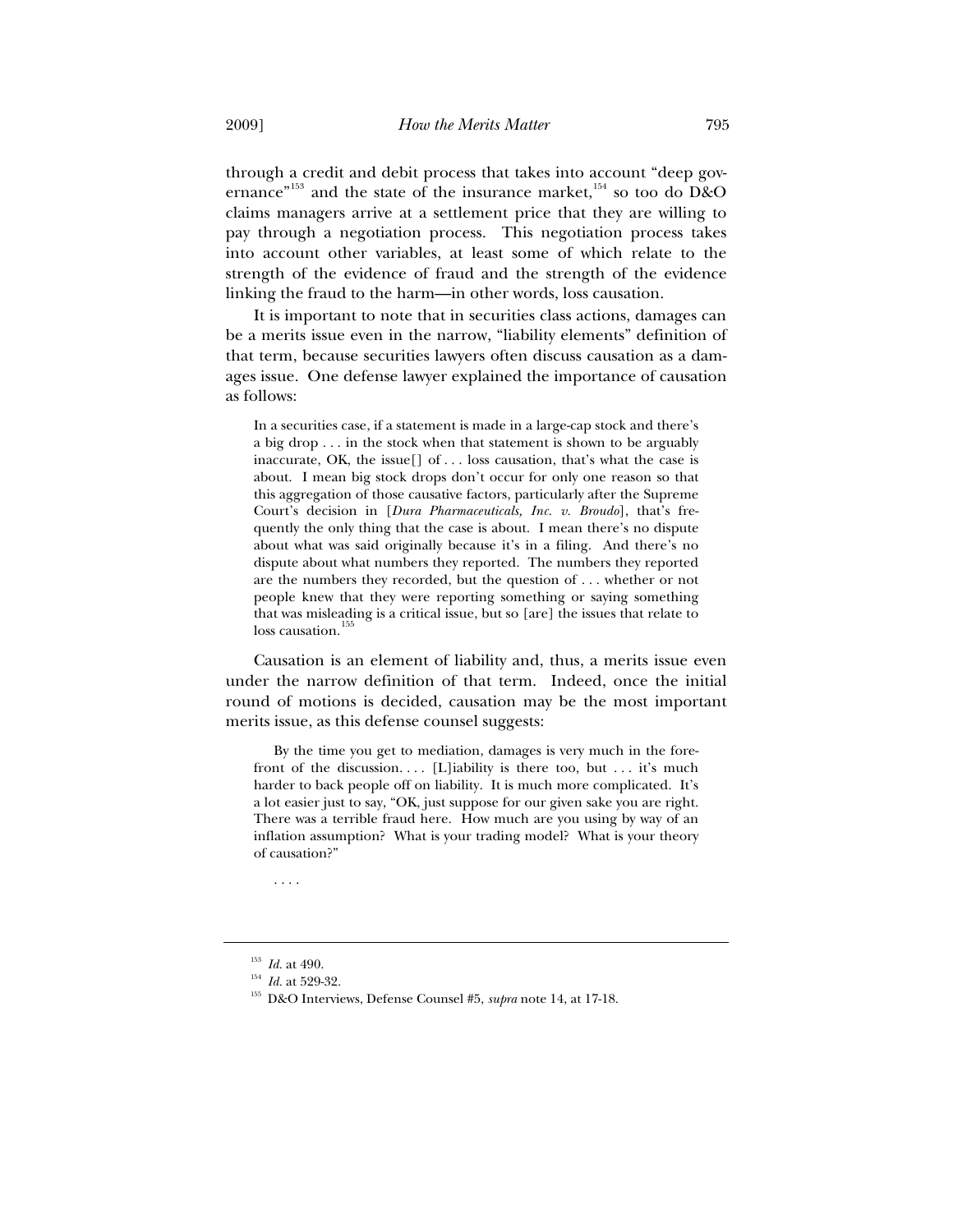In other words, you tell me this drug was trading based on its cancer cure, and the whole thing of the cancer cure was wobbly bullshit. I'm telling you this company offered a Metabolite for Prozac, and until the Prozac folks walked away from Metabolite, that was chasing the stock price up, OK. So you do focus on analysts' reports, stock-price movements, OK. Marketplace news, baskets of comparables, and then very divergent forms of assumptions about who was trading and what and so forth and so on.

Defense counsel claimed that they have the better loss-causation and damages experts and that the law is moving their way, but the monitoring counsel and mediators stressed the uncertainty in the law, especially in its application to facts.<sup>157</sup> Indeed, one of the defense counsel who scorned the plaintiffs' damages experts later admitted that defendants had better experts because they needed better experts, and that he did not have a good answer to the following argument:

[Y]ou can have . . . plaintiffs just saying, "Listen, I'll go up in front of a jury and I'm going to show \$2 billion in investment loss that you are going to have to explain why it is really only \$200 million. In any event, you only have \$100 million of [D&O insurance in] the tower, and I will settle for \$124 [million]."<sup>158</sup>

As long as the plaintiff is willing to settle the case within a range that is reasonable based on past settlements, the available insurance, and in some cases the ability of the issuer to pay the excess amount that is demanded, the case will settle for an amount that is greater than the damage figure produced by an aggressive defense expert's model. The merits are part of that equation, but other variables clearly matter as well, as we now discuss.

# B. The Role of  $D\mathcal{O}$  Insurance in the Settlement Process

If we include loss causation and estimation of the amount of the damages as part of the merits of a claim, then the most important nonmerits factor in the securities class action context is the ability and

<sup>&</sup>lt;sup>156</sup> D&O Interviews, Defense Counsel #4, *supra* note 73, at 11-12.<br><sup>157</sup> *See, e.g.*, D&O Interviews, Monitoring Counsel #4 & #5, *supra* note 142, at 2-3 ("These damages models . . . were very often BS, but an important factor here . . . is that the damages models are never tested."); D&O Interviews, Monitoring Counsel #7, *supra* note 118, at 12 (noting that *Dura* offered "a great windfall that the defense lawyers thought was coming their way [but that] just hasn't materialized because the plaintiffs have said, 'No, you can't have periodic disclosures which have a cumulative effect of bringing the price down.' So you look at the drop at the occasion of each what they call partial disclosure, and that's what creates the damages"). 158 D&O Interviews, Claims Head #9, *supra* note 14, at 20.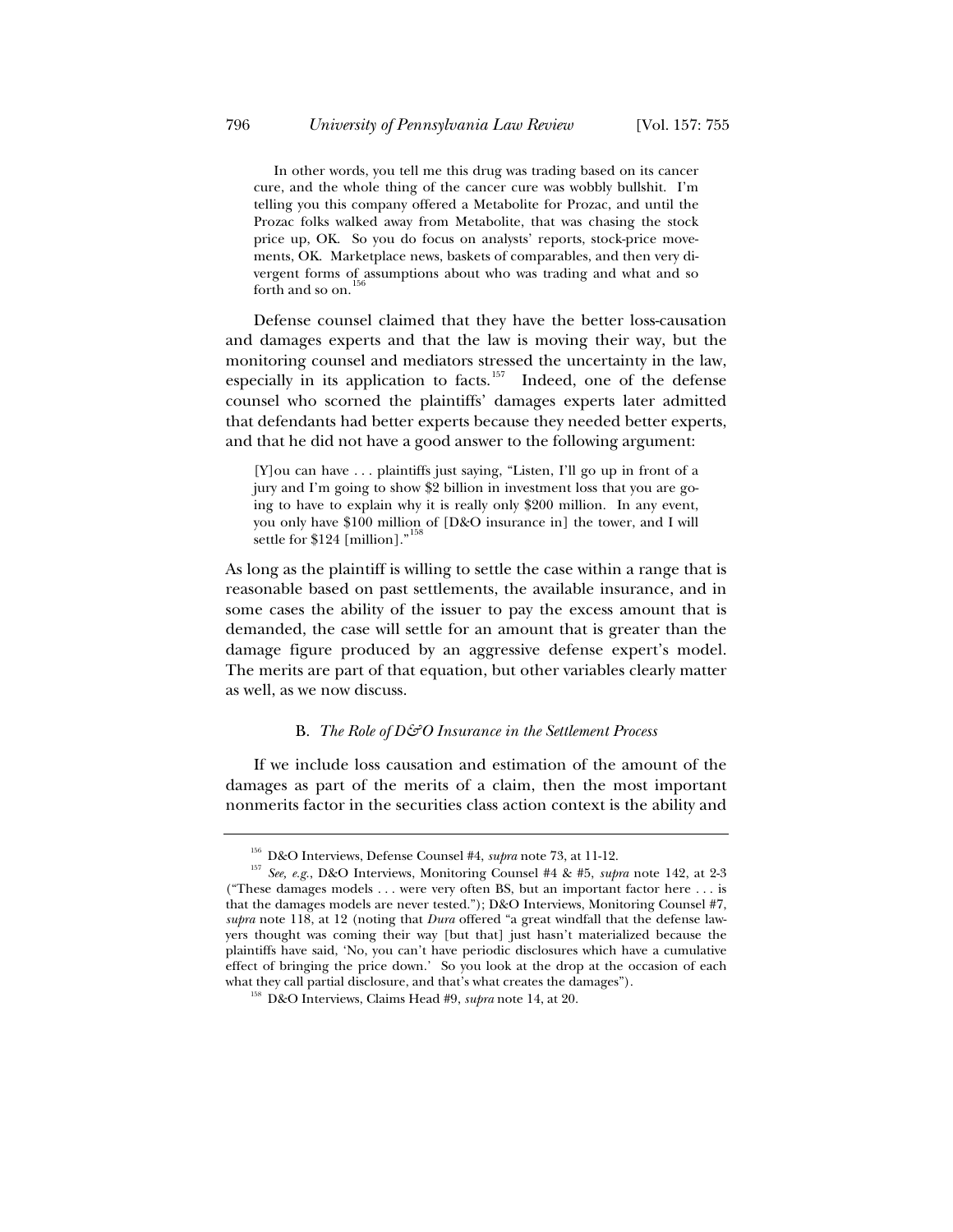willingness of the defendants to pay. As already noted, virtually all U.S. public corporations purchase D&O insurance,<sup>159</sup> and securities settlements are largely funded by insurance proceeds.<sup>160</sup> More often than not, then, the D&O insurer's willingness to pay, rather than the willingness of the corporation to pay, is what ultimately matters.

It is important to understand that, despite its label, D&O insurance largely protects corporate rather than individual assets, especially in shareholder class actions. Individual directors and officers are adequately protected by indemnification agreements with their corporation.<sup>161</sup> The corporation, in turn, is protected by the D&O insurer, which reimburses it not only for its indemnification obligations to individual directors and officers, but also for losses it incurs directly as a result of securities claims.<sup>162</sup> Thus, as we have said previously, D&O insurance is, to a very substantial extent, corporate-asset-protection insurance, not individual-asset-protection insurance.<sup>163</sup>

What all of this ultimately means is that, from the perspective of plaintiffs and defendants alike, securities settlements are funded by other people's money. Recognition of this fact is often accompanied by the view that other people's money is easy money.<sup>164</sup> As described by a monitoring counsel:

<sup>159</sup> *See* Baker & Griffith, *supra* note 24, at 1797 ("U.S. publicly traded corporations—virtually all of them—protect themselves against the costs associated with cor-<br>porate and securities law liability by purchasing D&O insurance.").

<sup>&</sup>lt;sup>160</sup> See Baker & Griffith, *supra* note 8, at 499-501 ("[A]ll D&O policies have the effect of shifting the risk of shareholder litigation from individual directors and officers and the corporation they manage to a third party insurer."); *supra* text accompanying

note 19. 161 The D&O insurer compensates individual directors and officers only when the corporation itself cannot indemnify them, as, for example, when the corporation is insolvent or when the payment is to settle a derivative claim. Baker & Griffith, *supra* note 24, at 1802-03.<br><sup>162</sup> A typical policy under "Side A" coverage protects each individual officer or di-

rector, "Side B" coverage protects the corporation itself from losses resulting from its indemnification obligations to individual directors and officers, and "Side C" coverage protects the company when it is itself a defendant in a shareholder claim. Baker & Griffith, *supra* note 8, at 499.<br><sup>163</sup> Baker & Griffith, *supra* note 24, at 1802-04.

<sup>164</sup> *See* D&O Interviews, Claims Head #1, *supra* note 126, at 40 ("I think it is easier to get money out of an insurance carrier than it is out of an insured. Why? Because it is a third party's money. We are in the business of paying claims. That is what we do for a living."); D&O Interviews, Defense Counsel #3, *supra* note 136, at 34 ("You know, the company doesn't care about the insurance company's money."); D&O Interviews, Monitoring Counsel #6, *supra* note 97, at 25 ("[I]t is much easier to [talk settlement] when you can play with somebody else's money.").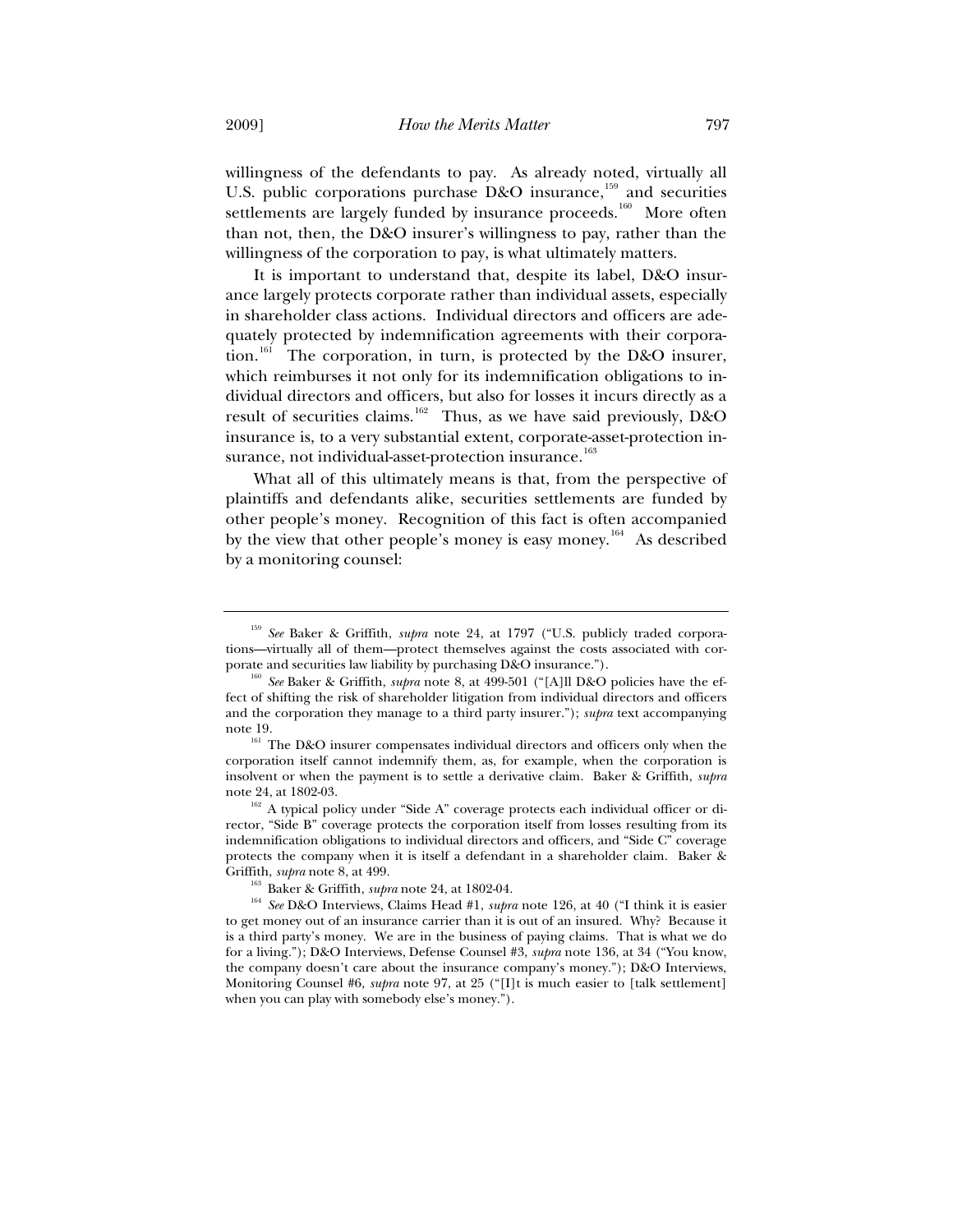[T]he meeting of the board of directors to decide how to resolve these securities class actions goes something like this: Defense counsel comes in, makes a presentation that's very erudite about the nature of the case and the defenses that are available. At the end of the presentation he says that "we believe it would be recommendable and it is appropriate and highly recommended that the board approve a resolution that allows us to pay \$60 million to resolve this case." [The board responds] "Gasp, gasp, that's \$60 million.... [H]ow are we going to pay for \$60 million? We just had a presentation with the finance committee, and they said we need this, this, and this. How are we going to pay for \$60 million?" The general counsel says, "OK, fine. We have \$70 million in D&O insurance, and every dollar is coming out of D&O." The next question is "What time is lunch?"<sup>165</sup>

To insurers, of course, the insurance proceeds are their money, and they will seek to save it.<sup>166</sup> The easy availability of insurance proceeds, thus, is checked to some degree by the ability of the insurer to influence the settlement. D&O insurers, as a class, can be understood to exert an influence over settlement outcomes in line with the extent to which the total settlement is funded by insurance. The insurer will have two principal case-specific interests: first, and most obviously, to reduce settlement payouts; and second, to maximize investment returns by delaying the payout of invested capital. $167$ 

D&O insurers achieve these interests through their power to veto settlement offers. D&O insurance policies provide that the policyholder must obtain the insurer's consent before entering into a settlement. As a result, the D&O insurance policy covers only settlements to which the D&O insurer has consented.<sup>168</sup> As some D&O insurance policies explicitly provide, and as contract law would imply in any event, the insurer's consent cannot be unreasonably with-

<sup>&</sup>lt;sup>165</sup> D&O Interviews, Monitoring Counsel #6, *supra* note 97, at 26.<br><sup>166</sup> In the words of one of our participants, "insurers more often than not are not really interested in how good or bad your case is. . . . [W]hat they really want to do is save money." D&O Interviews, Plaintiffs' Counsel #5, *subra* note 58, at 23.

<sup>&</sup>lt;sup>167</sup> The precise percentage of D&O insurer profits from investment on reserves cannot be calculated because the aggregate financial statistics used for studying insurance solvency and other topics do not separately report the results of D&O insurance. Nevertheless, it is possible to report that in the general category that includes D&O insurance ("other liability"), investment income has varied between a high of almost 28% of net premiums in 1998 and a low of 11% of net premiums in 2002. *See* A.M. BEST CO., AGGREGATES & AVERAGES: PROPERTY/CASUALTY 415 (2007) (reporting results for net underwriting experience in the insurance industry through 2006).<br><sup>168</sup> *See* AM. INT'L GROUP (AIG), EXECUTIVE AND ORGANIZATION LIABILITY INSUR-

ANCE POLICY § 8 (2000) ("The Insureds shall not admit or assume any liability, enter into any settlement agreement, stipulate to any judgment, or incur any Defense Costs without the prior written consent of the Insurer.").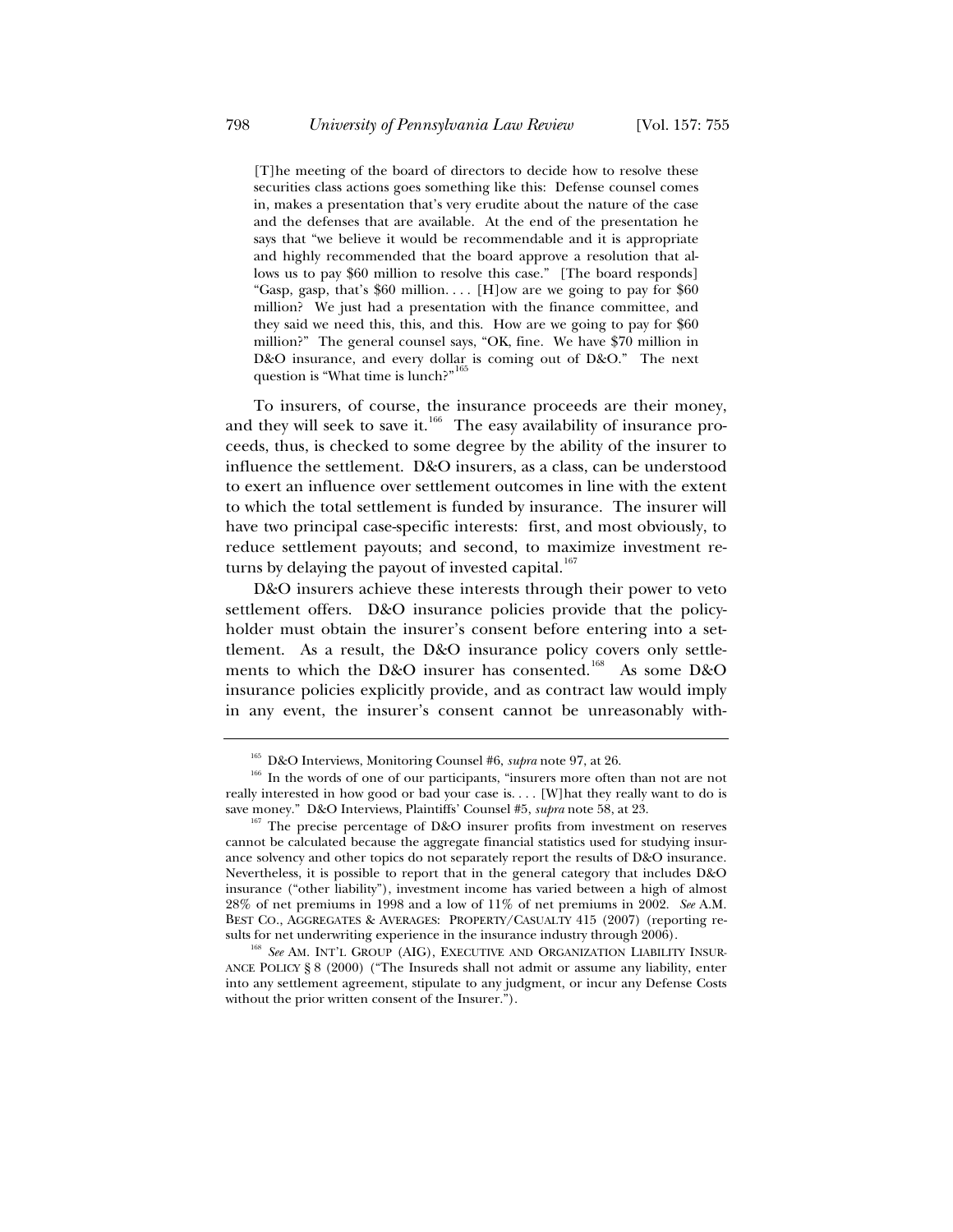held.<sup>169</sup> But it is only in very unusual situations that a corporation would even consider settling without the insurer's consent.

The insurer's veto, however, is not all-powerful. Indeed, the ability of the insurer to refuse settlement is subject to an insurance law constraint that is potentially much more significant than the contract law rule that consent cannot be unreasonably withheld. Refusal to settle entails the risk that the insurer could be liable for the entire judgment that results, not just the limits of the D&O insurance policy. As described by our participants:

[I]f there is a demand to settle within the limits and then the insurer takes on a very great risk in refusing that demand to settle within limits and saying that they are going to seek to go to judgment. . . . They risk bad-faith action or some other kind of action that will make them responsible for the whole amount and not just the limits. So the defendant wants to settle and the insurer needs to settle in order to avoid the bad consequences of refusing to settle.

Under longstanding principles of insurance law, a liability insurer that refuses to accept a reasonable offer of settlement within the limits of its policy has, in effect, waived the limits of the insurance policy and will thus be liable for the full amount of any resulting judgment, no matter how much that judgment exceeds the limits of the policy.<sup>171</sup> Given the potentially very large damages at stake in a securities class action, and the small size of any individual D&O policy in relation to those damages, the duty to settle places pressure on D&O insurers.<sup>172</sup> Indeed, our plaintiffs'-lawyer participants confirmed that they craft their settlement offers precisely to put this kind of pressure on insurers.<sup>173</sup>

insurance is very much a factor in settlement amounts, . . . [since] companies are [much] more willing to pay with insurance-company money than with their own money.... [T] hey are very much mindful of setting up the badfaith case in their settlement strategy, that they always try to offer within limits with exceptions, . . . and when they craft settlement offers that are less than

<sup>&</sup>lt;sup>169</sup> See id. ("The Insurer's consent shall not be unreasonably withheld, provided that the Insurer shall be entitled to effectively associate in the defense, the prosecution and the negotiation of any settlement of any Claim that involves or appears reasonably

likely to involve the Insurer.").<br><sup>170</sup> D&O Interviews, Monitoring Counsel #4 & #5, *supra* note 142, at 6.<br><sup>171</sup> *See* Kent D. Syverud, *The Duty to Settle*, 76 VA. L. REV. 1113, 1116-17 (1990) (noting that an insurer's failure to accept a reasonable settlement demand within the pol-

icy limits is evidence of bad faith). 172 *See* Black et al., *supra* note 22, at 1100-01 (arguing that several countervailing pressures motivate insurers with low risk exposure to settle rather than take a chance at trial).<br> $173$  As one plaintiffs' lawyer has stated,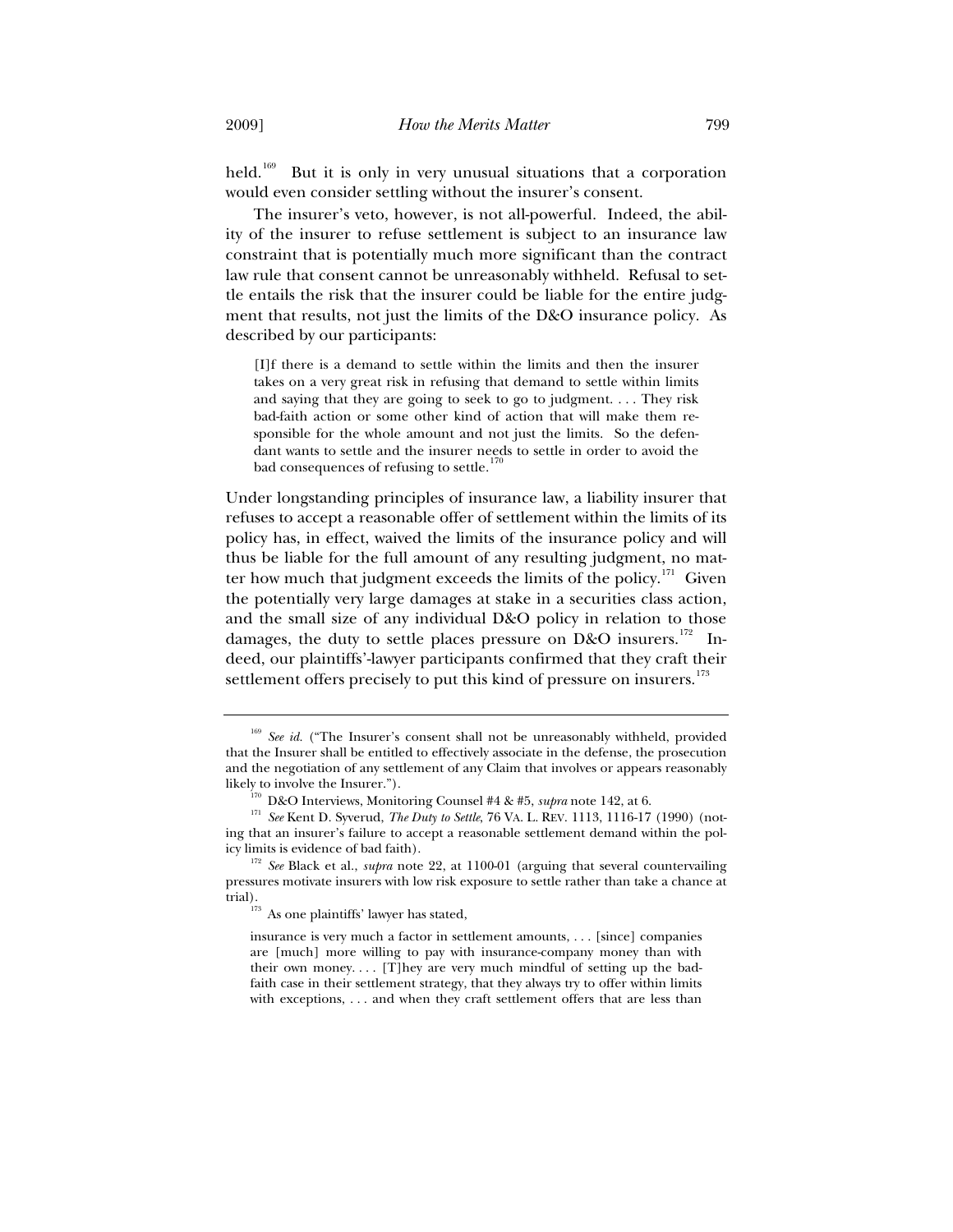In addition to its veto power over settlement offers, the insurer may be able to raise coverage defenses to decrease its share of a settlement, most significantly by threatening to rescind coverage on the basis of misrepresentation in the insurance application.<sup>174</sup> Corporations typically submit a copy of their financial statements with their application for D&O insurance, and D&O insurance underwriters commonly use financial measures derived from the financial statements to price that insurance.<sup>175</sup> Thus, fraud in the financial statements can become fraud in the application for insurance, provided that the underwriter had insisted that the corporation provide an application that incorporated the financial statements and that the insurer can prove that the underwriter relied on the fraudulent information in the statements.<sup>176</sup> According to our participants, D&O

D&O Interviews, Plaintiffs' Counsel #4, *supra* note 61, at 13-14; *see also* D&O Interviews, Plaintiffs' Counsel #5, *supra* note 58, at 23 ("[R]eally good mediators are particularly sensitive to insurance carriers and particularly sensitive and aware of putting carriers in a bad-faith posture. . . . [T]hat's the only thing that can really create the leverage. Because otherwise, the worst that could happen to them is they pay out insurance money that . . . someone is paying a premium for."). This is part of the stock in trade of plaintiffs' lawyers any time that a defendant has liability insurance. *See* Baker, *supra* note 57, at 223-25 (explaining how plaintiffs' lawyers craft settlement offers to place pressure on insurers).

 $174$  One plaintiffs' lawyer described it as follows:

 Q. Do you feel like [insurers] use [coverage defenses] in settlement negotiations?

A. Oh, yes.

 Q. Because they say, "Hey, we have this good coverage defense." Is that meaningful to you?

. . . .

A. Absolutely, because I mean it's a credible threat.

omitted)). 176 *See, e.g.*, Cutter & Buck, Inc. v. Genesis Ins. Co., 144 F. App'x 600, 601-02 (9th Cir. 2005) (holding that Genesis had a right to rescind because misrepresentations in the insurance application by its signor could be imputed to other directors and officers).

the total tower, they will craft those offers mindful of the structure of the tower so as to put pressure, say, on Level 3 carrier. . . . Any time that you offer to settle within limits of Level 3, then what you have got as your ally Levels 4, 5, and 6 who are pushing Level 3 to settle, and if Level 1 and 2 have already decided that it is into the third carrier level, that brings a lot of pressure on that third carrier.

D&O Interviews, Plaintiffs' Counsel #3, *supra* note 44, at 38-39. 175 *See* Baker & Griffith, *supra* note 8, at 514-16 (detailing the financial features, such as "the prospective insured's industry and maturity, its market capitalization, volatility, and various accounting ratios," which "enable underwriters to form an initial estimate of a prospective insured's exposure to shareholder litigation risk" (footnotes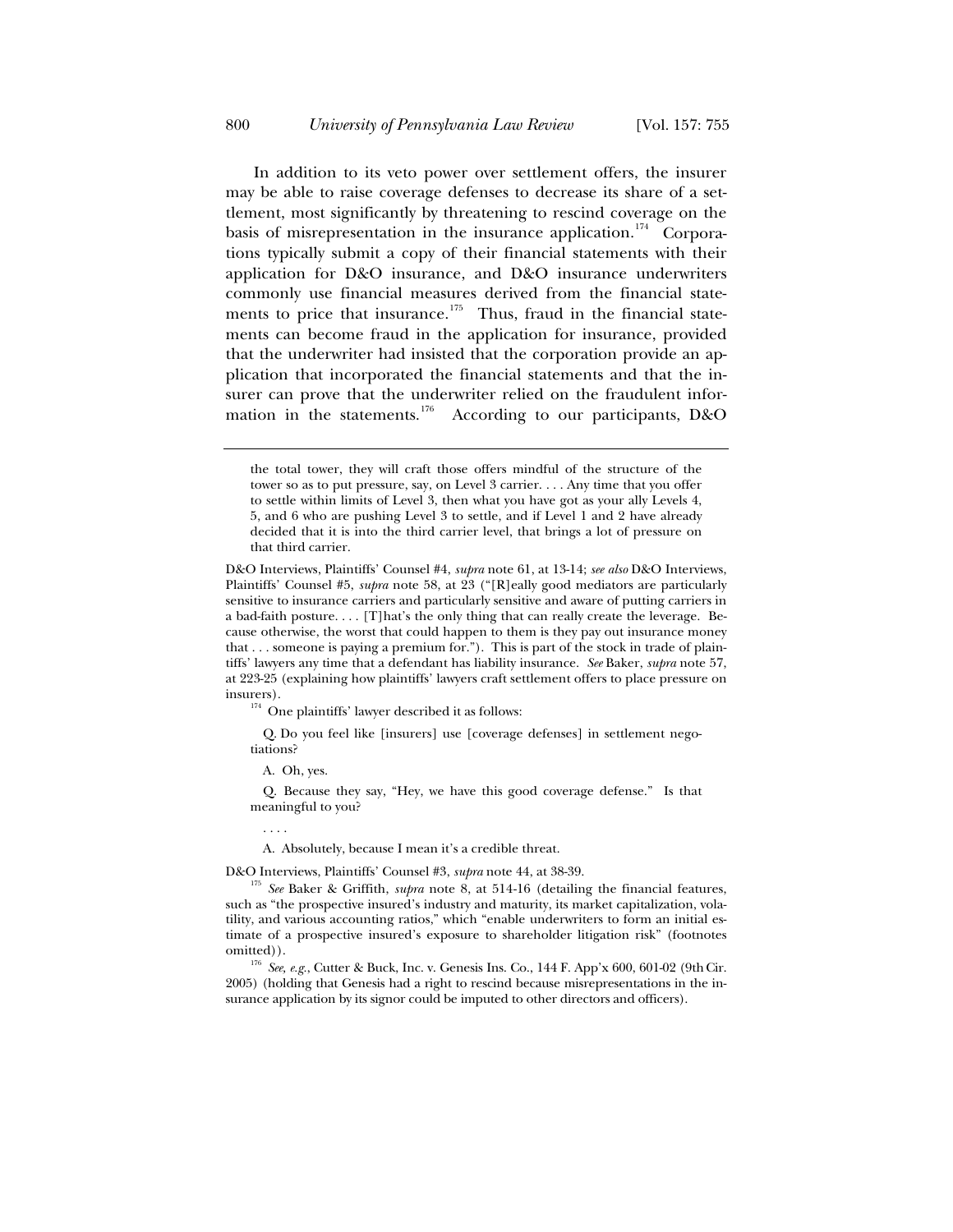insurers only rarely use a rescission defense to avoid paying at all, but they do use the rescission defense to reduce the amount that they will pay to settle a securities class action.<sup>177</sup> As described frankly by one claims manager, "[W]hat happens is nine times out of ten . . . the larger the fraud, [the more] you are going to get a discount on your limit. You are going to cash in essentially your coverage case."<sup>178</sup>

The rarity of complete rescission can be explained, in part, by the adverse market impact that attends a carrier with a reputation for rescission.<sup>179</sup> The public-company D&O insurance world is small; the buyers are well-informed and willing to pay what it takes to get the best coverage, as we explored in detail in prior work.<sup>180</sup> Not only would individual insureds hesitate to work with such a carrier, but so too would insurance brokers, leading to a more drastic and immediate loss of underwriting business. Rescinded policies not only hurt brokers' reputations with their client base, but also raise liability issues for the brokerage firm, leading the broker to place policies with carriers that are less likely to rescind.<sup>181</sup> Thus, it is not easy, from a business perspective, for insurers to pursue a misrepresentation defense all the way through to rescission.

<sup>180</sup> *See* Baker & Griffith, *supra* note 24, at 1828 (explaining that "[t]he cost of the premium [of D&O insurance] will be worth incurring when it is less costly to the firm than other forms of contingent financing" in the event of shareholder litigation). Moreover, almost every time insurance-company lawyers develop a new tactic or defense, the D&O underwriters prepare a new insurance-policy form that explicitly provides the coverage currently in dispute and thus protects D&O policyholders on a prospective basis. The most recent examples are "nonrescindable" D&O insurance policies and a new endorsement that explicitly provides coverage for a category of claims that is hotly contested: section 11 disgorgement actions. Tom Baker & Sean J. Griffith, D&O Interviews, Interview with Broker #2, at 2 (Nov. 6, 2008) (unpublished interviews, on file with authors). 181 As described by one of our participants,

[A]t some point the brokers would stop bringing business, because they were just too much of a hassle to deal with, and . . . every time you raise a rescission issue, you raise a broker [liability] issue, and you know, as long as it is an intermediary-driven market, the brokers are going to help steer where the business goes.

D&O Interviews, Monitoring Counsel #2, *supra* note 93, at 11.

 $^{177}_{178}$  *See, e.g.*, D&O Interviews, Claims Head #3, *supra* note 127, at 42-43.

<sup>179</sup> *See* D&O Interviews, Claims Head #5, *supra* note 136, at 69 ("Genesis successfully rescinded Cutter & Buck. That was a huge nail in their coffin. Brokers talked about that endlessly. They pulled accounts from them and wouldn't put new business with them.").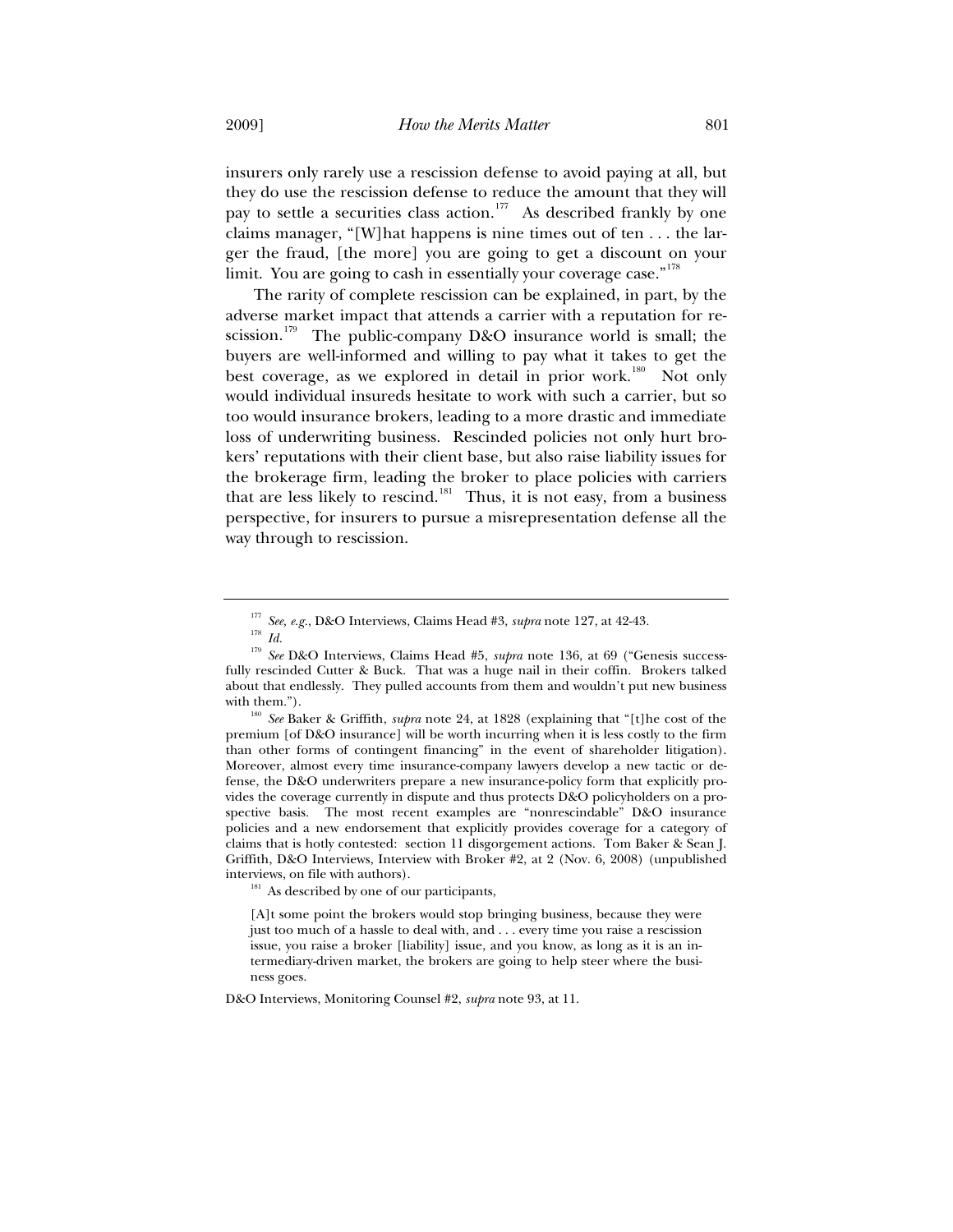A second potential coverage defense that has received significant attention in the academic literature—the fraud exclusion—may have less impact than has been previously reported. All D&O policies exclude payments resulting from fraudulent acts on the part of insureds. The exclusion has traditionally been subject to a "final adjudication" condition that obligates the insurer to fund the criminal and civil defense of directors or officers unless and until the fraud is finally adjudicated in the proceeding for which coverage is sought.<sup>182</sup> Because shareholder litigation almost always is settled—and, therefore, not adjudicated in the proceeding for which coverage is sought—the fraud exclusion does not narrow the D&O insurance policy to the extent that a simple reading of the D&O insurance policy might suggest.<sup>183</sup>

This dynamic is well understood, and other researchers have used it to help explain why securities class actions almost always settle.<sup>184</sup>

<sup>&</sup>lt;sup>182</sup> See JOHN H. MATHIAS, JR. ET AL., DIRECTORS AND OFFICERS LIABILITY: PREVEN-TION, INSURANCE AND INDEMNIFICATION § 8.04, at 8-13 to 8-14 (release 7 2004) (collecting cases holding that "[i]f the exclusion requires a final adjudication, that adjudication must take place in the underlying action for which coverage is sought"); *see also* Little v. MGIC Indem. Corp., 836 F.2d 789, 794 (3d Cir. 1987) (noting that the finaladjudication language requires an insurance company to "pay loss as the insured incurs legal obligation for such loss, subject to the requirement that the insured reimburse any monies received if it is subsequently determined in a judicial proceeding that he engaged in active and deliberate dishonesty"). Some more recent policies contain broader fraud exclusions, but these exclusions have not yet been tested. *See* MATHIAS, JR. ET AL., *supra*, at 8-16 (suggesting that policyholders contest such exclusions on the basis that they render the coverage illusory). Our participants confirmed that the adjudication-in-fact requirement takes most of the teeth out of the fraud exclusion. *See, e.g.*, D&O Interviews, Claims Head #1, *supra* note 126, at 45-46 (noting that the fraud exclusion is "[r]aised all the time," but "[r]arely . . . ever actually triggered" because of the adjudication-in-fact requirement). During the "hard market" years of 2002 to 2005, some D&O insurers began to use a broader exclusion, without the final-adjudication language, but many corporations were able to insist on the traditional language even during that period. *See* Baker & Griffith, *supra* note 24, at 1805 (reporting that insurance-market conditions would inhibit insurers' ability to insist on the broader term, and that brokers confirm that the final-adjudication language is almost always available).<br><sup>183</sup> *See* MATHIAS ET AL., *supra* note 182, at 8-15 (noting that the application of the

final-adjudication provision "drastically diminishes the force and effect of the [actual

fraud] exclusion"). 184 *See* Alstrin v. St. Paul Mercury Ins. Co., 179 F. Supp. 2d 376, 398 (D. Del. 2002) (holding that a deliberate fraud exclusion should not apply to securities claims since such an exclusion would essentially eliminate coverage); Black et al., *supra* note 22, at 1100 ("D&O policies typically stipulate that the insurer cannot unreasonably withhold consent to a settlement that the policyholder favors."); Mary E. McCutcheon, *Directors and Officers Liability Insurance: Tensions Between Corporate and Individual Insureds*, 3 INT'L J. DISCLOSURE & GOVERNANCE 148, 152 (2006) (observing that the requirement of a "final adjudication" before an exclusion can be enforced makes it difficult for insurers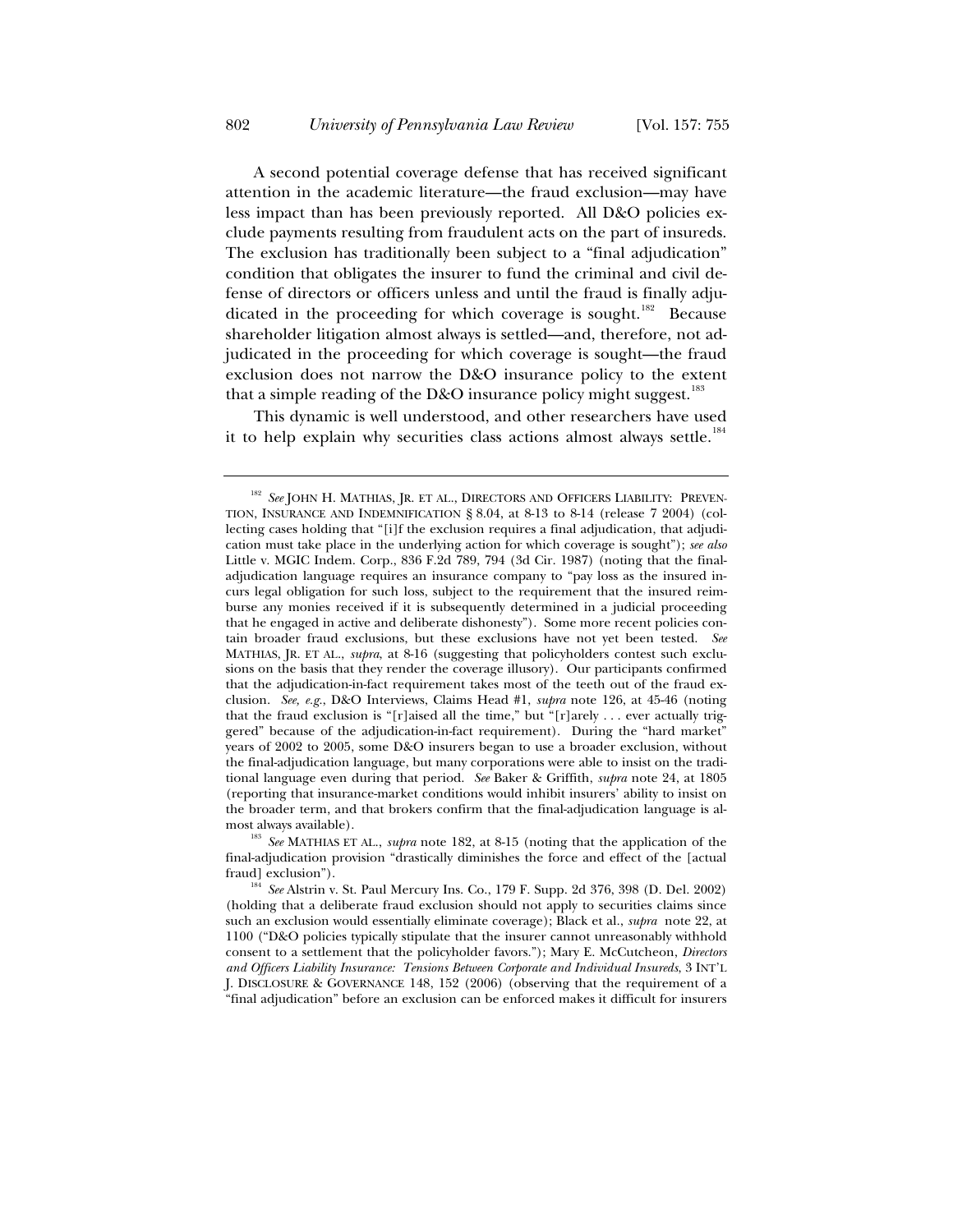Our difference with their explanation is one of degree. The "final adjudication" provision may contribute to some defendants' incentive to settle—for fear that their insurance would disappear if the case were to go to trial. But monitoring counsel explained to us that they believe that, in most cases, there would be defendants whose behavior would meet the recklessness standard required for liability, but who were too peripheral to the fraud to come within the scope of the exclusion. As a result, the insurer would still have to pay even if a jury were to find intentional fraud.<sup>185</sup>

Moreover, plaintiffs' lawyers report that the fraud exclusion leads them to plead strategically, crafting their pleadings to avoid coming within the exclusion.<sup>186</sup> Pleading intentional fraud would give the D&O insurers a bargaining chip that they could use in the settlement negotiations. Plaintiffs' lawyers are not anxious to give liability insurers bargaining chips, so they construct their case around allegations of reckless conduct, further reducing the effect of the fraud exclusion on settlement values.

to refuse to indemnify defendants); Roberta Romano, *The Shareholder Suit: Litigation Without Foundation?*, 7 J.L. ECON. & ORG. 55, 57 (1991) (reporting that as long as a claim is settled, insurers cannot seek an adjudication of guilt and thereby avoid paying

the claim). 185 *See* Tom Baker & Sean J. Griffith, D&O Interviews, Interview with Monitoring Counsel #1, at 13 (Jan. 24, 2006) (unpublished interviews, on file with authors) [hereinafter D&O Interviews, Monitoring Counsel #1] ("There is also severability of exclusions, which means that there is always an individual for whom the exclusion won't ap-<br>ply, which means that the carrier's on the hook  $\dots$ .").

Id., Interview with Plaintiffs' Counsel #2, at 34 (May 3, 2007) [hereinafter D&O Interviews, Plaintiffs' Counsel #2] (describing a case "where the fraud was too good, and the judge voided the insurance policies on grounds of fraud and inducement. So we end up arguing and structuring our arguments more in terms of recklessness, because recklessness [is sufficient] under 10b-5. You can't insure against an intentional tort—the old principle"); D&O Interviews, Plaintiffs' Counsel #5, *supra* note 58, at 23 ("[We] make sure that we don't use words like 'you intentionally cook the books' or 'you did this or you did that.' We don't want to provide any sort of out for the insurance carriers. We are careful to emphasize that recklessness can prove [scienter] and that is not intentional . . . ."); D&O Interviews, Plaintiffs' Counsel #6, *supra* note 59, at 22 ("Typically, why would you want to plead yourself into a coverage denial that is valuable to the case?"); *see also* Ellen S. Pryor, *The Stories We Tell: Intentional Harm and the Quest for Insurance Funding*, 75 TEX. L. REV. 1721, 1722-23 (1997) (chronicling instances of "underlitigation," where the plaintiff chooses "to plead and prove negligence rather than or in addition to intentional tort theories when, absent insurance considerations, the plaintiff would either frame the case solely as an intentional tort claim or emphasize the intentional tort claim," because most insurance policies exclude harm caused intentionally by the insured); *cf.* Baker, *supra* note 57, at 223-25 (reporting similar underpleading in bodily injury torts).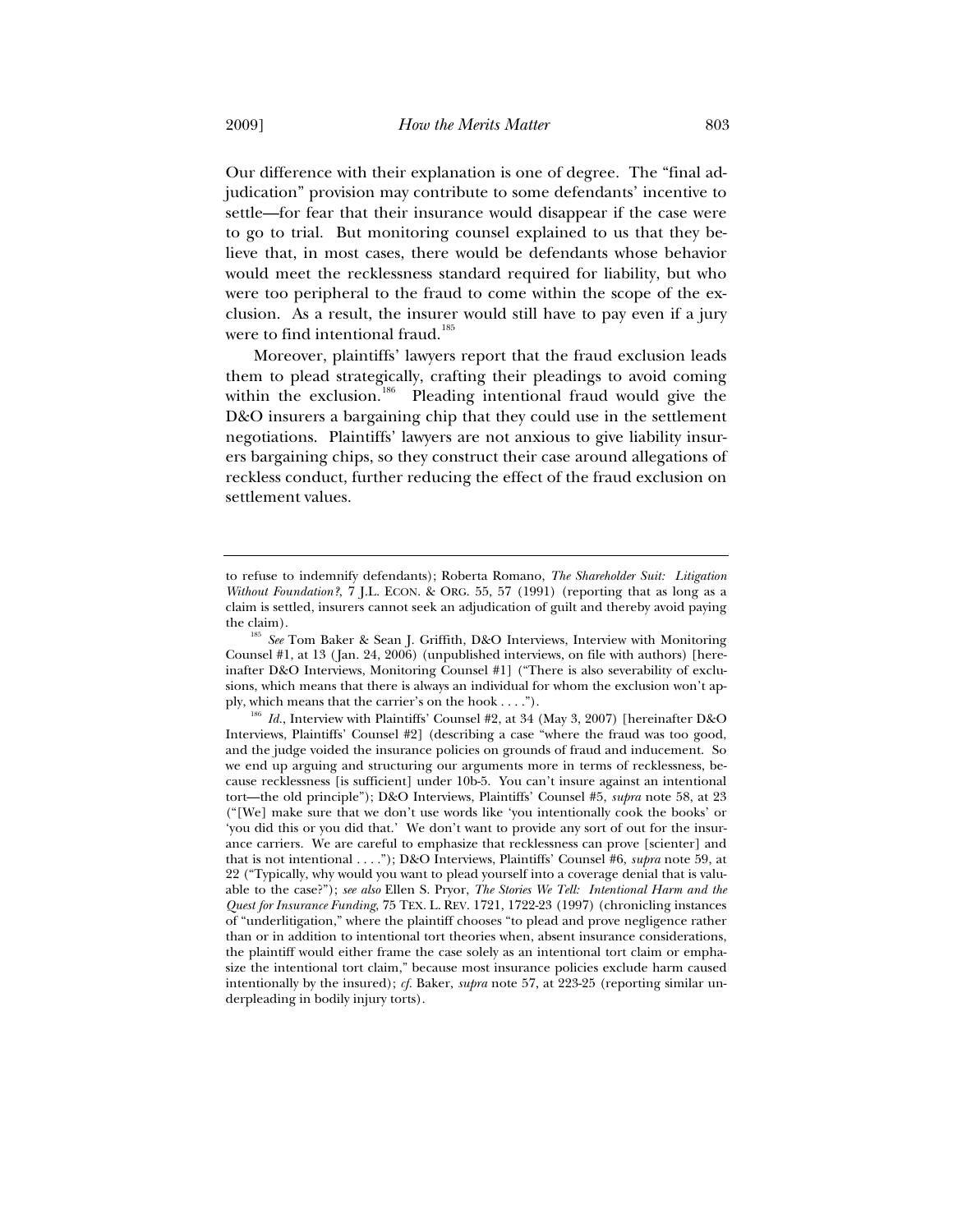In summary, D&O insurers have significant control over settlement, but that control is limited by the insurance law rule regarding the duty to settle. In addition, the insurance market limits insurers' ability to rescind policies. Finally, the final-adjudication clause and the fact that the fraud exclusion applies separately to each entity insured under the policy limit the impact of that exclusion. We now turn to the major structural factors that shape the impact of D&O insurance on settlement: limits and layers.

# 1. Limits

The limits of the D&O insurance policies are an obvious and widely noted structural factor affecting the value of securities class action settlements.<sup>187</sup> Insurance, as we noted above, is seen as relatively easy money.<sup>188</sup> In addition, reaching for damages beyond insurance limits can be difficult, as described by a plaintiffs' lawyer:

[I]t is just easier to get money out of an insurance company. [Paying claims] is what they do.  $\ldots$  [Y] ou are going to have a bigger fight if you are trying to get the issuer itself to pay up, just as you know you are going to have an even bigger fight if you are trying to squeeze money out of individual managers.

<sup>187</sup> *See, e.g.*, SIMMONS & RYAN, *supra* note 21, at 20 n.12 (noting that both the relative merits of the case and the limits of available insurance influence settlement outcomes); Alexander, *supra* note 3, at 562 (explaining that the fear of paying damages that far exceed policy limits leads insurers to prefer to settle rather than risk going to trial and being subject to a bad-faith claim); Black et al., *supra* note 22, at 1104-05 (enumerating the factors that motivate plaintiffs' attorneys to settle within policy limits even if they believe the value of the suit to be higher than the policy limit); Romano, *supra* note 184, at 57 ("The plaintiff's attorney's calculus [points to settlement]. With a settlement, attorneys' fees will be recovered, as defendants routinely agree not to oppose petitions for fees, and, in any event, the benefit the plaintiff has conferred on the firm will be recognized in the settlement. If a claim is litigated, however, there is some probability that the plaintiff will lose."); D&O Interviews, Claims Head #9, *supra* note 14, at 20 (describing how plaintiffs are influenced by policy limits when calculating set-

tlement demands).<br><sup>188</sup> *See supra* note 164 (quoting a defense counsel, monitoring counsel, and claims head to the effect that it is easier to obtain money from insurance companies than from the insured). 189 D&O Interviews, Plaintiffs' Counsel #7, *supra* note 59, at 15; *accord* D&O Inter-

views, Defense Counsel #3, *supra* note 136, at 34 ("[M]ost plaintiffs' lawyers are very mindful of the policy limits, and they realize that if they are reaching beyond the policy, this is a different case. . . . [If] you talk about the company coffers, people are going to resist heavily, . . . [but] the company doesn't care about the insurance company's money.").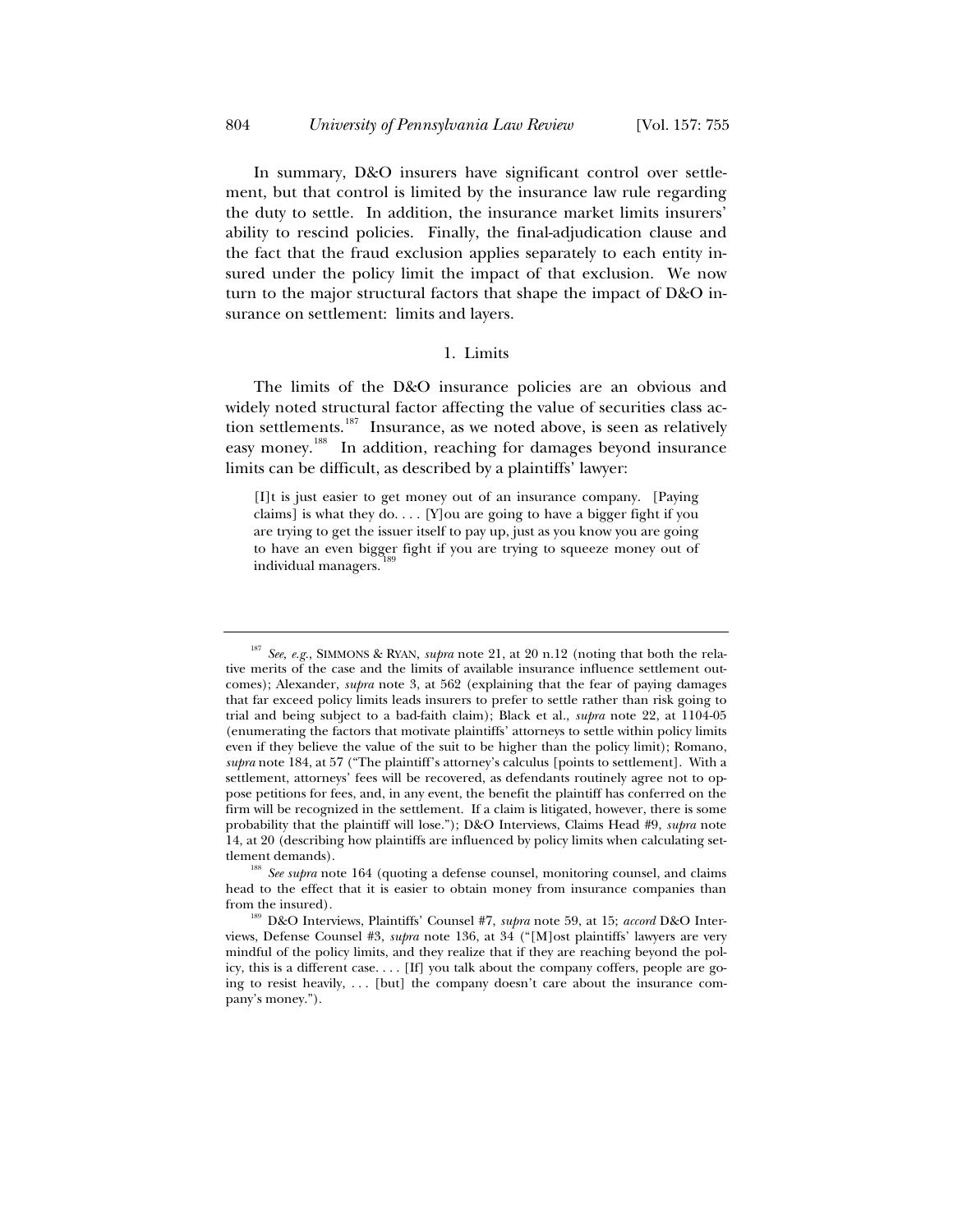Whether insurance money is easy money or not, it drives settlements. Indeed, one of our plaintiffs'-lawyer participants suggested that one way to avoid securities litigation was to buy very little D&O insurance.<sup>190</sup> Clearly, this was facetious advice; a highly solvent underinsured company might be as desirable a target as an adequately insured company. But the point of the comment was plain: we sue for the insurance. As a result, insurance limits can serve as an anchor for settlement amounts.

If, as is generally the case, D&O insurance limits are significantly lower than potential investor losses, $\frac{191}{2}$  then average settlements will tend to be pulled down to a range closer to typical policy limits. Average settlement amounts thus reflect trends in D&O insurance policies as much as they do the severity of corporate fraud. Thus, in a period such as the late 1990s and early 2000s—when public-company market capitalizations increased, thereby raising potential investor losses in securities suits, and D&O coverage limits did not experience a similar increase—D&O insurance limits may actually have resulted in less damages being paid than legally recognizable losses.<sup>192</sup>

Insurance, of course, is a hard limit only for insolvent defendants. Plaintiffs' lawyers occasionally claimed to be more or less indifferent to insurance if the corporate defendant was financially strong.<sup>193</sup> Indeed, there are settlements in excess of the limits of the D&O insur-

<sup>190</sup> *See* D&O Interviews, Plaintiffs' Counsel #7, *supra* note 59, at 44-45 ("In my mind the amount of D&O coverage . . . does impact a group of cases depending upon various economic aspects of what is going on. There are a class of cases where as a practical matter, it's going to be nearly impossible to get more than the amount of insurance

coverage . . . ."). 191 *See supra* text accompanying note 22 (describing average D&O insurance limits for mid- and large-cap companies). Settlement amounts increase much more slowly than investor losses increase. A \$100 million loss would result in an expected settlement of 5.1% of the loss value compared to only 1.1% for a \$1 billion loss. In 2007, the median investor loss for settled cases was \$310 million, compared to \$407 million in 2006. With the settlement of several megacases, the average investor loss in 2007

was \$1.75 billion. PLANCICH ET AL., *supra* note 21, at 14.<br><sup>192</sup> *See* Baker & Griffith, *supra* note 8, at 535 (postulating that the growth in market capitalization as D&O insurance remained stable has resulted in settlements that reflect the growth rate of insurance limits, rather than the real cost of liability); D&O Interviews, Monitoring Counsel #8, *supra* note 86, at 45 ("[O]nce you have the top [limits of insurance], you can almost always work something off of it. So here's something that had nothing to do with the merits of the case, and we were able to get some reasonable savings off of our limit because it now became the ceiling and could work down from it . . . .").

<sup>&</sup>lt;sup>193</sup> See D&O Interviews, Plaintiffs' Counsel #7, *supra* note 59, at 15 ("If it is a largecap company, I don't care what the policy is . . . .").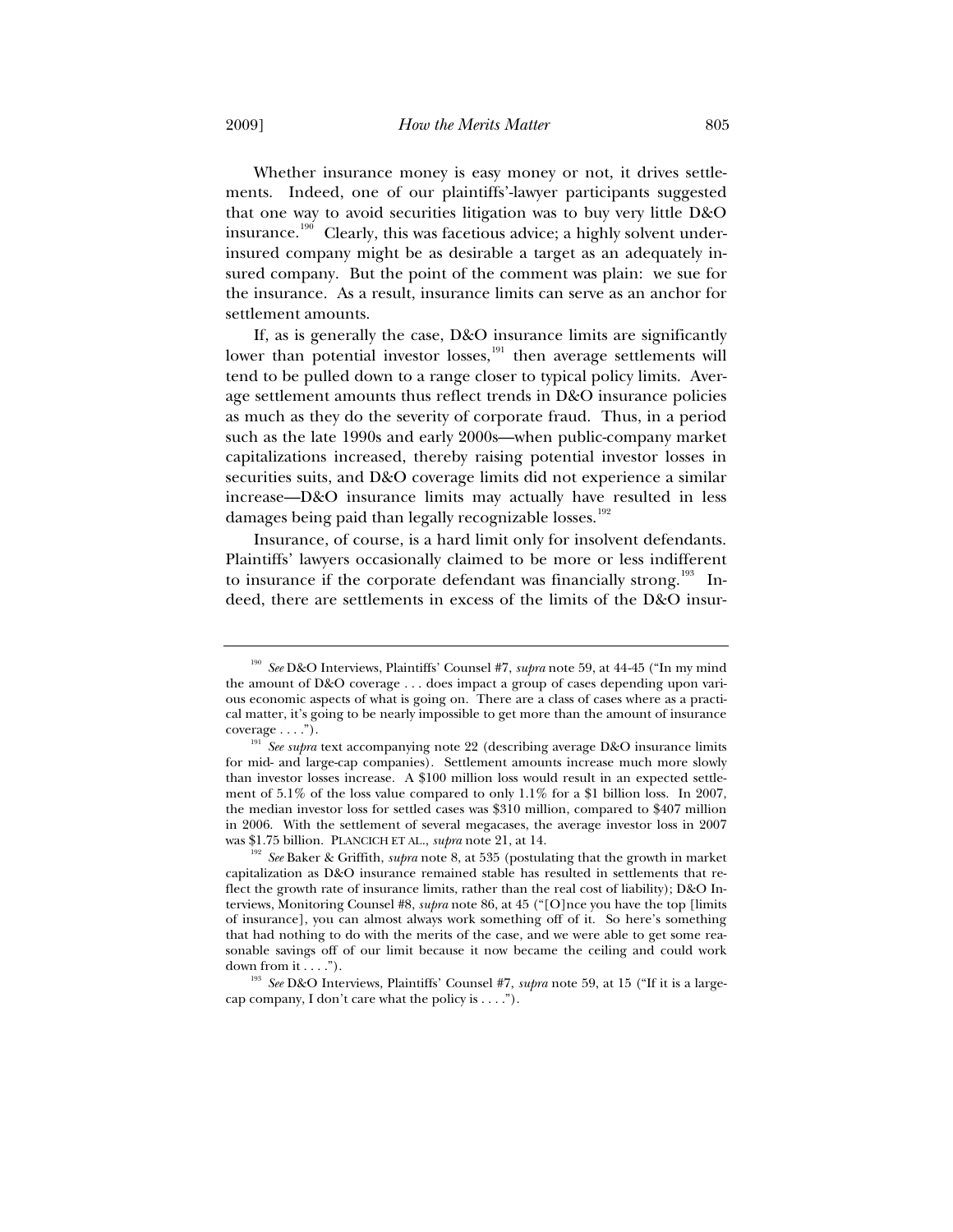ance, and defendants sometimes contribute to settlements that are less than the amount of the D&O insurance.<sup>194</sup> These two categories of cases deserve careful attention in any effort to provide a comprehensive analysis of securities law in action. In particular, they suggest two important variables that should be considered when using quantitative methods to develop a model of securities class action settlements: (1) whether the defendant paid part of the settlement; and (2) if so, whether that amount was in excess of the amount of available insurance.<sup>195</sup>

Nevertheless, given that insurance funds a large portion of settlements even for solvent corporations and that all our participants reported that insurance is at least somewhat easier to get than damages from the corporation itself, it would not be surprising to find that plaintiffs, more often than not, are willing to settle within limits. And indeed, this is what we find. In the words of one plaintiffs' lawyer, "it is great to [make a demand to settle within limits] because then you . . . put the insurers in a bad-faith posture potentially. . . . [T]hat really does strengthen the hand of the defendants [against the] insurers."<sup>196</sup> Defense lawyers confirmed this dynamic.<sup>197</sup>

Indeed, plaintiffs' and defense lawyers alike suggested that they have a common adversary in the insurer and a common objective in persuading the insurance company to pay out their limits. In the words of one plaintiffs' lawyer,

I can think of at least three times in the last two years that I have had a defense counsel say to me, "We could settle this, but the carrier is giving

<sup>194</sup> *See, e.g.*, Thomas O. Gorman et al., *Securities Class Actions and Derivative Litigation: Issues that Keep Corporate Counsel Awake at Night*, BUS. L. TODAY, Nov.–Dec. 2007, at 37 (reporting that defendants are increasingly paying part of the settlement, with WorldCom directors paying more than 40% of the total settlement); Janet McFarland, *The Soaring Cost of a Boardroom Safety Net*, GLOBE AND MAIL (Can.), Feb. 23, 2006, at B12 (reporting that directors in the WorldCom and Enron cases paid part of the settlement

<sup>&</sup>lt;sup>195</sup> Cases with payments in excess of the limits are very large settlements, and, all other things being equal (most importantly, the size of the investor loss at issue), a case with a large settlement seems less likely to be frivolous than a case with a small settlement. *See* Choi, *supra* note 9, at 1494 n.142 (citing literature treating low-value settlements as nuisance settlements). 196 D&O Interviews, Plaintiffs' Counsel #6, *supra* note 59, at 10; *see also* D&O Inter-

views, Plaintiffs' Counsel #2, *supra* note 186, at 19; D&O Interviews, Plaintiffs' Counsel #8, *supra* note 70, at 38-39. 197 *See* D&O Interviews, Defense Counsel #3, *supra* note 136, at 35 ("[I]f you are a

defendant, you want a policy-limits demand because that is what puts you in a position to say, 'You can now settle this case without hurting me, and I demand you do it' . . . .").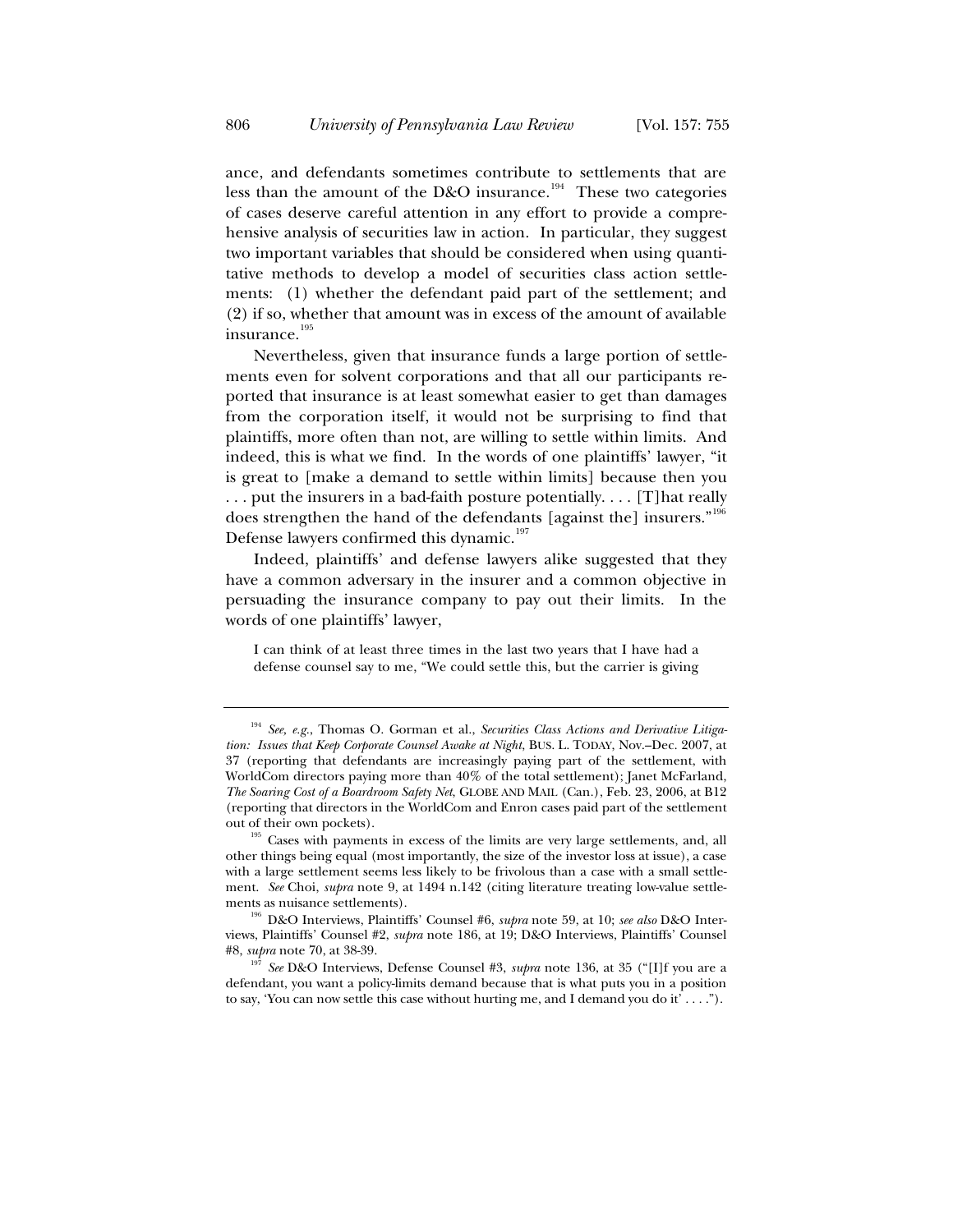me a hard time you know and this is all an off-the-record conversation, etc., etc., but if you want to write a letter like this or you want to do that," or "Listen, when we go to the mediation session, I am going to have these two guys from the carrier there. I suggest you say in your presentation X, Y, and Z." I mean they script it for me.<sup>198</sup>

Although collusion between plaintiffs' and defense attorneys may seem jarring from the defense counsel's point of view, settling within insurance limits, even up to the maximum insurance limits, may be the best way of serving the interests of his or her client—the corporate defendant.<sup>199</sup> And the defense lawyers to whom we talked confirmed that much of their role involves persuading the insurer to pay—often by warning it of the potentially severe consequences of failing to settle.<sup>200</sup>

In this regard, a sophisticated plaintiffs'-style-damages analysis that includes careful consideration of loss causation may be a tool used by defense attorneys against their clients' insurers. As candidly described by one defense counsel, "[S]ometimes you want to use [plaintiffs'-style damages] to scare the insurance company [to] pony up more jack." $201$ 

D&O Interviews, Monitoring Counsel #8, *supra* note 86, at 29-30.<br><sup>200</sup> One claims head described the scenario in the following exchange:

 A. You know, asserting that the failure to consent to the settlement has been made in bad faith is something which is, you know, an occurrence that people are used to in this arena.

Q. It is part of the dance.

 A. Well, I wouldn't call it a dance, because at that point is kind of a—it's more wrestling than a dance.

<sup>&</sup>lt;sup>198</sup> D&O Interviews, Plaintiffs' Counsel #7, *supra* note 59, at 22.<br><sup>199</sup> Consider the following anecdote, described by an insurer's monitoring counsel:

I can remember a mediation I was once at, and the mediator was going around the room and asking everybody to introduce themselves with the plaintiffs' counsel. There was a company principal senior officer, and he said, "My name is such and such, and I'm"—I can't remember, the CFO or the treasurer or whatever—"and my purpose of being here today is to get the case settled for any amount up to and including the full amount of the limit."

D&O Interviews, Claims Head #2, *supra* note 79, at 33-34; *see also* D&O Interviews, Defense Counsel #1, *supra* note 44, at 36 ("I think that [the concern about bad faith] probably has a lot to do with [how they conduct] business . . . . You know, it's interesting, when I'm talking to coverage counsel, I always use little terms to remind them [about bad faith]. I said, 'Well your client would like to do this.' . . . Because they know that if their reputation gets out, the only way they pay for all of these is by underwriting more insurance."); D&O Interviews, Monitoring Counsel #7, *supra* note 118, at 31 ("[S]ome [defense counsel] are not afraid to use the term 'bad faith.'"). 201 D&O Interviews, Defense Counsel #4, *supra* note 73, at 19.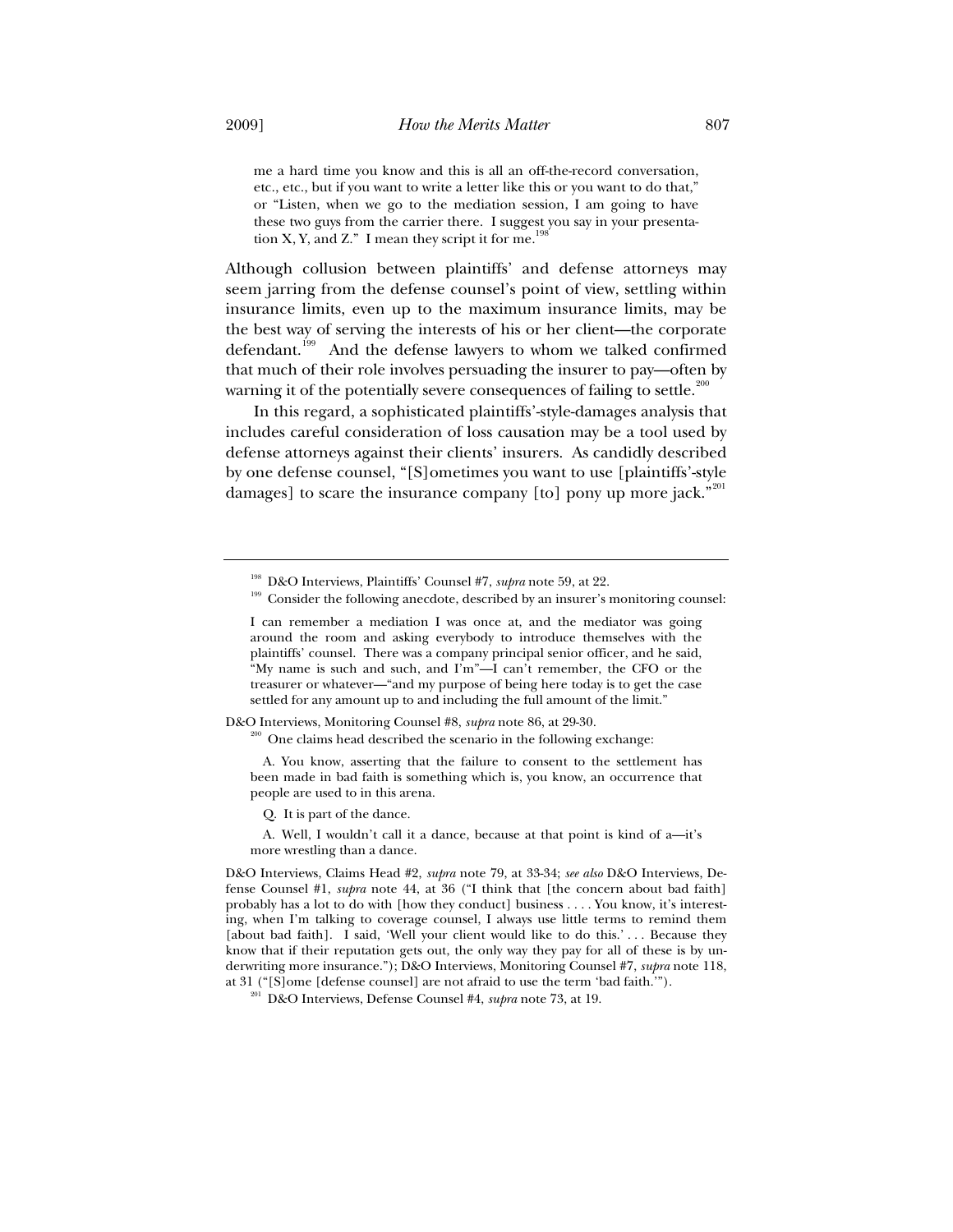And, indeed, insurance carriers confirmed that defense lawyers use such tactics on them. $202$ 

The phenomenon of defense lawyers and plaintiffs' lawyers cooperating to place pressure on liability insurers is hardly unique to securities class actions. Indeed, it is a well-recognized feature of personal injury litigation.<sup>203</sup> But in personal-injury litigation, the insurance company chooses the defense lawyer, so the lawyer's long-term interest in getting business from the insurer moderates this phenomenon to at least some extent.<sup>204</sup> By contrast, D&O insurers do not choose the defense lawyers or control the defense.<sup>205</sup> Instead, D&O insurers pay the defense costs of the securities defense lawyer that the policy-

 They are often given to defense counsel who tend to use those, not necessarily with the plaintiffs' counsel, but with the carriers saying, "Oh my God, we hired this big expensive group of economists, and they are smart people and they did all this number crunching, and look, there is a catrillion dollars in potential damages here."

D&O Interviews, Claims Head #6, *supra* note 44, at 37-38.<br><sup>203</sup> *See* Tom Baker, *Blood Money, New Money, and the Moral Economy of Tort Law in Action*, 35 LAW & SOC'Y REV. 275, 280 (2001) (describing the conflict of interest for defense counsel in being paid by the defendant's insurance provider); Baker, *supra* note 173, at 224-25 ("[D]efense lawyers readily acknowledge the alignment of interests between plaintiffs and defendants with respect to preserving insurance coverage."); Pryor, *supra* note 186, at 1734 n.44 (discussing agreements of assignment and cove-

nants not to execute between plaintiffs and defendants).<br><sup>204</sup> *See generally* Tom Baker, *Liability Insurance Conflicts and Defense Lawyers: From Triangles to Tetrahedrons*, 4 CONN. INS. L.J. 101 (1997) (detailing the diverse set of incentives placed on defense counsel in representing both the insurance companies and the insured defendant). 205 *See* Baker & Griffith, *supra* note 24, at 1814-15 (explaining how a D&O insur-

 $202$  Consider the following description by a claims head:

It is almost routine now to see a plaintiffs'-style-damage analysis filed by Cornerstone and others and given to defense counsel, but many carriers become rather cynical about that because most of them are sophisticated enough to know that those kinds of plaintiffs'-style-damage analyses really are not a good reflection of what the case is truly worth. . . .

ance policy differs from the industry norm). Our interviews for this phase of the research confirmed this finding. The only additional example of defense cost control that our participants described to us was refusing to approve separate lawyers for different defendants unless there was an active conflict. Our insurer- and defense-side participants all agreed that D&O insurers otherwise do not have control over defense costs, except in the very rare, truly egregious case bordering on lawyer fraud. *E.g.*, D&O Interviews, Claims Head #3, *supra* note 127, at 49-51; D&O Interviews, Claims Head #7, *supra* note 136, at 29-31; D&O Interviews, Monitoring Counsel #6, *supra* note 97, at 19-20; D&O Interviews, Monitoring Counsel #7, *supra* note 118, at 30-31.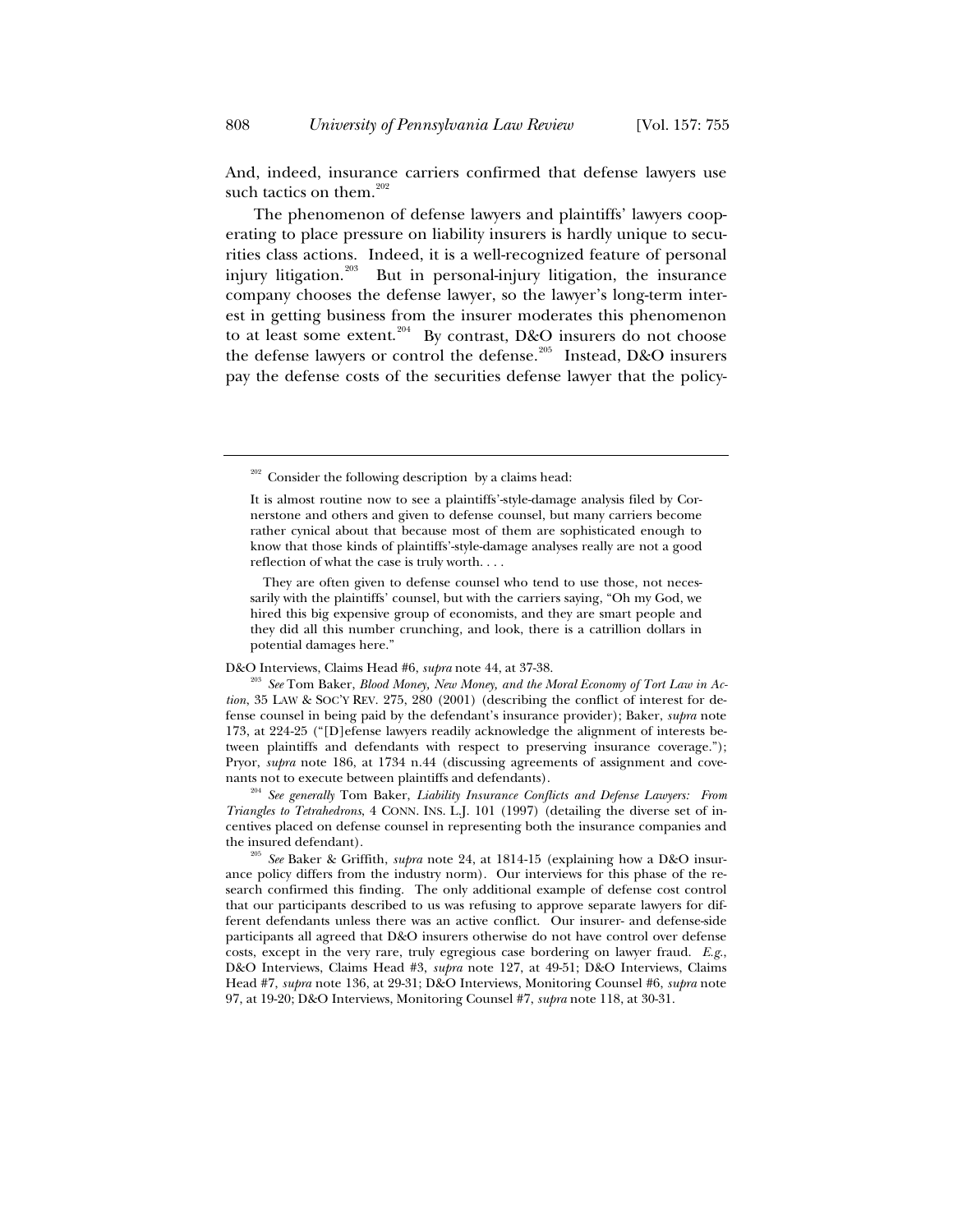holder selects, subject only to the dollar limits of the policy and the requirement that defense costs be reasonable.<sup>206</sup>

In sum, limits serve to anchor settlement amounts. In some cases the limits may pull settlements up, and in other cases they may pull settlements down. When the limits substantially exceed even the upper end of the range of prior settlements in comparable cases, the limits likely have no impact on the settlement amount. When the limits are in the lower end of the range of prior settlements or below that range, the limits likely reduce the settlement amount. And when the limits are in the upper range of comparable settlements, the limits likely increase the settlement. Our hypothesis is theoretically testable, provided that researchers can gain access to reliable information about the limits of D&O insurance programs.

# 2. Layers

The question of limits is fundamentally the question of what amount of insurance is available. But as our participants emphasized, "[i]t's not just amount of insurance, it's amount and structure."<sup>207</sup> In discussing the structural elements of insurance, our participants drew our attention to the design of the insurance tower. In particular, they focused on where particular insurers are placed within the tower and, more broadly, on the ability of multiple layers in a tower to act as a kind of firebreak on settlements.

D&O insurance is sold in layers. There is a primary insurance policy, and there is a series of layers of "excess of loss" insurance policies, each of which agrees to pay for claims once the underlying layer is exhausted. When we investigated insurance purchasing patterns in 2005, the highest D&O insurance limit that any insurer was willing to write on any single company was \$25 million, and maximum limits of \$15 million, \$10 million, or even \$5 million per insured were common

<sup>206</sup> Baker & Griffith, *supra* note 24, at 1814. The two leading D&O insurance carriers maintain lists of "panel counsel" that policyholders generally must use in defending securities claims. The panel-counsel list, however, does not appear to be a cost-saving device for carriers, as the most prestigious (read: expensive) national law firms appear on both lists and insurers have not made any arrangement for a discount of their customary fee. This makes D&O panel-counsel arrangements different from insurancepanel-counsel arrangements in more typical torts contexts, in which the lawyers on the panel have agreed to insurance-company payments that are lower than their customary fees and to the insurance company's case-management and billing guidelines. *Id.* at

<sup>&</sup>lt;sup>207</sup> D&O Interviews, Defense Counsel #2, *supra* note 102, at 1.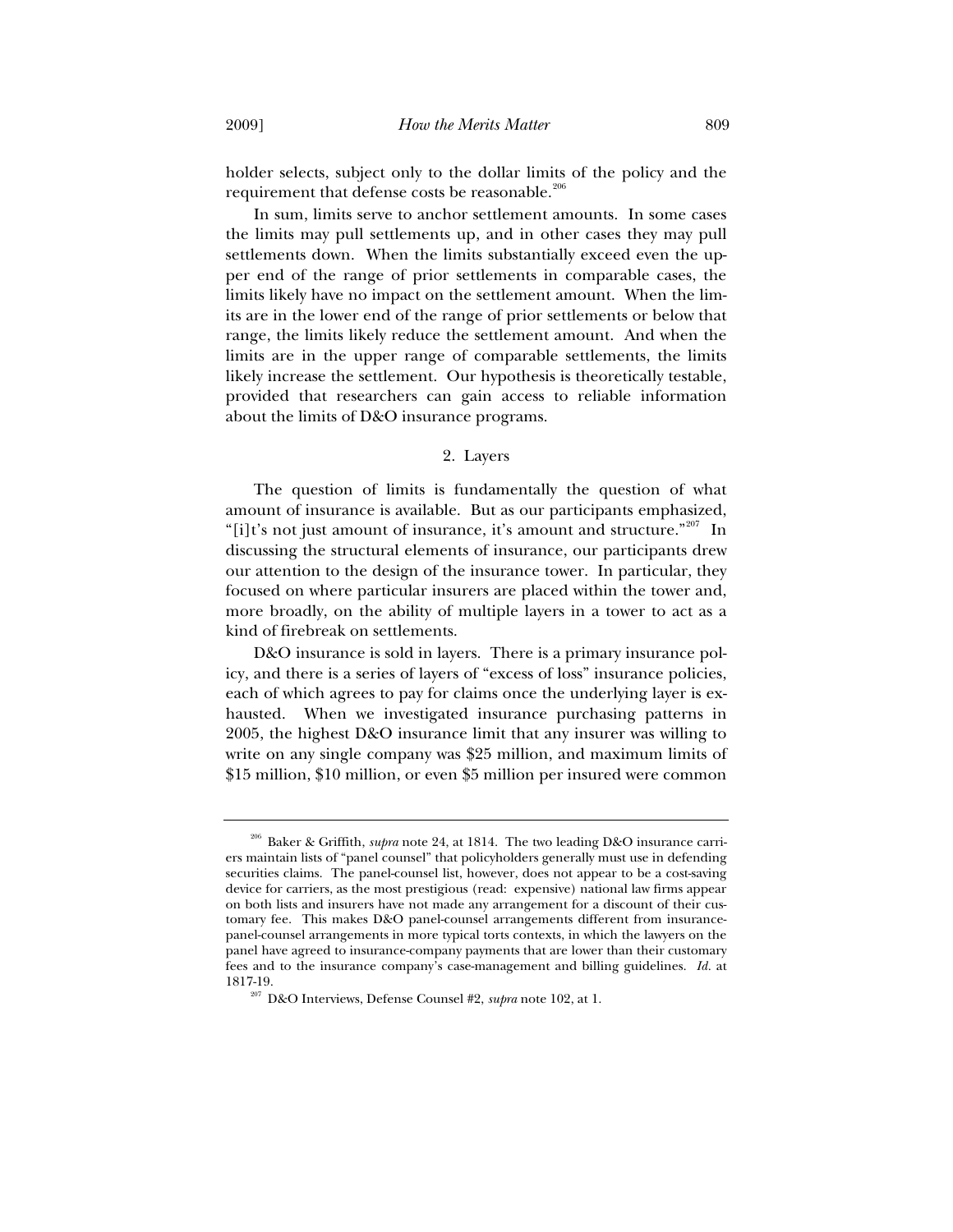among the insurers active in the D&O market. This means that even relatively small D&O insurance programs almost always involve multiple layers of insurance policies, usually issued by different insurance companies. There easily can be ten or more insurance companies involved in a securities class action filed against a public company with a large D&O program.

# a. *The Arrangement of the Tower*

At the beginning of every case, the working layer of insurance is the primary insurer, which generally remains the insurer in charge of coordinating with the defense team at least through the hearing of the motion to dismiss. Many cases, in fact, will never reach the layers of excess insurance. Except in a megacase or in a case with extensive parallel proceedings, the primary insurance policy—the bottom layer—typically is large enough to cover the defense costs for a securities class action. As a result, excess layers are unlikely to be interested or involved in the early stages of a typical case.<sup>20</sup>

But some cases, of course, will survive the motion to dismiss. In these cases, the limits of the primary insurer and often the initial layers of excess are almost certain to be exhausted. In a D&O insurance policy, unlike a typical automobile or general-liability policy, the defense costs count against the limit of the policy. Well before their limits actually are exhausted, these carriers know that they are, in our participants' words, "toast."<sup>209</sup> In this case, a conflict of interest may arise among the various layers of insurance within the tower. Layers of excess insurance that may potentially be implicated in the settlement will favor an early settlement at any amount that does not reach their layer, while the primary and any other excess carriers that are toast will prefer to delay settlement so that they can maximize their own returns by holding their reserves for as long as they can. According to one of our participants, "if they can drag it out, they can still make money [on those reserves]. So they are not in any hurry to pay out."<sup>210</sup>

<sup>&</sup>lt;sup>208</sup> See id. ("[R]emember who drives the case. The case is driven by the primary carrier. It's very rare that the excess carriers are engaged."). *But see* D&O Interviews, Monitoring Counsel #3, *supra* note 112, at 70-71 (reporting that in recent years insurers higher in the coverage tower have begun participating in conference calls earlier in the case). 209 D&O Interviews, Defense Counsel #2, *supra* note 102, at 1.

<sup>&</sup>lt;sup>210</sup> *Id.* at 2. The same participant, a defense lawyer, prided himself on his willingness to settle early if early settlement suited the particular claim. In such cases, how-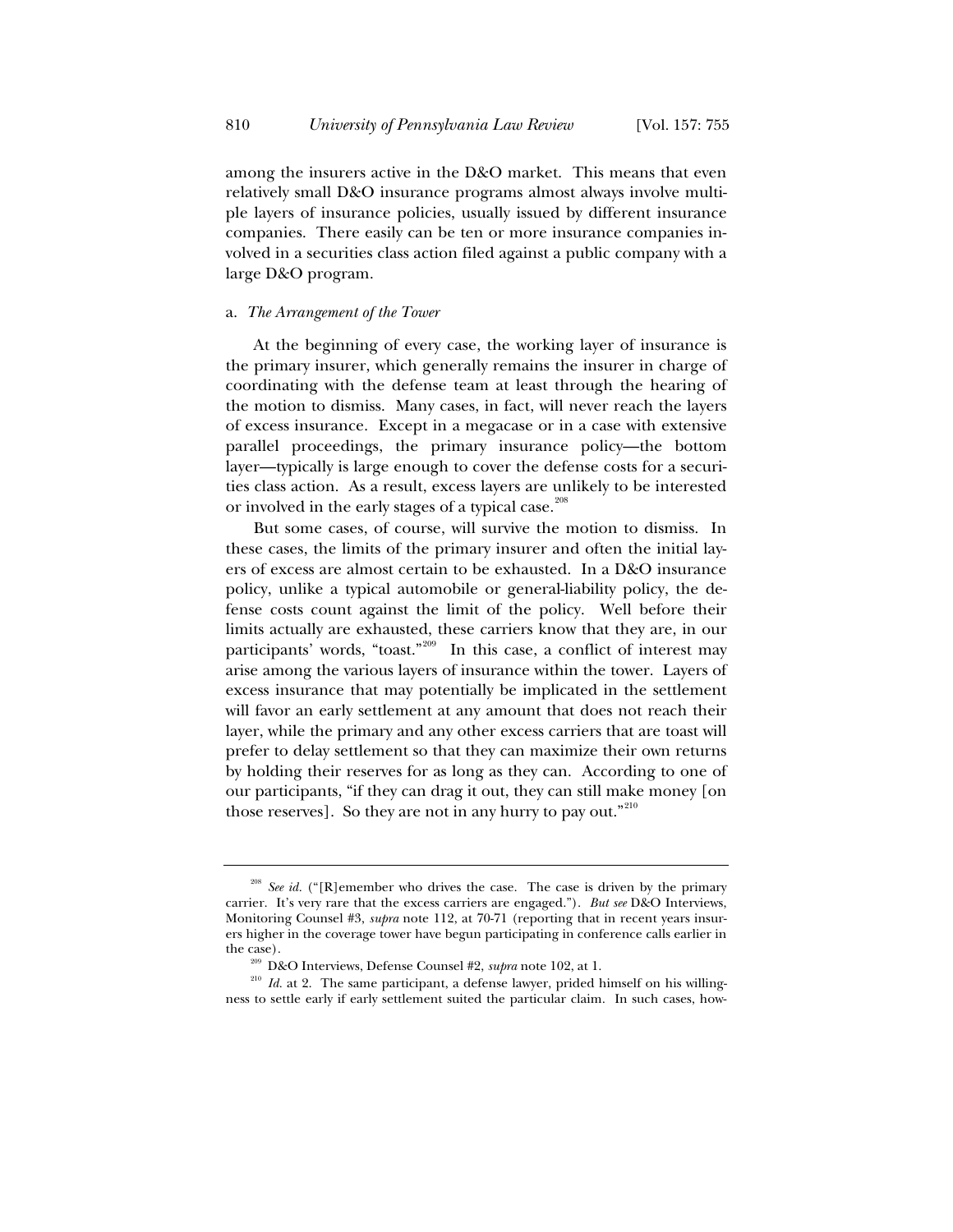Of course, this dynamic is subject to the risk of bad-faith liability. However, bad-faith liability requires the ability to actually settle the case within the limits of the recalcitrant insurer. The plaintiffs are unlikely to be willing to make an offer to settle within the limits of policies that everyone agrees are toast. They are looking for more money than that. So the carriers who are toast and the carriers who sit just above them in the tower join in the effort to resist settlement, while the plaintiffs' lawyers, the defense lawyers, and the high-level excess carriers push for settlement.<sup>211</sup> One mediator described the push for settlement as follows:

[O]ftentimes [I] can say, "I don't know what the settlement is going to be, but it's going to be at least \$50 million," and then you look at what the insurance carrier is, let's say \$100 million, and you look at the fact that they are spending \$[1] million a month. Those carriers in the higher end of the tower sort of see the hurricane coming, and they know that absent sort of a Hail Mary motion to dismiss or summary judgment ruling, it is going to be at least a \$50 million settlement. If you don't settle for two years, we are going to get through \$24 million, and so they see it coming and they are urging early settlement because it is in their interests at this time since the hurricane won't get to them . . . and that is why those insurers at the top become much more aggressive advocates for an early settlement whereas the ones down below know that they are toast under any circumstances, whether they get wiped out by the cost of defense or wiped out by the minimum \$50 million settlement.<sup>21</sup>

In that dynamic, the primary carrier's deeper knowledge of the details of the case, as well as the details of settlements in other cases, gives them influence over the other insurers. The primary carrier has more information about the case in question because it has been working with the defense lawyers from the beginning of the case. If the primary carrier is one of the few insurers with a large market share, that carrier will also have more information about the details of other settlements as well. This information gives the primary carriers an edge in the settlement discussions, limiting the power of the excess carriers to push for early settlement.

The excess insurers themselves could, of course, remedy this structural aspect simply by becoming more involved in earlier stages

ever, he reported that he often received resistance from insurers who frequently insisted on continuing the procedural fight notwithstanding his advice. *Id.*

<sup>211</sup> *See* D&O Roundtable, *supra* note 57, at 52 (quoting a defense counsel as saying that "often what you find is that defense counsel is aligned with an excess layer to try to put pressure on a lower layer that won't exhaust or won't basically open up the coffers"). 212 D&O Interviews, Mediator #2, *supra* note 123, at 16.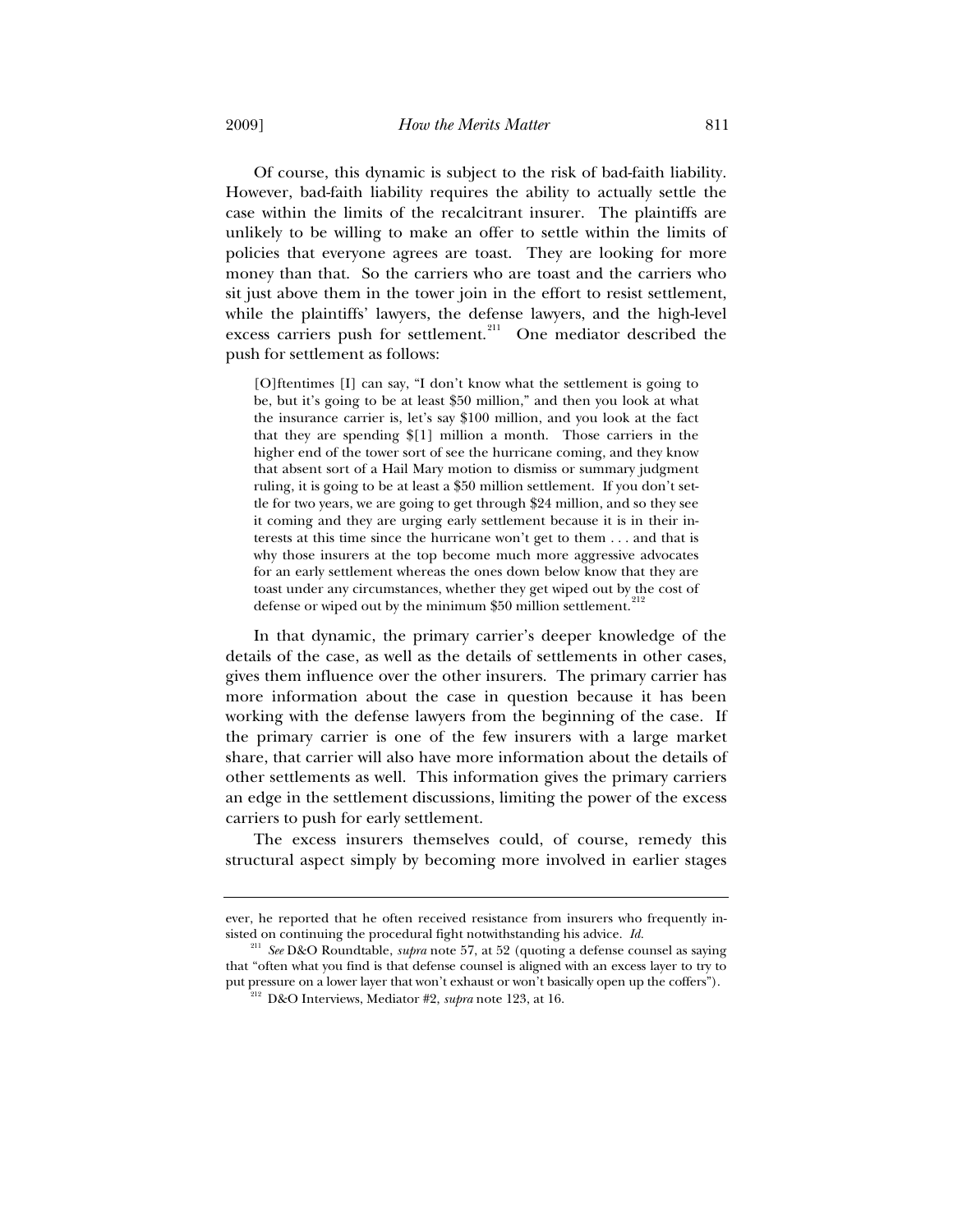of claims. In general, however, they do not do so.<sup>213</sup> The exception to this general rule may arise when two companies within the same corporate group act as both primary insurer and excess insurer. In such a situation, the primary carrier could protect the limits of its corporate affiliate by settling earlier at a lower total amount. And indeed, our participants confirmed that in such cases primary carriers frequently are amenable to early settlement.<sup>214</sup>

In sum, the settlement dynamic is shaped by the structure of the tower. Unless the plaintiffs' lawyers have determined that they will accept nothing less than the full amount of the D&O insurance program, the lawyers will craft their settlement strategies mindful of the limits in the individual layers. Carriers in the lower layers will be informed that they are toast and should get out of the way, while the carrier in the settlement layer is likely to be asked to pay something less than the full amount of the policy so that it now has something to lose by continuing the litigation.<sup>215</sup> Carriers higher in the tower, eager

### *Id.* at 28.

<sup>&</sup>lt;sup>213</sup> Those carriers who frequently find themselves in the middle level of the tower may find that it is in their particular interest to develop an early and independent assessment of claims. One carrier in our sample confirmed this: "[C]arriers [that] tend to be in the [middle] excess layer are required to do more of this kind of merit-based, detailed analysis to get to what we think is a reasonable result and what is a fair result for our insured." D&O Interviews, Claims Head #9, *supra* note 14, at 38. 214 As one participant recounted,

I remember one instance where there was a carrier who does a lot of primary who happened to be excess in a particular case and was being asked to just throw in \$100,000. And the notion was basically to pressure the primary to collapse, because if the first layer of excess is throwing in a little bit on top, then the implication is that the primary should be exhausted . . . . The response from the claims lawyer for that usually primary and now sitting first layer excess was, "No, I don't need authority for just \$100,000. I need authority for this case to settle at \$5.1 million, and in order to determine that that's a reasonable settlement."

 $2^{15}$  A settlement too close to a carrier's total limits may induce that carrier to take a chance on continuing the case to the next motion or the next procedural stage. *See, e.g.*, D&O Interviews, Plaintiffs' Counsel #5, *supra* note 58, at 21 (discussing an example where the defendant had \$18.5 million in limits and the settlement demand was for \$17 million, and the insurer just said, "Why don't I just basically take a chance?"). As a prominent mediator said,

I've done mediations where I simply looked at a plaintiff and said, "Look, if you really want to settle this case now, . . . reasonable people can disagree as to whether it is a \$5, \$10, \$11 or \$12 million case, but the truth is you are not going to settle this case now unless you give AIG or Chubb some opportunity to save some money off their \$10 million policy, because if they get the choice of tapping themselves out now and paying their \$10 million now or continuing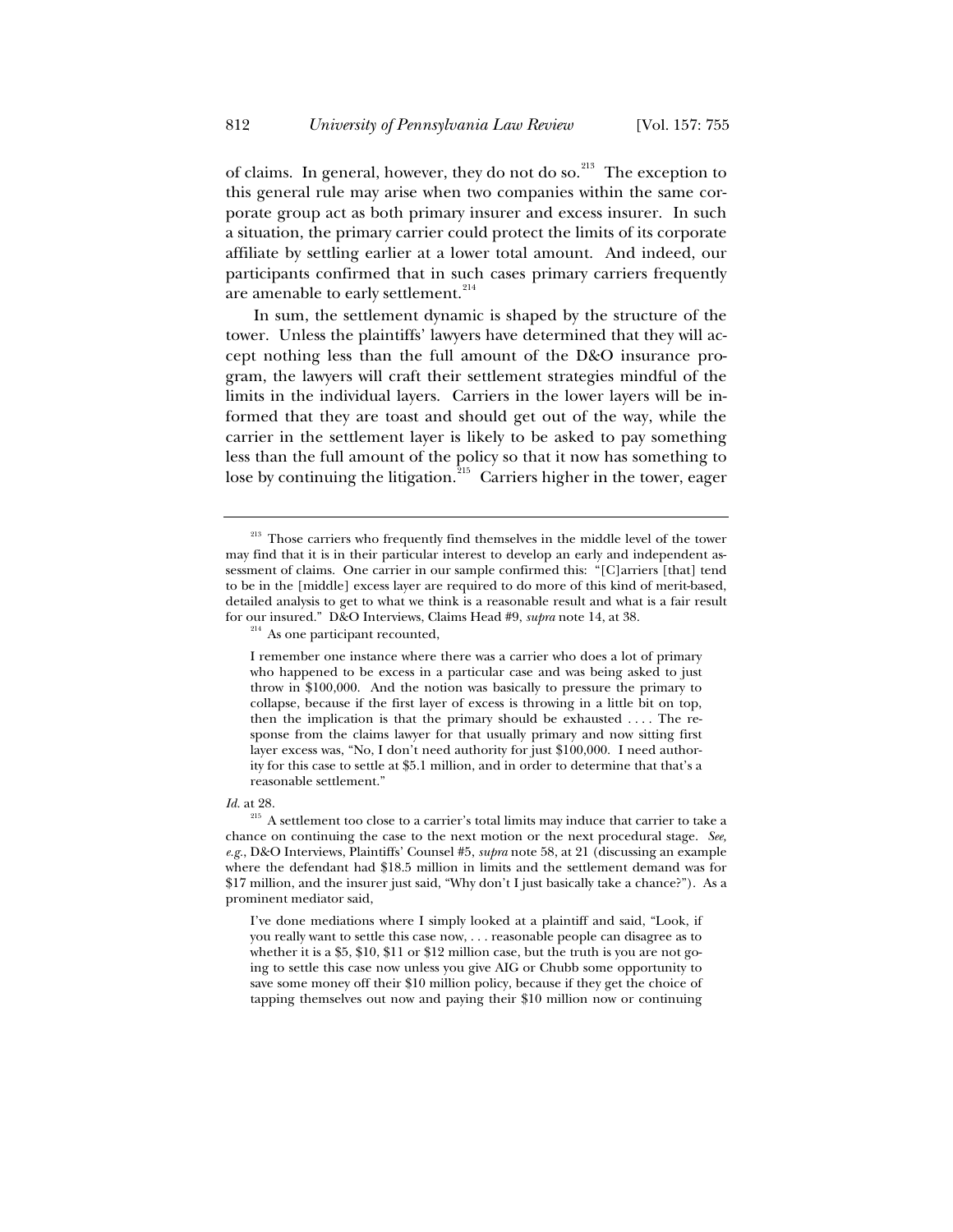to protect their own limits, may pressure the target carrier to accept the discount.<sup>216</sup> If that carrier agrees to accept the discount, the pressure is then on the carriers lower in the tower to offer up their policy limits, at the risk of having to pay more later by virtue of the duty to settle.<sup>217</sup>

# b. *Firebreaks*

If increasing settlement demands are like wildfires, then the layers within an insurance tower function like firebreaks.<sup>218</sup> Each layer within an insurance tower represents a new level of insurance involvement, a new monitoring counsel, and a new team of claims managers that must approve the settlement. At the very least, this changing of the guard that accompanies the breakthrough into each layer of excess insurance adds delay. It may also increase defense costs as insurers, understanding that their limits are likely to be consumed, fail to monitor and constrain their costs.<sup>219</sup> But perhaps most importantly,

<sup>217</sup> *See, e.g.*, Twin City Fire Ins. Co. v. Country Mut. Ins. Co., 23 F.3d 1175, 1181 (7th Cir. 1994) (holding the primary insurer liable to an excess insurer in a case in which the excess insurer reasonably settled the case above the primary insurer's policy limits, on the grounds that the primary insurer's earlier failure to settle the case within the limits of the primary insurer's policy breached the duty of good faith).<br><sup>218</sup> As one defense counsel stated,

[I]f there's a \$25 million first layer and there is a case that is going to settle around \$25 million, sometimes you will tell the plaintiffs, "Look, I can give you \$25 million assuming the first layer is on board. . . . [B]ut if you want \$28 million, you know, I'm not sure I can get it, and it's going to slow everything down by six months."

D&O Interviews, Defense Counsel #5, *supra* note 14, at 9-10; *see also* D&O Interviews, Defense Counsel #2, *supra* note 102, at 2 ("In a case that's not Enron or some massive fraud case, every time [the plaintiffs] hit another layer, it acts like a firebreak and makes it easier to negotiate a settlement."); D&O Interviews, Mediator #2, *supra* note 123, at 15 (referring to the tiers as a "nonmerits savings issue"). *But see* Tom Baker & Sean J. Griffith, D&O Interviews, Interview with Mediator #3, at 17 (July 2, 2007) (unpublished interviews, on file with authors) (reacting to the suggestion of firebreaks between layers by exclaiming, "It's a myth!").<br><sup>219</sup> One of the claims heads interviewed explained why carriers would be willing to

incur such large defense costs:

to pay this fireman becoming toast, you get a pretty easy choice, but if you offer them the opportunity to save \$1 million off their policy, they are going to be highly incentivized to perhaps get this done."

D&O Interviews, Mediator #2, *supra* note 123, at 14. 216 *See, e.g.*, D&O Roundtable, *supra* note 57, at 51 ("I think the vision of the insurance carriers working together is sort of funny, because they are rooting against each other.").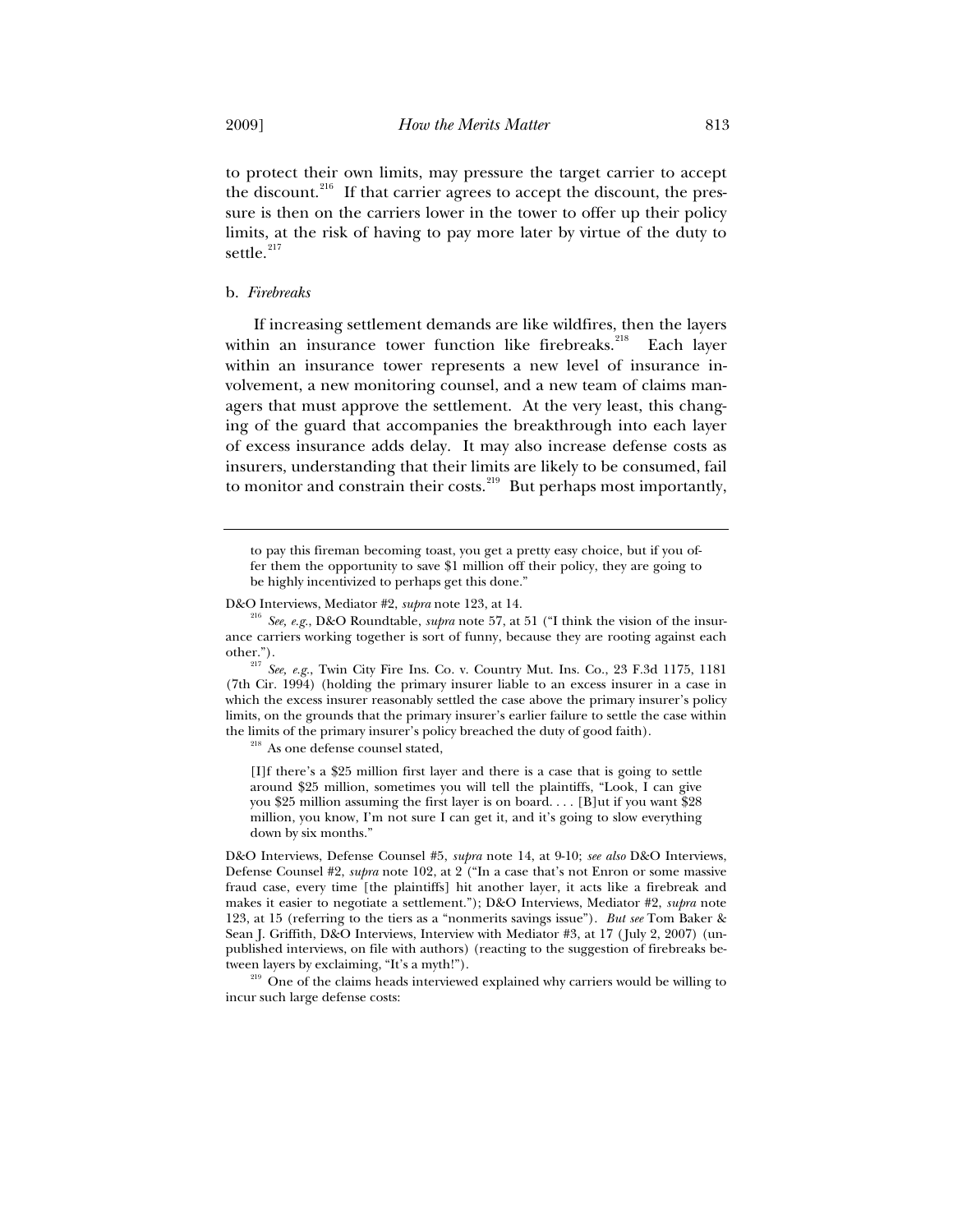the additional layers of process may act as a break on settlement amounts. One mediator described the process of working through layers as follows:

I work my way up these layers. Every time I am starting with a new fresh person. And do you have kids who play video games?

. . . .

And you get to go to a higher level?

. . . .

. . . .

 A new monster jumps out. And you slay that one? All you get is a bigger monster? That's what it feels like to me. . . . It's exhausting, and they want it to be exhausting. $220$ 

Even plaintiffs' lawyers readily acknowledged coverage layers as an additional burden, $221$  although they were, in general, more likely to downplay their influence in the ultimate outcome.<sup>222</sup>

The impact of multiple layers is not as simple as more tiers and lower settlements: Consider a hypothetical involving three compa-

 So you sometimes observe those carriers as kind of going to sleep, not doing anything, just kind of rubberstamping: "Yeah, do whatever you want."

D&O Interviews, Claims Head #6, *supra* note 44, at 23-24.<br><sup>220</sup> D&O Interviews, Mediator #1, *supra* note 142, at 32-33.<br><sup>221</sup> *See, e.g.*, D&O Interviews, Plaintiffs' Counsel #8, *supra* note 70, at 35 ("[A program with layers] really adds a burden to the situation. I think that truthfully instead of three layers of \$5 million for a \$15 million program, you could . . . probably pay less if you had fifteen single million-dollar things."), 222 *See* D&O Interviews, Plaintiffs' Counsel #3, *supra* note 44, at 48 ("[The structure

of the tower matters] because you've got sort of a separate negotiation at each level. Sometimes it can work to your advantage."); D&O Interviews, Plaintiffs' Counsel #6, *supra* note 59, at 11 (noting that a layered program "makes it very difficult particularly if you have a recalcitrant level in the middle . . . . [But] I don't think it really saves them at the end of the day. It just makes the process less pleasant . . . . I don't know that it changes the outcome very much"); D&O Interviews, Plaintiffs' Counsel #7, *supra* note 59, at 16 (acknowledging that the structure of the policy is a factor influencing settlement, but stating that the structure of the policy is a "smaller factor than . . . the damages and the risks and all that. . . . [When] you have a case that you really think is worth \$40 million, you are not going to settle for \$12 million because that is the first layer").

<sup>[</sup>D]epending upon the size of the primary layer, some carriers take the attitude of, "Well, my money is gone. If I'm a primary carrier and I have a little retention below me, and I've only got \$5 million worth of coverage, then I've got big expensive Law Firm *X* and I've got co-counsel from big expensive Law Firm *Y*. You know, my \$5 million is gone as soon as I lose the motion to dismiss."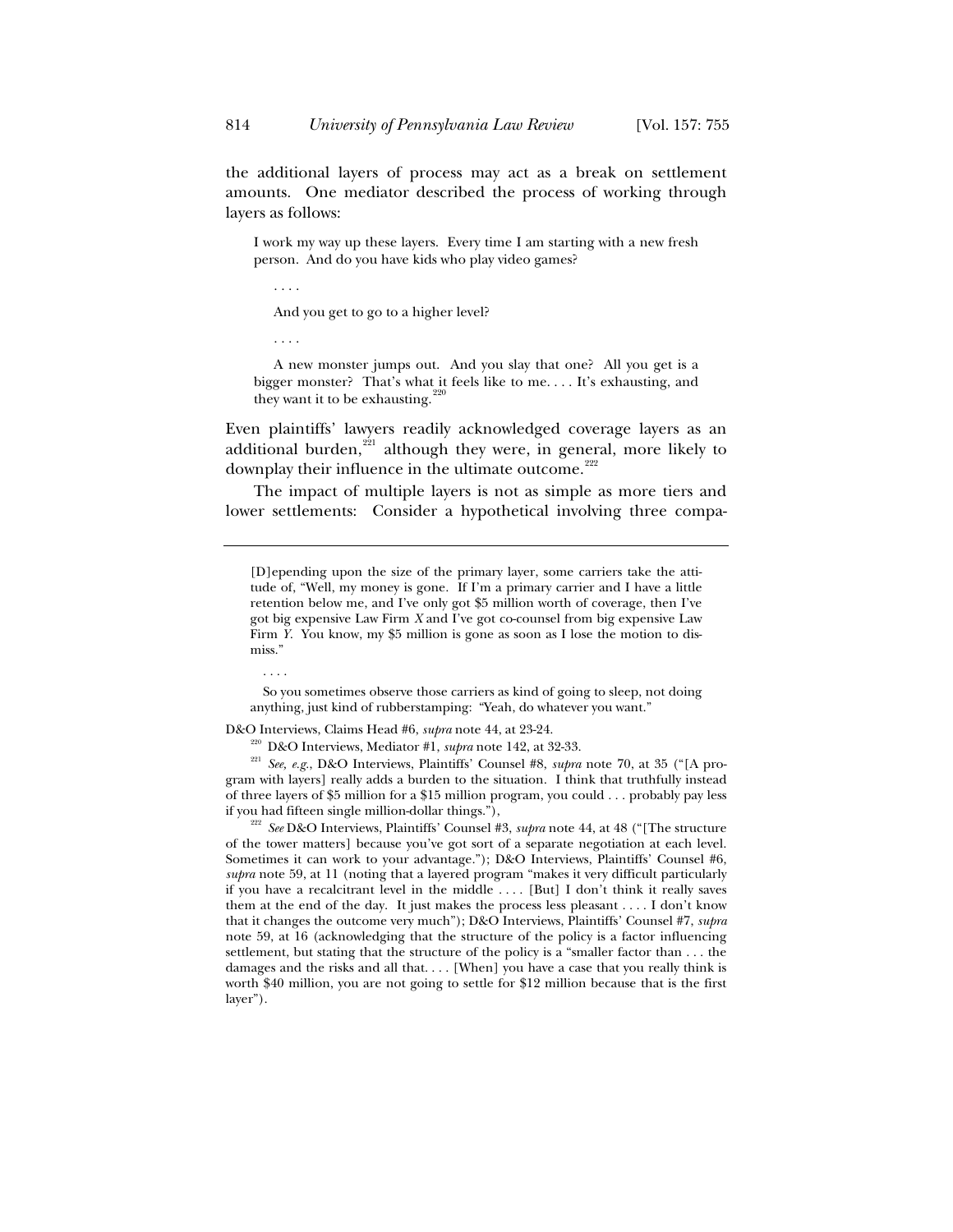nies—*A*, *B*, and *C*—each facing a factually identical securities claim, and each with identical aggregate insurance limits. The only difference between them is the structure of their tiers. Company *A* has a four-tier tower consisting of a \$5 million dollar primary policy, a first excess of \$5 million, a second excess of \$10 million, and a third excess of \$20 million. Meanwhile, Company *B* has a single \$40 million policy, and Company *C* has what would probably be most typical: a larger primary layer of \$20 million and two excess layers of \$10 million. In this example, it is easy to see how Company *A*'s multiple layers of coverage could act as firebreaks contributing to a lower overall settlement than that paid by Companies  $B$  or  $C^{223}$  Although several of our participants acknowledged this effect of multiple layers on settlement<sup> $224$ </sup> and some defense lawyers may even recommend adoption of such a structure for strategic reasons, $225$  it is likely that most companies with multiple tiers have them serendipitously because their underwriters made a decision to limit their exposure to any one risk.<sup>226</sup> Once again, we note that our hypothesis could be easily tested quantitatively if data on the structure of corporate D&O programs were publicly available.<sup>227</sup>

<sup>223</sup> *See* Boris Feldman, *The Veil of Tiers: Shareholder Lawsuits and Strategic Insurance Layers*, RISK MGMT., Apr. 1997, at 77, 86, *available at* http://www.borisfeldman.com/ Veil\_of\_Tiers.htm (last visited Jan. 15, 2009) (offering a similar example, noting that Company A's structure of layers "would provide strong, natural firebreaks at \$5 million and \$10 million," and concluding that "[i]t's a safe bet that the identical claim against [Company A] would settle for less with that structure" than it would have if it had the structure of either Company B or Company C).

 $1224}$  Some participants provided a similar numerical example that contrasted companies with different tiered structures. *See, e.g.*, D&O Interviews, Mediator #2, *supra* note 123, at 15 ("[Even if] the case is a \$20 million to \$30 million case . . . that case might settle for \$18 million because the only two insurance companies you can get to

tap themselves out are the primary and the first excess.").<br><sup>225</sup> *See, e.g.*, Feldman, *supra* note 223, at 84, 86, 88 (recommending strategic tiering at the outset in order to induce favorable settlements in the event of

<sup>&</sup>lt;sup>26</sup> See Baker & Griffith, *supra* note 8, at 504 (describing the tendency of underwriters, after the scandals of Enron and WorldCom, to reduce their individual risk exposure by selling smaller amounts of insurance to more companies).<br><sup>227</sup> For a thoughtful treatment of the impact that the structure of excess insurance

programs can have in the asbestos mass-settlement context, see Michelle J. White, *Why the Asbestos Genie Won't Stay in the Bankruptcy Bottle*, 70 U. CIN. L. REV. 1319, 1334-36 (2002), observing that carriers in low layers have no incentive to take an aggressive approach to weeding out no-injury claims when it is clear that the damages incurred in the serious injury claims will exceed the carriers' limits.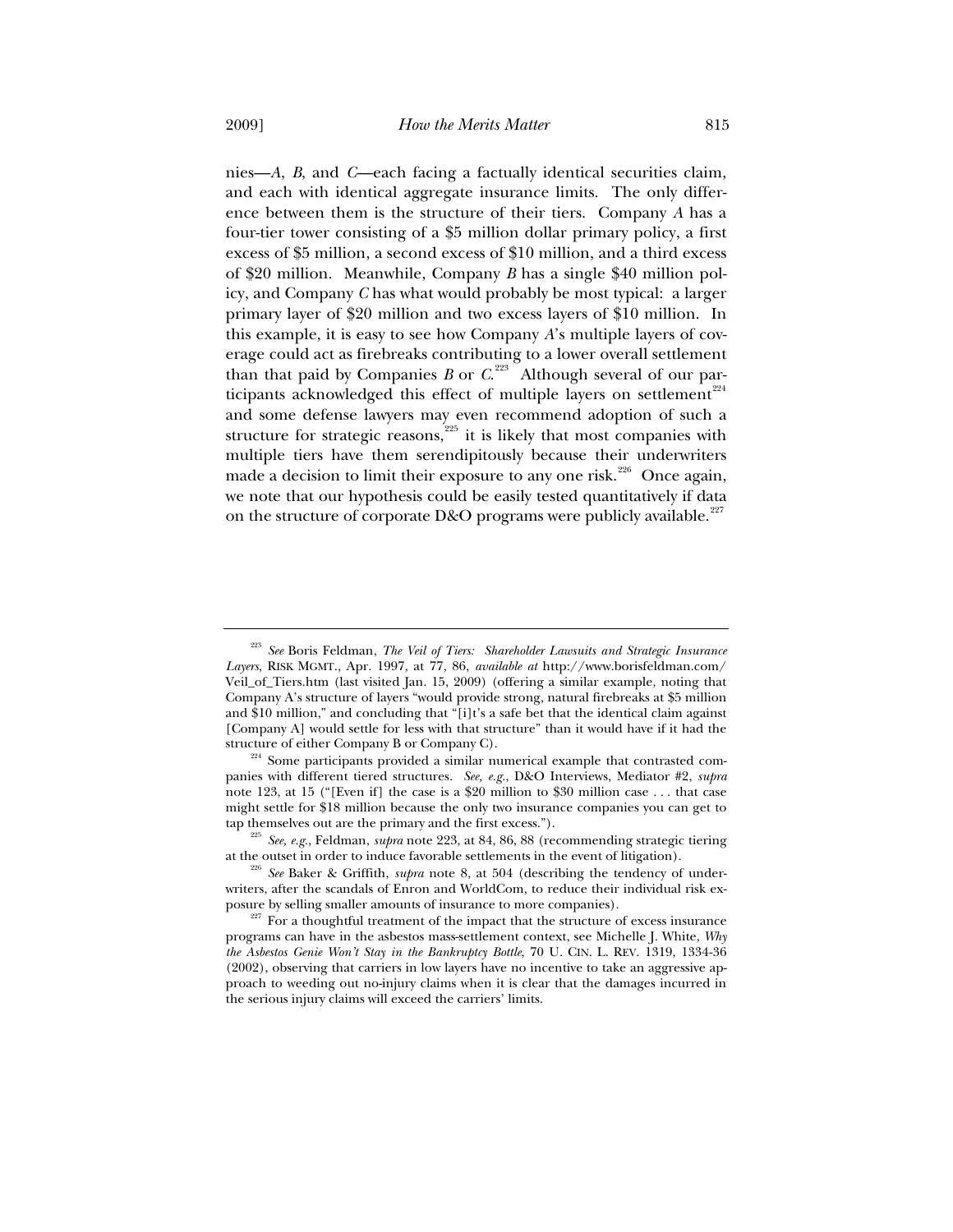# C. *Other Incentives: Defendants and Counsel*

No discussion of the effects of insurance would be complete if it left out the basic incentives of the other participants—the corporate defendant, the defense attorney, and the plaintiffs' lawyer—leading up to settlement. As described by our participants, defendants typically favor settlement for reasons related to other business exigencies. By contrast, insurers typically resist settlement to boost their investment income, while defense attorneys delay settlement, at least to some degree, so that they can maximize billable hours on the case. Plaintiffs' lawyers have the same incentive as defense attorneys under the lodestar approach to attorneys'-fees calculations, subject to cashflow pressures attributable to the fact that plaintiffs' lawyers do not get paid until settlement.

The business exigencies of a corporate defendant may lead the defendant to press its insurer for settlement when, on a rational-actor model, it may be more advantageous to continue to resist settlement. These exigencies tend to cluster around significant corporate events, such as a major corporate transaction, a change of CEO, a change in accounting, or a change of auditor. Each of these events may induce the corporation to settle for reasons external to the litigation itself. The merger partner or new CEO, for example, may want to eliminate contingent liabilities created by the *ancien regime*, and a new auditing firm may want to close the books on old liabilities. Our participants confirmed that a range of such motivations are often the driving force ultimately bringing the corporation to the table. For example,

what drives a settlement? . . . [C] or porate events—a company may be interested in a merger [or] acquisition. They may be issuing stock. They may be interested in being taken over, going private, whatever. Those things will also cause companies to want to clean up litigation. [In addition,] a company could be taking a significant write-off for unrelated reasons in a particular quarter and throwing litigation reserve on top of that might be a problem because they are already showing a loss. So they might as well clean up in that period.<sup>2</sup>

<sup>228</sup> D&O Interviews, Plaintiffs' Counsel #5, *supra* note 58, at 11-12. Or, as described by a mediator,

<sup>[</sup>T]here are many different kinds of pressure points. They can range from . . . the defendant issuer or company want[ing] to make an acquisition or divestiture,  $\ldots$  [to the fact that] if the litigation is material enough,  $\ldots$  the litigation itself has to be disclosed and discussed in filings that the company is coming up against a quarterly filing where they have to say something about the exposure in this litigation if it is big enough. I can think of one case where the set-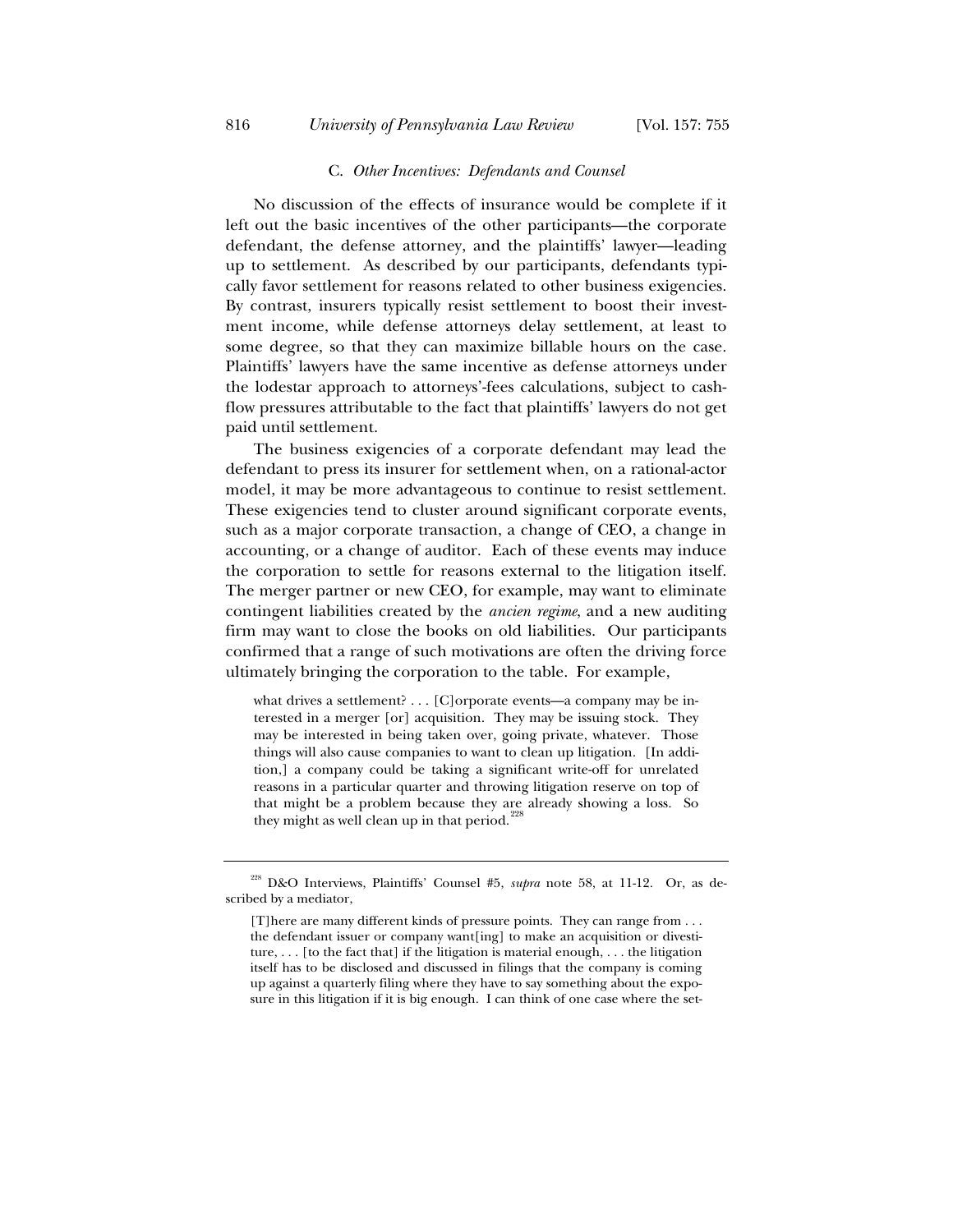Or again,

it could be that they want to sell the company and they want to get everything behind them. It could be that they  $\dots$  are going to get rid of the CEO for other reasons or the CEO is going to retire and they want to have everything happen on the watch of the old CEO. There are a lot of situations like that where people want to clean things up. Sometimes . . . they could have a problem with the government in another area. You know, if you are a drug company and you have a problem with the drug or something like that and then they say, "OK, well, let's clean everything up."

Such business exigencies, it would seem, tend to lead to higher settlements. As corporate defendants move to settle the litigation sooner rather than later, they also pressure insurers to get it over with. In the event that the insurers resist, defendants agree to fund a larger portion of the settlement themselves in order to get the deal done.<sup>230</sup> On the other hand, there may be other business exigencies, such as business failure and approaching insolvency, that encourage quick settlement without necessarily increasing settlement amounts.<sup>2</sup>

The urge to settle among corporate defendants—which our participants suggested is nearly universal once the plaintiffs' claim survives the motion to dismiss, ${}^{332}$  even in the absence of business exigencies favoring settlement—is to some extent tempered by the D&O

eds sometimes take the position that "we are about to do this big transaction. We are selling the company, so we have to get rid of this in order to maximize the ability to sell the company to somebody else").<br><sup>231</sup> As noted by our participants, an insolvent entity cannot contribute to the set-

tlement. *See, e.g.*, D&O Interviews, Claims Head #3, *supra* note 127, at 76-77. By contrast, a defendant with a "very substantial cash position  $\dots$  [will] have the effect of  $\dots$ increasing or tending to increase the settlement fight because they know there's more to be gotten." Tom Baker & Sean J. Griffith, D&O Interviews, Interview with Defense Counsel #7, at 12 (unpublished interviews, on file with authors) [hereinafter D&O In-

 $t^{232}$  *See supra* notes 78-79 and accompanying text.

tlement for the company in this case was in the billions of dollars, and that was the pressure point. They were at risk of making another, new false statement, and you know to make the disclosure and not have the case settled would put enormous pressure on them. Or it could be [that] . . . something happened in an SEC matter.

D&O Interviews, Mediator #1, *supra* note 142, at 56; *see also* D&O Roundtable, *supra* note 57, at 36 (using the example of a bank that suffers a loss at the same time that the housing market suffers a downturn as an illustration of a typical loss-causation assessment, and noting that the question that must be asked is whether the bank failed "because the housing industry itself is falling apart? Was the bank maybe the cause of the housing industry falling apart?").<br><sup>229</sup> D&O Interviews, Defense Counsel #5, *supra* note 14, at 14-15.<br><sup>230</sup> *See* D&O Interviews, Claims Head #6, *supra* note 44, at 21-22 (stating that insur-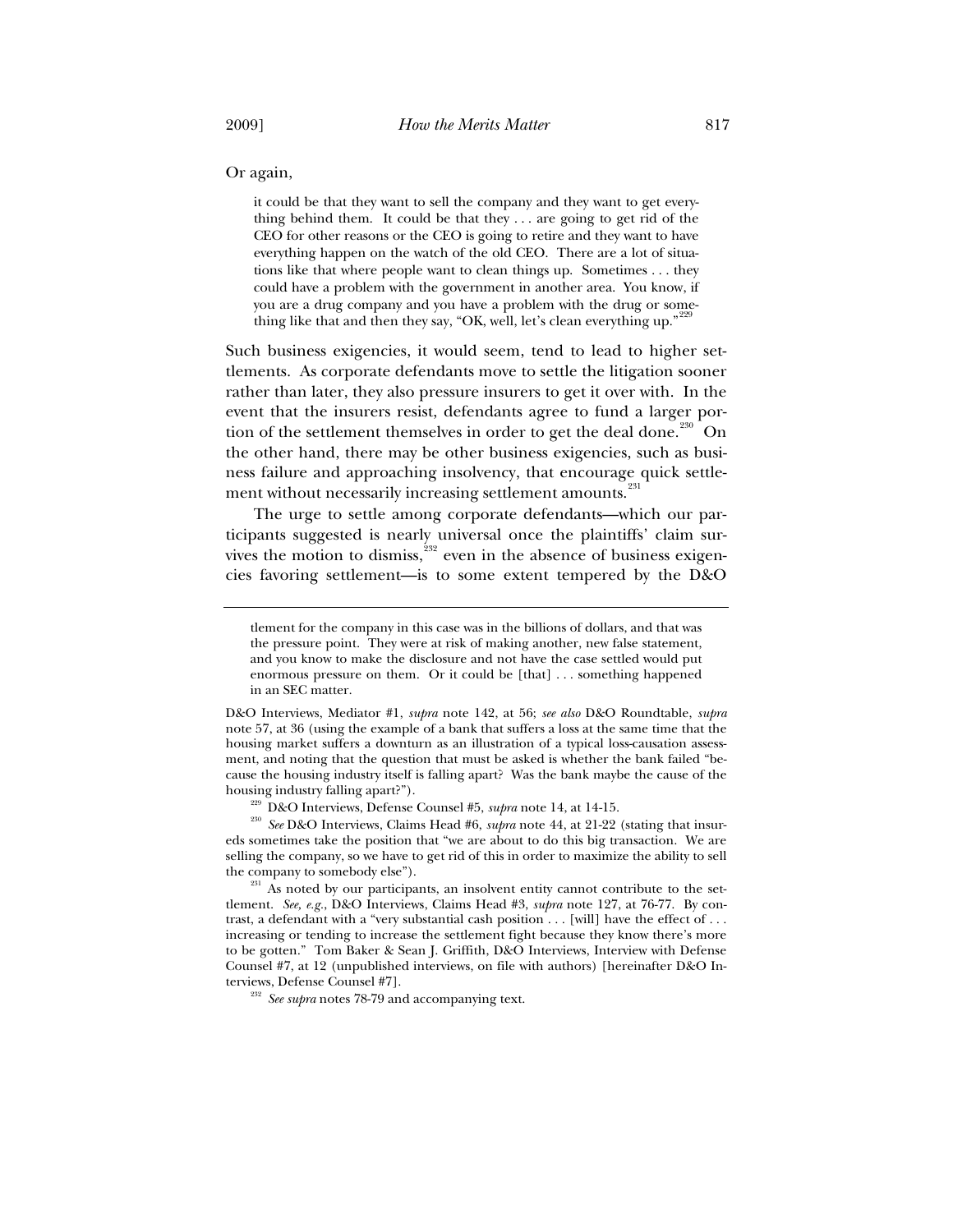insurer's reluctance to settle. In addition to the sale of policies, an insurance company's profitability is derived from its investment returns. Other things being equal, the faster an insurance company pays out its reserves, the less investment return it realizes. Every insurance carrier thus has an incentive to delay paying claims in order to maximize investment returns.

Most of our participants confirmed this dynamic. "Insurance carriers' profitability is driven by two things," one defense lawyer pointed out: "[T]heir payout ratio and what [they are] earning on their investments. They can have a very high payout ratio and be very profitable [because of their investments]. So they're never in a hurry to pay out."<sup>233</sup> On this point, again, plaintiffs' and defense lawyers see eye to eye. In the words of a prominent plaintiffs' lawyer, "Most [insurers] will set very high reserves on these claims internally and then decide when they have to reverse them by really settling the case for less than that reserve . . . so that they can report a higher income."<sup>234</sup> Some of the insurers we interviewed, perhaps unsurprisingly, denied these suspicions:

[Y]ou wouldn't have to look too long or hard to recognize that you are not making money by investing with interest rates the way they are. That's not anyone's motivation from the insurer's side. The insurer would be far better making a reasonable settlement at an early time and building good will  $\ldots$ ."<sup>235</sup>

Regardless of how low the investment returns may be, however, common sense suggests that, other things being equal, the longer a carrier is able to keep its reserves invested, the better its results will be. As we have explained, the layered nature of D&O insurance may increase this incentive to delay.

Thus, the corporate defendant's incentive to rush to settle the claim is tempered by the insurer's incentive to delay. Given a significant business exigency, such as a merger or change of CEO, the corporate defendant may induce the insurer to accept an earlier-thanoptimal settlement by offering to contribute a larger portion of the overall settlement or by offering to pay an inflated insurance premium at the next renewal. In any event, the corporate defendant's incentives tend to increase settlement values and, after the motion to dismiss, promote earlier settlements, while the insurer's incentive tends to push in the other direction.

<sup>&</sup>lt;sup>233</sup> D&O Interviews, Defense Counsel #2, *supra* note 102, at 1.<br><sup>234</sup> D&O Interviews, Plaintiffs' Counsel #5, *supra* note 58, at 20.<br><sup>235</sup> D&O Interviews, Claims Head #9, *supra* note 14, at 12.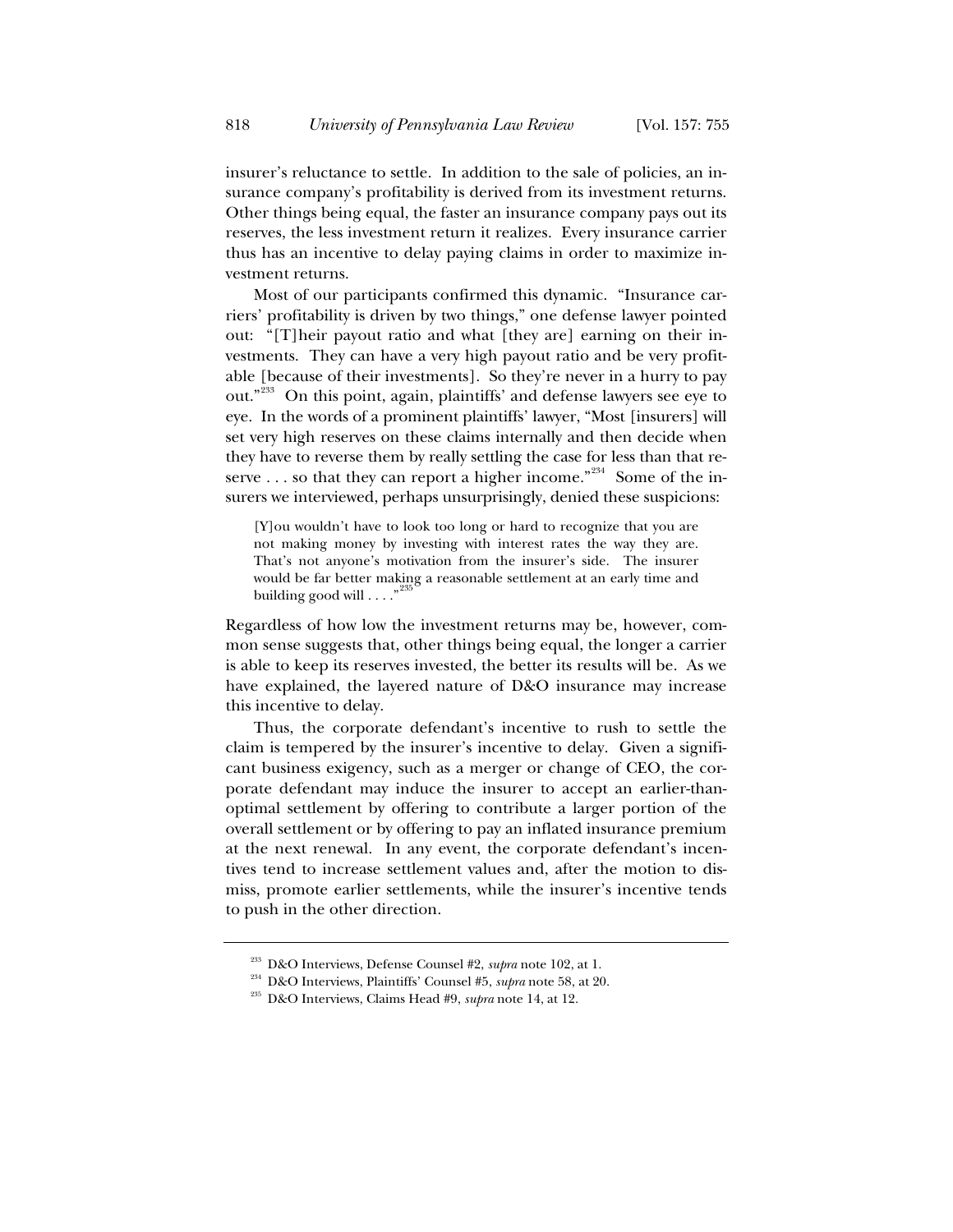Many of our participants said that the lawyers involved in the case on both sides also have an incentive to delay settlement: defense lawyers so that they can continue billing the file,<sup>236</sup> and plaintiffs' lawyers so that they can show sufficient effort to justify a large fee under a lodestar approach.<sup>237</sup> Defense lawyers are subject to similar accusations in other litigation contexts.238 Plaintiffs' lawyers more typically are paid a percentage of the recovery in other contexts, so this incentive to delay may be a special feature of securities class action litigation. This incentive is one reason that commentators have investigated using an auction approach to select class representatives.<sup>239</sup> While not a major focus of our research, the reports about plaintiffs'

<sup>236</sup> *See, e.g.*, D&O Interviews, Monitoring Counsel #7, *supra* note 118, at 30 ("The defense counsel, however, and I don't mean to be overly cynical, but you get cynical after you've done this stuff for a while. Defense counsel will work a case until they have decided they have earned enough money and then they will tell you it's time to settle . . . ."); D&O Interviews, Defense Counsel #7, *supra* note 231, at 20, 26 (noting that "defense lawyers' compensation is a function of their billable hours and they have an incentive to take these cases downstream," and concluding that "as a defendant's lawyer,

we can litigate this all you want and I'm happy to because I can use the billings"). 237 *See, e.g.*, Tom Baker & Sean J. Griffith, D&O Interviews, Interview with Defense Counsel #8, at 4 (July 25, 2007) (unpublished interviews, on file with authors) ("[P]laintiffs' lawyers would love to settle a case as soon as possible in the litigation, but often they will be aware of the fact that they need to get their settlement approved by a court. . . . [T]hey believe that they must do some amount of work and have some sort of a paper record in order to get the settlement approved by a court."); D&O Interviews, Monitoring Counsel #1, *supra* note 185, at 6 (reporting that "in jurisdictions where there is a lodestar approach to fee awards, there tend not to be early settlements, because [this] rewards the plaintiffs' lawyers working the file—notwithstanding . . . an acknowledgment on all parties that there is decent liability").

See, e.g., Baker, *supra* note 204, at 110-11 (reporting on lawyers' incentives and potential conflicts of interest); Herbert M. Kritzer, *The Commodification of Insurance Defense Practice*, 59 VAND. L. REV. 2053, 2064 (2006) ("[F]or open-file billing, there is an incentive to keep a file open at least until costs have been covered."); Herbert M. Kritzer, *Defending Torts: What Should We Know?*, J. TORT L., 2007, at 7, http://www.bepress.com/jtl/vol1/iss3/art3/ (last visited Jan. 15, 2009) (observing that there is a "common perception among plaintiffs lawyers . . . that . . . settlement is not likely until the defense counsel has had the chance to 'run the meter' for a while to build up a fee," but noting that this has not been carefully studied and that there

are countervailing incentives). 239 *See, e.g.*, Lucian Arye Bebchuk, *The Questionable Case for Using Auctions to Select Lead Counsel*, 80 WASH. U. L.Q. 889 (2002) (analyzing drawbacks to using auctions to select class counsel, including minimizing the percentage of recovery paid to plaintiffs' counsel); Jill E. Fisch, *Lawyers on the Auction Block: Evaluating the Selection of Class Counsel by Auction*, 102 COLUM. L. REV. 650 (2002) (scrutinizing the claimed benefits of leadcounsel auctions); Andrew K. Niebler, *In Search of Bargained-For Fees for Class Action Plaintiffs' Lawyers: The Promise and Pitfalls of Auctioning the Position of Lead Counsel*, 54 BUS. LAW. 763 (1999) (suggesting improvements to the auction system designed to modify quality and cost incentives faced by counsel).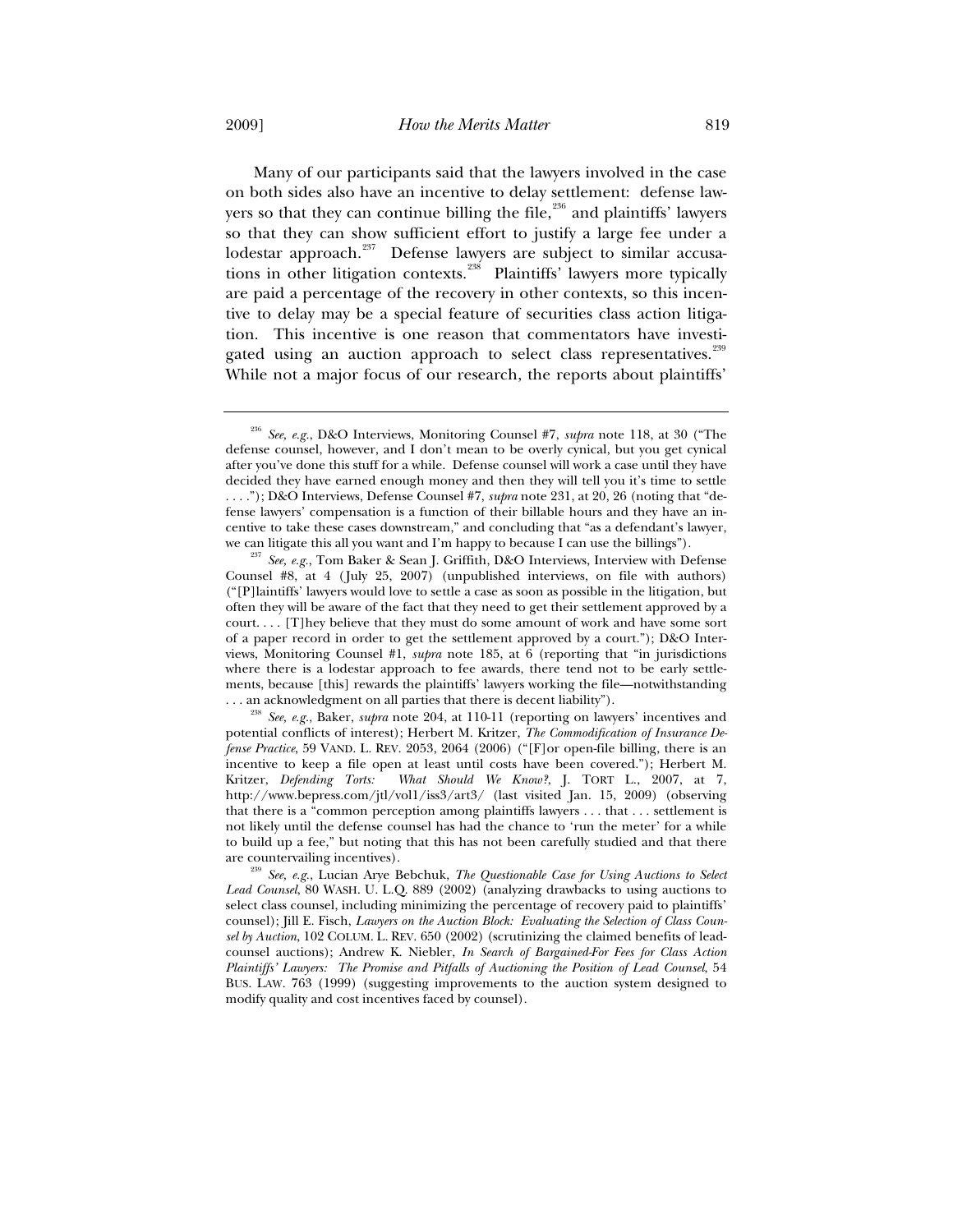lawyers' incentive to delay support the auction idea. Other "business exigencies" on the plaintiffs'-counsel side include whether the firm has other cases in the pipeline and, if so, cash-flow demands related to those other cases.<sup>240</sup>

# IV. DISCUSSION

We can now put forward a set of propositions, derived from our qualitative research, to illuminate the problem of assessing the role of the merits in securities class actions.

First, as we are hardly the first to observe, there is very little adjudication beyond the initial motion to dismiss. Securities class actions almost never reach trial, and dispositive summary judgment rulings are nearly as rare.<sup>241</sup> Neither the basic facts of the claim nor the technical details of the damages model are tested by a neutral arbiter. This absence of adjudication deprives future claimants and defendants of authoritative guidance.<sup>242</sup> In the absence of such adjudication, the weight of facts is unclear and a variety of damages models are equally plausible. This leads not only to significant variation in damages models, but also to an inability on the part of a litigator to confidently conclude that the counterparty's assertions can be disproved. Without such adjudication, there is no appeal to an objective fact finder, and as a result, no external judgment of the truth of a claim or the credibility of a damages theory.

Second, essentially all securities class actions that survive a motion to dismiss are settled with a payment to the class.<sup>243</sup> This means that the motion to dismiss is, in an important sense, a dispositive decision. Indeed, in most cases, it is the only "dispositive" decision that a court will make. $244$  But the denial of a motion to dismiss indicates only that

<sup>240</sup> *See* D&O Roundtable, *supra* note 57, at 45 ("[D]o you need to fund the engine while you are waiting for the huge pot of money?").<br><sup>241</sup> *See* Choi et al., *supra* note 78 (noting that since the passage of the PSLRA, 100%

of securities class actions have been either dismissed or settled).<br><sup>242</sup> The most obvious gaps are rules regarding the application of loss-causation rules to facts, but lawyers also have no evidentiary basis for comparing the views of the mock juries that they sometimes convene with those of real juries. 243 *See supra* Part I.B.3 (discussing the roles of the motion to dismiss and the mo-

tion for summary judgment).<br><sup>244</sup> Depending upon the circuit, class certification may involve some consideration

of the claim's underlying merits and may be seen as a dispositive ruling. *See supra* notes 73-77 and accompanying text. The only other dispositive ruling that the court will make is to approve the final settlement negotiated by the parties and their insurers. The approval of settlement is a pro forma ruling.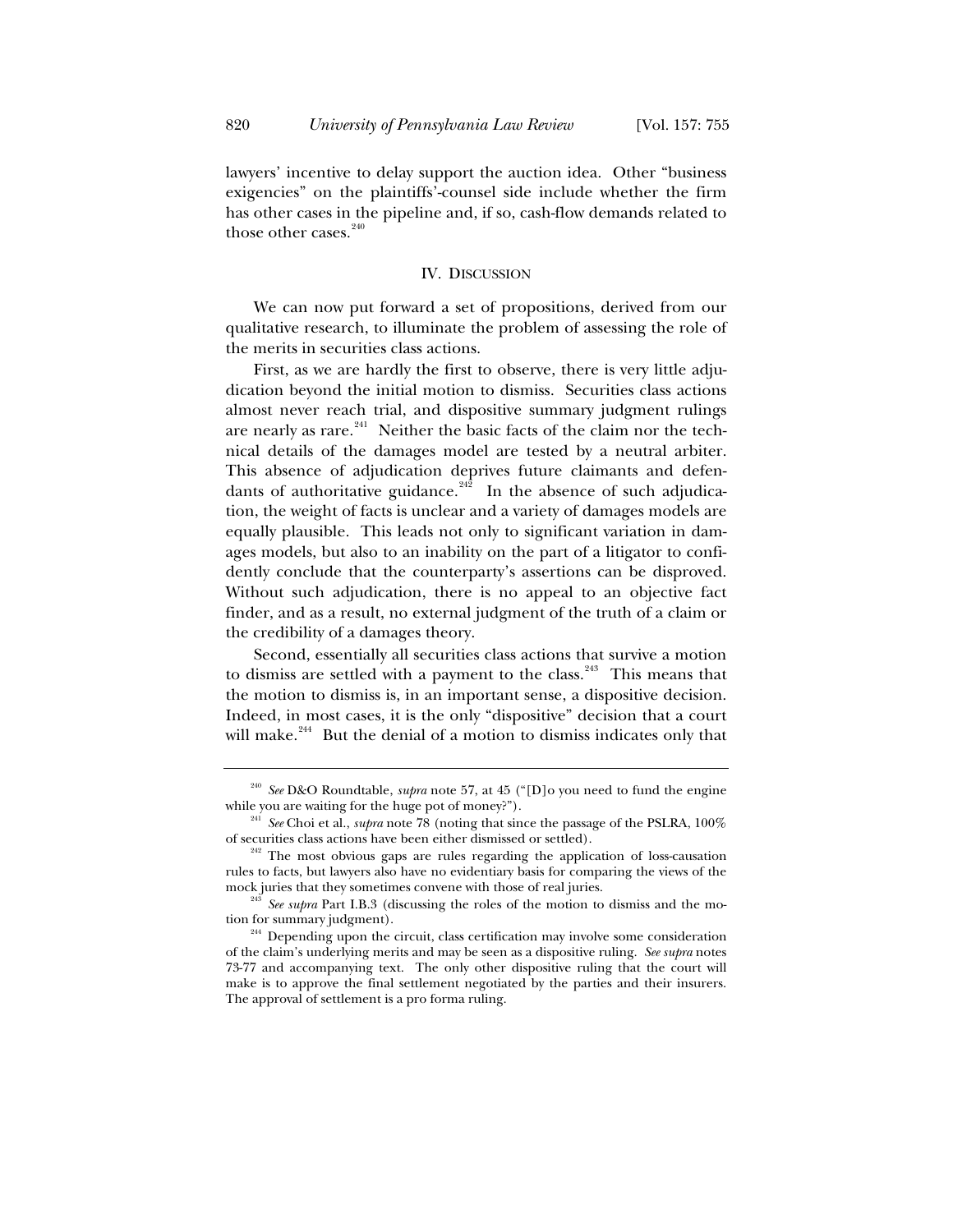the plaintiffs have fit their allegations into a recognized legal theory. The decision on the motion to dismiss does not render judgment on the truth of the allegations, nor does it provide any guide to the amount of the damages that the defendants would be required to pay if those allegations were proven.<sup>245</sup> It is not the same, in other words, as final adjudication on the merits of the claim.

Third, settlements are funded largely, and often entirely, by D&O insurance. This means that, in most cases, insurance companies are the real interested parties. Since their primary interest lies in minimizing payouts throughout most of the claims process, they are involved in contesting the plaintiffs' claim.<sup>246</sup> As a result, it is customary to treat insurers as though they are stepping into the shoes of the defendant. Yet, once the motion to dismiss is denied, the defendants will favor settlement as long as the plaintiffs are willing to accept an insurance-funded settlement. At this point the insurer, to some extent, steps out of the shoes of the defendant and steps into the shoes of the fact finder and decides whether the settlement outcome adopted by the plaintiffs and defendants fairly represents the discounted present value of the claim.<sup>247</sup> The outcomes of securities class actions are driven, in other words, not by the opinion of a judge or the decision of a jury, but by the consent of the insurers.

Both plaintiffs' and defense lawyers cast their arguments with a view towards the insurer. Plaintiffs' lawyers report that they are careful not to plead facts giving rise to a coverage defense—for example, facts indicating intentional fraud—and that they shape their settlement offers to create pressure on the insurance tower. They also describe settlement meetings where the defense counsel essentially scripted the plaintiffs' arguments in order to induce the insurers to settle. Likewise, insurers describe how defendants change their char-

<sup>&</sup>lt;sup>245</sup> *Cf.* Choi, *supra* note 9, at 1472-73 (arguing that the stay of discovery until after

the motion to dismiss may chill the filing of some meritorious claims).<br><sup>246</sup> *See supra* text accompanying notes 155-156.<br><sup>247</sup> Often, we found, the calculation performed by any one insurer at this point is, more simply, whether the discounted present value of the claim exceeds the limits of that insurer's policy. If so, that settlement control is passed to the next layer of insurance within the tower, which then becomes the working layer. *See, e.g.*, D&O Interviews, Monitoring Counsel #6, *supra* note 97, at 12-13 ("The old timers in the industry really can't believe that this is happening, but it is happening more and more . . . [and] there's no chance that they are going to say anything because the ad damnum is so big and the defense costs are going to say goodbye. . . . [They are just going to] turn to the next up and say 'I'm done. I'm about to roll. You want to take over? What do you want to do?' So you politely leave it to the next carrier.").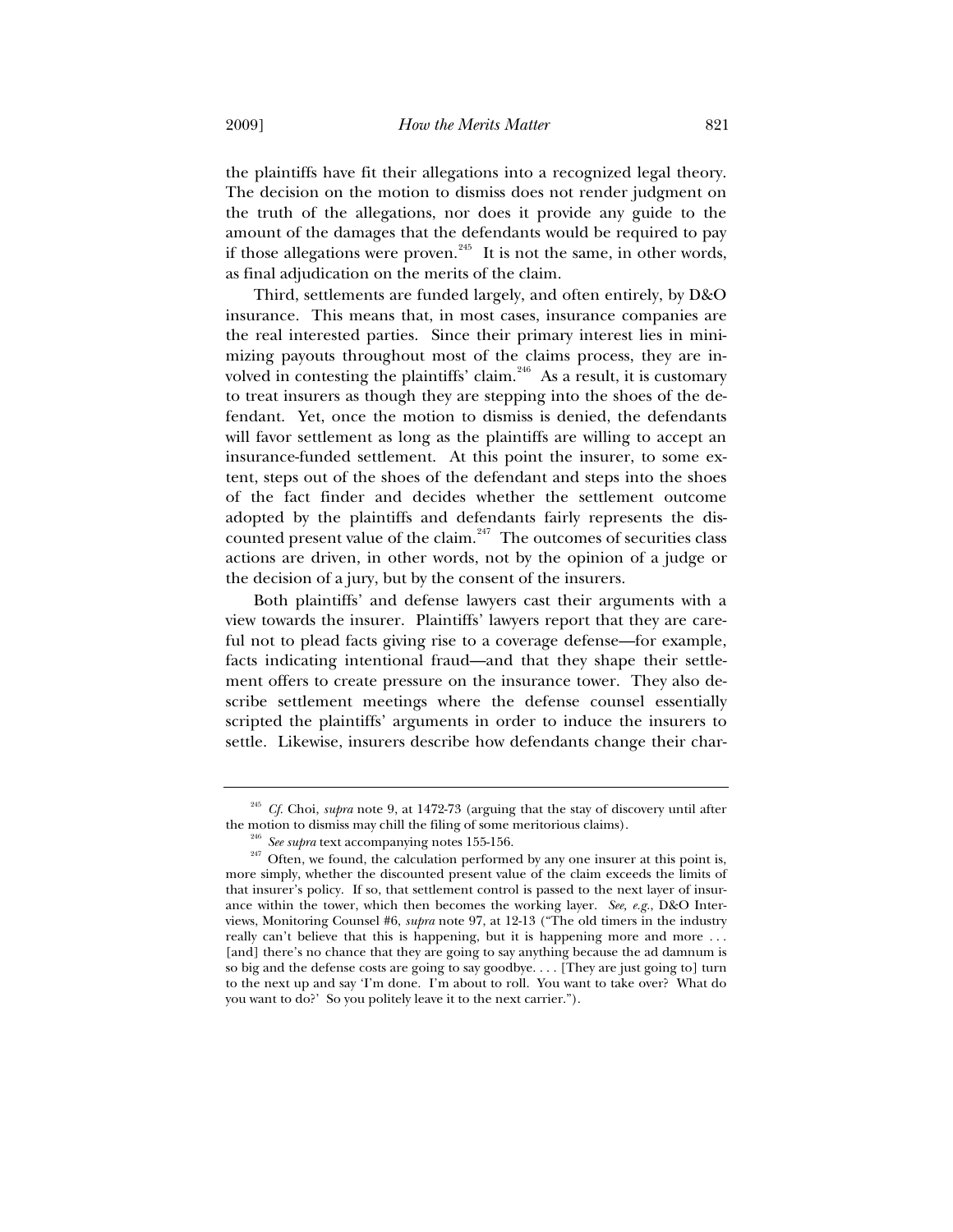acterization of a claim—from defensible to more-or-less indefensible and, therefore, worthy of settlement. Defense lawyers confirm that they adjust their characterization of the facts regarding liability and damages in order to keep insurers moving toward settlement. All of these tactics are designed to move the insurer.

Fourth, in deciding whether to approve a settlement offer, the insurer obviously cannot be guided entirely by the representations of the parties, both of whom, by that point, strongly favor settlement for their own purposes. Therefore the insurer will look to the only objective information that exists regarding the appropriateness of the settlement offer: other settlements.<sup>248</sup> Insurers have a general sense of the range of settlement values as a percentage of investor loss, and they update that general sense by closely following securities class action settlements. Yet by looking to other settlements, insurers are bargaining not in the shadow of the law, but in the shadow of prior bargains, and are at a further remove from decisions by judges or juries on the merits.

Fifth, the practice among insurers of "cashing out," or dropping potential coverage defenses, in exchange for greater contributions to settlement from the defendant corporations has interesting implications for the relationship between deterrence and insurance. For one thing, it allows us to infer that the more a corporation contributes to a within-limits settlement, the more likely there is to be actual fraud underlying the plaintiffs claim (of course taking into account alternative reasons for a within-limits payment such as deductibles, coinsurance and the presence or absence of an insolvent insurer in the D&O program). Although above-limits settlements themselves may be suggestive of meritorious claims, the inference to be drawn from defendant contributions may be strongest when the case settles within the total limits of the D&O policy. Within-limits settlement suggests that cashing out the insurers' coverage defense, and not the sheer size of the investor loss, would explain the defendant's contribution to the settlement.<sup>249</sup> Because the insurers' ability to extract a contribution from the corporate defendant turns on the quality of the coverage defense, which itself often turns on bad acts by the defendants, the more the

<sup>&</sup>lt;sup>248</sup> "Objective" is used here to describe information not fed to the insurer by plaintiffs' or defense counsel.

<sup>&</sup>lt;sup>249</sup> The presence of business reasons to settle quickly could be an alternative explanation for a within-limits contribution by the defendant. A measure of the time between filing of suit and settlement would be one, admittedly crude, way to control for that variable.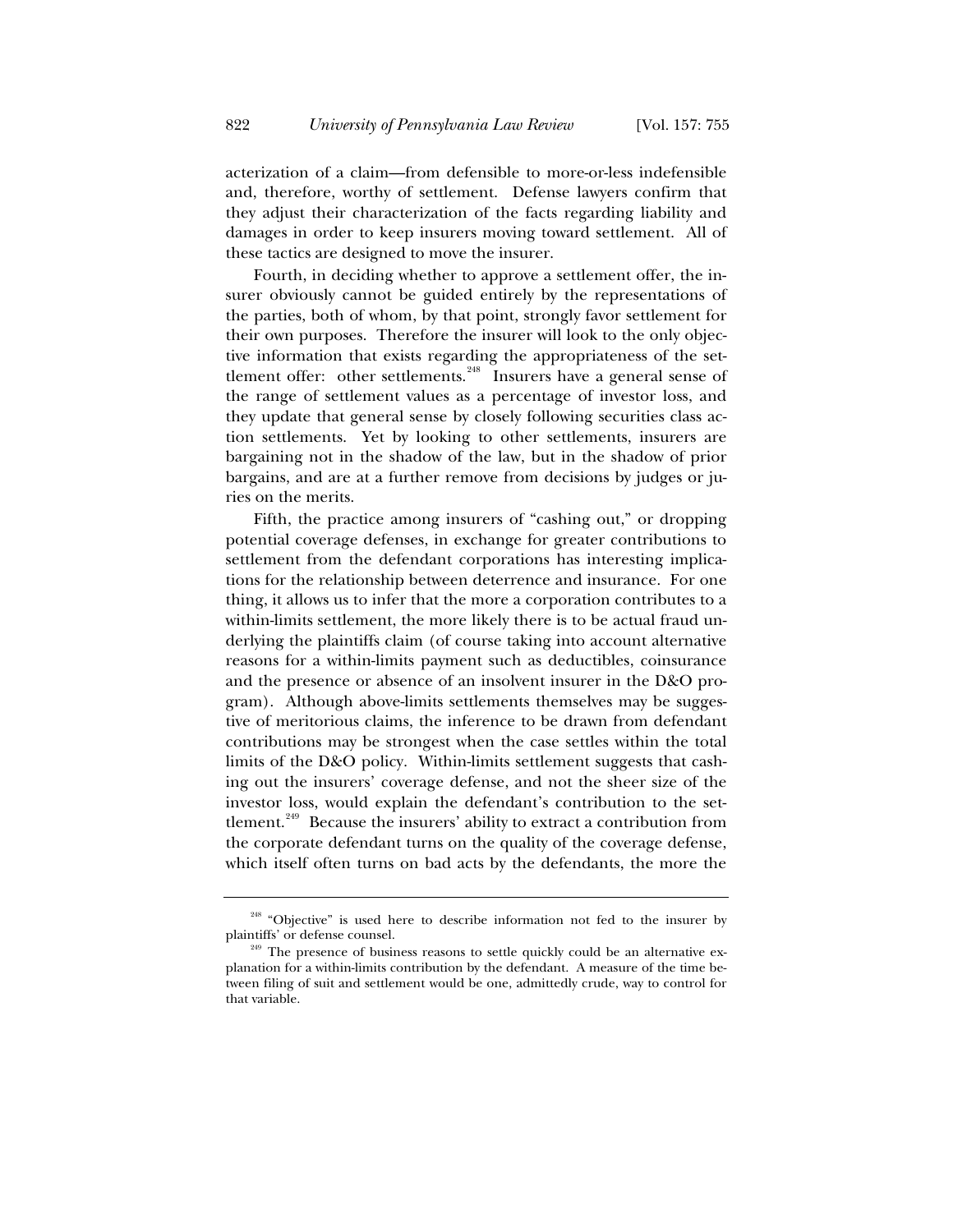defendant corporation contributes to a within-limits settlement, the more likely it is to have engaged in fraud. Defendant contribution to within-limits settlements thus provides another, potentially measurable, proxy for merit, which could be tested if only the quantitative data on settlement structure and funding were available.

In summary, as expected, we cannot draw a strong conclusion about whether the merits do or do not matter. Our participants reported that they do pay attention to "merits," variously understood, but they also reported that nonmerit factors contribute significantly to settlement. For example, our participants' focus on "sex appeal" in settlement discussions supports the claim that litigants pay some attention to merit-related factors. But sex appeal is, at best, a loose proxy for merits and, like all proxies, both over- and underinclusive; at worst, sex appeal is a kind of smear campaign, focusing on sensational facts that distort reality and induce defendants to settle in order to avoid further embarrassment.<sup>250</sup>

Although we must remain agnostic on the question of just how much the merits ultimately matter, our research does have implications for how to make the merits matter more. The sections that follow outline these implications.

# A. *More Adjudication*

Perhaps the most obvious problem in deciding whether securities class actions are meritorious is the fact that such claims are almost never decided by a judge or jury; cases typically settle. In one sense, of course, this is a success of the civil justice system; judicial resources are spared and compromises are reached that, to some degree, accommodate both sides. As we have seen, however, there is so little adjudication in the securities law context that parties seeking to settle a claim are guided not by adjudicated cases, but rather by other settlements. The settlements being used as points of reference, of course, faced the same lack of adjudicative guidance and were themselves the product of reference to other settlements, so that ultimately, to para-

<sup>&</sup>lt;sup>250</sup> Moreover, once the defendants reach the settlement table, they focus on loss causation and damages, not fraud. While loss causation and damages might be "merits" factors in an economic model of settlement, when most people ask whether the merits matter, we understand them to be taking the narrow perspective that focuses on the elements of liability. They are asking the basic question of whether or not there was fraud.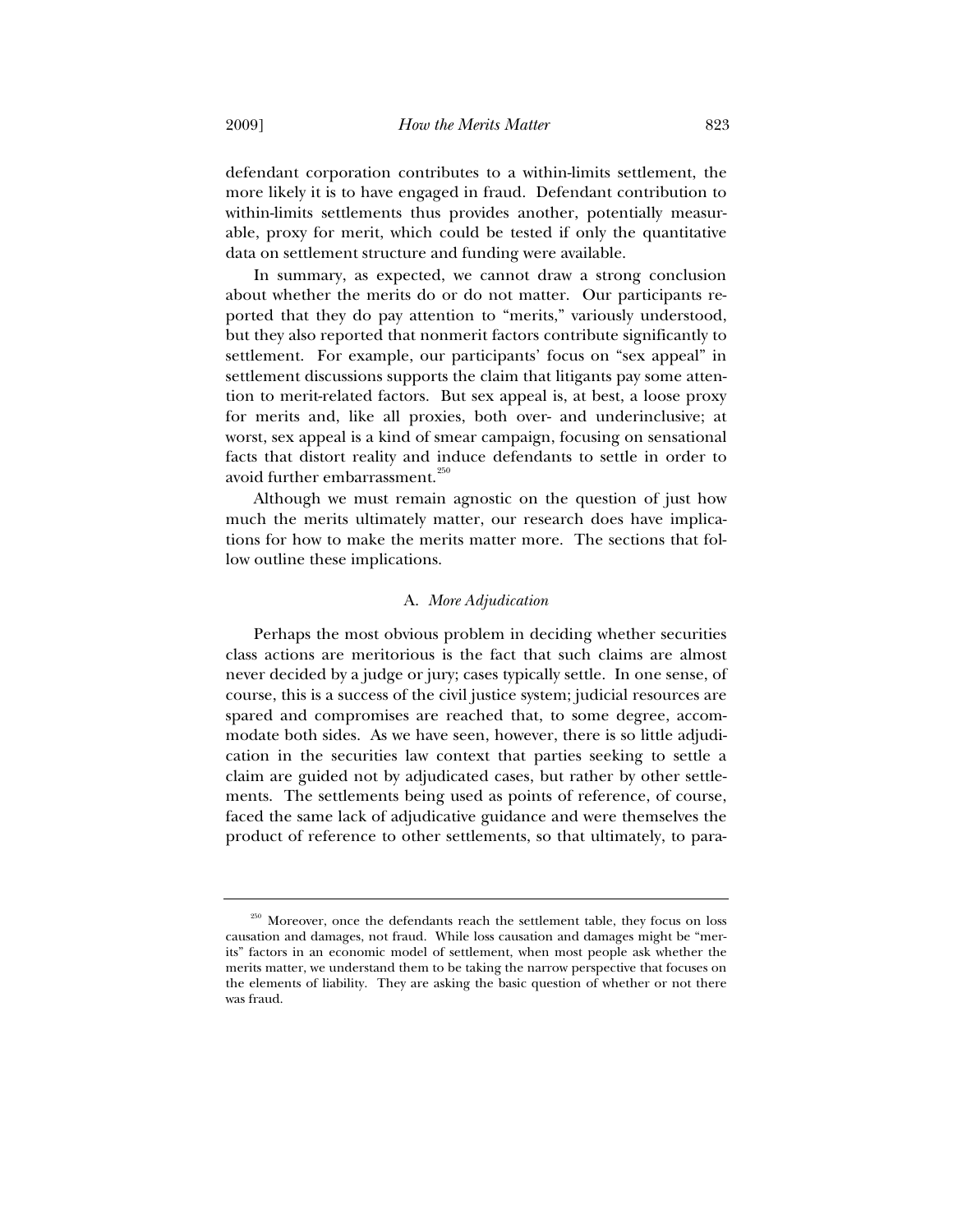phrase the classic formulation of the problem of infinite regress, "it's settlements all the way down."<sup>251</sup>

Decisions on a motion to dismiss do, of course, constitute adjudication, and those decisions determine whether or not a case will settle. For this reason, we cannot—and do not—contend that there is no adjudication. Rather, we simply observe that there is little or no adjudication beyond the motion to dismiss and, as a result, the parties have little guidance concerning the merits of their claims in the settlement process. With more adjudication—particularly through trials—the weight of basic facts in establishing liability would become a matter of precedent and the likelihood of success on the merits with regard to a variety of basic fact patterns would be known. Of equal importance, the details of competing damages models would be tested by neutral arbiters, leading to a body of precedent in which certain approaches to damages would be rejected. With greater guidance on the weight of basic facts and the credibility of various approaches to measuring damages, it would be possible to create more reliable models of both the probability of success and the likely cost of damages. The world of securities litigation, in other words, could begin to resemble the model of civil litigation propounded by legal academics.<sup>252</sup>

Nevertheless, how one achieves the goal of more adjudication is, to say the least, problematic. An attempt to achieve this goal through a rule barring settlement of securities claims would likely have nega-

Rapanos v. United States, 547 U.S. 715, 754 n.14 (2006). 252 *See supra* text accompanying note 106.

 $251$  "It's turtles all the way down" is a classic formulation of the problem of infinite regress, the essential problem created by basing settlement upon settlement without a solid foundation of adjudicated fact. Stephen Hawking refers to the problem in a parable about a scientist giving a lecture on the nature and origin of the galaxy:

At the end of the lecture, a little old lady at the back of the room got up and said: "What you have told us is rubbish. The world is really a flat plate supported on the back of a giant tortoise." The scientist gave a superior smile before replying, "What is the tortoise standing on?" "You're very clever, young man, very clever," said the old lady. "But it's turtles all the way down!"

STEPHEN W. HAWKING, A BRIEF HISTORY OF TIME 1 (1988). Justice Scalia offers another version of the story:

<sup>[</sup>A]n Eastern guru affirms that the earth is supported on the back of a tiger. When asked what supports the tiger, he says it stands upon an elephant; and when asked what supports the elephant he says it is a giant turtle. When asked, finally, what supports the giant turtle, he is briefly taken aback, but quickly replies "Ah, after that it is turtles all the way down."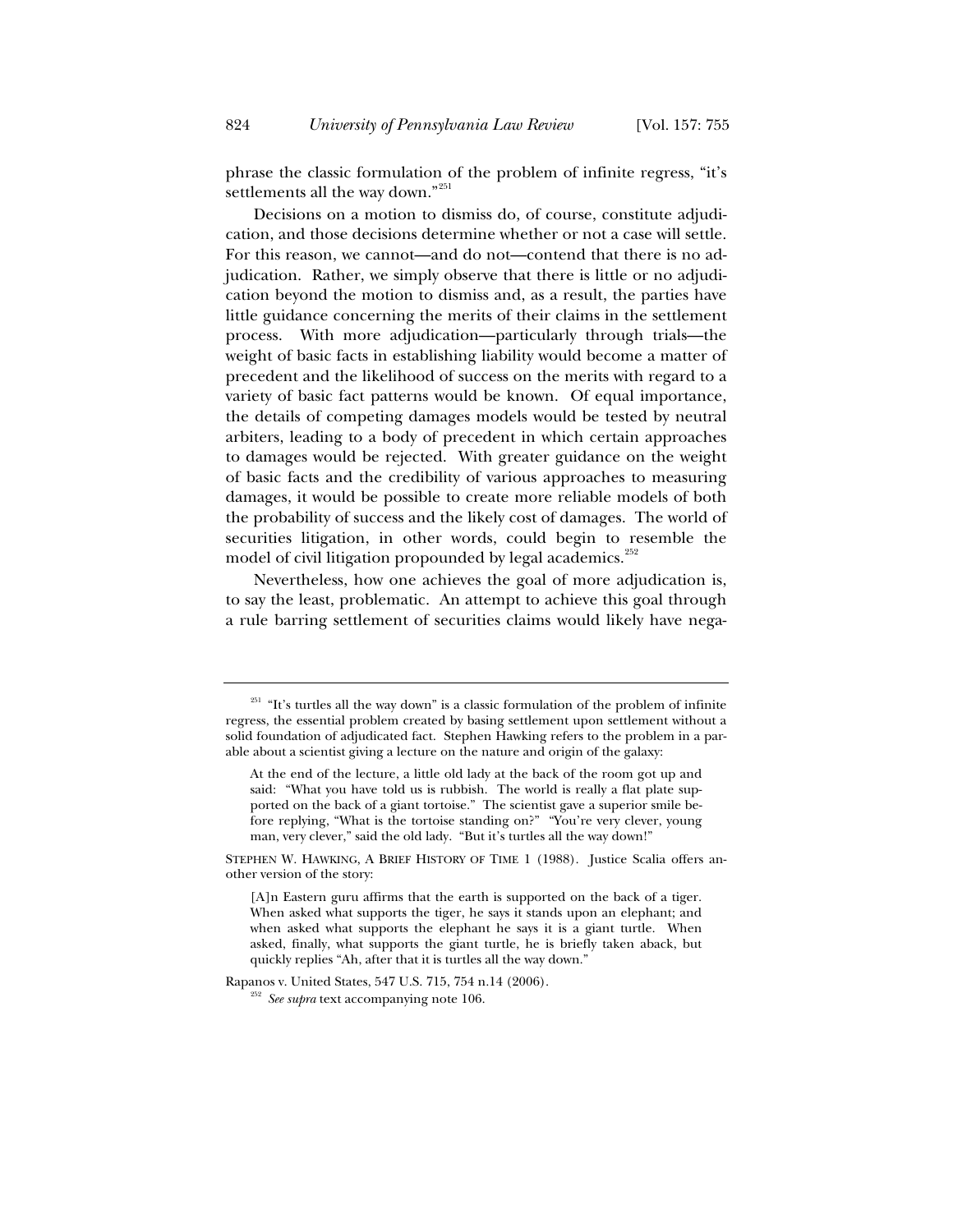tive consequences.<sup>253</sup> For any pair of litigants, the costs of going to trial will almost certainly be greater than the benefits of additional adjudication (otherwise, there would be no need to require them to adjudicate).<sup>254</sup> Moreover, if the goal of forcing more adjudication is to better guide parties through settlement, prohibiting settlement entirely would have the paradoxical effect of destroying the benefit of more adjudication. What we need, it seems, is a rule that creates *some* additional adjudication, not one that requires every case to be decided by summary judgment or trial. $^{255}$ 

What rule could create more adjudication without requiring every case to go to summary judgment and, if necessary, trial? Imagine a lottery system that prohibited five or ten percent of all securities class actions from settling after surviving the motion to dismiss.<sup>256</sup> These

<sup>253</sup> Rosenberg and Shavell have proposed a new rule giving defendants the *option* to "have courts declare that settlement agreements will not be enforced" as a way of preventing nuisance suits in class actions. *See* David Rosenberg & Steven Shavell, *A Solution to the Problem of Nuisance Suits: The Option to Have the Court Bar Settlement*, 26 INT'L REV. L. & ECON. 42, 42 (2006). While innovative and promising, this new rule is not intended to promote additional adjudication, but rather to reduce the number of nuisance claims.<br><sup>254</sup> This is a collective action problem: all litigants would prefer to negotiate set-

tlement in an environment of more adjudication, but no litigants want to be forced to adjudicate their dispute. The social benefit requires great individual sacrifice by some. All individuals would prefer to free-ride, with the result that the social benefit of more adjudication does not arise. *See generally* MANCUR OLSON, THE LOGIC OF COLLECTIVE ACTION (1971) (describing the free-rider problem).

<sup>&</sup>lt;sup>255</sup> Kozel and Rosenberg have proposed a rule that would bar settlement before summary judgment. *See* Randy J. Kozel & David Rosenberg, *Solving the Nuisance-Value Settlement Problem: Mandatory Summary Judgment*, 90 VA. L. REV. 1849, 1860 (2004). This rule would produce more adjudication and, for the reasons that they provide, it would be a superior way to weed out nuisance claims over precertification merits review. Nevertheless, our intuition is that this rule will be rejected as too expensive and too restrictive. *See, e.g.*, John Bronsteen, *Against Summary Judgment*, 75 GEO. WASH. L. REV. 522 (2007) (suggesting that summary judgment is expensive and that our civil justice

system would function better without such a requirement).<br><sup>256</sup> The lottery system responds to the collective action problem by changing the effective ex ante bargain among all prospective litigants. Now, when filing a claim, all litigants should do so understanding that there is a 5% or 10% chance (whatever level is chosen by the lottery system) that their claim will be chosen for adjudication rather than settlement. They should therefore factor the cost of adjudication, discounted by the probability of not being selected in the lottery, into the value of their claim when they file. In this way, viewed from an ex ante perspective, the lottery system distributes the cost of extra adjudication across all claims even though it is ultimately borne by only a few. *See, e.g.*, NEIL DUXBURY, RANDOM JUSTICE: ON LOTTERIES AND LEGAL DECI-SION-MAKING 145 (1999) ("[T]he use of randomizing techniques in legal contexts may have positive effects on people's incentives and might also, on occasions, turn out to be cost-efficient and (more controversially) just.").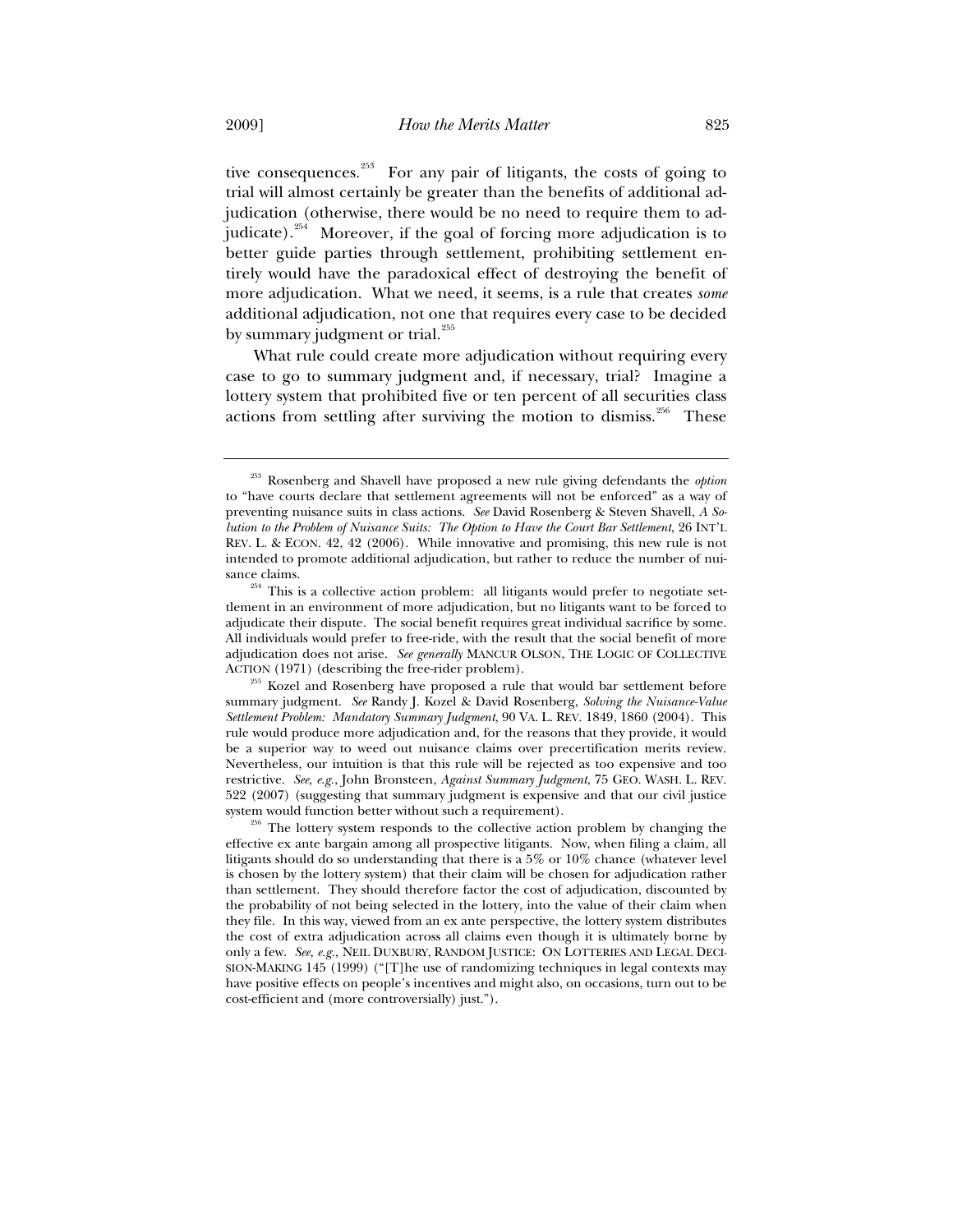cases could only be resolved through adjudication—either summary judgment or trial—or by the voluntary dismissal of a case with no payment from the defendants. We can imagine a wide variety of objections to such a lottery. $257$  But perhaps the most damning is that the number of securities class actions is too small for us to be confident that subjecting a small random sample of cases to the no-settlement rule would lead to adjudication that would answer the most pressing open questions. Many claims subjected to the rule would almost certainly be dropped by the plaintiffs' law firms for the simple reason that having to pursue a claim all the way through to adjudication (as opposed to settlement) may well make the claim a negative-net-presentvalue investment, and their firms' resources may be best deployed on other claims that have not been selected for adjudication.<sup>258</sup> With many of the claims selected for adjudication thus abandoned, $^{259}$  the lottery rule may fail to produce much in the way of useful law. More basically, because settlement is, quite sensibly, a favored outcome of civil litigation, $260$  it is highly unlikely that policymakers would seriously

<sup>&</sup>lt;sup>257</sup> Some, for example, might raise a moral objection that lotteries are an inappropriate means of deciding rights. *See, e.g*.*, id*. at 87-88 (noting that the use of a lottery may run counter to traditional notions of justice). We tend to disagree. *See* Tom Baker et al., *The Virtues of Uncertainty in Law: An Experimental Approach*, 89 IOWA L. REV. 443, 482-83 (2004) (identifying and responding to moral objections to using uncertainty to promote deterrence in criminal and civil law). But the likelihood of a policymaker adopting a trial-lottery system seems sufficiently unlikely for us to treat these arguments and their answers as beyond the scope of this project.<br><sup>258</sup> From the plaintiffs' lawyer's point of view, settling a securities class action is

probably a positive-net-present-value investment much more often than trying the action. Trials are expensive, and when suddenly faced with the additional costs of trial without a concomitant rise in the expected value of a claim, plaintiffs' lawyers are likely to drop the case. Dropped claims, of course, are not the objective of the lottery system, but it is likely impossible to avoid this outcome. Even were we to try such a rule, rational lawyers would likely respond by simply stopping work on the claim, ceasing to invest in the claim and ceding an early dismissal. Because there is probably no efficient means of monitoring the effort that plaintiffs' lawyers put into litigating their case, any such rule designed to force adjudication seems destined to fail. It is worth noting that, for Rosenberg and Shavell, the whole point of crafting rules in this area is to induce plaintiffs' lawyers to abandon cases that are not worth taking to trial. *See* Rosenberg & Shavell, *supra* note 253, at 44-46.<br><sup>259</sup> We also note that the cases most likely to be abandoned are those that are also

most likely to produce useful precedent in adjudication—meaning those cases making unclear or unusual factual allegations and those making use of controversial damages models.

<sup>260</sup> *See generally* Owen M. Fiss, Comment, *Against Settlement*, 93 YALE L.J. 1073, 1073- 74 (1984) (describing how settlement has become an explicit pre-trial process); Gary M. Fournier & Thomas W. Zuehlke, *Litigation and Settlement: An Empirical Approach*, 71 REV. ECON.&STAT. 189 (1989) (demonstrating that decisions of litigants to settle arise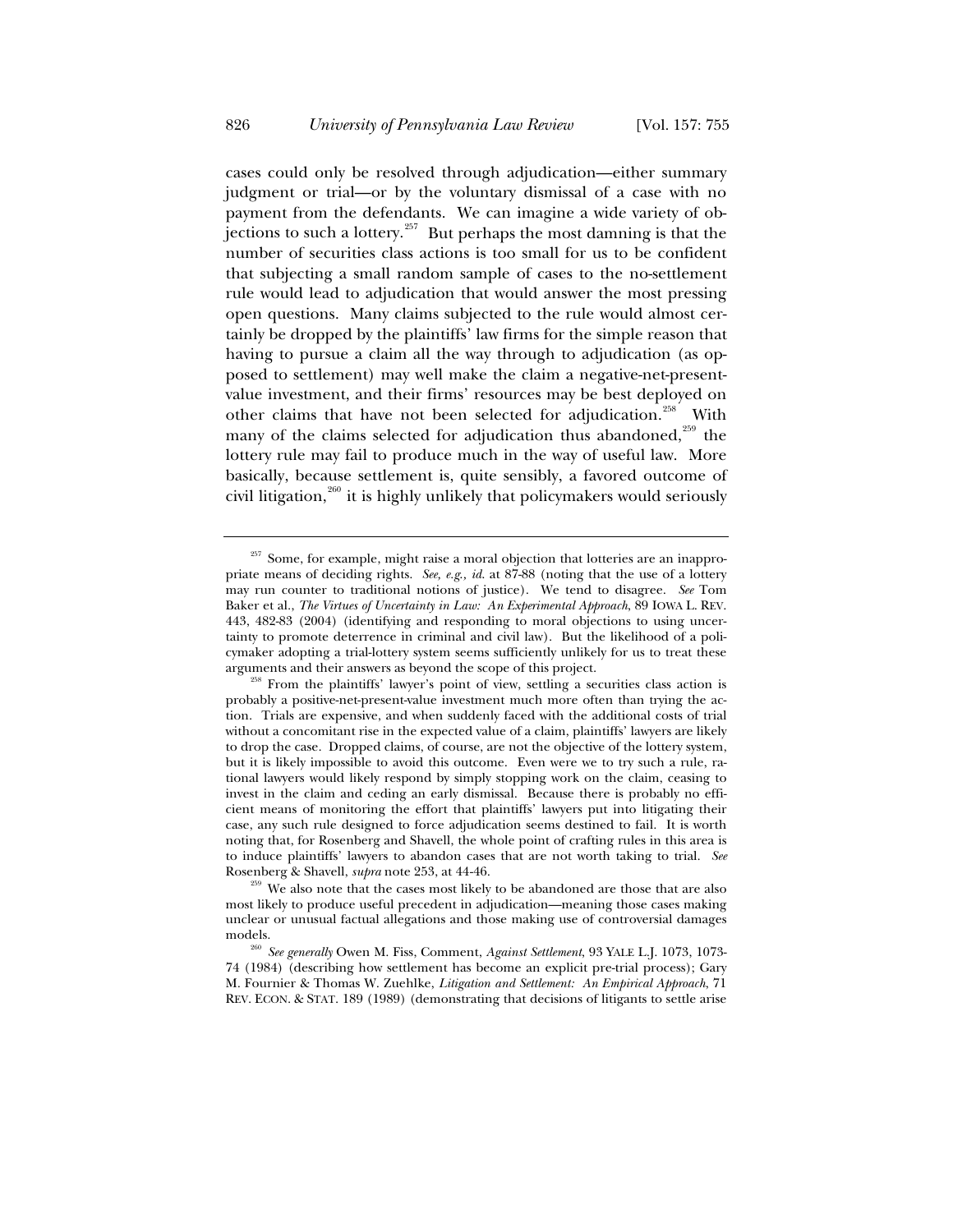consider a rule that forced the parties to litigate through to adjudication, even in a small sample of cases. We are therefore not hopeful that a rule can be designed that will *require* more adjudication. Nevertheless, we are hopeful that two reforms that we have previously advocated could increase the information value of settlements and, perhaps, increase adjudication.

## B. *More Disclosure*

In the area of securities law especially, disclosure rules are a common alternative to mandatory rules. We have advocated additional disclosure concerning D&O insurance before. Griffith has argued for mandatory disclosure of D&O insurance policies' details—including a corporate insured's total limits, structure of coverage, and total policy premium—as a proxy for corporate governance risk.<sup>261</sup> And both of us have argued that without such disclosure, the deterrence value of shareholder litigation may well be lost.<sup>262</sup> Here we advance a similar argument, advocating mandatory disclosure of (1) the amount and structure of a corporation's insurance coverage, and (2) information on how settlement and defense costs are funded.

Current regulations require virtually no disclosure regarding D&O insurance.<sup>263</sup> Corporations may disclose that they have purchased D&O insurance, but they are not required to disclose any details about their coverage.<sup>264</sup> In seeking to make settlements more de-

casts liability to a third party, making deterrence contingent upon insurer practices such as monitoring governance practices). 263 *See* Griffith, *supra* note 8, at 1190-1200 (describing the legal rules affecting dis-

closure of D&O insurance information).<br><sup>264</sup> Public companies issuing shares under Form S-11 are required to disclose the

from characteristics of our legal system); Andrew W. McThenia & Thomas L. Shaffer, *For Reconciliation*, 94 YALE L.J. 1660, 1660-65 (1985) (responding to Fiss's article and

expounding the benefits of alternative dispute resolution). 261 Griffith, *supra* note 8, at 1150-51. Others have drawn similar conclusions. *See, e.g.*, John E. Core, *On the Corporate Demand for Directors' and Officers' Insurance*, 64 J. RISK & INS. 63, 68 (1997) (arguing that liability risk drives the decision to obtain D&O insurance); *cf.* Martin Boyer, *Is the Demand for Corporate Insurance a Habit? Evidence of Organizational Inertia from Directors' and Officers' Insurance* 19 (CIRANO, Working Paper No. 2004s-33, 2004) (noting the possible moral hazard behind D&O insurance, and positing that demand will be higher at some companies for a reason). 262 *See* Baker & Griffith, *supra* note 8, at 488-89 (observing that D&O insurance

existence and "general effect" of insurance programs, including D&O insurance. *See* 17 C.F.R. § 229.702 (2008); SEC Form S-11, *available at* http://www.sec.gov/ about/forms/forms-11.pdf (requiring a statement that the management is adequately insured). Not only is this disclosure of the "general effect" of D&O insurance not detailed enough to be useful, but it only appears in corporate filings in connection with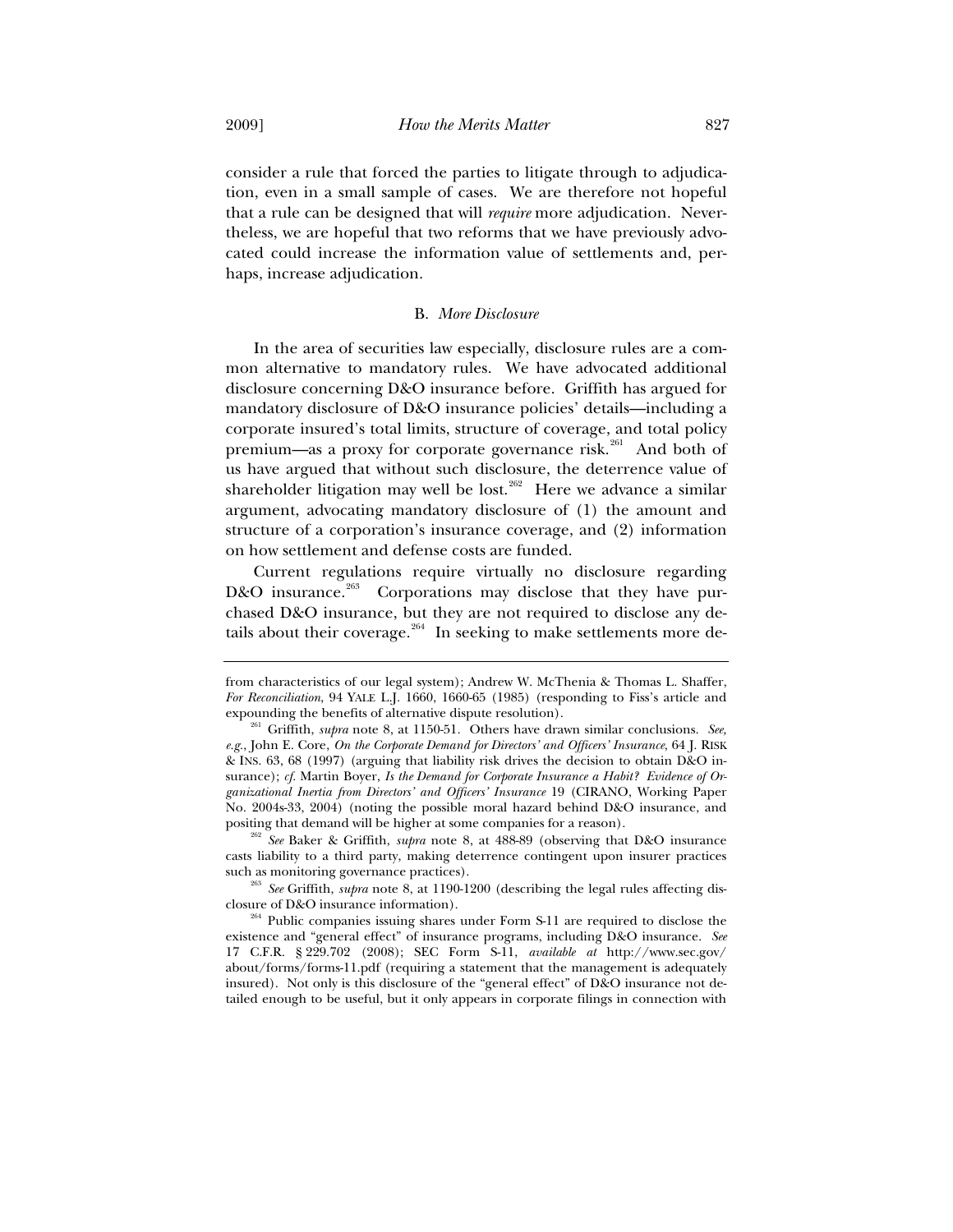pendent on merit, we believe that corporations should be made to disclose their limits and the structure of coverage.

Currently, settlement amounts are matters of public record. And indeed, we discovered that industry sources track individual settlements in securities litigation<sup>265</sup> and also aggregate these settlements to discern trends in settlement.<sup>266</sup> Publicly disclosed settlement data, however, currently lack systematic information on how individual settlements are funded. Perhaps most importantly, we do not know what percentage of any given settlement is funded by insurance versus funded by the corporation itself. We also do not know what additional amounts, beyond the total settlement, were spent in defense of the claim.

Combining insurance data with settlement and defense data would create a number of useful comparisons and would improve our ability to assess the impact of the merits on settlement values. Comparing settlement amounts to the limits and program structure would be useful both to evaluate the impact of insurance on settlement values in general, and to develop a sophisticated understanding of the meaning of individual settlements.<sup>267</sup> If, as we suspect, both insurance limits and insurance-program structure shape settlements, then indi-

2009) (providing news of securities settlements since 1999). 266 *See* CORNERSTONE RESEARCH, *supra* note 38 (aggregating securities class action case filings); *see also* FOSTER ET AL., *supra* note 72, at 1 (analyzing trends and predicting

the issuance of shares. Disclosure is not required even after the occurrence of a significant event such as a policy renewal or a noticed claim. If it were required on a

regular periodic basis, analysts would be able to track changes. 265 The *PLUS Journal*, a trade publication for the Professional Liability Underwriting Society, publishes statistics on recent settlements, including date of settlement and total settlement amount, in each monthly issue. *See, e.g.*, *PLUS Case Reviews*, PLUS J., Oct. 2008, at 10; *see also* Stanford Law Sch. & Cornerstone Research, Securities Class Action Clearinghouse, http://securities.stanford.edu/settle.html (last visited Jan. 15,

that settlement sizes might not increase in the near future).<br><sup>267</sup> For example, all other things being equal, a \$150 million settlement paid by the insurers of a defendant with a \$100 million D&O program represents a stronger case for the plaintiffs than a \$150 million settlement paid by the insurers of a defendant with a \$200 million D&O program. At the lower end of the settlement range, we suspect that, all other things being equal, a \$5 million settlement that is funded by the \$4 million left in the primary policy after paying defense costs plus \$1 million from the first layer excess carrier is a weaker case for plaintiffs than a \$5 million dollar settlement funded entirely by a primary carrier that sold a \$10 million policy. In addition, a settlement amount within limits that is nevertheless partially funded by the company itself may suggest more merit-related elements in the claim—for example, grounds for a potential rescission threat that caused the defendant corporation to contribute its own resources to fund settlement.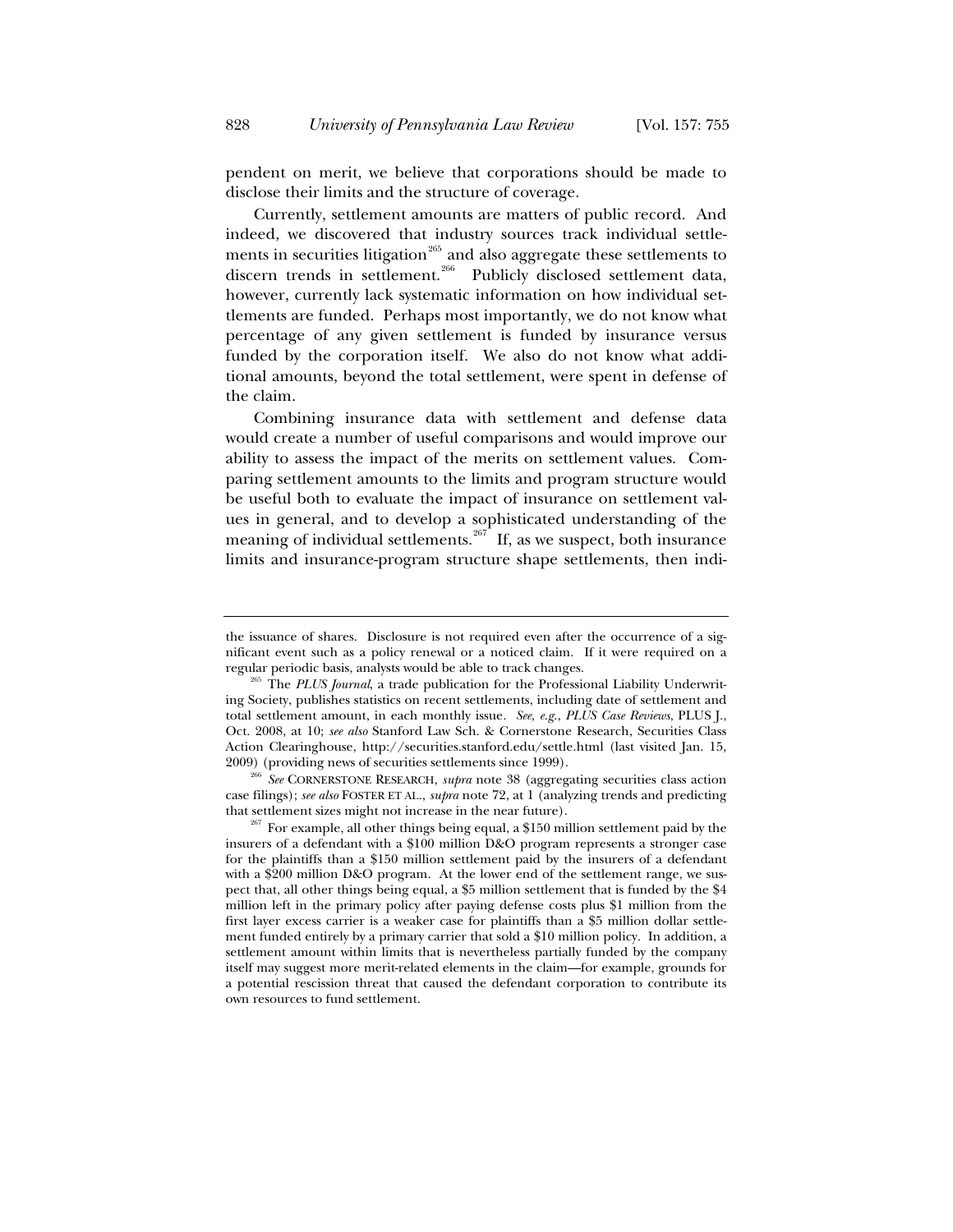vidual settlements could be better interpreted if the limits and structure were disclosed.

Disclosure of this information is vital if securities litigation is to have a deterrent effect. The disclosure of this information would enable market participants to draw conclusions about the likelihood that defendants had engaged in bad acts. With the current opacity of settlement data, it is common to encounter the view in the market that securities lawsuits typically lack merit and are simply the product of greedy plaintiffs' lawyers.<sup>268</sup> If better information about settlement was available, capital-market participants could develop a more nuanced view regarding which securities claims are likely to be meritorious and, more importantly, which corporations are likely to have engaged in bad acts. Those that have engaged in bad acts may find their share prices facing a deeper discount and thus corporations may become susceptible to take over offers or other market constraints.<sup>269</sup>

Disclosure, in other words, is a necessary prerequisite to allowing the market to carry the deterrence signal of corporate and securities litigation. Because the cost of litigation is funded by insurance, the strength of this signal is severely diminished. Without a market mechanism to deliver the signal, it may be lost altogether. Without

<sup>268</sup> *See* Jenny Anderson, *Lawyer Leaving Firm to Focus on Inquiry*, N.Y. TIMES, Aug. 29, 2007, at C2 ("Critics [of Milberg Weiss] contended that many of the lawsuits were frivolous, raising the cost of doing business and delivering little or nothing to aggrieved parties."); Julie Creswell, One Route Seems Closed, So Lawyers Try Different Lawsuit in Stock-*Option Scandal*, N.Y. TIMES, Sept. 5, 2006, at C4 ("Many derivative lawsuits are nothing more than efforts by attorneys who are motivated by the desire to generate fees." (internal quotation marks omitted) (quoting a defense lawyer from Sullivan & Cromwell)); Julie Creswell, *U.S. Indictment for Big Law Firm in Class Actions*, N.Y. TIMES, May 19, 2006, at A1 ("Its lucrative business made Millberg Weiss a target for political critics who saw the firm as a symbol of a national litigation industry that had gone out of control. These critics said that many of the firm's lawsuits against corporations were frivolous, raising the cost of doing business."); Timothy L. O'Brien & Jonathan D. Glater, *Robin Hoods or Legal Hoods? The Government Takes Aim at a Class-Action Powerhouse*, N.Y. TIMES, July 17, 2005, § 3, at 1 ("To critics, the lawyers [at Milberg Weiss] embody what they say is amiss with modern class action suits: shifty and belligerent legal tactics, excessive paydays for lawyers and repeated blackmailing of straight-arrow corporations."); Patty Waldmeir, *Supreme Court Curbs Actions Against Companies*, FIN. TIMES (U.S. & Can. ed.), June 22, 2007, at 13 (reporting that corporate America hopes that the recent *Tellabs* decision will reduce frivolous, lawyer-driven litigation).<br><sup>269</sup> Wrongdoers may, for example, be unable to obtain debt or equity financing on

the same terms. On the ability of markets and other nonlegal norms to sanction corporate actors, see Edward B. Rock & Michael L. Wachter, *Islands of Conscious Power: Law, Norms, and the Self-Governing Corporation*, 149 U. PA. L. REV. 1619, 1645 (2001), concluding that "[w]hen markets are sufficiently competitive, a firm with suboptimal [nonlegal rules and standards] will be driven out of business."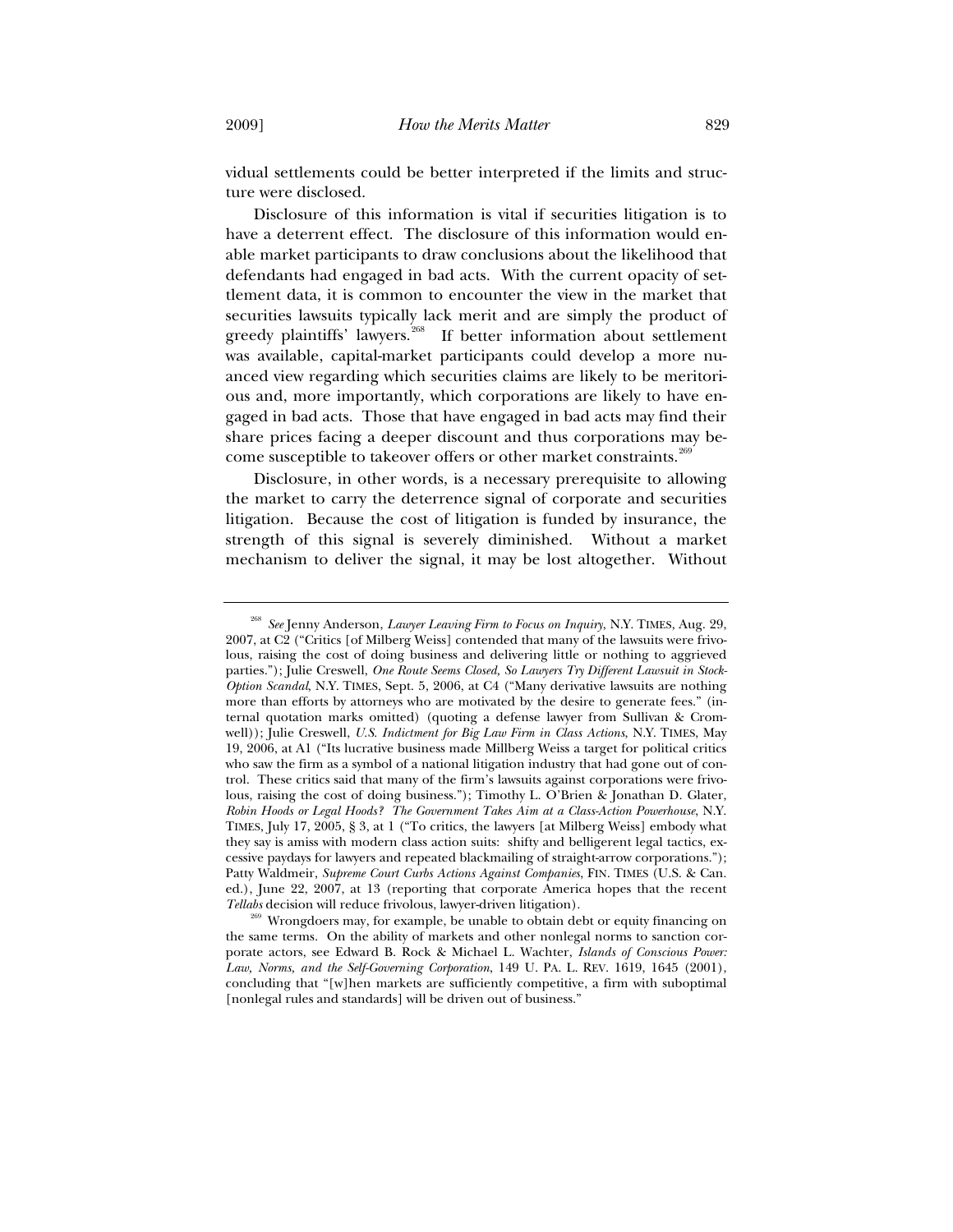disclosure, in other words, corporate and securities litigation will not deter. And, if policymakers are unwilling to adopt the disclosure mechanism, they might as well abolish corporate and securities litigation altogether since, without deterrence, it is essentially a waste.

## C. *Less Entity-Level D&O Insurance*

In prior work, we questioned the value of entity-level D&O insurance protection for shareholders, based on our finding that D&O insurance is pure risk-spreading insurance that does not provide monitoring services to the corporations and therefore creates moral hazard.<sup>270</sup> The cloud that D&O insurance casts on the role of the merits in the settlement of securities class actions provides yet another reason to question the value of entity-level protection. According to our participants, the amount and structure of the corporate defendant's D&O insurance affects the settlement value of securities class actions in the ways that we described in Part III.B of this Article, thereby reducing the impact of the merits on the settlement amounts.

Eliminating the entity-level protection would mean that the corporate defendant's assets would be at stake in every securities class action settlement, increasing the corporation's incentive to contest the amount of the settlement from the ground up and eliminating the ability of the corporation to cooperate with the plaintiffs to obtain a fully insured settlement. Eliminating entity-level coverage would result in what is referred to in the industry as "pure Side A coverage," which pays only when a corporation is unable to indemnify its officers and directors—either because the corporation is insolvent or the corporation's bylaws or applicable law prohibit indemnification of the directors or officers. As we explained, corporations generally are legally permitted, and typically required by their bylaws, to indemnify their officers and directors for the amounts paid to settle securities class actions. As a result, a solvent corporation with only a pure Side A policy would fully fund a securities class action settlement involving its directors and officers. If nothing else, that would give the corporation a greater stake in contesting the merits, and, at least with solvent corpo-

<sup>270</sup> Baker & Griffith, *supra* note 24, at 1841. Our term "entity-level coverage" includes both the Side C coverage that is referred to in the industry as "entity coverage" and Side B coverage. Side B coverage indemnifies the corporation for the corporation's obligation to indemnify its officers and directors. Side C coverage indemnifies the corporation for its own liability in securities actions. Both Side C and Side B coverage protect corporate assets, not the assets of the individual directors and officers. Thus, both raise the corporate-insurance issues that we analyzed in prior work.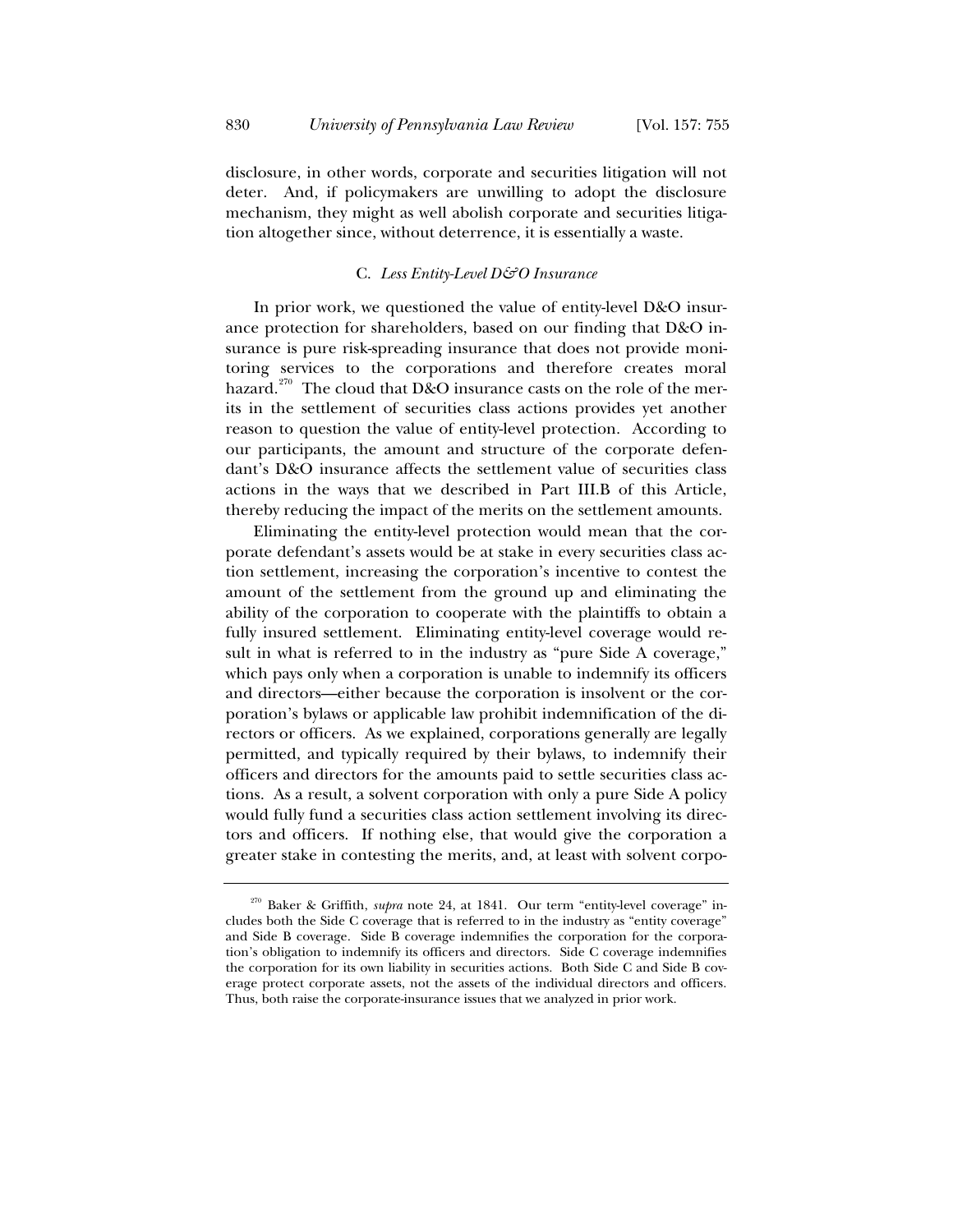rations, it would eliminate the complicated effect that D&O insurance has on the role of the merits in settlement negotiations.

## **CONCLUSION**

This Article is the culmination of our research on the relationship between D&O insurance and corporate governance. Looking back on the project as a whole, we must ultimately arrive at a fairly pessimistic conclusion about the ability of liability rules to deter bad corporate conduct. Agreeing with most scholars that securities class actions do not effectively serve the objective of compensating investors for loss,<sup>271</sup> our work provides reason to doubt that securities class actions serve a meaningful deterrence objective.

Although some factors influencing the settlement of securities class actions are arguably merit related—such as the "sex appeal" of the facts supporting the liability elements—settlement also depends on factors that clearly are not merit related—such as insurance policy structure and limits, as well as the business exigencies of the corporate defendant and the incentives of the lawyers. Moreover, in the absence of adjudication beyond the motion to dismiss, parties settling securities class actions have no guide apart from other settlements, which are opaque and subject to the same set of nonmeritorious distortions.

Joining the insights of this Article to our prior research, the distorting effect of D&O insurance becomes clear. Not only does insurance cloud the question of merit, but insurance also significantly reduces the deterrent effect of securities litigation, quite simply, by paying for it. Insurers do seek to price their product to risk, but, as we explained in the first Article of the trilogy, the mere fact of buying insurance at a marginally higher price, without disclosure of the price paid, is not likely to deter corporate actors.<sup>272</sup> Because, as we explored in the second Article, insurers do very little to monitor the behavior of their corporate insureds during the life of the policy, $273$  the deterrence payoff must come, if at all, in settlement. However, as we have argued here, insurance introduces distortions into the settlement process that insurers are largely unable (or unwilling) to cure. As a result, private

<sup>&</sup>lt;sup>271</sup> *See, e.g.*, Coffee, *supra* note 25, at 1536.<br><sup>272</sup> Baker & Griffith, *supra* note 8, at 533-37 (discussing various mechanisms that

make liability fees fall evenly on good and bad firms, undermining deterrence effects). 273 Baker & Griffith, *supra* note 24, at 1807-13 (summarizing empirical data about insurers' failure to provide loss-prevention services).